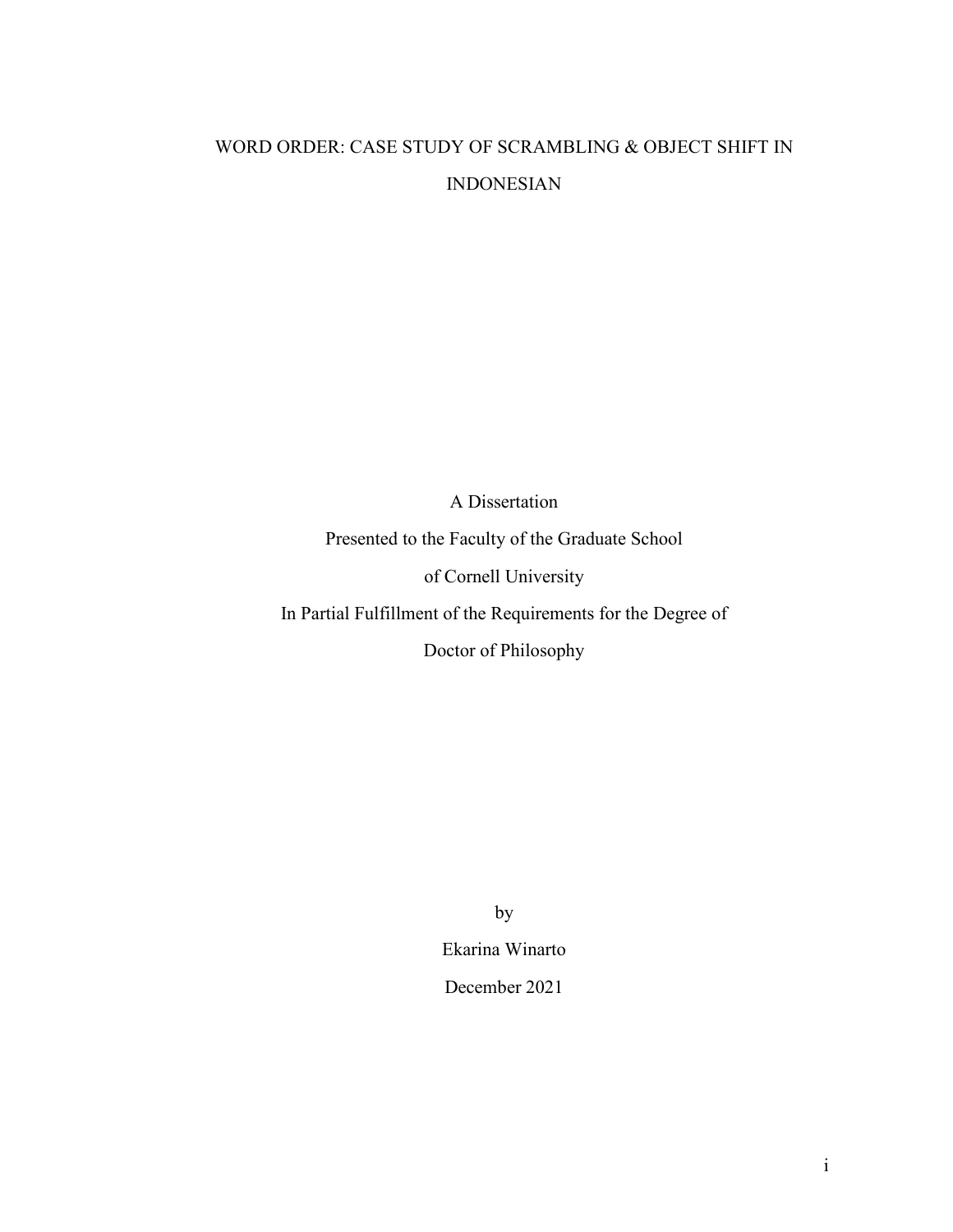© 2021 Ekarina Winarto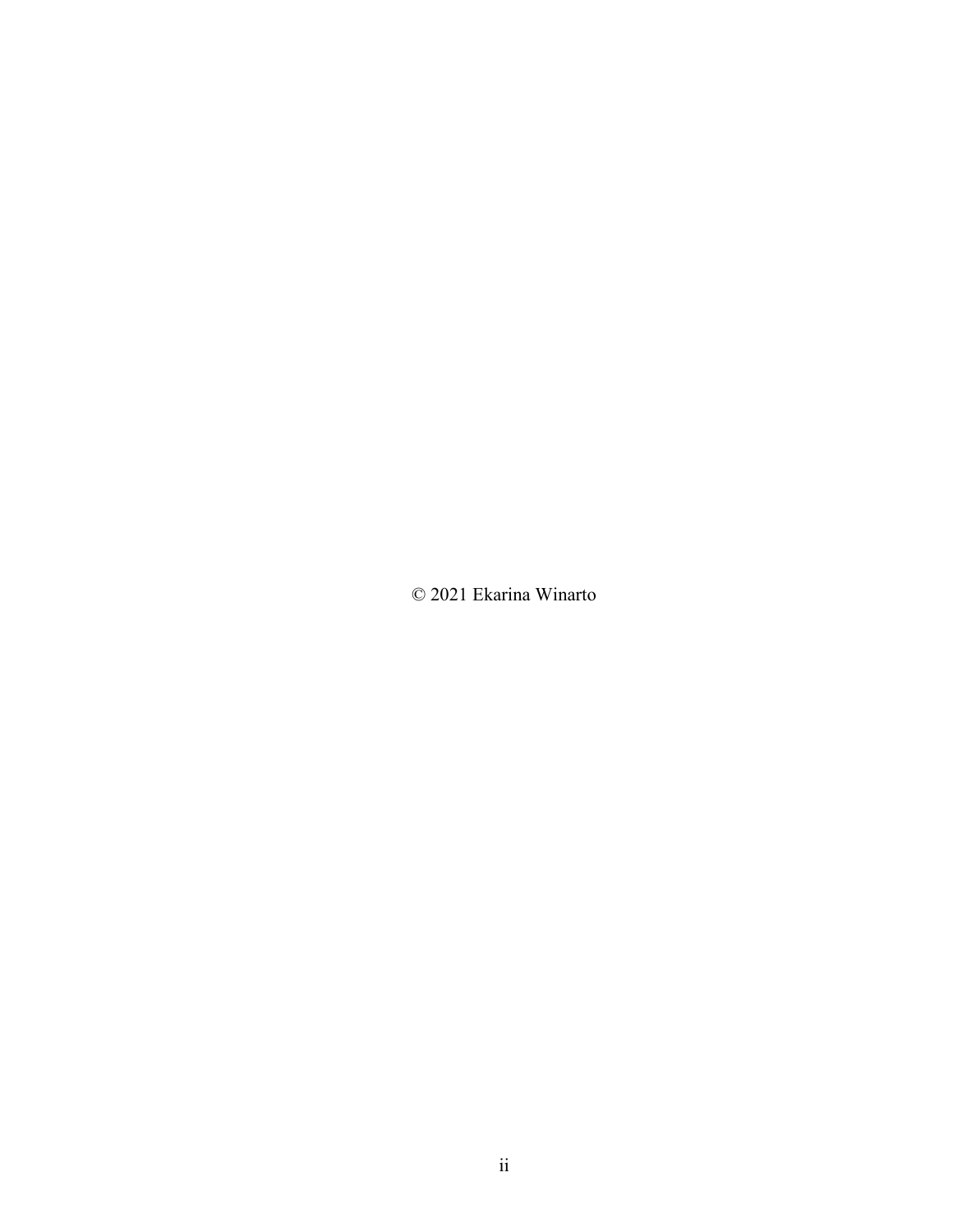# WORD ORDER: CASE STUDY OF SCRAMBLING & OBJECT SHIFT IN INDONESIAN

Ekarina Winarto, Ph. D. Cornell University 2021

This thesis explores the flexible word order of Jakarta Indonesian (JI), a variety of spoken Indonesian used in the capital Jakarta area, but also widely used in the Indonesian media. JI is largely an SVO language, but this research sets out to describe non-canonical object positions outside of the base generated SVO order. Two noncanonical object positions are of special interest: (i) the sentence-initial object position that frequently alternates with the SVO order; and (ii) the medial object position within the vP projection that requires movement of the verb to accompany this phasebound short object movement.

In this thesis, I show that non-passive object-initial constructions share many similarities with characteristics of Scrambling, especially as described for Japanese Scrambling, namely: (i) mixed A/A' properties (Mahajan 1990, 1994); (ii) sensitivity to islands (Saito 1985); and (iii) introduction of scope ambiguity (Kuno 1973, Hoji

1985, Hayashishita 2000). The medial object position that requires short object movement within the vP is interesting because this movement must be followed by verb movement (unlike Scrambling that can apply freely); this is similar to what has been described for Object Shift in Germanic languages (Holmberg 1986).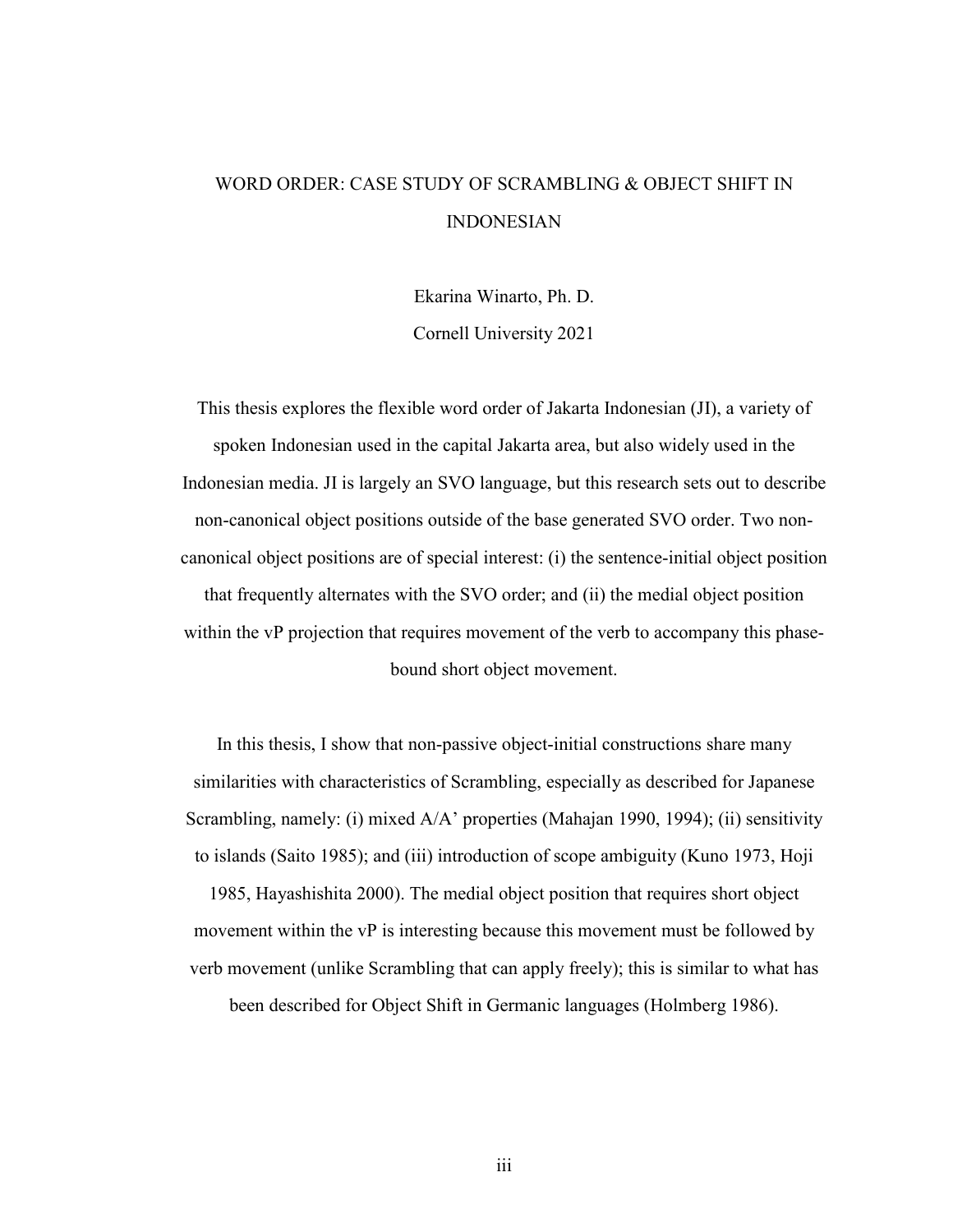Thus, this work is significant in showing that the contrast whereby long-distance object movement that crosses a phase boundary (Scrambling) does not require verb movement, while short distance object movement within a phase (Object Shift) does, can exist within the grammar of one language. This lends support to the proposal that the verb movement requirement on short object movement is a result of shape preservation where the VO base generated order must be maintained. Crucially though, this linearization rule must apply cyclically by phase to explain why Scrambling does not have to follow this requirement (Fox & Pesetsky 2005, Müller

2007).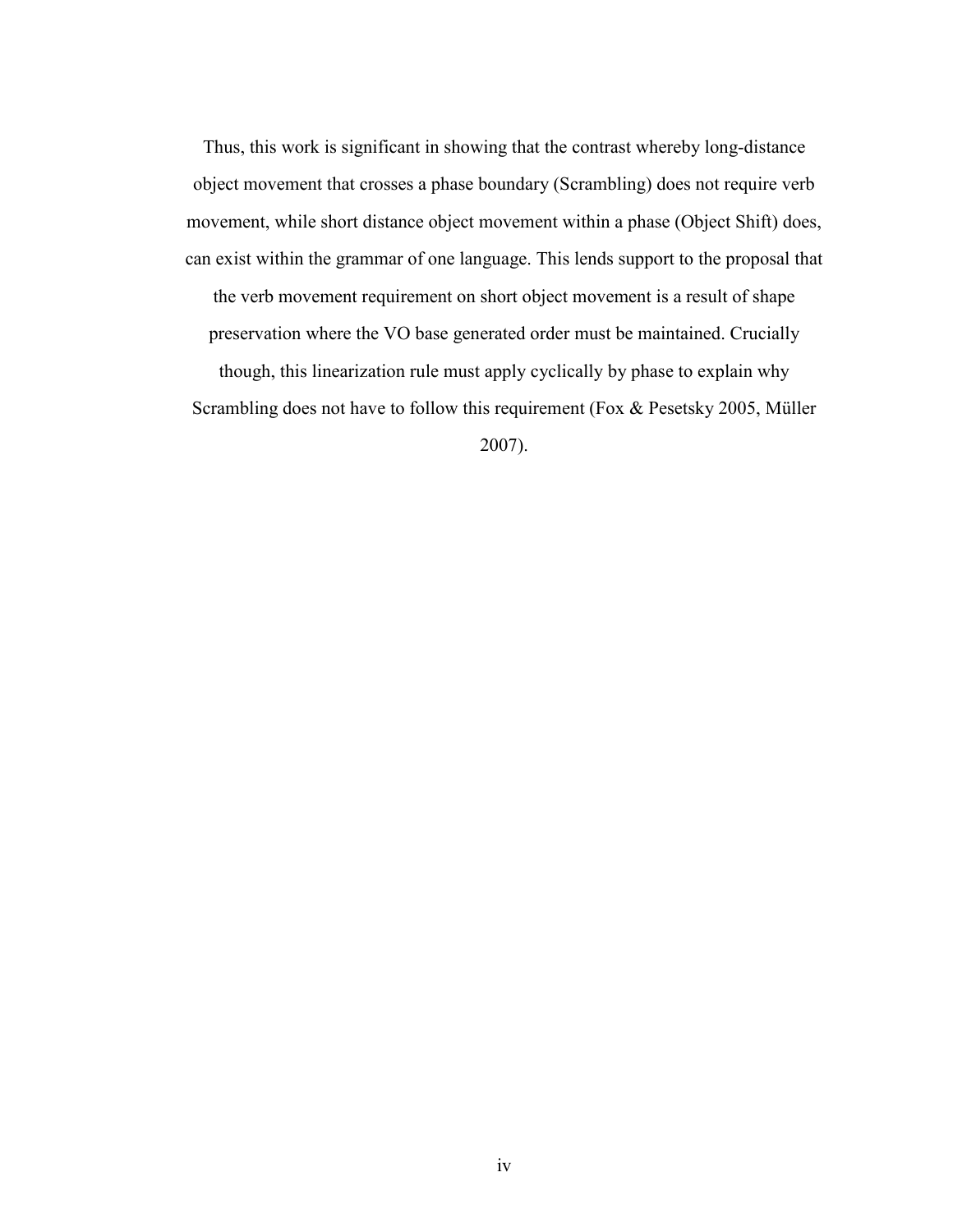## BIOGRAPHICAL SKETCH

Ekarina was born in Jakarta, Indonesia on the 25<sup>th</sup> of August 1986, but has since grown up and studied in Singapore, Malaysia, Germany and the U.S.A. She earned her B.A. in Economics with a minor in foreign languages from Georgia State University in Atlanta, GA, and her M.A. in German Studies with a concentration in Linguistics from the University of Georgia in Athens, GA.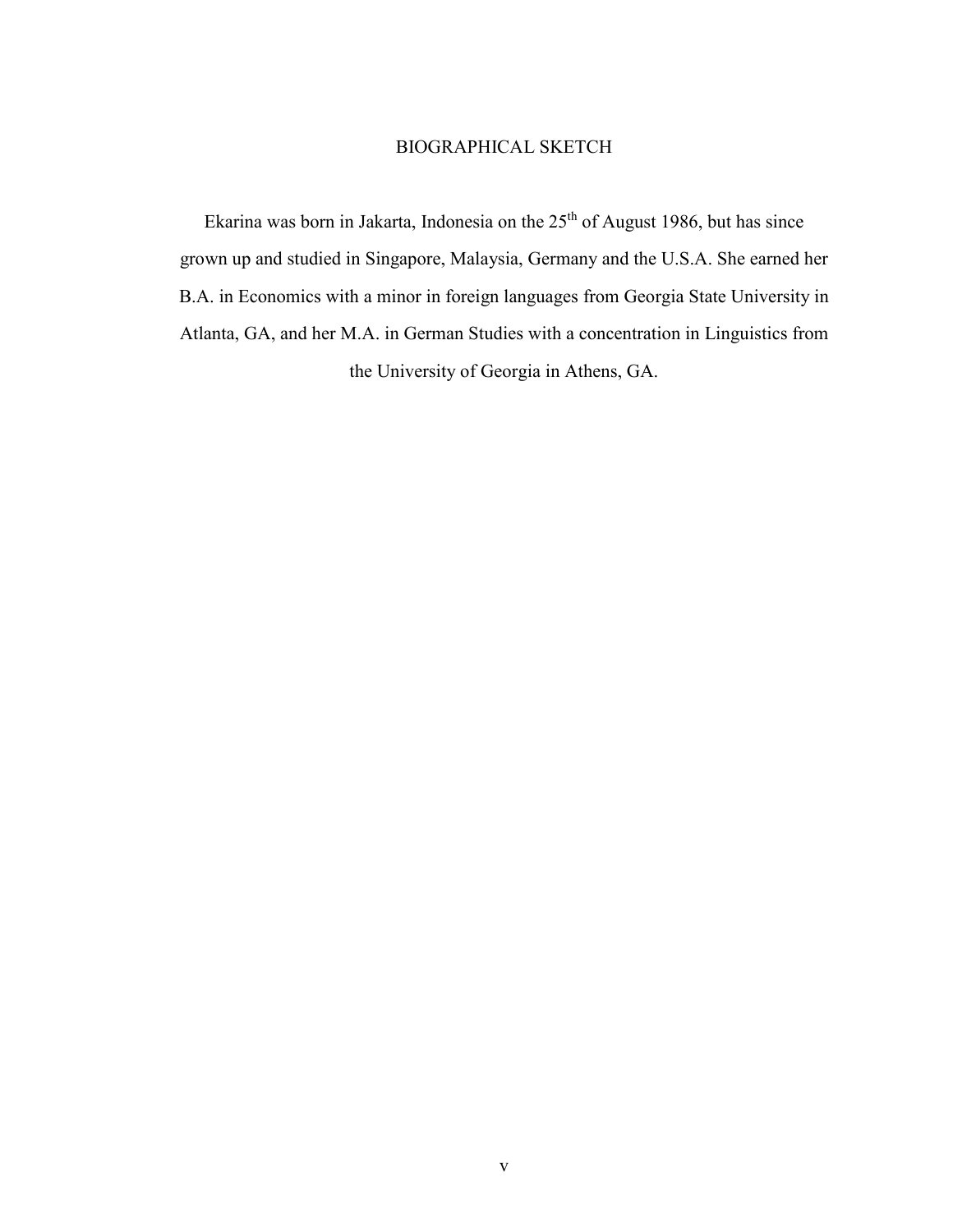#### ACKNOWLEDGMENTS

I would like to acknowledge the most important role that my dissertation Chair John Whitman has played in the writing and completion of this dissertation. John has been a source of strength and support with both academic and non-academic matters. He has displayed an unparalleled interest in this work and my development as a scholar, but also in my well-being as a person. Thank you for being such a role model that I can look up to. I am also grateful to have Miloje Despic in my committee. Miloje started his tenure-track journey as I also first started my Ph.D.; we have grown together as both a scholar and a person, and I would not have had such a strong foundation if not for his hands-on guidance during my first two years at Cornell. I am proud to be doing work as a native speaker Linguist of the language that is studied in this thesis, and for that I have Abby Cohn to thank. Abby has provided me with an unwavering connection to Indonesia, both through her insight as a scholar working within the research area, but also by inviting me to her private home and family.

Teaching has been an inspiration and life-changing experience throughout my Ph.D. pursuit. I have to thank my teaching mentors Gunhild Lischke, Grit Matthias-Phelps, Nick Admussen and Nate Lindbergh for taking me under their wings and training me as their teaching assistant. Grit worked with me when I was most inexperienced and taught me many teaching techniques and principles that I hold dear today. Gunhild has always been kind and always had nothing but good things to say about me. I learned from her example how to balance giving clear instructions while still leaving enough room for students to grow. I was impressed with how much time Nick was willing to spend to train his teaching assistants. His emphasis on inclusivity and equality with

vi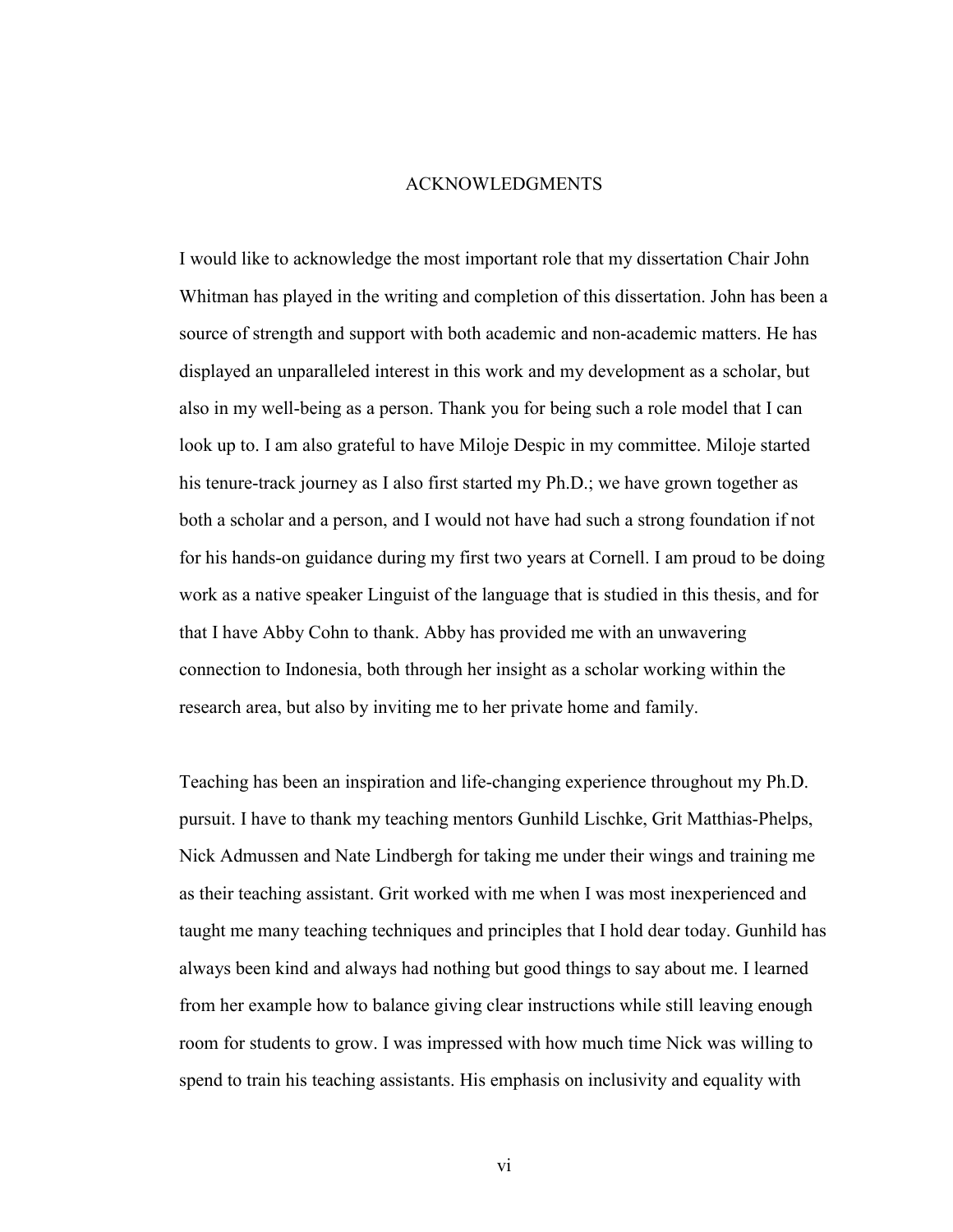students left a deep impression on me; I will always remember to implement these values as an educator in the future. Working under Nate, I was able to explore the possibilities of applied linguistics, of how I am able to translate my research and theories into something useful for a lot of students who are not even interested in Linguistics. I am forever grateful that he opened another world of possibilities for me.

Outside of teaching and academia, a large part of my time at Cornell was spent on student advocacy with shared governance. In this work, I learned and was helped a lot by the former Graduate School Dean Barbara Knuth and her wonderful team members: Janna Lamey, Jan Allen and Sara Hernandez. Working together with me, Manisha Munasinghe and Nate Rogers were my gateway to taking on greater leadership responsibilities and they trusted in my ability to affect change more than anyone else, including myself. Thank you also to everyone else I have worked with within shared governance, staff from Student Life, University Relations, the President's Office and other comrades: Alexa Cohn, Andy Barrientos-Gomez, Katherine Quinn, Elena Michel, Kavya Krishnan, Aravind Natarajan. I am honored to have worked with you; and am very happy that we have kept our friendships alive even long after we are done with our terms in shared governance.

My research and development would not have been possible without the financial support of Cornell through the Graduate School, Linguistics Department, and the Southeast Asia Program. I would like to take this opportunity to acknowledge the hard work, friendship and comradeship that their staff, professors and fellow students have offered me throughout my stay at Cornell.

vii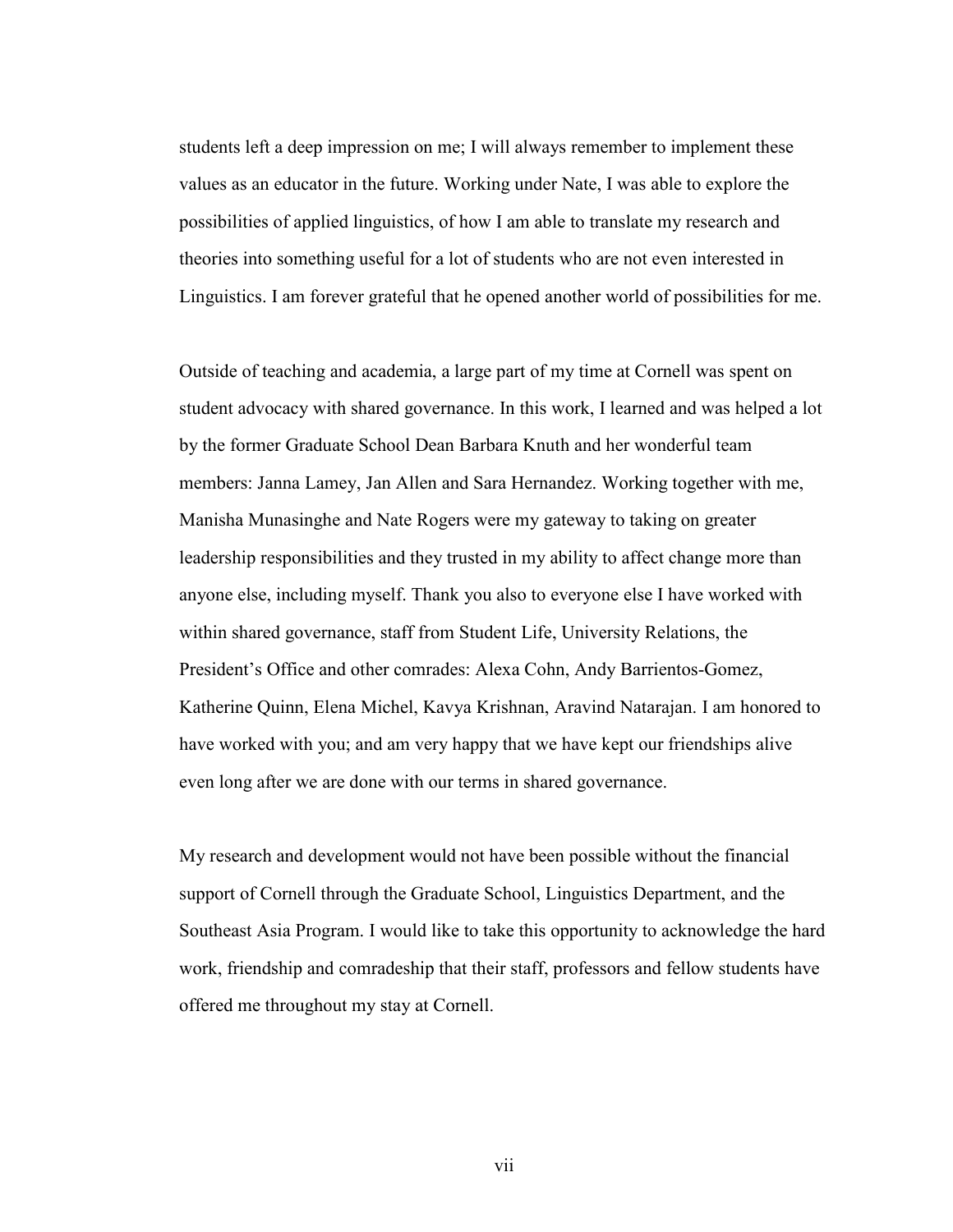Personal friendships mean a lot in a journey as difficult as graduate school. Thank you Carol-Rose Little, Icha Rahadi and Pratiwi Ridwan who have unconditionally supported me throughout the most difficult times. Without you, I would have been homeless, stranded and depressed. The larger Indonesian community at Cornell has also provided me with a home away from home; thank you for this. Especially Ferdinan Okki Kurniawan and his family helped me throughout my studies and beyond. I would also like to acknowledge the help of Jolanda Pandin and her family. They provided me with a loving home during the completion of this work; ibu Jolanda also gave me a lot of opportunities to work academically and in service connected to Indonesian studies. Last but not least, I appreciate everything that my parents have done to support me, financially and mentally in whatever endeavors I choose. I also hope that my departed brother can share the sense of pride and accomplishment I have from completing this work and my Ph.D. from wherever he may be.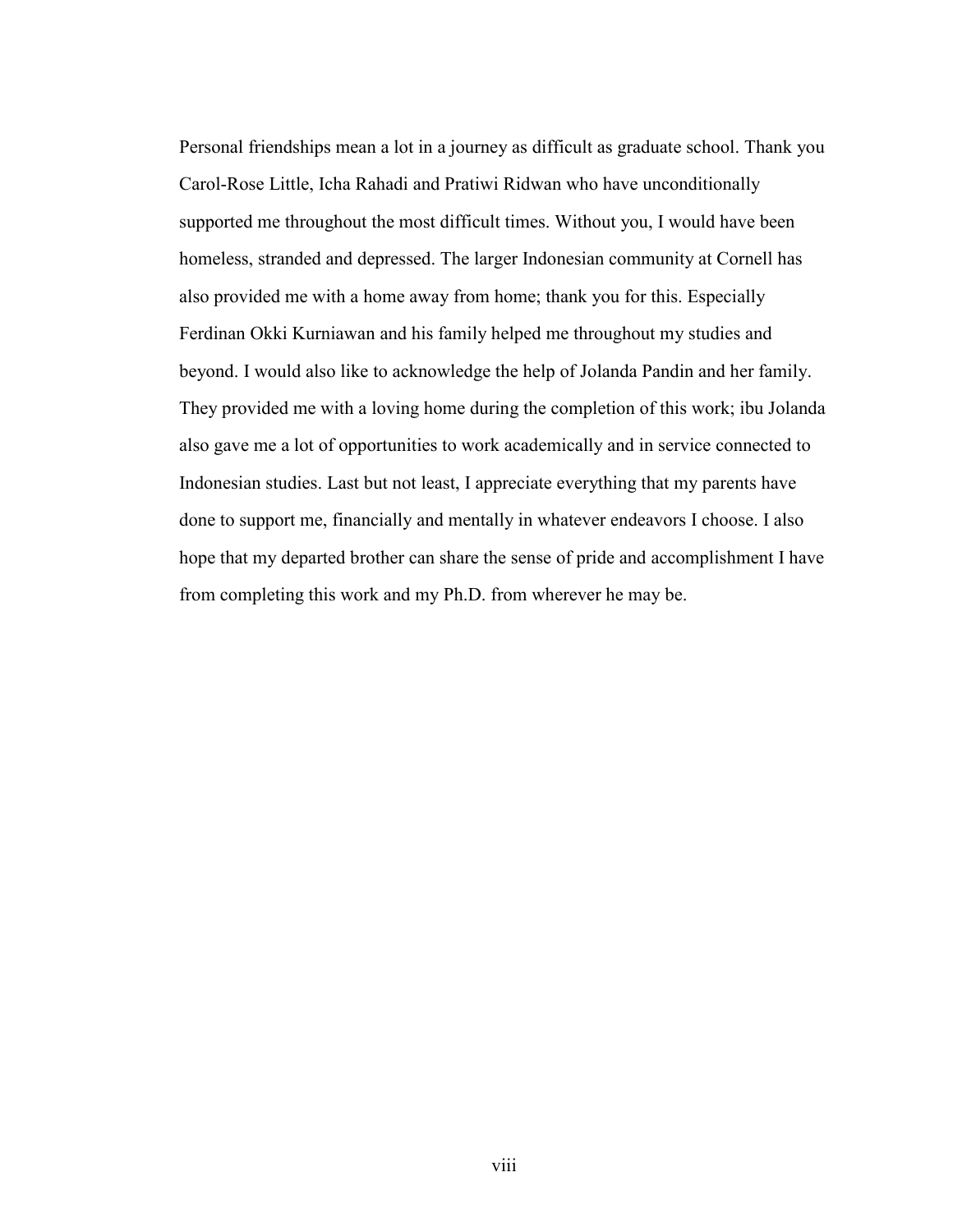# TABLE OF CONTENTS

| <b>ABSTRACT</b>                                         | iii                                                                  |      |
|---------------------------------------------------------|----------------------------------------------------------------------|------|
| <b>BIOGRAPHICAL SKETCH</b>                              | V                                                                    |      |
| <b>ACKNOWLEDGEMENTS</b>                                 | V <sub>1</sub>                                                       |      |
| <b>TABLE OF CONTENTS</b>                                | $\overline{1}X$                                                      |      |
| <b>LIST OF FIGURES</b>                                  | xii                                                                  |      |
| <b>LIST OF TABLES</b>                                   |                                                                      | xiii |
| <b>CHAPTER 1</b>                                        | $\mathbf{1}$                                                         |      |
| <b>CHAPTER 2</b>                                        |                                                                      |      |
| 2.0 Introduction                                        | 6                                                                    |      |
| 2.1 Language Situation in Indonesia and Jakarta         | 6                                                                    |      |
| 2.2 Structure of JI                                     | 10                                                                   |      |
| 2.2.1 JI basic word order                               | 11                                                                   |      |
| 2.2.2 Auxiliaries that precede the vP in JI             | 15                                                                   |      |
|                                                         | 2.2.3 JI Morphology and its Relationship to Object Movement<br>25    |      |
| 2.3 Summary                                             | 30                                                                   |      |
| <b>CHAPTER 3: SCRAMBLING AND OBJECT SHIFT</b>           |                                                                      |      |
| 3.0 Introduction                                        | 32                                                                   |      |
| 3.1 Object Shift and Scrambling                         | 36                                                                   |      |
| 3.2 Differences between Object Shift and Scrambling     | 44                                                                   |      |
| 3.2.1 What can undergo Scrambling or Object Shift?      | 44                                                                   |      |
|                                                         | 3.2.2 What is the landing site for Scrambling or Object Shift?<br>45 |      |
| 3.2.3 What can block either Scrambling or Object Shift? | 47                                                                   |      |
|                                                         | 3.2.4 What type of movement is involved in Scrambling or Object      |      |
| Shift?                                                  | 48                                                                   |      |
| 3.2.5 Summary – Object Shift vs Scrambling              | 50                                                                   |      |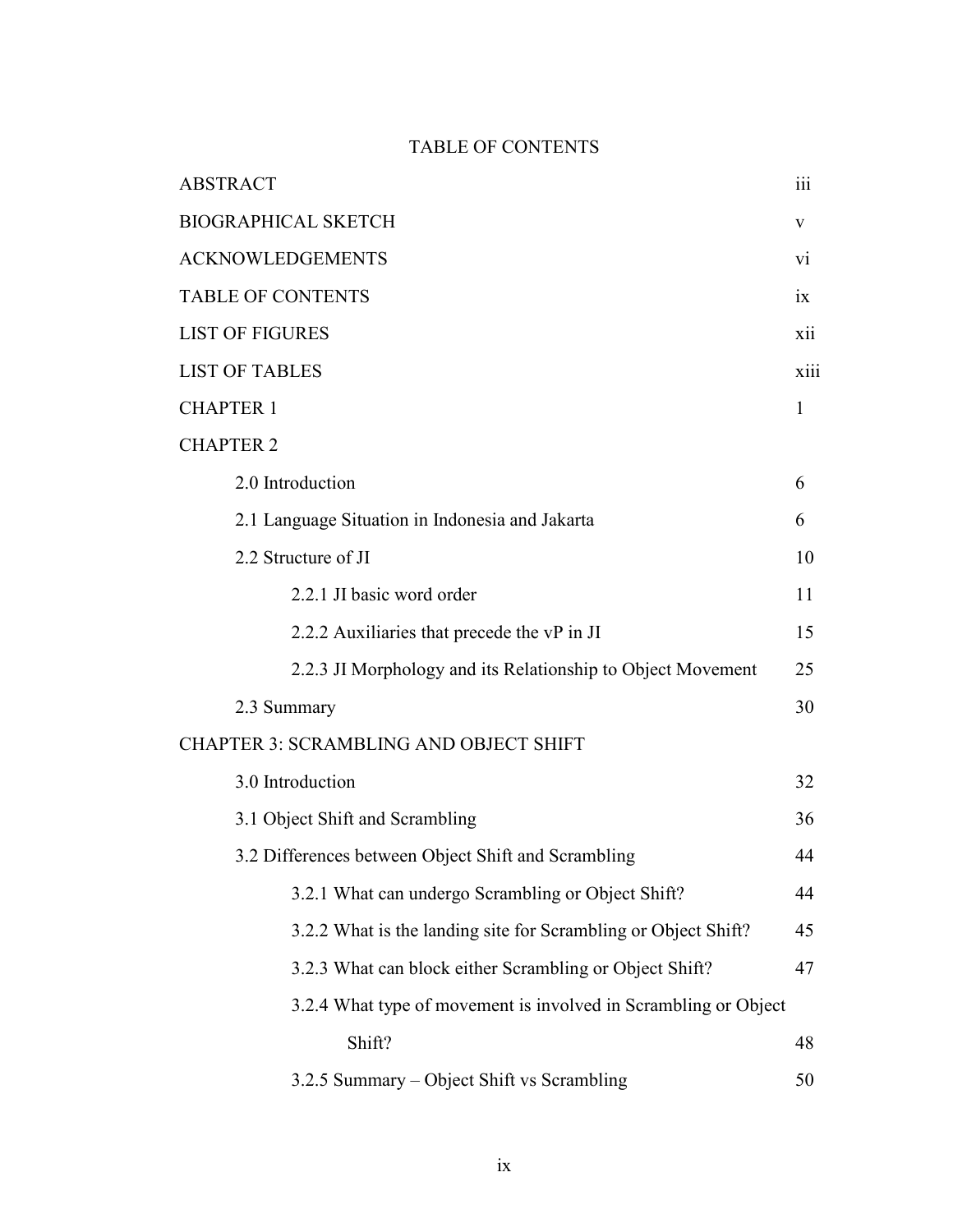| 3.3 Chapter Summary                                                       | 51  |
|---------------------------------------------------------------------------|-----|
| <b>CHAPTER 4: OBJECT SHIFT IN JAKARTA INDONESIAN</b>                      |     |
| 4.0 Introduction                                                          | 52  |
| 4.1 Word Order in Jakarta Indonesian                                      | 52  |
| 4.2 Explaining Holmberg's Generalization                                  | 60  |
| 4.2.1 Case-dependent accounts of Holmberg's Generalization                | 61  |
| 4.2.2 Chomsky's Equidistance Theory                                       | 65  |
| 4.2.3 Semantic-driven accounts of Holmberg's Generalization               | 66  |
| 4.2.4 Preserving the VP order to explain for Holmberg's                   |     |
| Generalization                                                            | 69  |
| 4.2.5 Summary of the different accounts for Holmberg's                    |     |
| Generalization                                                            | 72  |
| 4.3 Jakarta Indonesian Object Shift – further remarks                     | 73  |
| 4.4 Chapter Summary                                                       | 78  |
| <b>CHAPTER 5: SCRAMBLING IN JAKARTA INDONESIAN</b>                        |     |
| 5.1 Overview                                                              | 79  |
| 5.2 Scrambling as a category for Jakarta Indonesian object-initial        |     |
| construction                                                              | 82  |
| 5.2.1 Scrambling                                                          | 82  |
| 5.2.1.1 Scrambling and sensitivity to islands                             | 84  |
| 5.2.1.2 Scrambling and its mixed A/A' properties                          | 88  |
| 5.2.1.3 Scrambling and scope ambiguity                                    | 96  |
| 5.2.2 Jakarta Indonesian scrambling and its mixed A/A' properties 99      |     |
| 5.2.3 Revisiting the 3-way distinction of object-initial constructions101 |     |
| 5.3 Theories of Scrambling & Landing Sites                                | 106 |
| 5.3.1 Motivation for Scrambling                                           | 106 |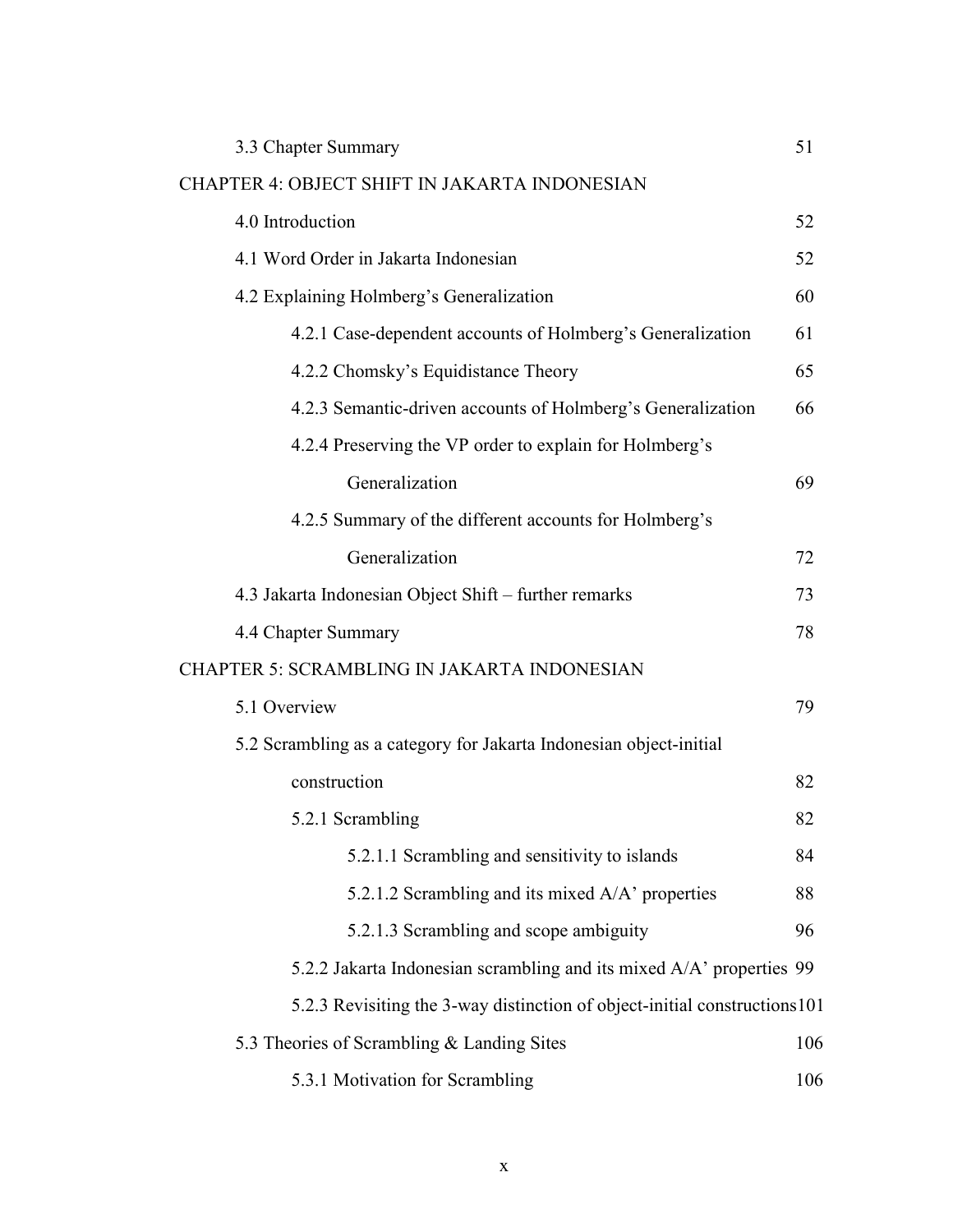| 5.3.2 Landing Site for Scrambling | 109 |
|-----------------------------------|-----|
| 5.4 Chapter Summary               |     |

# CHAPTER 6: A UNIFIED THEORY FOR OBJECT SHIFT AND SCRAMBLING

| 6.1 Introduction                                   | 113 |
|----------------------------------------------------|-----|
| 6.2 Unifying Scrambling and Object Shift in JI     | 115 |
| 6.3 Conclusion and Future Research                 | 125 |
| 6.3.1 Remnant Movement                             | 126 |
| 6.3.2 Long-distance Scrambling                     | 128 |
| 6.3.3 Exploring more restrictions in JI word order | 129 |
| 6.4 Summary                                        | 132 |
| <b>REFERENCES</b>                                  | 134 |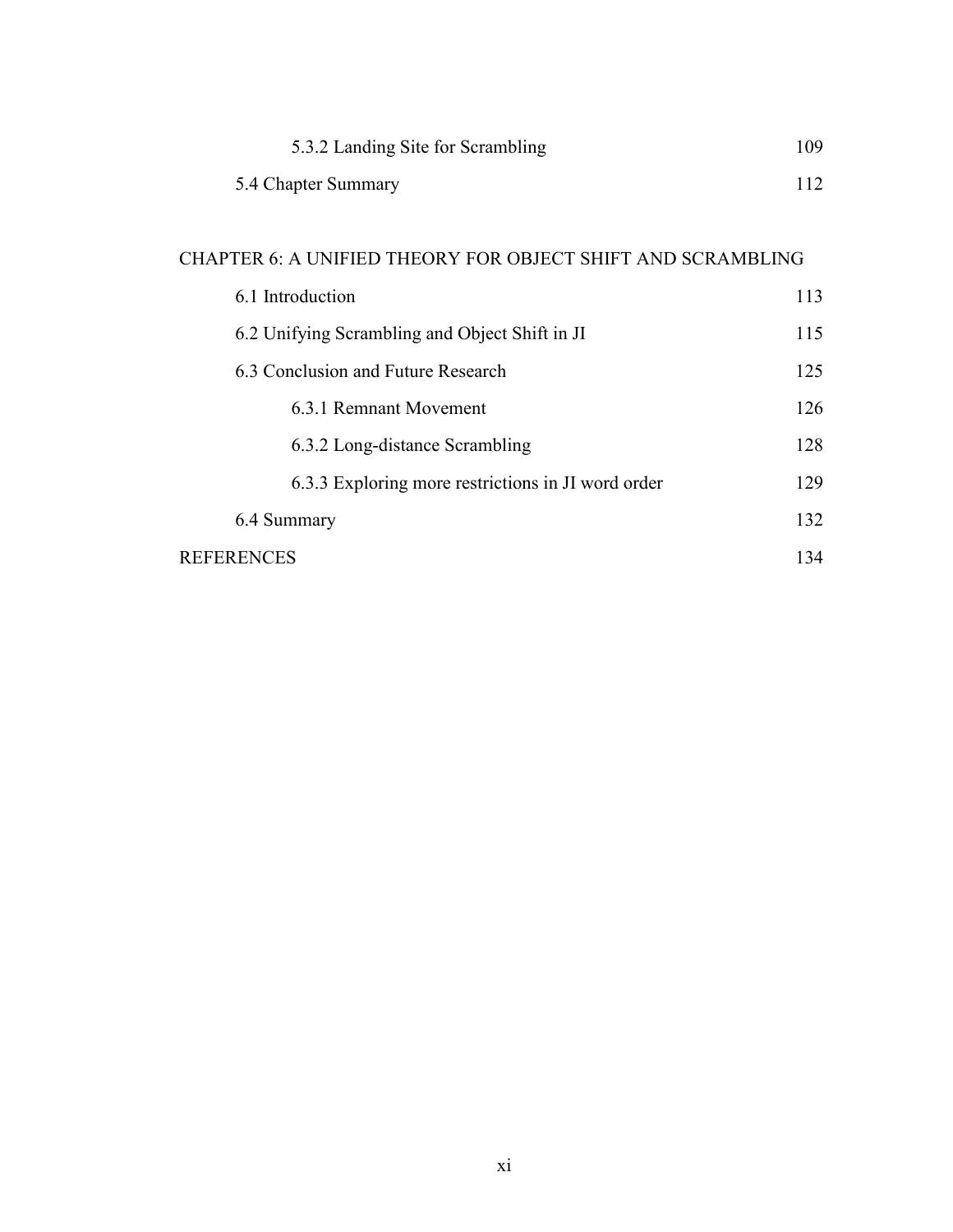# LIST OF FIGURES

| Figure 2.1: Map of Indonesia.                                                        | 7   |
|--------------------------------------------------------------------------------------|-----|
| Figure 2.2: VP-Raising in Toba Batak (Cole & Hermon 2008).                           | 12  |
| Figure 2.3: Standard SVO structure; Subject raised to Spec, TP; Verb stays in vP. 13 |     |
| Figure 2.4: VP-raising in JI.                                                        | 15  |
| Figure 2.5: Structure of Modal auxiliaries based on Labov's 1972 account.            | 23  |
| Figure 4.1: Sentence structure for Scrambling.                                       | 55  |
| Figure 4.2: Sentence structure for Object Shift.                                     | 55  |
| Figure 5.1: Tree derivation of sentence $(140) - P2$ construction.                   | 80  |
| Figure 5.2: Tree derivation of sentence $(141)$ – Topicalization/Scrambling.         | 80  |
| Figure 5.3: Miyagawa (2001) structure of A-movement.                                 | 109 |
| Figure 5.4: Syntax structure for A'-Scrambling.                                      | 111 |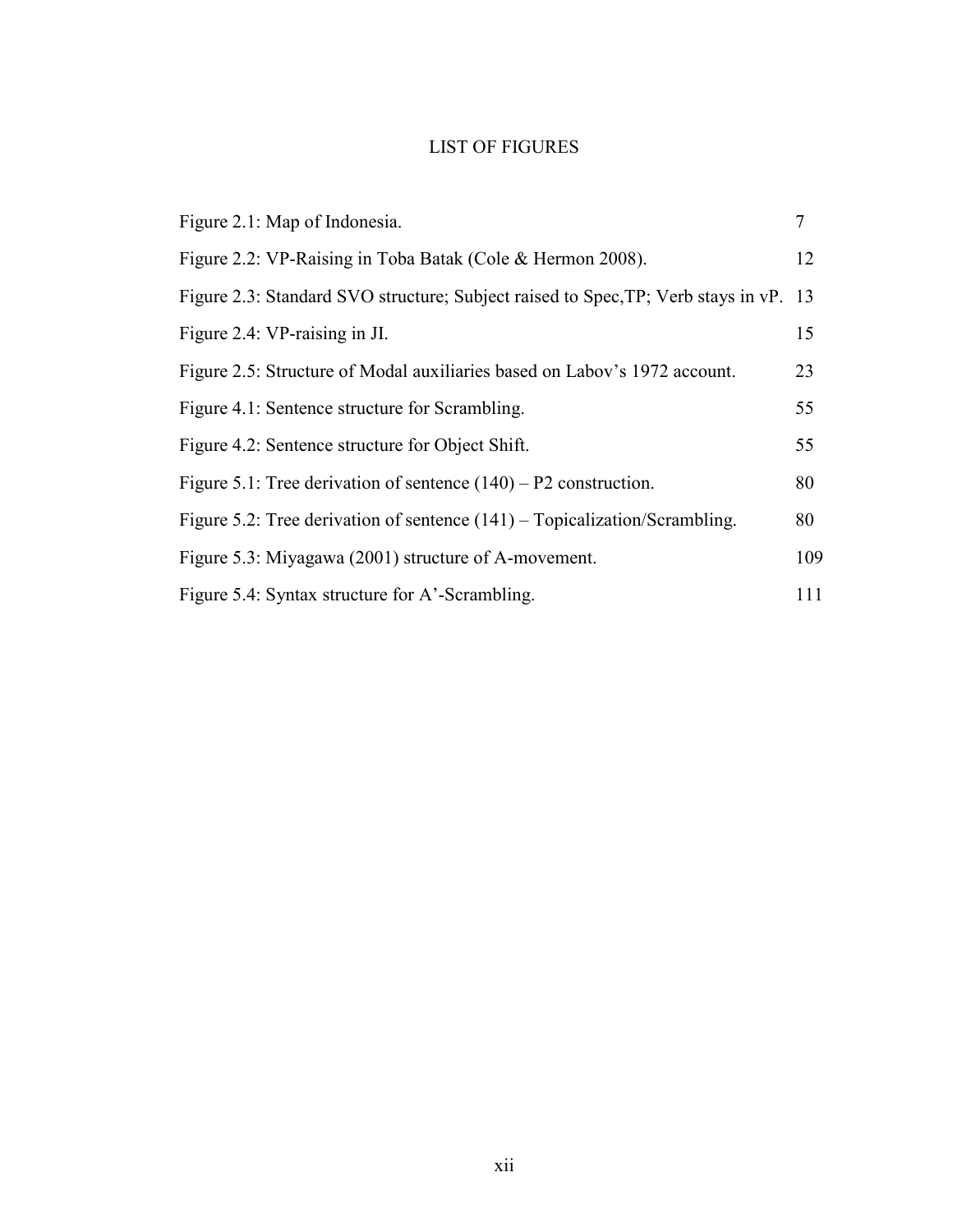# LIST OF TABLES

| Table 2.1: Aspectual Markers in JI                                     | 18  |
|------------------------------------------------------------------------|-----|
| Table 2.2: possible combinations (set of 2) of aspectual markers in JI | 20  |
| Table 2.3: Modal verbs in JI                                           | 21  |
| Table 2.4: <i>meN</i> - nasal assimilation in Standard Indonesian.     | 26  |
| Table $2.5$ : N- nasal assimilation in JI                              | 26  |
| Table 2.6: N- as active voice marker in JI                             | 27  |
| Table 2.7: N- as marker of transitive and intransitive verbs in JI     | 27  |
| Table 3.1: Differences between Scrambling and Object Shift             | 51  |
| Table 4.1: Morphological case markings in non-pronouns [Vikner 1994b]  | 61  |
| Figure 6.1 WH-question words in JI                                     | 129 |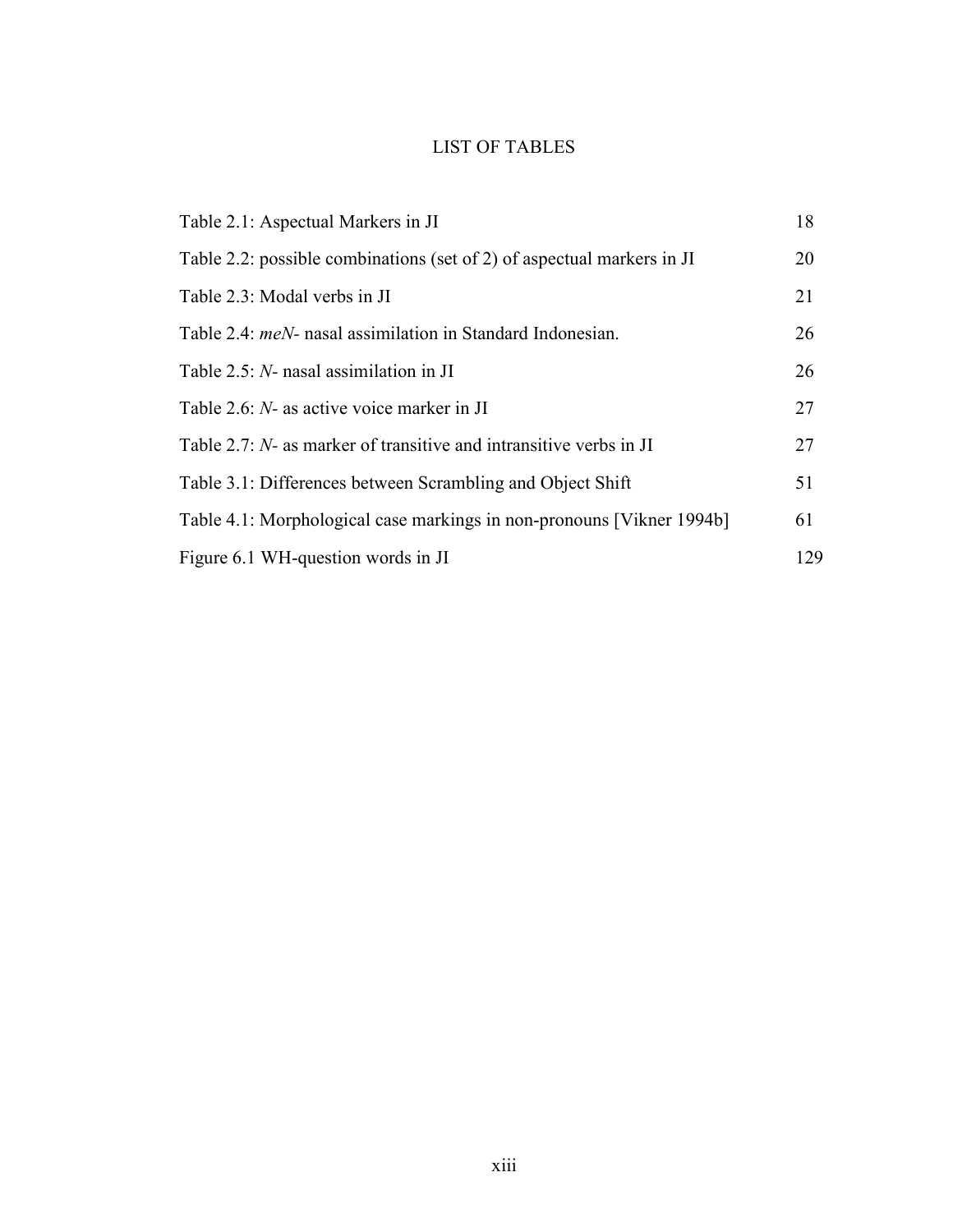## CHAPTER 1

### **INTRODUCTION**

Languages of the world have different ways of ordering subjects, objects and verbs to form complete, neutral, declarative sentences. For English, this is the Subject-Verb-Object (SVO) word order as demonstrated in the sentence below.

(1) The cat ate my fish. S V O

Permuting these three elements (S,V and O) gives us 6 possible word orders. The table below from *The World Atlas of Language Structures Online (WALS)* (wals.info) shows the different possible word orders and their distribution in languages of the world. The most common word orders are SOV and SVO, and object-initial word orders are rare. Interestingly, there are quite a lot of languages that lack a dominant word order, which will be discussed in depth in this work.

| <b>Word Order</b>             | Languages |
|-------------------------------|-----------|
| Subject-Object-Verb (SOV)     | 564       |
| Subject-Verb-Object (SVO)     | 488       |
| Verb-Subject-Object (VSO)     | 95        |
| Verb-Object-Subject (VOS)     | 25        |
| Object-Verb-Subject (OVS)     | 11        |
| Object-Subject-Verb (OSV)     | 4         |
| Lacking a dominant word order | 198       |

Table 1.1: WALS – possible word orders and their distribution.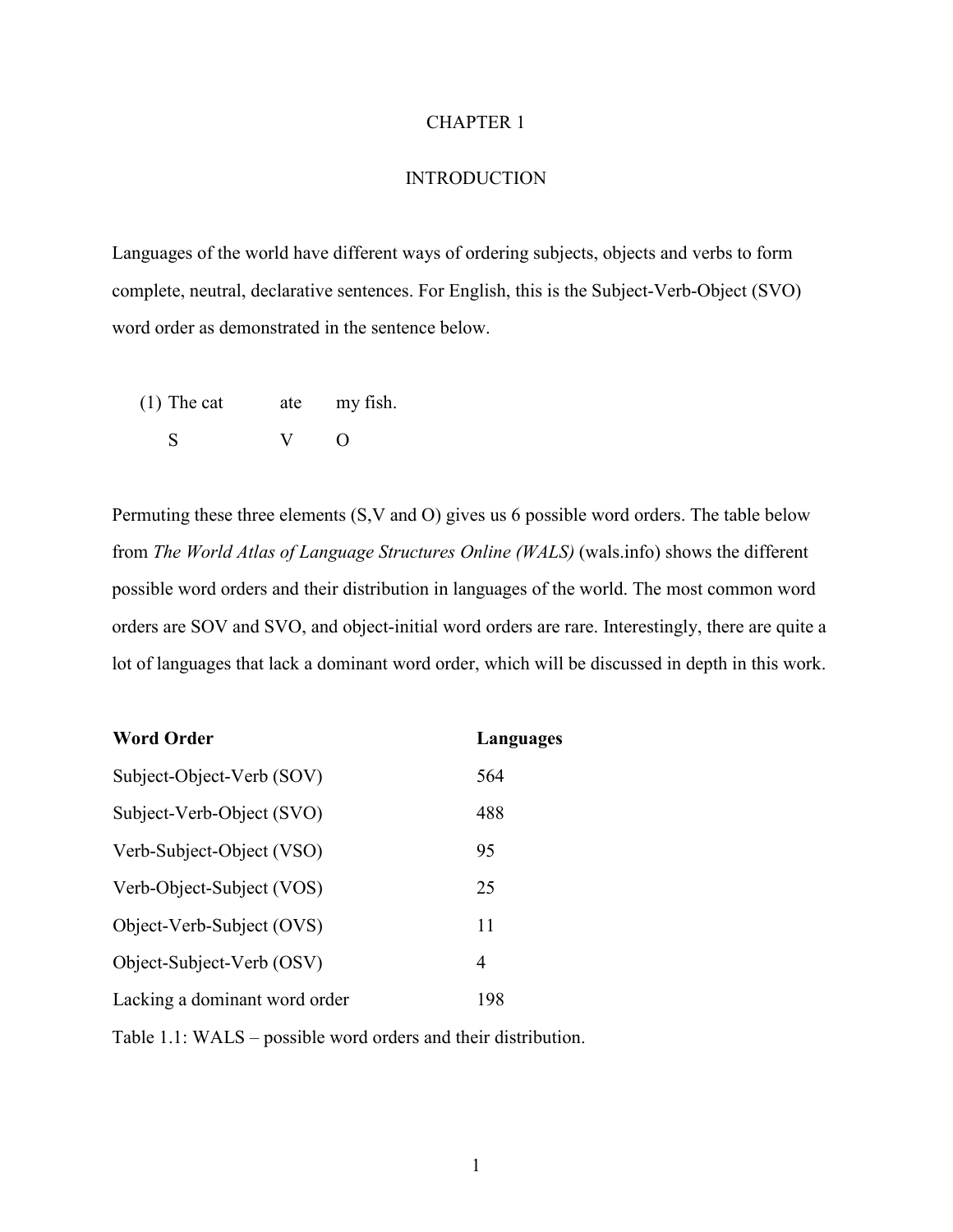Below are examples of these attested word orders:

(2) Japanese (Kuno 1973 : 10)

| John-ga      | tegami-o           | yon-da. |
|--------------|--------------------|---------|
| John         | letter             | read    |
| <sup>S</sup> | $\left( \ \right)$ | V       |

'John read the letter.'

(3) Irish (Dillon and Ó Cróinín 1961 : 166)

Léann [na sagairt][na leabhair]. Read the priest the book V S O

'The priests are reading the books.'

## (4) Nias (Brown 2001 : 538)

i-rino vakhe ina-gu.

cook rice mother-my

V O S

'My mother cooked the rice.'

## (5) Hixkaryana (Derbyshire 1979 : 87)

|                  | Toto y-ahosi-ye | kamara.       |
|------------------|-----------------|---------------|
| man              | grab            | <b>Jaguar</b> |
| $\left( \right)$ | V               | S             |

'The jaguar grabbed the man.'

(6) Nadëb (Weir 1994 : 309)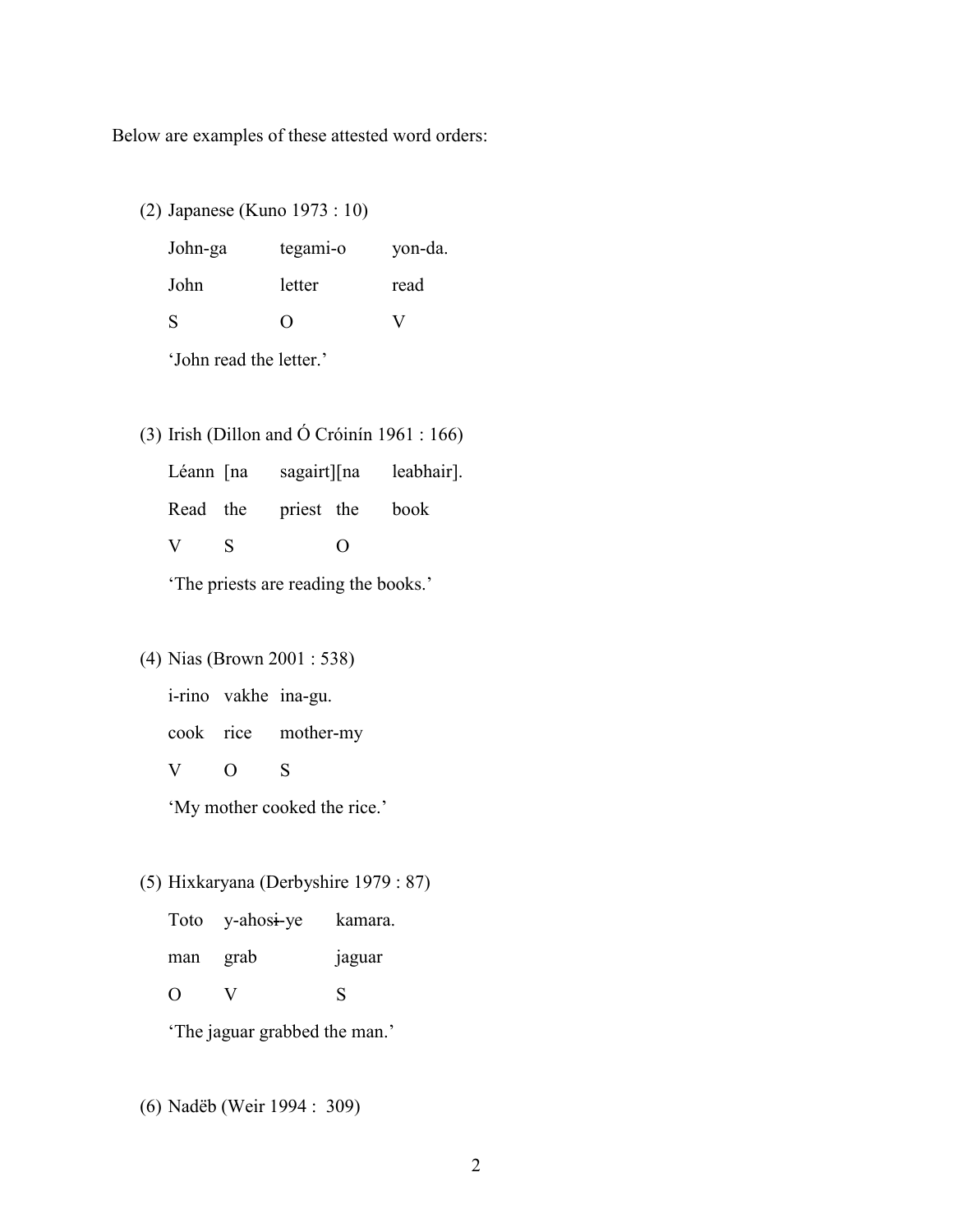Awad kalapéé hapúh. jaguar child see O S V

'The child sees the jaguar.'

While all these word orders are attested in languages of the world, the object-intial orders OVS and OSV are particularly rare<sup>1</sup>. Some languages (like English) can be easily and straightforwardly categorized into one of the six types of word orders. In the case of English, non SVO word orders in a declarative sentence are either ungrammatical or infrequently used, only in special semantic and/or pragmatic contexts. Languages like this are said to have a **rigid word order** (Dryer 2013).

Many languages, however, are not as rigid in their word order. There are many languages that would allow all these 6 possible word orders, and do mix them frequently, albeit with different pragmatic contexts (coined **flexible word order languages** by Dryer 2013). The language under study in this dissertation, Jakarta Indonesian (JI), is an example of such a language. While SVO word order is the most neutral word order, all the 6 different word order possibilities discussed above are frequently used with different pragmatic contexts.

| $(7)$ Ibu | masak nasi. |                    |
|-----------|-------------|--------------------|
| mother    | cook rice   |                    |
| S         | V           | $\left( \ \right)$ |
| $(8)$ Ibu | nasi        | masak.             |
| mother    | rice        | cook               |
|           |             |                    |

 $\overline{a}$ 

<sup>&</sup>lt;sup>1</sup> Some have excluded OSV word order from this typology (Baker 2001) and have claimed that this is actually an ergative pattern (Whitman 2008).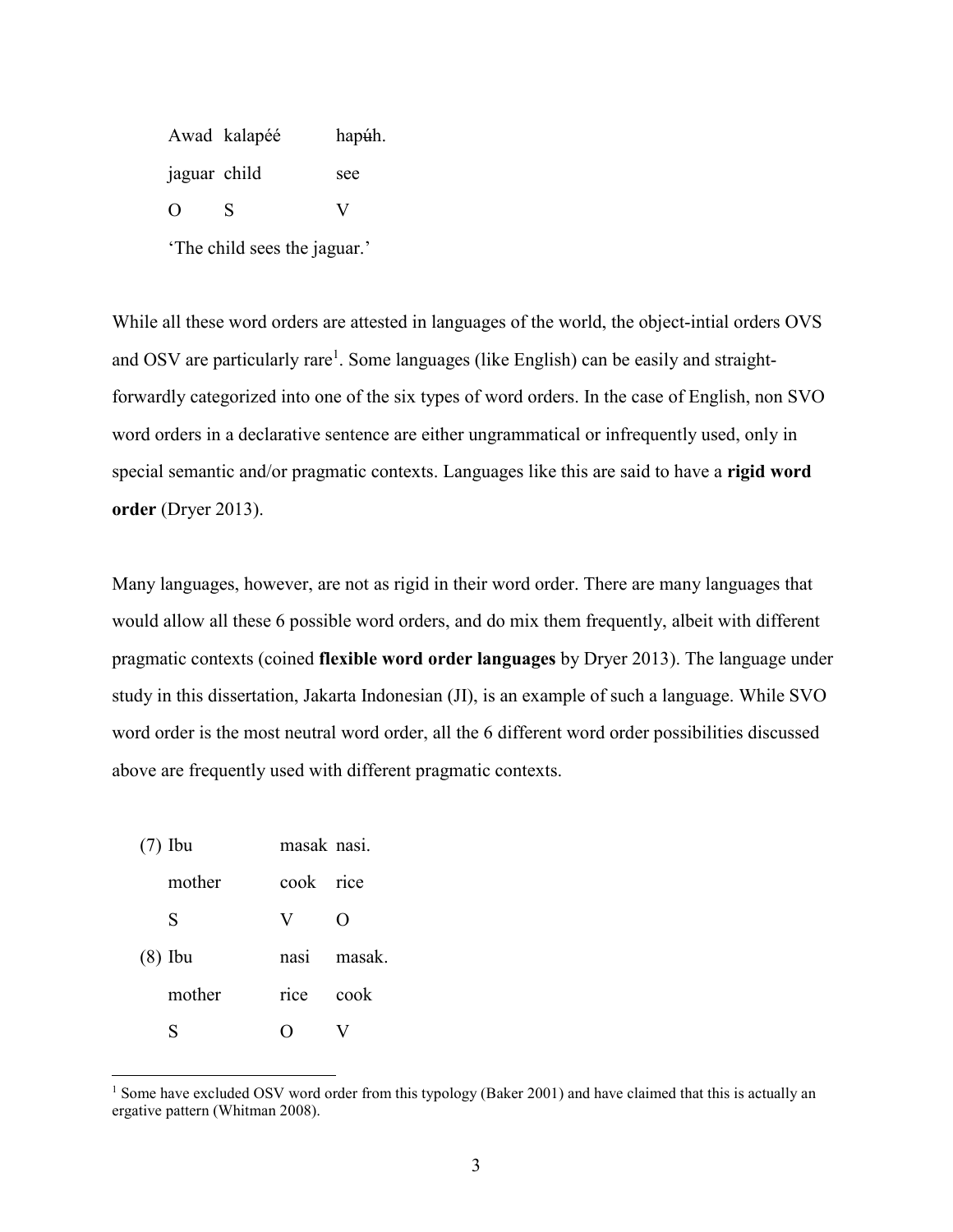| $(9)$ Masak |       | ibu    |        | nasi.          |             |
|-------------|-------|--------|--------|----------------|-------------|
| cook        |       | mother |        | rice           |             |
| $\mathbf V$ |       | S      |        | $\overline{O}$ |             |
| (10)        | Masak |        | nasi   |                | ibu.        |
|             | cook  |        | rice   |                | mother      |
|             | V     |        | O      |                | S           |
| (11)        | Nasi  |        | ibu    |                | masak.      |
|             | rice  |        | mother |                | cook        |
|             | O     |        | S      |                | $\mathbf V$ |
| (12)        | Nasi  |        | masak  |                | ibu.        |
|             | rice  |        | cook   |                | mother      |
|             | O     |        | V      |                | S           |
|             |       |        |        |                |             |

'Mother cooked (some) rice.'

This property of Jakarta Indonesian (JI) is not unique, as many other closely related languages have been described as having such flexible word order (Javanese – Uhlenbeck 1975; Riau Indonesian – Gil 1994, 2004, 2005; Standard Indonesian – Stack 2005, et al). This dissertation investigates in-depth the nature of this flexible word order and will tackle the following two questions:

- 1. Q 1: How free is the word order in Jakarta Indonesian (JI)? Are there restrictions on the word order and what are they?
- 2. Q 2: Can JI word order flexibility and any restrictions on it be explained by existing accounts within the broad framework of generative grammar?

To answer these questions, I will first provide an in-depth background description of JI in Chapter 2. In it, I will discuss both the sociolinguistic context, as well as relevant grammatical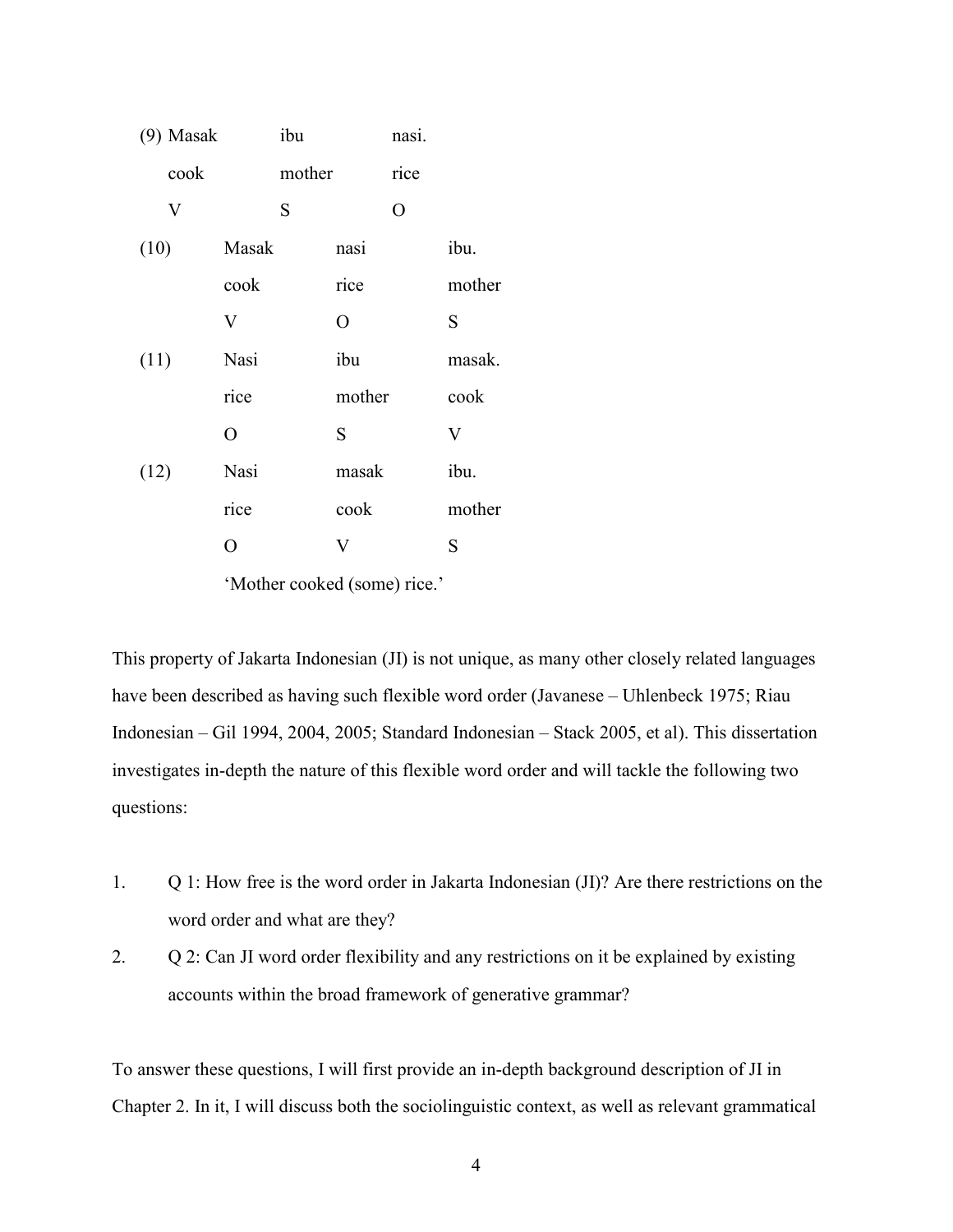structures of the language. In Chapter 3, I move on to discuss theories of word order flexibility within generative grammar. I am specifically interested in two different types of object movement typically studied in relation to Germanic languages such as West Germanic German and Dutch, as well as Scandinavian languages: Scrambling and Object Shift. While most studies on these Germanic languages divide them into Scrambling or Object Shift languages, I will show that JI has both operations. In Chapter 4, I explore in depth Object Shift in JI and argue that restrictions that govern Object Shift in the far better-studied Germanic languages are also present in JI, limiting its otherwise highly flexible word order. In Chapter 5, I explore Scrambling in JI and argue that Object-initial constructions in the language that have been mostly categorized in the literature as either a passive construction or topicalization, are actually Scrambling. Finally, in Chapter 6, I elaborate on the syntactic details of both Object Shift and Scrambling in Indonesian. In it, I explore Fox and Pesetsky's (2005) cyclic linearization and Müller's (2007) relativized cyclic linearization to explain Object Shift in the JI data. Finally, in my conclusion, I revisit the two research questions presented in this chapter and summarize how my exploration of both the JI data and theories on object movement can answer these questions.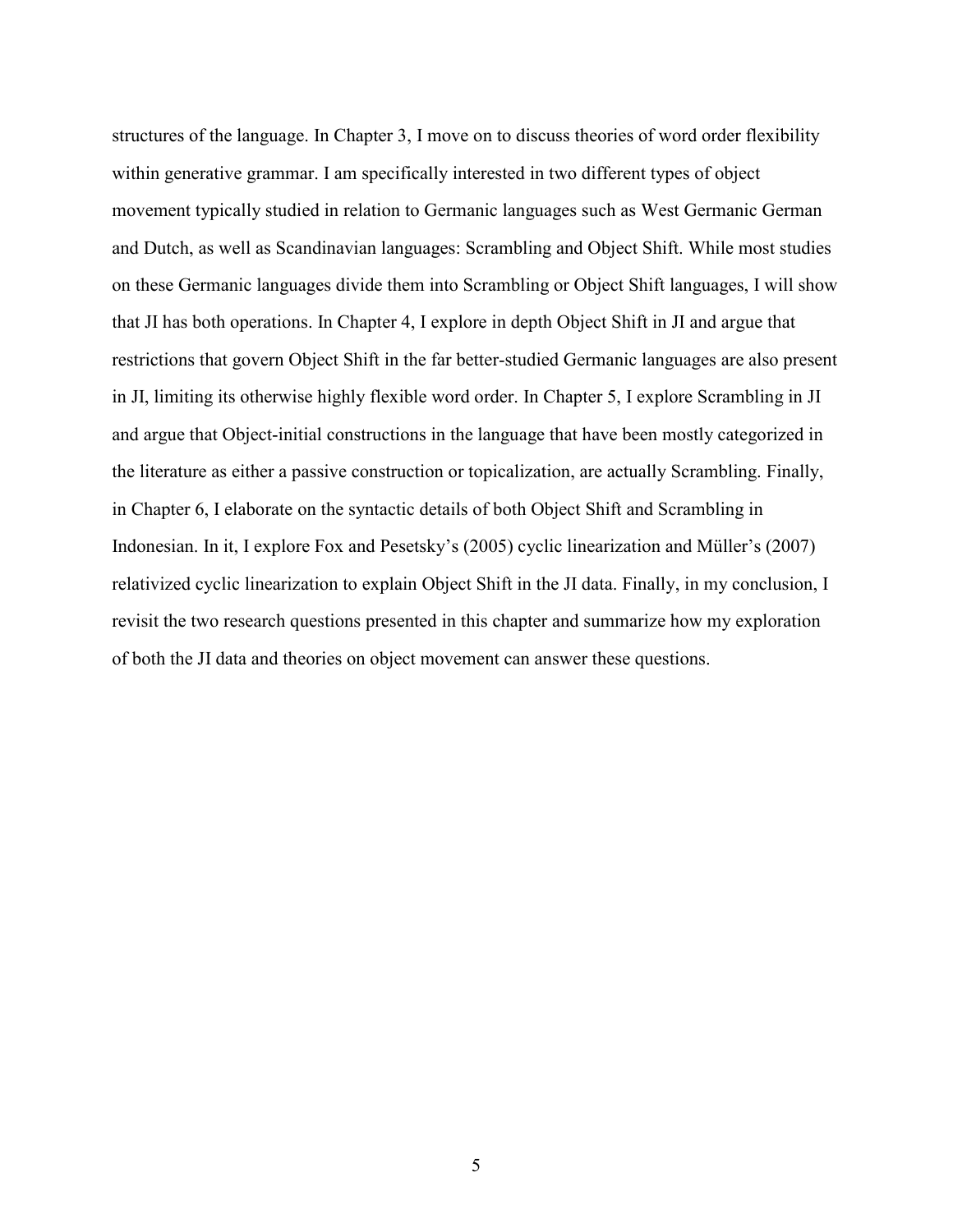## CHAPTER 2

## JAKARTA INDONESIAN

#### *2.0 Introduction*

Jakarta Indonesian (JI) is a colloquial variety of Indonesian that originates in the capital city of Indonesia, Jakarta. Its sphere of influence, though, extends beyond the geographic region of Jakarta due to its perceived prestige. In this chapter, I describe the emergence of JI and its relationship to Standard Indonesian (also simply called Indonesian), as well as Betawi, another local language native to the Jakarta area. Crucially, I also describe important JI syntactic and morphological features that will become important for our theoretical discussions in Chapters 3,4,5 and 6.

### *2.1 Language Situation in Indonesia and Jakarta*

Jakarta is the capital city of Indonesia, the largest island nation in the world with over 13,000 islands and a population of over 270 million (of which about 10 million resides in Jakarta). The islands that comprise Indonesia extend all the way between the Pacific and Indian Oceans, sandwiched between mainland Southeast Asia and Australia (Wikipedia). Florey (2010) claims that there are currently more than 700 languages spoken in Indonesia. This represents about 10% of the world's languages. As such, Indonesia is the second most linguistically diverse country in the world, just behind Papua New Guinea (Ethnologue).

The national language of Indonesia is called Indonesian or *Bahasa Indonesia* locally. Indonesian developed from the Malay language, an Austronesian language that was widely used as the lingua franca of trade throughout the region comprised today of Malaysia, Singapore, Indonesia, Brunei and Southern Thailand. Today, vernacular varieties of Malay are also spoken in large areas of Kalimantan, Sumatra, Riau and Papua in Indonesia (Sneddon 2003).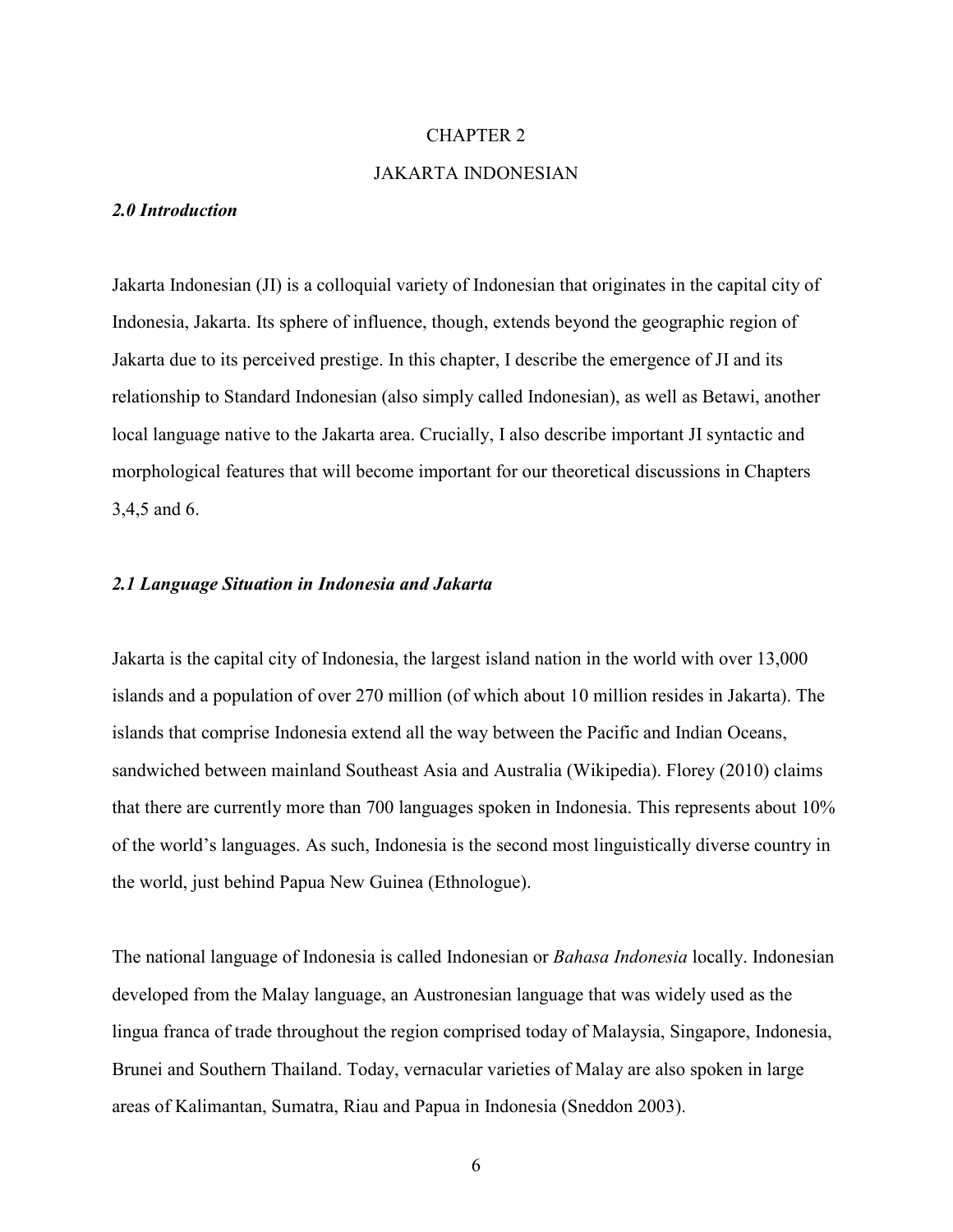

Figure 2.1: Map of Indonesia.

Locally in Indonesia, Malay language schools started to be established during the Dutch colonial period. During colonial times, the language was standardized based largely on the Malay dialects spoken in Riau. Later, after Indonesia's independence in 1945, the Indonesian government continued this effort, declaring Indonesian the national language and establishing the *Pusat Bahasa* (National Language Center). This center standardized the grammar and vocabulary of Indonesian; and continues to have a strong influence on the development of Standard Indonesian today. The successful spread of Indonesian usage and mastery in the country can be attributed to the rapid development of education programs such as the *wajib belajar enam tahun* 'compulsory six years of education,' that flourished because former President Suharto made a commitment to lower the barriers to educational access nationwide (Sneddon 2003, Kurniawan 2018).

The spread of Standard Indonesian, though rapid and successful, did not happen overnight. In many parts of the country, the language, acquired through formal education in school by the local population, often slowly displaces existing local languages in formal contexts. A famous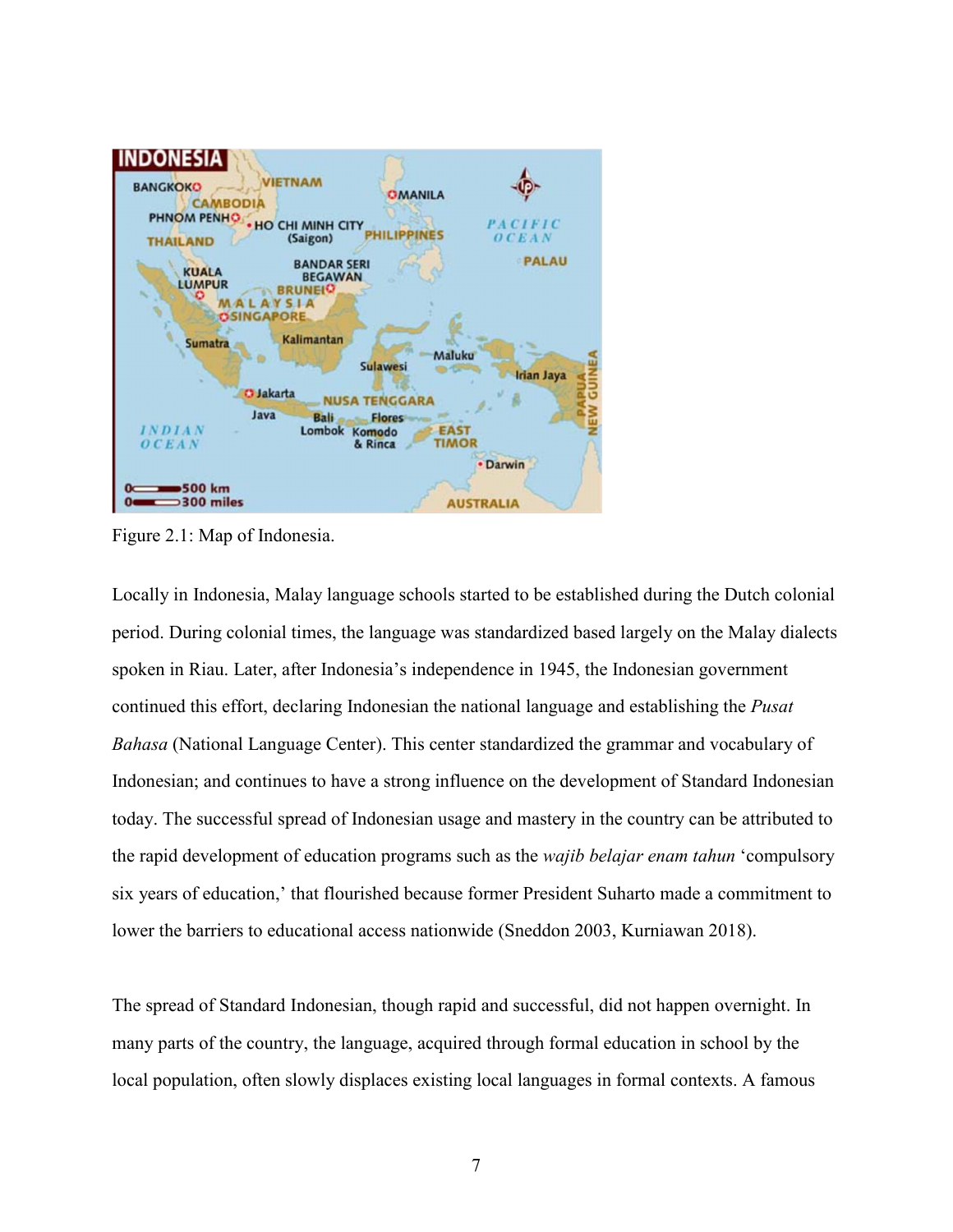example of this comes from the current state of Javanese, a language spoken mainly in Central and East Java with around 98 million native speakers (Indonesian Central Bureau of Statistics 2011). While there is an impressively large number of native speakers currently still speaking the language, Indonesian has largely replaced the use of *Krama Javanese,* the polite, high register of the language, in formal situations. Moreover, Ravinandrath and Cohn (2014) report that "big" languages like Javanese are not safe from endangerment as the young population use them less and less compared to their parents. Some parents are even making the conscious decision to not teach their children the local language because of the perceived prestige of Standard Indonesian. My personal experience aligns with this observation as neither of my Javanese-speaking parents actively taught me Javanese. In fact, they do not use Javanese at all when conversing with each other at home, even though they still use the language with their own siblings. Increased use of both formal and informal Standard Indonesian forms has also been followed by an increased use of Colloquial Indonesian (CI), but this happened more organically and less overtly.

The spread of Standard Indonesian as a national language, however, has not only threatened local languages; it has also given rise to many new local varieties. The effect of language contact between Indonesian and Javanese in different areas of Java has been discussed in detail by Wolff and Poedjosoedarmo (1982), as well as by Adisasmito-Smith (2004). Sneddon (2006), however, reports that the government is not keen on documenting these new varieties. Additionally, there has been very little research on local varieties of Indonesian (Gil 1994 on Riau Indonesian, Ewing 2005 on colloquial Indonesian and Englebretson 2003 on colloquial Indonesian in Central Java); and the JI variety is definitely in this same understudied group (See Wallace 1976 for naturalistic speech data of JI and Kurniawan 2018 for a thorough description on the phonology of JI).

In the capital region of Jakarta, Betawi was spoken by the indigenous population before the Indonesian independence in 1945. As the political and economic center of the country, though,

8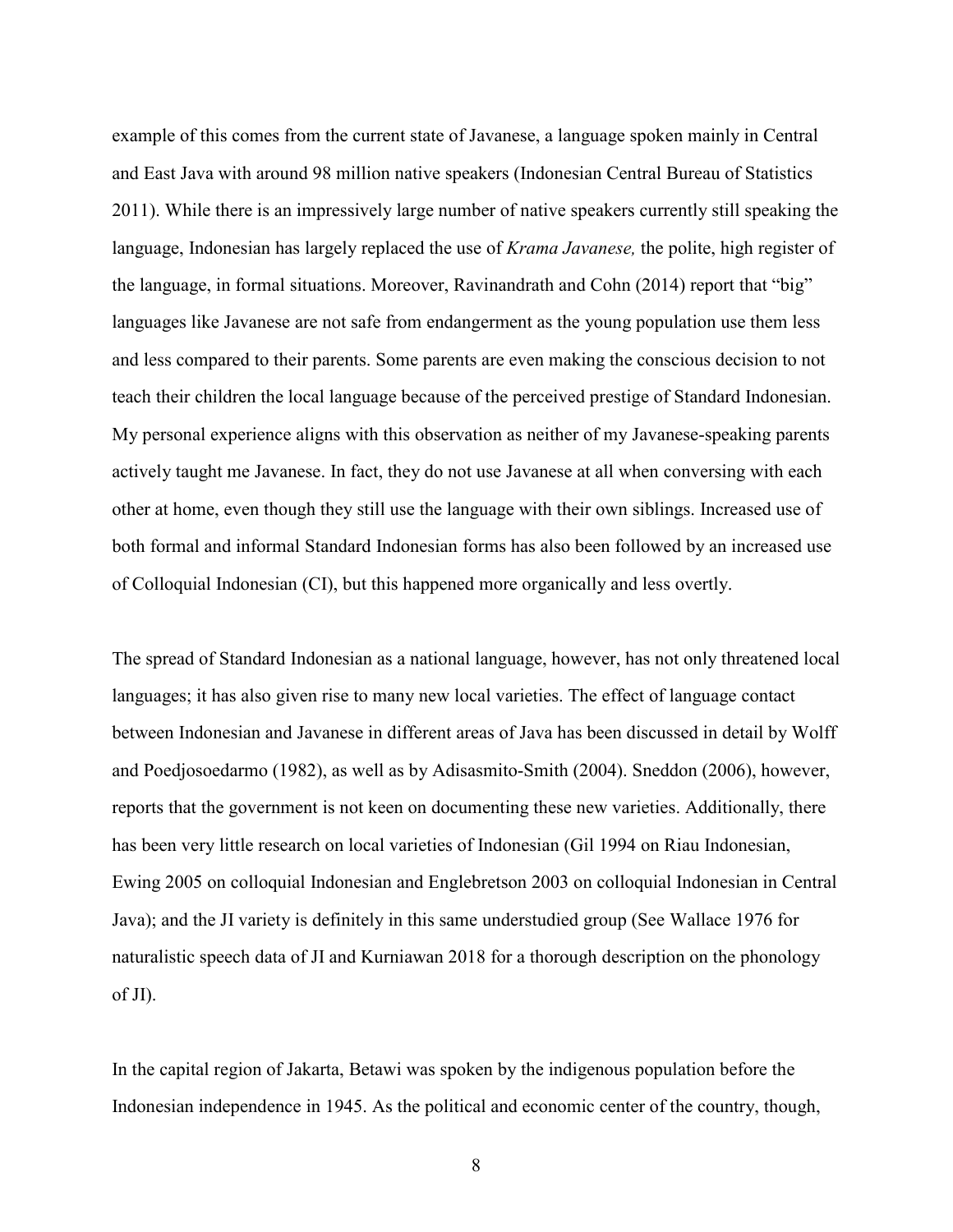Jakarta attracted many immigrants. Kurniawan (2018) reports that more than half of the population of Jakarta are children of immigrants from different ethnicities today. As a melting pot of sorts, Jakarta has become a place where the local language Betawi comes in constant contact with Indonesian as the national language that serves as a lingua franca amongst immigrants to the capital city. Unsurprisingly, this has given rise to a local Indonesian variety that is heavily influenced by Betawi; and that is what I am calling Jakarta Indonesian (JI) for the purposes of this dissertation. The influence of Betawi in JI is most pronounced in the vocabulary. As is expected with most cases of language contact, the influence of Betawi on the syntax itself is less immediately obvious, but it is present.

Complicating the language situation is the diglossia present in Indonesian (Ferguson 1959, Sneddon 2003). Standard Indonesian as formally taught in school mostly stays in the form of writing or in very formal situations; for most everyday interactions, the colloquial form of Indonesian is used. This variety, which I will refer to as Colloquial Indonesian (CI) in general has a much more "permissive grammar," especially in terms of word order flexibility, but Colloquial Indonesian has never been standardized and it is not taught explicitly in schools. This makes it difficult in specific situations to distinguish JI from Colloquial Indonesian. For the purposes of this dissertation, JI will be defined as the variety of CI spoken by the Jakarta middle class; and associated with certain phonological traits (see Kurniawan 2018) as described in Section 2.3, as well as with a specifically Jakarta lexicon. I concur with Sneddon (2003) that Jakarta Indonesian (JI) is basically acquiring the status of the "standard" colloquial Indonesian due to its prestige and wide-spread media use. JI is also often a symbol of higher education attainment and of membership in the middle class today (Sneddon 2006). This is different from the situation of other local Indonesian varieties like Riau- and Papuan Malay whose sphere of influence do not extend beyond their respective local areas. This situation makes it almost impossible to fully separate the syntax of JI and colloquial Indonesian, especially when talking about the syntax of word order.

9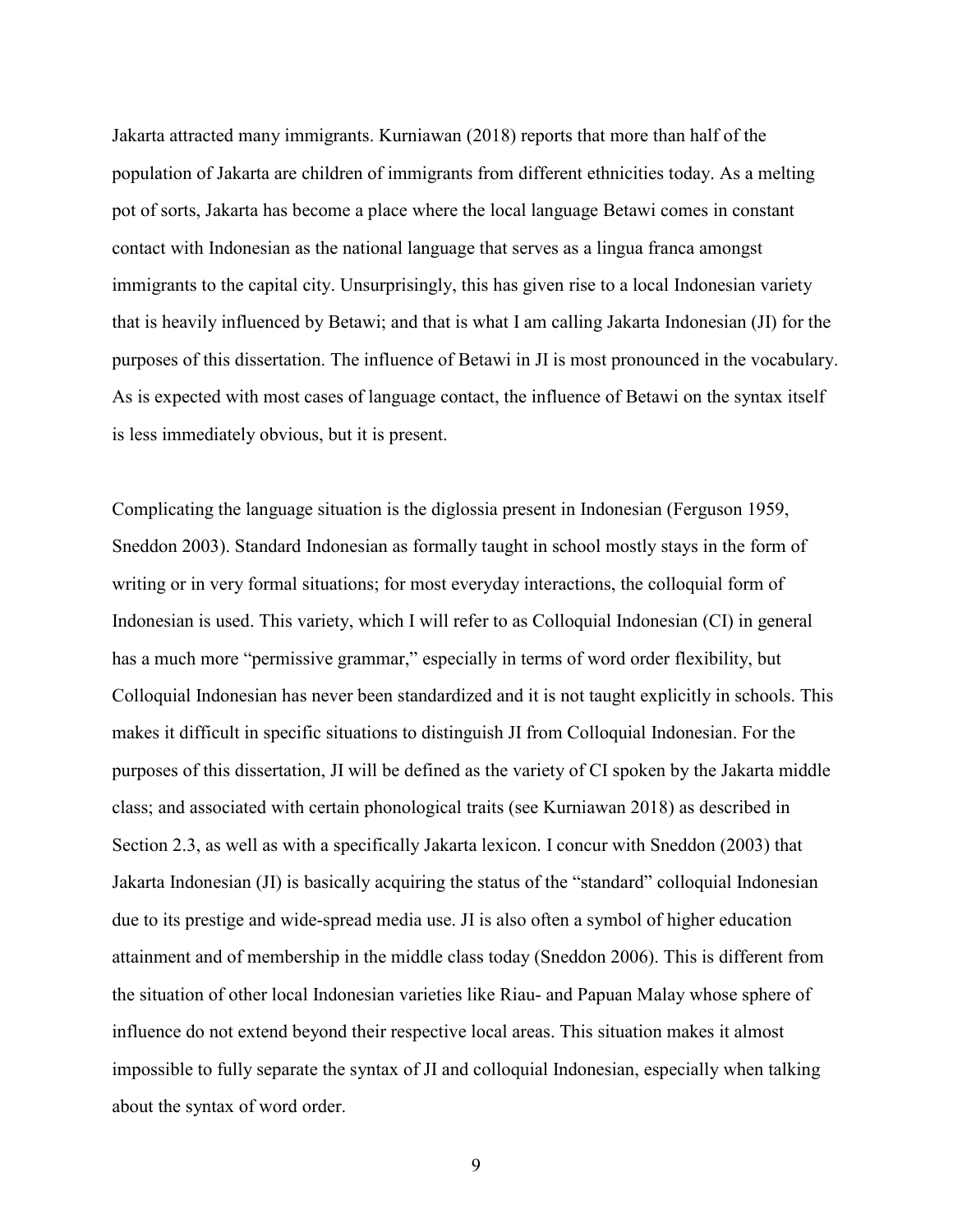However, since there is at this point in time no official standard version of the general colloquial Indonesian, and there might be slight varieties in different areas, I will utilize typically Jakarta Indonesian vocabulary in my example sentences to make sure that I am not overgeneralizing my claims in this project.<sup>2</sup> At the same time, it is important to note that the data presented here mostly reflect what is true for colloquial Indonesian too, as they are corroborated by consultants from other parts of Indonesia.<sup>3</sup> Background information and theoretical discussions of both Indonesian and colloquial Indonesian will also be presented here whenever the facts overlap with JI, or when needed to highlight what is different in JI. Examples in this work are all from JI unless otherwise stated.

## *2.2 Structure of JI*

 $\overline{a}$ 

In this section, I elaborate on the basic structure of JI, focusing on basic or unmarked word order, which is similar to the SVO found in Indonesian and colloquial Indonesian, to establish the basic assumptions I make regarding JI syntactic structure. I discuss at length the syntax of Aspect markers and Modals, both of which are important markers of the boundary of vP; they are crucial in indicating the position of the subject and the object in non-neutral sentences in JI. Finally, I also elaborate on the morpho-syntax of optional verb prefixes in JI. This is an important and much discussed aspect of non-neutral word order in colloquial Indonesian and Indonesian as object movement out of the vP is accompanied by only bare verbs. As such, this serves as another important marker of the object position in non-neutral sentences.

<sup>&</sup>lt;sup>2</sup> Please note that this is not always possible, as JI vocabulary is often the same as Indonesian vocabulary.

<sup>&</sup>lt;sup>3</sup> I have consultants who are from Sumatra, Bali, and other parts of Java, but they all belong to the educated and/or middle class.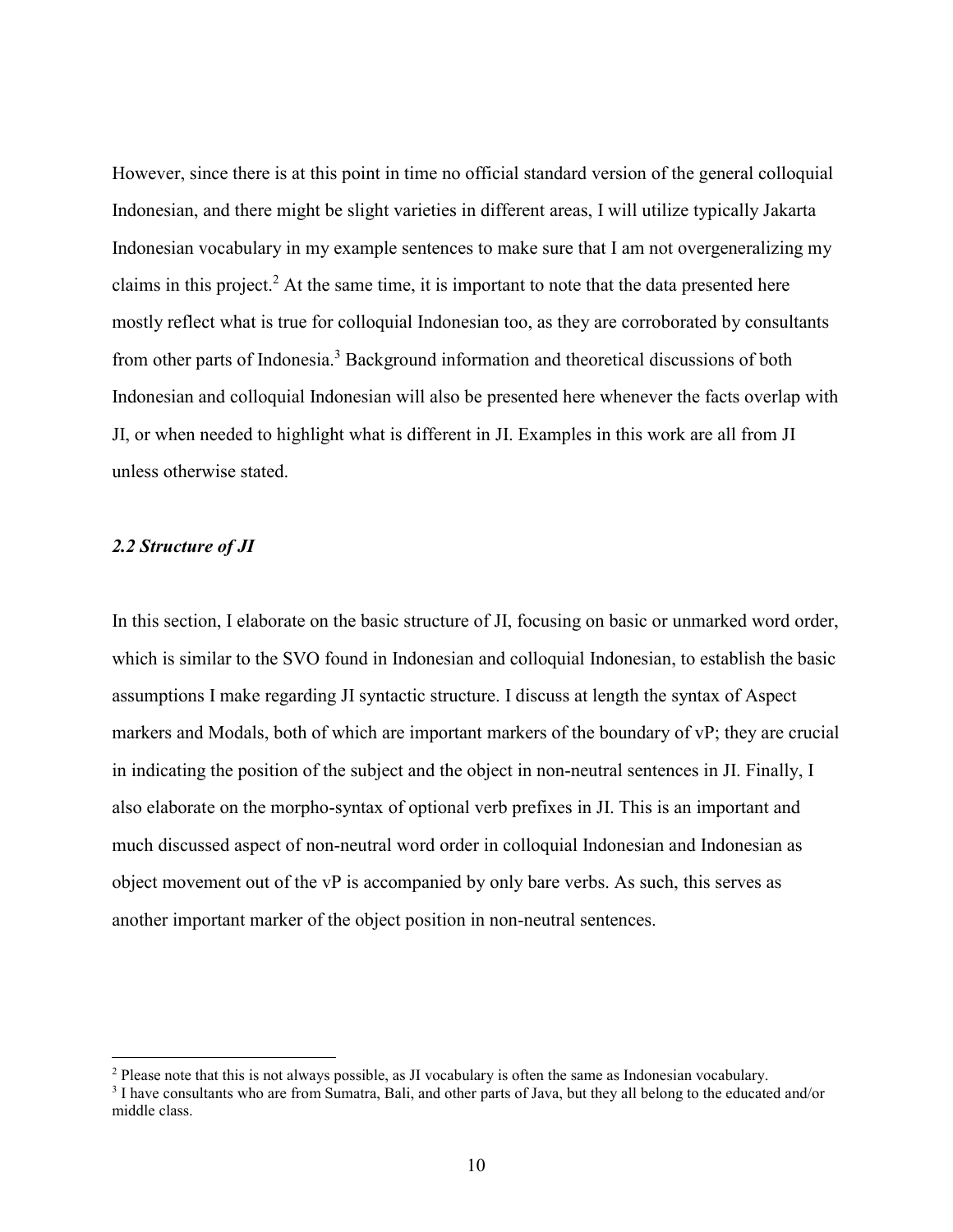## *2.2.1 JI basic word order*

JI shares the Indonesian neutral word order of SVO. In the context of Austronesian, this represents a new invention as the Proto-Austronesian language is reconstructed to be verb-initial. Most Formosan and Philippine languages today are still verb-initial with the exception of some auxiliaries and negative marker allowed to precede the verb. A small number of Formosan languages like Thao and Saisiyat have SVO word order due to contact influence from the Mandarin spoken in Taiwan today, and some languages in Eastern Indonesia are SOV due to contact influence from Papuan languages. Additionally, Malagasy and Polynesian languages including Fijian are also all still verb initial today. Languages spoken in Western Indonesia and the Pacific, however, are now mostly SVO, although some like Toba Batak still retain the Proto-Austronesian verb-initial word order. Cole and Hermon (2008) argue that both the SVO and VOS word orders are attested in Toba Batak.

## **Toba Batak**

| (13) | Mangallang            | kue              | dakdanak-i. |                                                |
|------|-----------------------|------------------|-------------|------------------------------------------------|
|      | eat                   | cake             | child-DEF   |                                                |
|      | V                     | $\left( \right)$ | S           |                                                |
|      |                       |                  |             | 'The child is eating a cake.' (Silitonga 1973) |
|      |                       |                  |             |                                                |
| (14) | Dakdanak-on mang-atuk |                  |             | biang-i.                                       |
|      | child-this            | hit              |             | $dog$ -DEF                                     |
|      | S                     |                  |             |                                                |

'This child hit the dog.' (Cole & Hermon 2008)

To account for this, Cole and Hermon (2008) argues that Toba Batak VOS word order is the result of VP-raising to Spec,TP; and they argue that the subject may then optionally raise over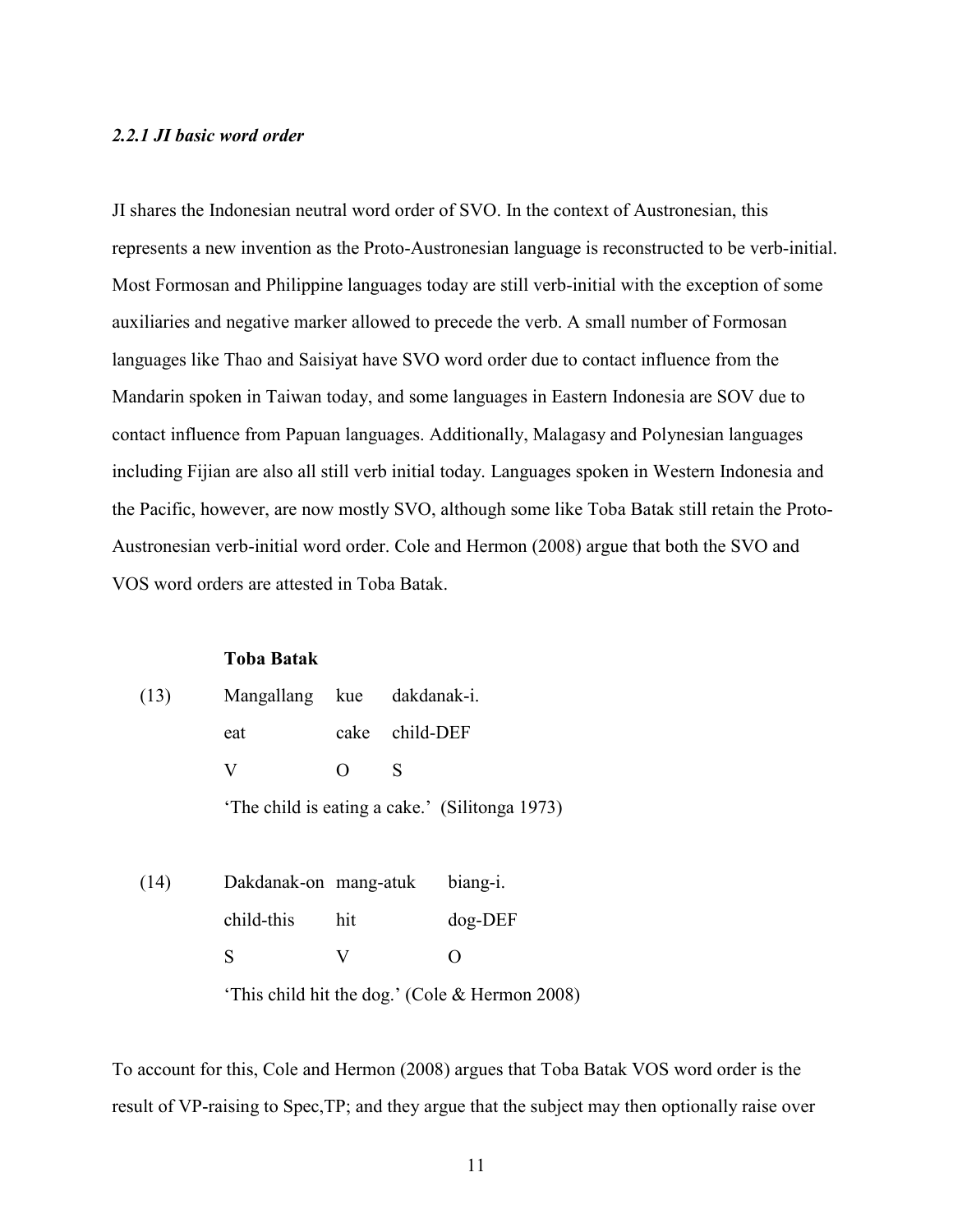the raised VP for Information Structural purposes. This second optional movement is how SVO structures are formed in the language.



Figure 2.2: VP-Raising in Toba Batak (Cole & Hermon 2008).

In light of this data and analysis, it is crucial to determine what kind of SVO structure JI has. Chung (2008) took this VP-fronting analysis of Toba Batak and considered the following important questions: is it possible that the JI SVO order is similar to SVO in Toba Batak, whereby the VP always raises to Spec, TP? Where is the subject position then?

Chung (2008) argues that Standard Indonesian SVO order is similar to the English SVO system; in that the subject raises to Spec, TP due to an EPP feature while the verb stays in its low base generated position. I adopt this basic view of Standard Indonesian for JI in this work. Chung's most solid argument for this comes from the scope of *hanya* 'only' in Standard Indonesian. *Hanya* is one of the adverbs that typically precede the vP and can only scope over constituents that they c-command. The equivalent of the Indonesian *hanya* is *cuma* in JI. Below, I show how *cuma* can only scope over the predicate of the in-situ object in a JI sentence.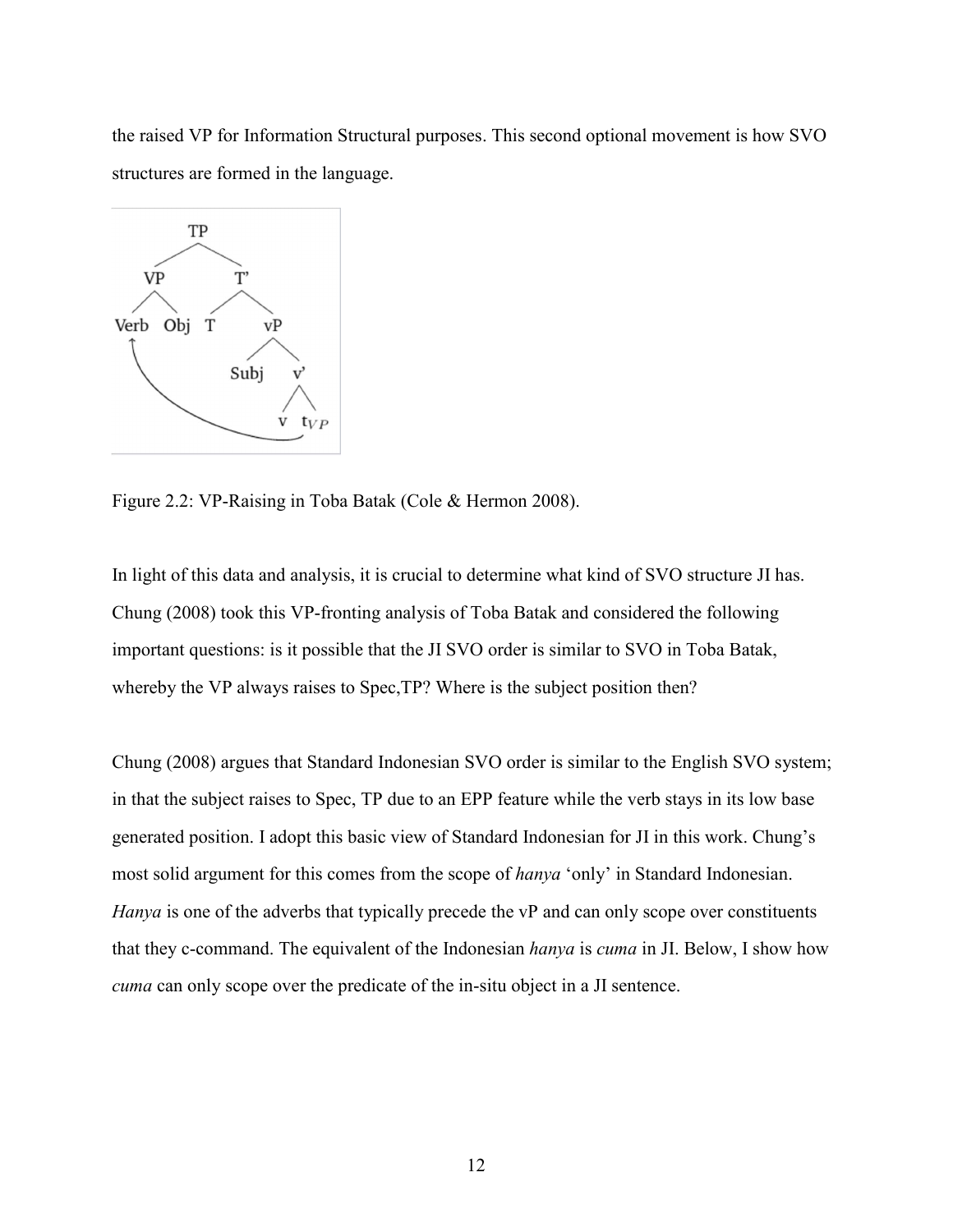| (15) | Wulan                                                  | cuma                          | $\int_{\rm vP}$ makan | sayur].   |                   |         |
|------|--------------------------------------------------------|-------------------------------|-----------------------|-----------|-------------------|---------|
|      | Wulan                                                  | only                          | eat                   | vegetable |                   |         |
|      | S                                                      |                               | V                     | O         |                   |         |
|      |                                                        | 'Wulan only eats vegetables.' |                       |           |                   |         |
|      |                                                        |                               |                       |           |                   |         |
| (16) | Wulan cuma $\int_{\mathbf{v} \cdot \mathbf{P}}$ ngajak |                               | anjing-nya            | jalan     | di-belakang       | rumah]. |
|      | Wulan only                                             | bring                         | dog-her               | walk      | PREP-behind house |         |
|      | S                                                      | V                             | $\overline{O}$        |           |                   |         |
|      | 'Wulan is only walking her dog in her backyard.'       |                               |                       |           |                   |         |

Sentence (15) cannot mean 'Only Wulan eats vegetables' and sentence (16) cannot mean 'Only Wulan is walking her dog in her backyard.' This shows that the subject 'Wulan' has escaped the scope of 'only.' The predicates 'eats vegetables' and 'walking her dog in the backyard,' on the other hand, are both within the scope of 'only.' This contrast means that the VP stays low, thus, c-commanded by 'only' that precedes the vP, while the subject moves to a position above the vP. This is to be expected in a standard SVO structure like English, as similarly demonstrated by Chung for Standard Indonesian



Figure 2.3: Standard SVO structure; Subject raised to Spec,TP; Verb stays in vP.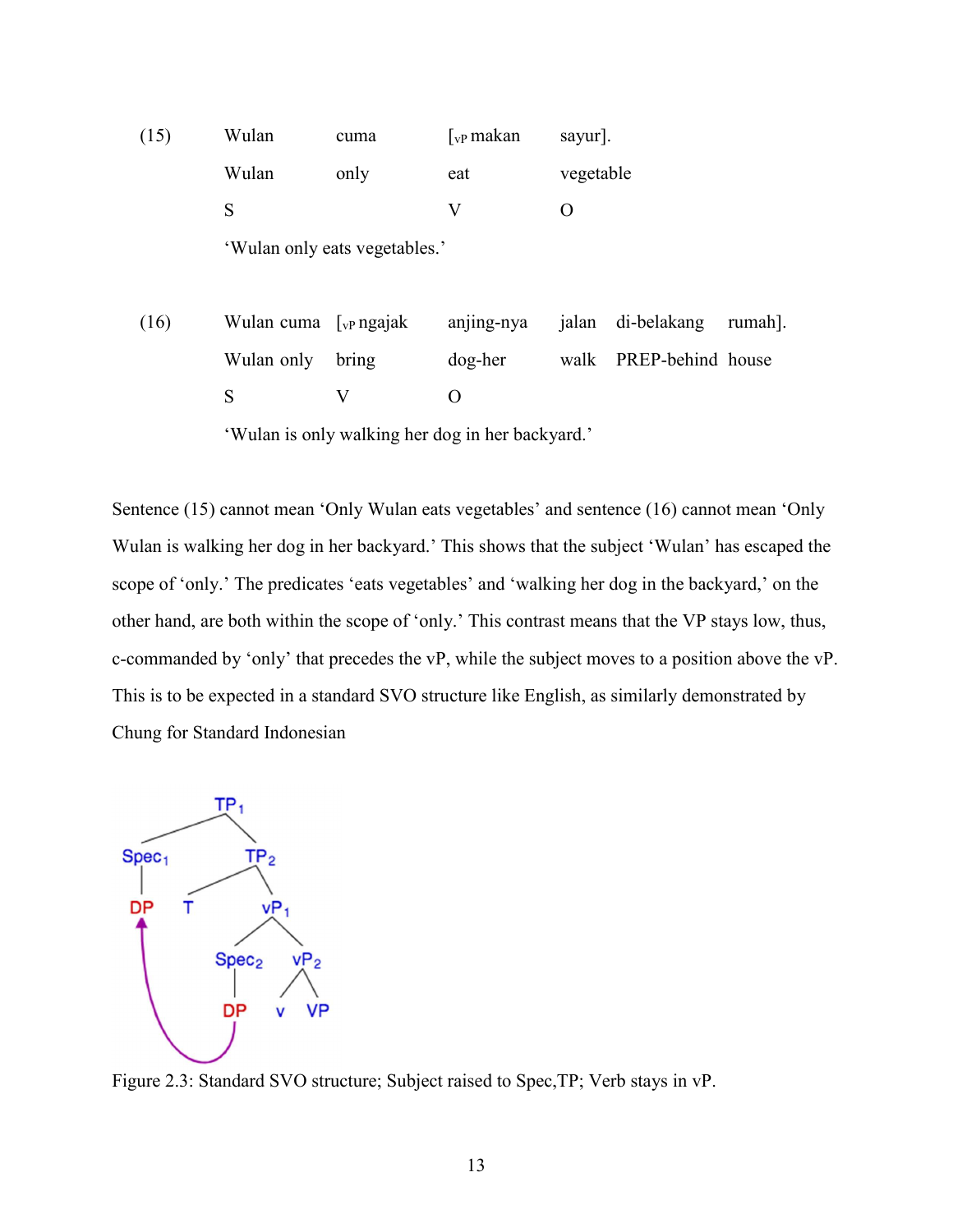As mentioned in the previous chapter, JI has rather flexible word order, so the subject does not always have to move to Spec,TP and can stay low in Spec,vP. Below, I show briefly how the *cuma* test similar to the one above, applies when the subject stays low.

(17) Sayur cuma bakal dia makan. Vegetable only Asp he eat 'Only he would eat the vegetables.'

Unlike in examples (15)-(16), *cuma* can scope over the subject in (17), suggesting that the subject does stay low in this sentence; and that the subject does not always move outside of the vP (Contra Chung 2008<sup>4</sup>). This is crucial to note since this is unusual for a language that superficially appears to behave like English SVO order. It has been suggested that the ability of the subject to stay inside vP might be the syntactic remnant of the non-accusative alignment found at earlier diachronic stages of the Austronesian language family generally (Aldridge 2008).

Similarly, just because JI has an underlying, neutral SVO structure comparable to English, it doesn't mean that the VP never raises above the vP. In a non-neutral sentence with VOS word order, the VP may raise up to a position above vP, most likely into Spec,CP for information structural reasons (18 – see Chapter 4 for more detailed discussion on this). Sentence (18) is not a neutral sentence, and can only be felicitous when 'liking to eat vegetables' has been mentioned before in the discourse; this is akin to topicalization of old information.

-

<sup>&</sup>lt;sup>4</sup> Predictably so, as Chung's (2008) work was based on Standard Indonesian data where this particular sentence would be ungrammatical.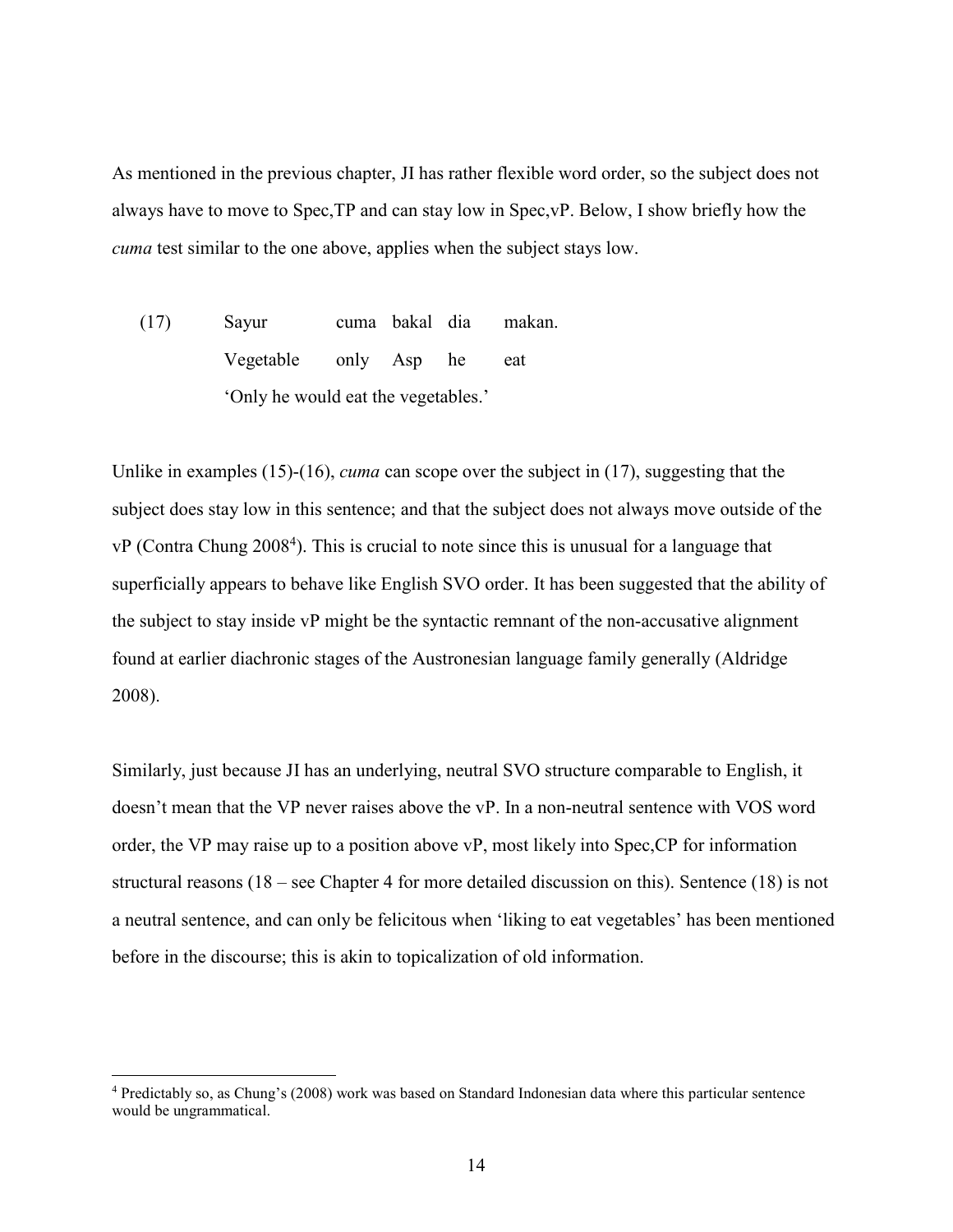(18) Suka makan sayur Wulan. like eat vegetables Wulan 'Wulan **likes to eat vegetables**.'



Figure 2.4: VP-raising in JI.

Thus, while JI also has both SVO and VOS like Batak Toba, they have very different syntactic derivations. As elaborated here, the Batak Toba SVO is a result of VP movement to Spec,TP, followed by Subject movement above the landing site of the VP movement (Figure 2 above), but the JI SVO is a result of just the subject moving up to Spec,TP while the verb and object stay low in their base generated positions. Based on the pragmatics of verb-initial sentences in JI such as given in (18), it is also likely that the landing site of the VP movement is Spec,CP.

### *2.2.2 Auxiliaries that precede the vP in JI*

With a language that has a flexible word order like JI, it is often difficult to determine what has moved where in non-neutral SVO sentences. Fortunately, there are auxiliaries that have been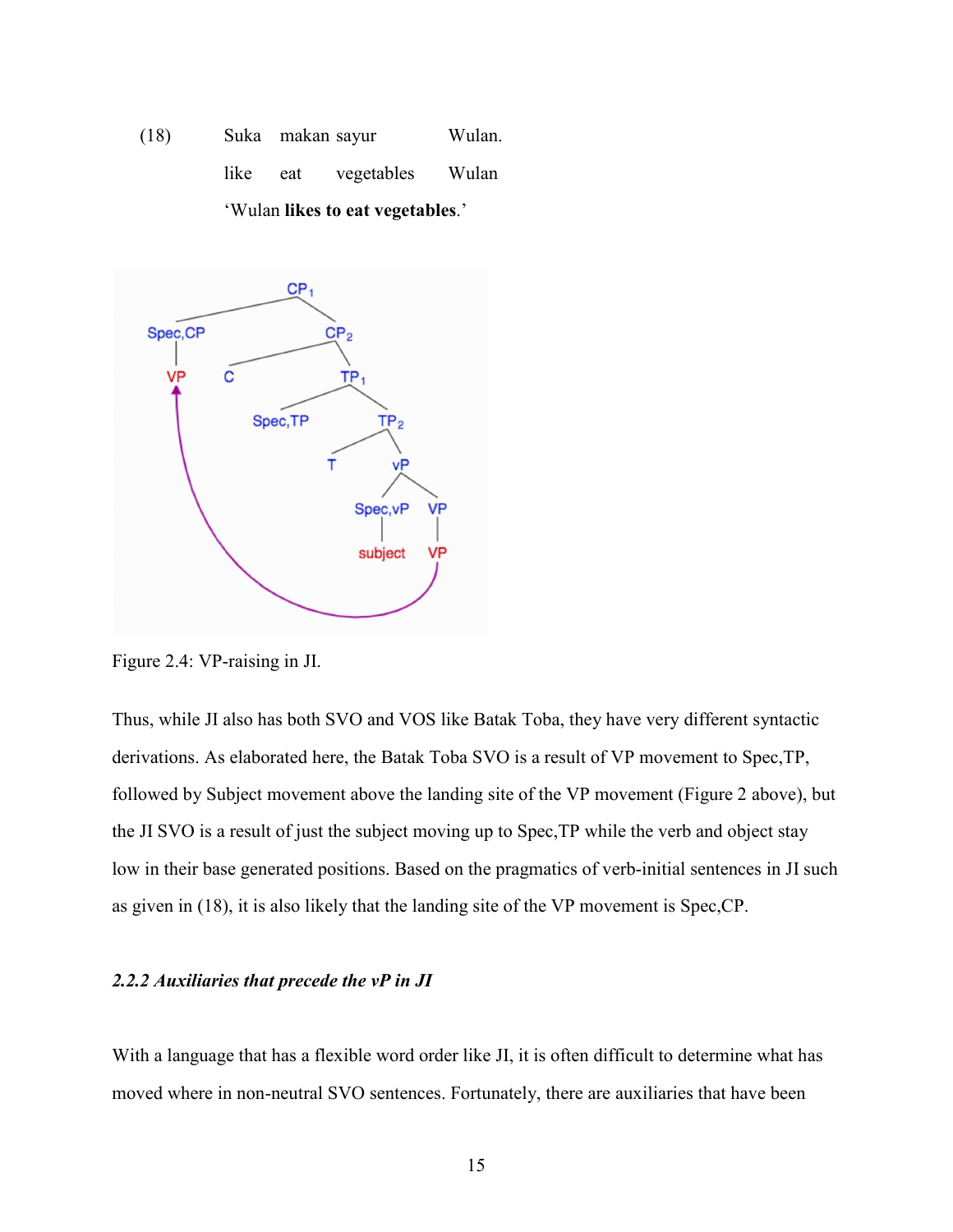traditionally described as preceding the vP and marking its boundary, like the adverb *cuma* above. These auxiliaries will be very important in the detailed discussion of JI word order in Chapters 4 and 5, especially when determining the position of the subject (Spec,vP or Spec,TP) and/or the position of the object (in the vP or outside the vP). These auxiliaries can be generally categorized into (i) Aspect markers, and (iii) Modal verbs.

Chung (1976, 2008), McCune (1979), Arka & Manning (1998), Aldridge (2008, 2011), Sneddon (1996, 2012), Alwi (2014), Cole and Hermon (2005), Guilfyole, Hung, and Travis (1992), Musgrave (2001), among others have all described a famous phenomenon in Standard Indonesian and Colloquial Indonesian where sentences are often object initial, followed by an aspect marker (Asp) and then the subject. A comparable JI example is given below.

| (19) | Anjing                 |  |                           |  |  | itu udah dia kasih makan. |
|------|------------------------|--|---------------------------|--|--|---------------------------|
|      | dog                    |  | that PERF $3rd$ give food |  |  |                           |
|      |                        |  | Asp S                     |  |  |                           |
|      | 'He/she fed that dog.' |  |                           |  |  |                           |

Colloquial Indonesian and JI, however, also have another OSV pattern where the Asp comes after the Subject (S) (Cole & Hermon 2006, Sneddon 2003, 2006).

| (20) | Anjing                 |  |   |                           |  | itu dia udah kasih makan. |  |  |
|------|------------------------|--|---|---------------------------|--|---------------------------|--|--|
|      | $\log$                 |  |   | that $3rd$ PERF give food |  |                           |  |  |
|      |                        |  | S | Asp V                     |  |                           |  |  |
|      | 'He/she fed that dog.' |  |   |                           |  |                           |  |  |

In the cases where the subject comes after the Asp, such as shown in (19), there is a consensus in the literature that the subject is in a low position, staying in Spec,vP. In cases where the subject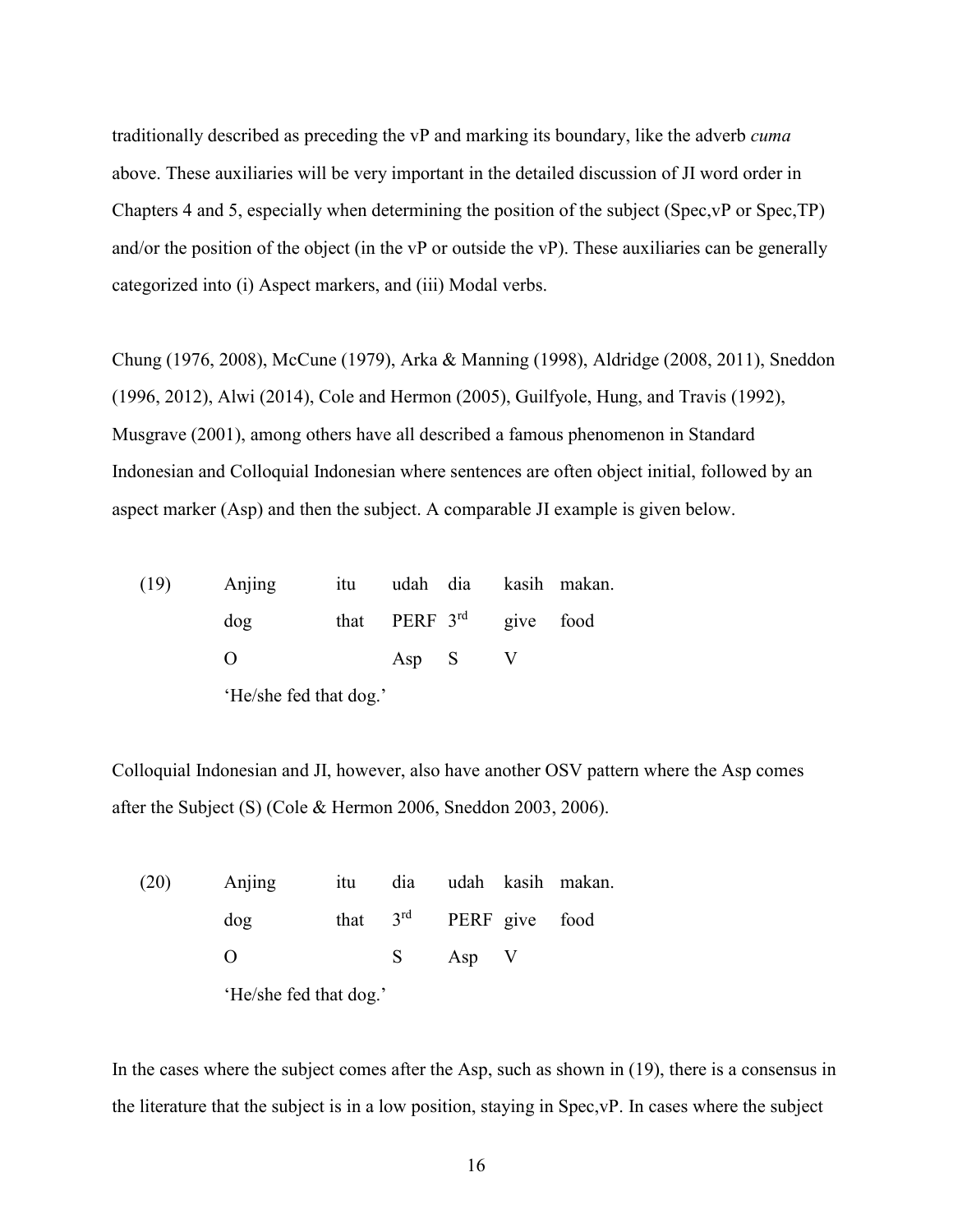comes before the Asp morpheme, such as shown in (20), however, the standard assumption is that the subject has moved out of the vP into Spec,TP. It is interesting to note, that while the (19) pattern is grammatical in Standard Indonesian, Colloquial Indonesian and JI, the pattern in (20) is only grammatical in colloquial Indonesian and JI. This thus serves as an archtypical example differentiating Standard Indonesian from its less formal, colloquial versions. More detailed discussion on these different object-initial patterns will be presented in Chapter 5.

Below, I discuss further the properties of the Asp morphemes that motivate describing them as demarcating the vP boundary, along with Modals (Mod) that behave similarly. This is important for subsequent syntactic arguments in the dissertation. While their syntactic position turns out to be relatively clear, the fundamental issue of whether they are auxiliary heads or adverbs have been much less studied, and there is currently no consensus on the matter. This question is important for the purpose of this research as I describe the movement of constituents and heads in non-neutral JI sentences later in Chapters 4 and 5. If Asp and Mod in JI are auxiliary heads, then they would allow movement into their Spec position. Traditionally, auxiliary modals in English like *could, might,* etc cannot co-occur with each other, but we will see that this is possible in JI.

JI, just like Standard Indonesian, does not mark verbs for tense, but aspectual markers are often used in sentences to denote how an action or event extends over time. In table 2.1 below, I have modified data from Sneddon (1996) and categorized aspectual markers in JI into 6 categories.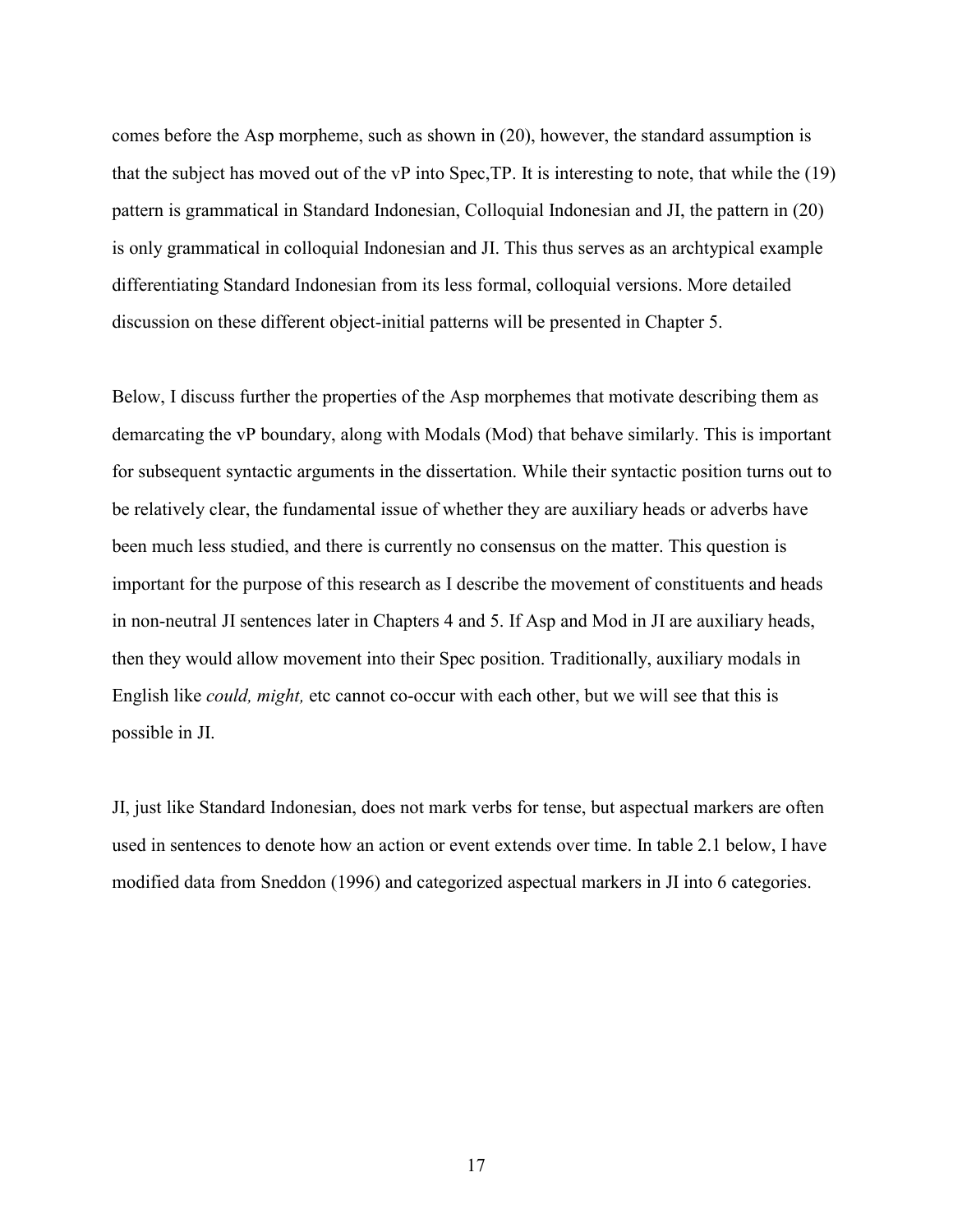| perfective                | udah   |
|---------------------------|--------|
| recent perfective         | baru   |
| long-past perfective      | pernah |
| imperfective              | lagi   |
| long-ongoing imperfective | masih  |
| future                    | bakal  |

Table 2.1: Aspectual Markers in JI

Interestingly, these different categories of aspectual markers are generally able to co-occur with each other. Both the perfectives and the imperfectives, for example, can co-occur with the future marker.

- (21) Icha baru bakal beli buku Harry Potter. Icha rec-PERF FUT buy book Harry Potter 'Icha is just about to buy the Harry Potter book.'
- (22) Icha lagi bakal beli buku Harry Potter. Icha IMP FUT buy book Harry Potter 'Icha is going to buy the Harry Potter book.'

Temporal markers from the same categories can also co-occur. Changing the ordering of the temporal markers such as in (23), and (24), however, does change the meaning of the sentence. In fact, the first temporal marker seems to modify the second one.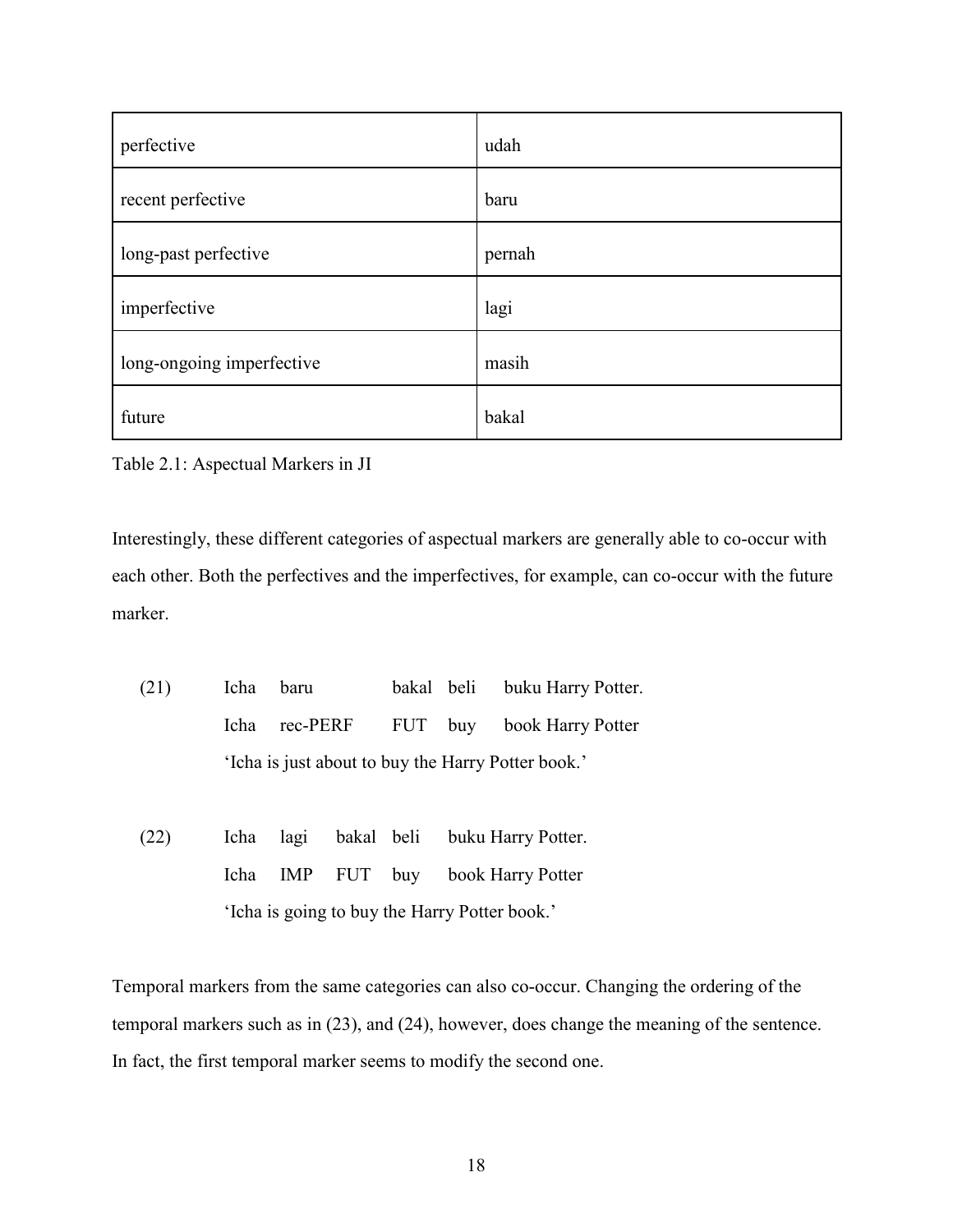(23) Angga masih lagi makan. Angga long-IMP IMP eat 'Angga is still eating.'

(24) Angga lagi masih makan. Angga IMP long-IMP eat 'Angga is still eating'

Even some imperfectives can co-occur with some perfectives. In (25), *Angga* is just recently in a situation where he is eating some chicken; whereas in (26), *Angga* is still in a situation where he just finished eating some chicken. Again, we see here a change in meaning where the first aspectual marker modifies the second one.

| (25) | Angga                                    | baru     | lag1       | makan | avam.    |  |  |
|------|------------------------------------------|----------|------------|-------|----------|--|--|
|      | Angga                                    | rec-PERF | <b>IMP</b> | eat   | chicken. |  |  |
|      | 'Angga just started eating his chicken.' |          |            |       |          |  |  |

(26) Angga lagi baru makan ayam. Angga IMP rec-PERF eat chicken 'Angga just started eating his chicken.'

All the imperfectives, perfectives and future markers can also appear together in a sentence.

(27) Angga masih baru bakal makan. Angga long-IMP rec-PERF FUT eat 'Angga is just about to eat.'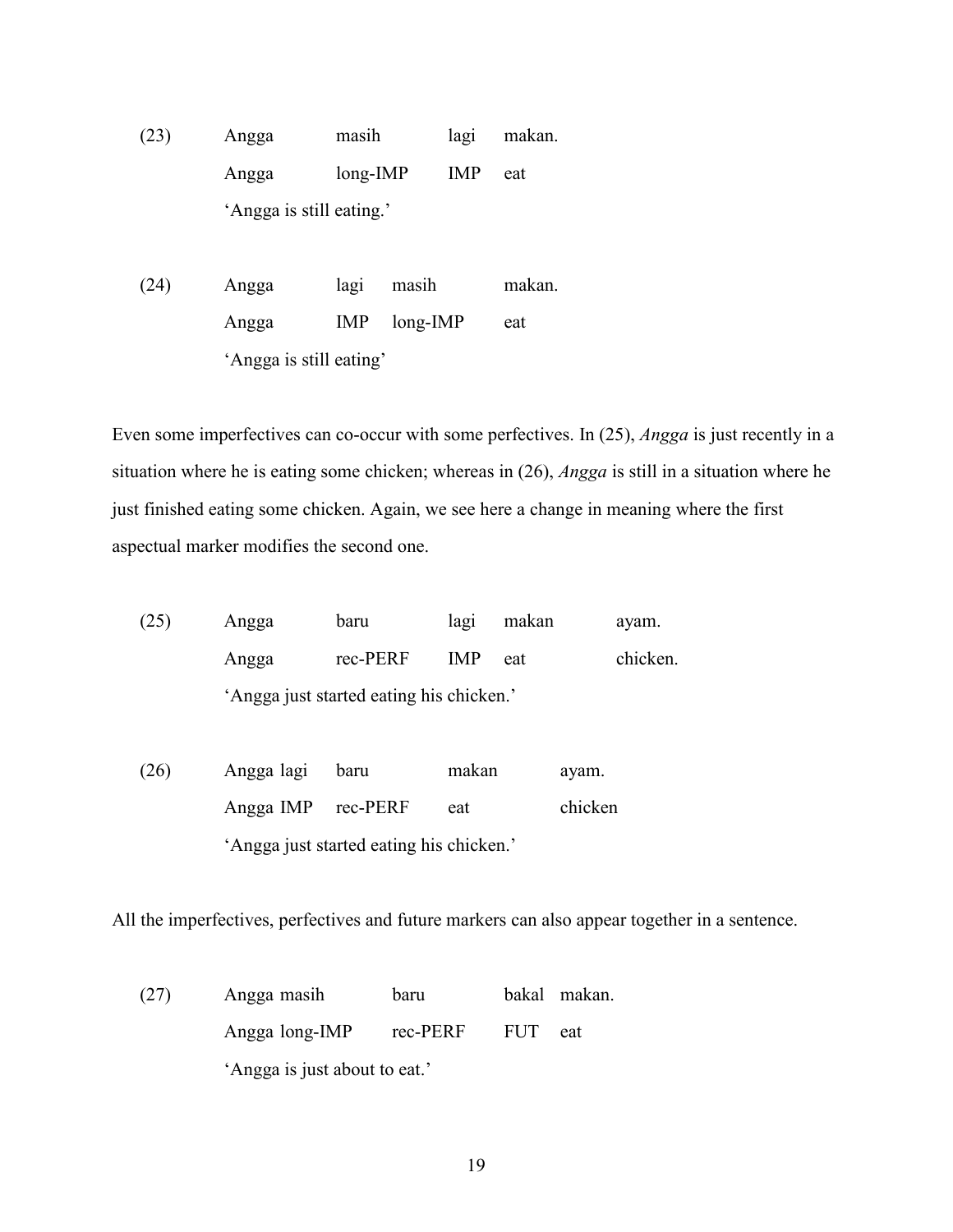The ordering of these aspectual markers can be reversed, like in the case of (21); the position of the future marker *bakal* and the recent perfective *baru* is reversed in (28) below, but this inversion of the aspectual markers does change the pragmatics of the sentence. Whereas (21) can be used to answer a neutral question about when Icha is buying the book, sentence (28) has the added assumption that Icha should have done this earlier, but is only getting to it tomorrow.

(28) Icha bakal baru beli buku Harry Potter besok. Icha FUT rec-PERF buy book Harry Potter tomorrow 'Icha is only about to buy the Harry Potter book tomorrow.'

If we consider all possible combinations in sets of two amongst the aspectual markers, however, not all combination/ordering are permitted. So, the co-occurrence possibilities are limited, mostly by the meaning that can be derived by the combination of the different aspectual markers.

| Udah baru   | Baru udah   | Pernah udah  | Lagi udah   | Masih udah   | Bakal udah   |
|-------------|-------------|--------------|-------------|--------------|--------------|
| Udah pernah | Baru pernah | Pernah baru  | Lagi baru   | Masih baru   | Bakal baru   |
| Udah lagi   | Baru lagi   | Pernah lagi  | Lagi pernah | Masih pernah | Bakal pernah |
| Udah masih  | Baru masih  | Pernah masih | Lagi masih  | Masih lagi   | Bakal lagi   |
| Udah bakal  | Baru bakal  | Pernah bakal | Lagi bakal  | Masih bakal  | Bakal masih  |
|             |             |              |             |              |              |
|             |             |              |             |              |              |

Table 2.2: possible combinations (set of 2) of aspectual markers in JI

JI also has several modal verbs (Mods) that are similar to Standard Indonesian.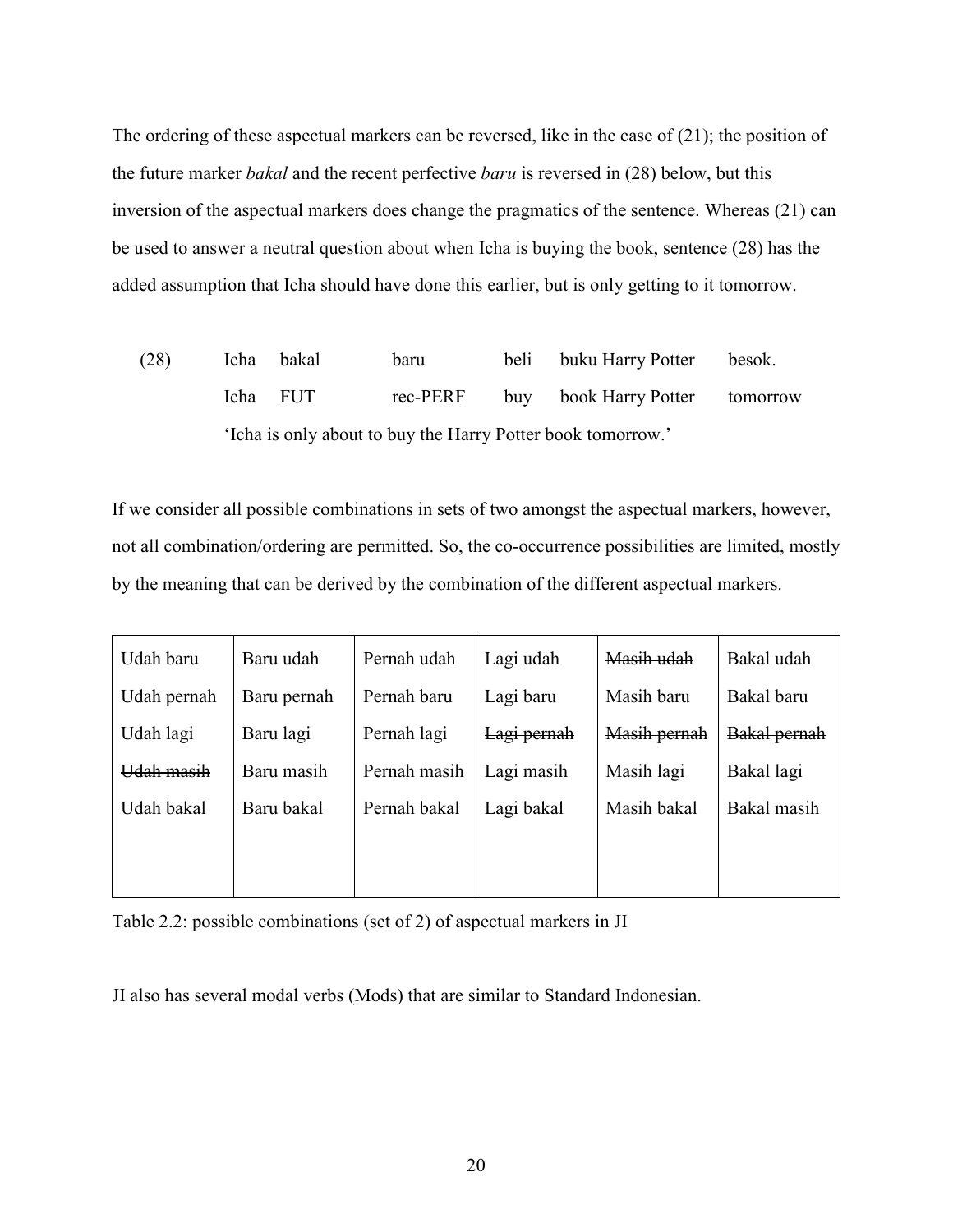| The following are some modal verbs in JI: |                                           |  |  |  |
|-------------------------------------------|-------------------------------------------|--|--|--|
| bisa                                      | can; be able to                           |  |  |  |
| bisa/boleh                                | may; have permission                      |  |  |  |
| harus                                     | must                                      |  |  |  |
| perlu                                     | must                                      |  |  |  |
| mampu/sanggup                             | able, have the capacity                   |  |  |  |
| sempat/sempet                             | able, have the time, have the opportunity |  |  |  |
| Table 2.3: Modal verbs in JI              |                                           |  |  |  |

Similar to the Asp morphemes, the different Modals can co-occur with each other; reversing their ordering as seen below also changes the meaning of the sentence, similar to what we see in above for the aspectual markers.

| (29) | Syahid                                    |  | harus sempat   |  | main monopoli. |  |
|------|-------------------------------------------|--|----------------|--|----------------|--|
|      | Syahid                                    |  | must have time |  | play monopoly  |  |
|      | 'Syahid must have time to play monopoly.' |  |                |  |                |  |

(30) Syahid sempat harus main monopoli. Syahid have time must play monopoly 'There was a time when Syahid must play monopoly.'

Additionally, modals in Indonesian can be modified. Lassiter (2011) has argued that all modals, including modal auxiliaries are inherently scalar so this is not surprising.

(31) Rina lebih bisa main piano daripada main biola. Rina more able play piano compare play violin 'Rina is able to play the piano better than the violin.'

21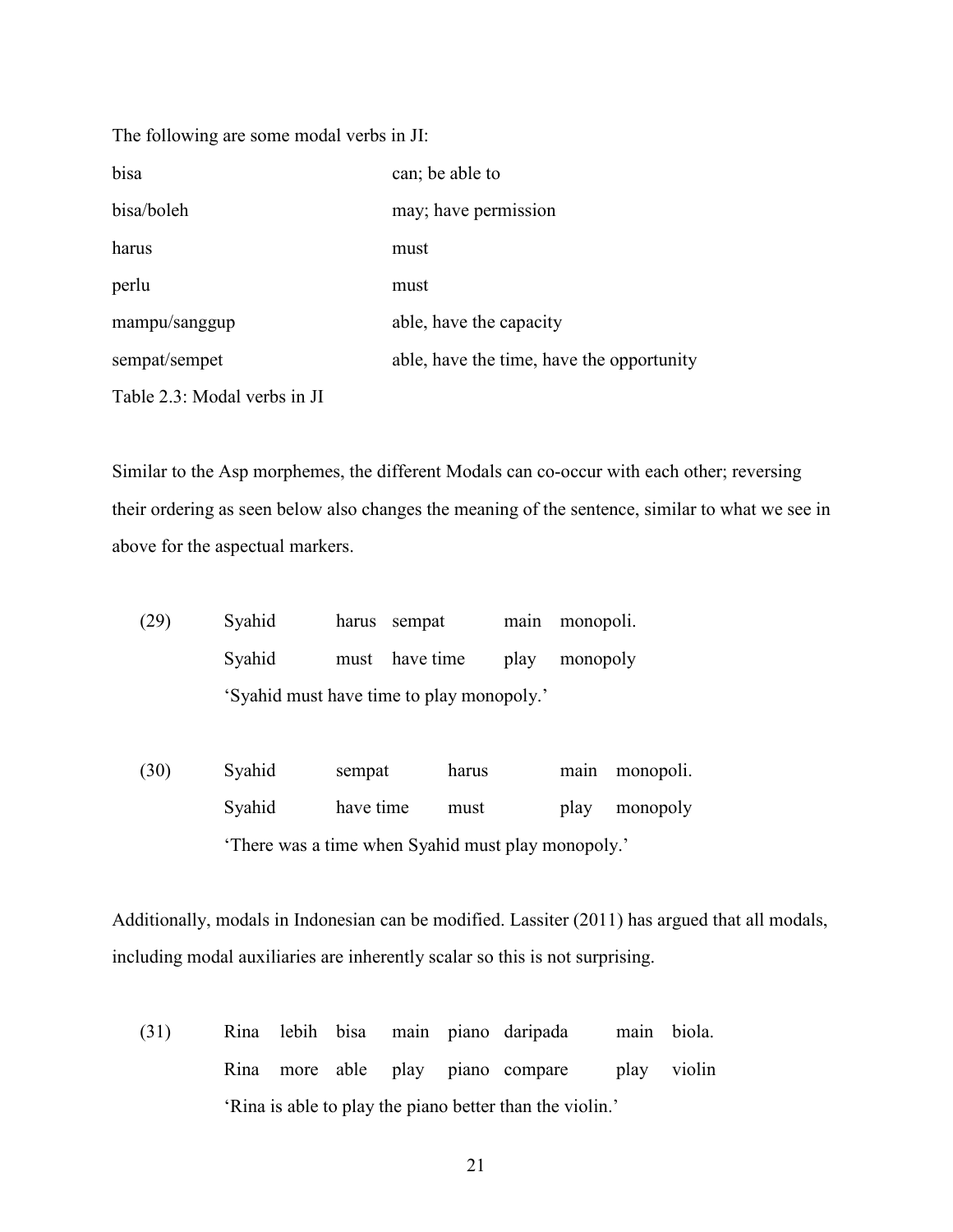- (32) Kamu sangat perlu belajar bahasa Inggris. you very must learn language English 'You really should learn English.'
- (33) Kamu ke pasar-nya lebih sempat besok atau hari ini? you to market-DEF more able tomorrow or day this 'Are you more able to go to the market today or tomorrow?'

It looks like Asp and Mods in Indonesian have flexible co-occurrence possibilities and they are also flexible in terms of their placement, although different orderings do change the meaning. While this is quite different from Standard English, many English varieties have in fact been reported as having double modal constructions (Labov 1972, Di Paolo 1989, Boertien 1986, Mishoe & Montgomery 1994, Whitley 1975, Feagin 1979, et al); the most common cited double modal construction involves the double usage *might could.* In light of this data, Labov (1972) argues that the first modal in a double modal construction is an adverb. In this account, the second modal is the head of an independent auxiliary projection (above vP), with the first adverbial modal modifying it in its Spec position. This contrasts with the Standard English account of modals as a head base generated in T, which would constraint its position in the structure and the co-occurrence of any other modals.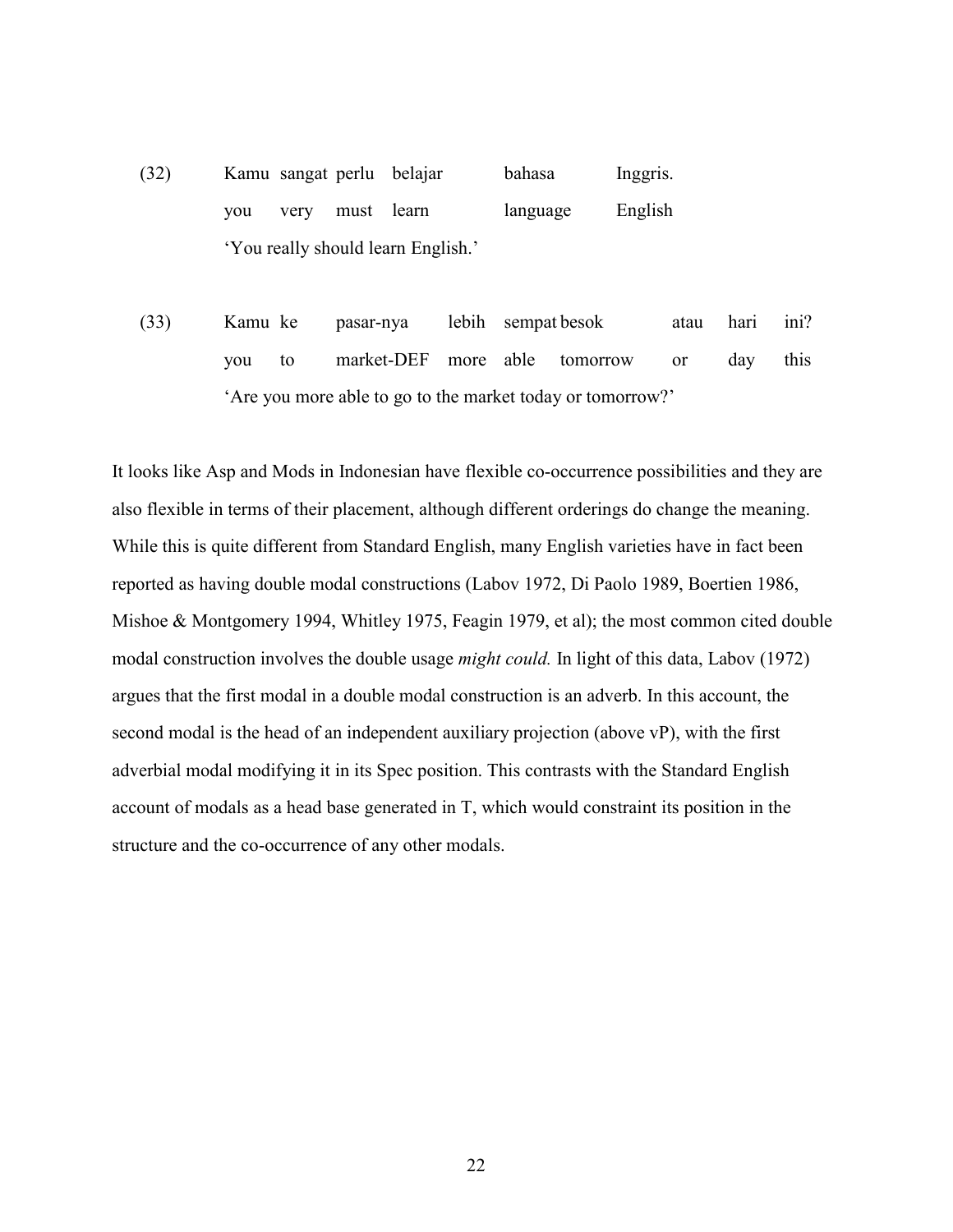

Figure 2.5: Structure of Modal auxiliaries based on Labov's 1972 account.

I adopt Labov's framework for this project and expand this assumption to include Aspect markers (Asp). This means that both Asp and Mods in JI can be adverbs or auxiliary heads. As such, their co-occurrence possibilities and ordering flexibility described above is not a problem. However, as we have seen these co-occurrence possibilities are not limitless; and appear to be limited by the meaning that can be derived from the different combinations, as to be expected if they are to function as modifying adverbs.

Here, I also show that JI Asp and Mod can indeed be true auxiliary heads through data from Ellipsis. Ellipsis is said to be triggered by a functional head which licenses the ellipsis (deletion) of its complement in the PF. For English VP Ellipsis, these functional heads are typically auxiliaries like Tense (Chao 1987, Johnson 2001, Lobeck 1995, Merchant 2001, Zagona 1982, 1988).

Ellipsis data from JI below show that while ellipsis is allowed with modals and aspect markers (see 35 and 36), it is ungrammatical with "true" adverbs like *tomorrow* (see 34). This shows that unlike pure adverbs, modals, and aspect markers can indeed function as heads of auxiliary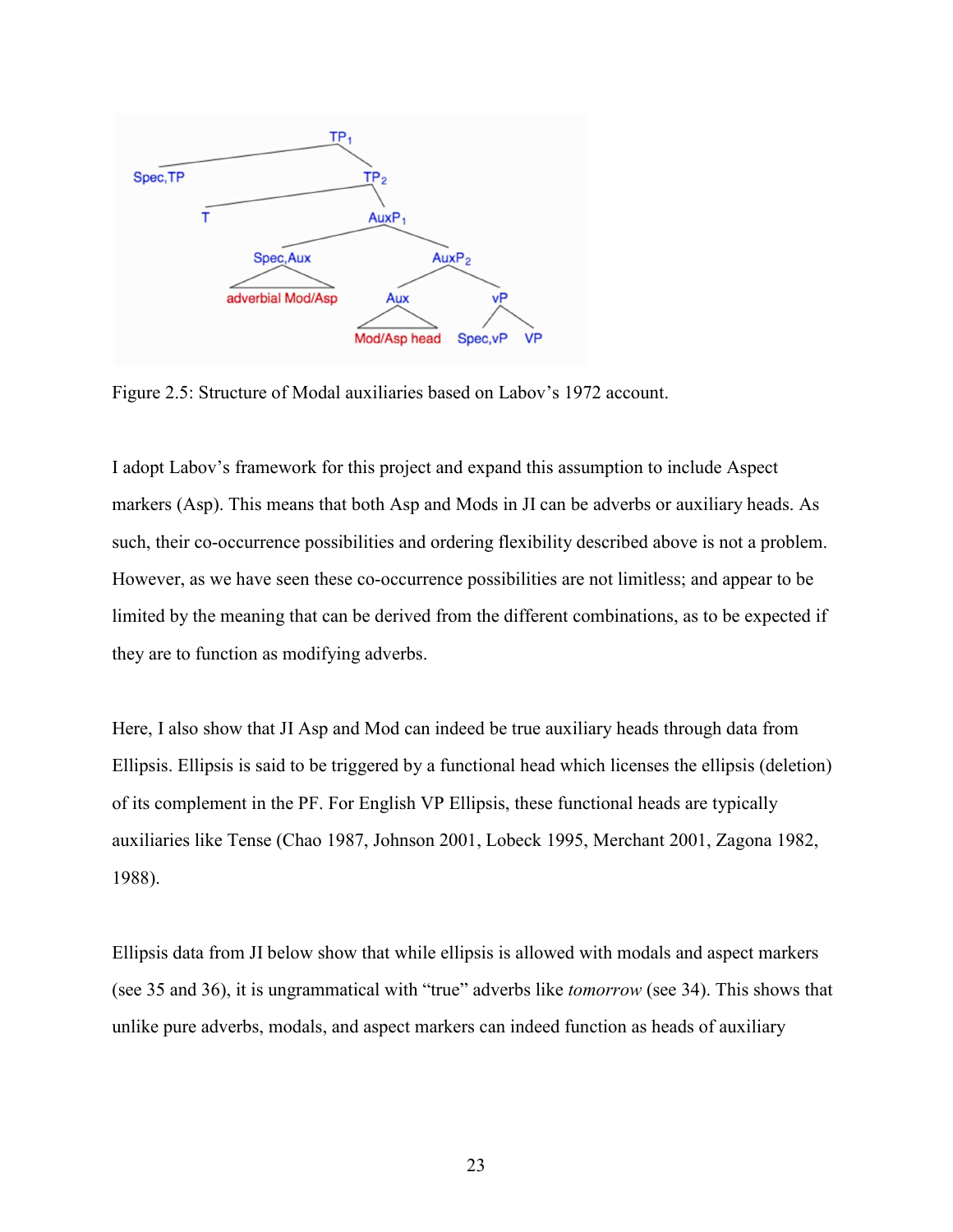projections above the  $VP<sup>5</sup>$ . This fact will be important as we discuss different types of objectinitial word orders in Indonesian in the following chapters.

| (34) | *Angga               |      | kemarin   | beli  | baju | batik di         |  | Sarinah,                                                                  |
|------|----------------------|------|-----------|-------|------|------------------|--|---------------------------------------------------------------------------|
|      | Angga<br>Tiwi<br>dan |      | yesterday | buy   |      | clothes batik in |  | Sarinah                                                                   |
|      |                      |      | kemarin   | juga. |      |                  |  |                                                                           |
|      | and                  | Tiwi | yesterday | too   |      |                  |  |                                                                           |
|      |                      |      |           |       |      |                  |  | 'Angga bought some batik clothes in Sarinah yesterday, and Tiwi did too.' |
|      |                      |      |           |       |      |                  |  |                                                                           |

(35) Angga **belom pernah** beli baju batik di Sarinah, Angga NEG PERF buy clothes batik in Sarina, dan Tiwi **belom pernah** juga. and Tiwi NEG-ASP PERF too 'Angga has never bought batik clothes in Sarinah, and Tiwi never did too.'

| (36) |  |                      | Angga masih beli baju batik di  | Sarinah,                                                                            |
|------|--|----------------------|---------------------------------|-------------------------------------------------------------------------------------|
|      |  |                      | Angga IMPF buy clothes batik in | Sarinah                                                                             |
|      |  | dan Tiwi masih juga. |                                 |                                                                                     |
|      |  | And Tiwi IMPF too    |                                 |                                                                                     |
|      |  |                      |                                 | 'Angga is still buying batik clothes in Sarinah, and Tiwi is still doing that too,' |

 $\overline{a}$ 

 $5$  Of course, as illustrated in sentences (23), (24), (25) and (26), the aspectual markers can also serve as modifiers, but their exact function as modifiers is outside the scope of this thesis, and is less important for the core discussion of this work.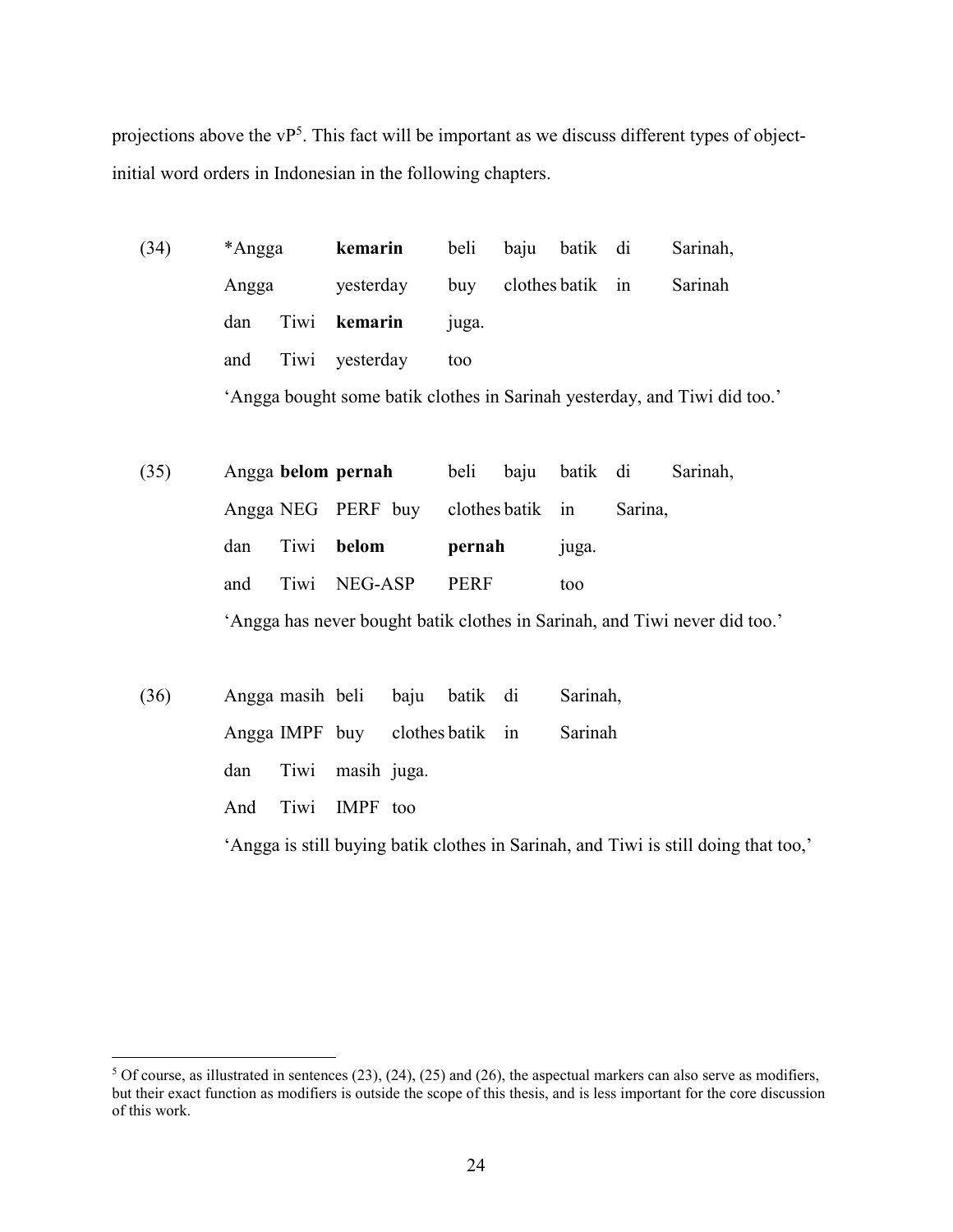(37) Angga **harus** beli baju batik di Sarinah, Angga must buy clothes batik in Sarinah dan Tiwi **harus** juga. and Tiwi must too. 'Angga has to buy batik clothes in Sarinah, and Tiwi must too.'

In this section, I have presented facts about the position of Aspect markers (Asp) and Modals (Mods) as the vP boundary in JI, and that they may be auxiliary heads or adverbs in the language.

#### *2.2.3 JI Morphology and Its Relationship to Object Movement*

Nouns in Standard Indonesian, colloquial Indonesian and JI are not marked for case, and as mentioned in the previous section, verbs are also not marked for tense. There are, however, several verb suffixes in Indonesian with different functions such as nominalization, question, applicatives, etc. See Sneddon 1996 for a detailed description. In general, verb suffixes and circumfixes are not optional in Indonesian, but some prefixes are optional in colloquial Indonesian and JI. It is also generally much more difficult to pinpoint the exact function of many verb prefixes in all varieties of Indonesian.

For example, the most discussed verb prefix in the literature on Indonesian grammar is the *meN*prefix. In the Standard Indonesian version, this prefix morphologically has an underspecified nasal that assimilates in place of articulation with the following sound. This results in five possible variations of the prefix: *me-, mem-, men-, meng- and meny-<sup>6</sup> .* 

 $\overline{a}$ 

 $^{6}$  /ŋ/ is orthographically represented by *ng*, and /n/ is orthographically represented by *ny* in Standard Indonesian.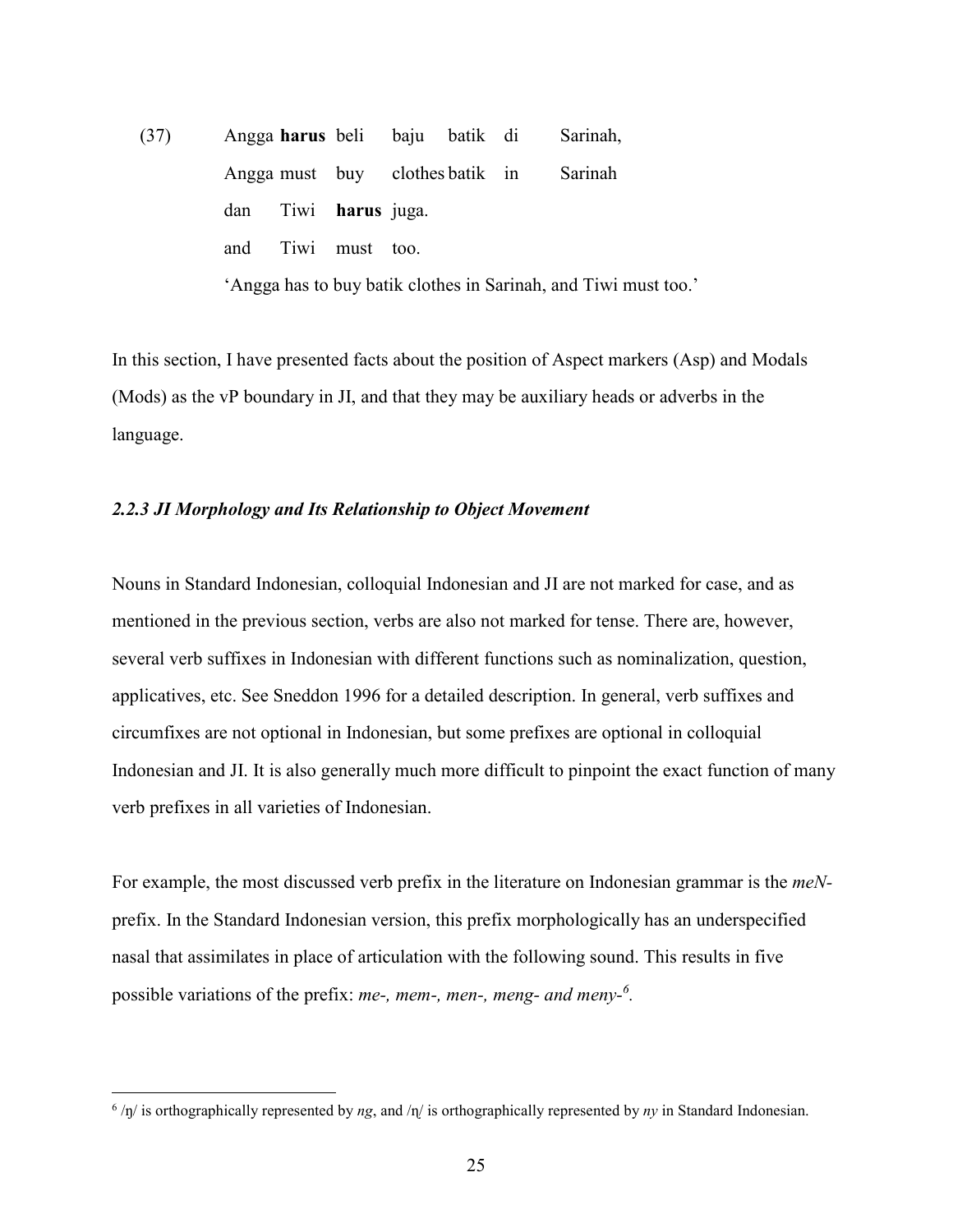| Root   | $Root + meN-$ |              |
|--------|---------------|--------------|
| beri   | memberi       | 'to give'    |
| cari   | mencari       | 'to find'    |
| gambar | menggambar    | 'to draw'    |
| serang | menyerang     | 'to attack'  |
| lamar  | melamar       | 'to propose' |

Table 2.4: *meN-* nasal assimilation in Standard Indonesian.

In JI, this prefix has been reduced to just the underlying *N-* nasal consonant, but still behaves otherwise similarly to the Standard Indonesian prefix. Thus, in JI we get the following 4 possibilities: *m-, n-, nge-,* and *ny-<sup>7</sup> .* 

| Root   | $Root + N$ -       |               |
|--------|--------------------|---------------|
| potong | motong             | 'to cut'      |
| tebang | nebang             | 'to cut down' |
| gambar | ngegambar/nggambar | 'to draw'     |
| serang | nyerang            | 'to attack'   |

Table 2.5: *N-* nasal assimilation in JI.

Arka (2011), Sneddon (2006), et al. claim that the Standard Indonesian *meN-* prefix is the active voice marker. In previous descriptions of Standard Indonesian, *meN-* is often contrasted with the passive marker *di-.* In the following table I present some examples of the distribution of both prefixes in JI, where *N-* represents the JI allomorphs of *meN-*.

<sup>&</sup>lt;u>.</u> 7 In some cases, it is also realized as *nge*- or *ngə-* but this alternation is not of concern here. See Kurniawan 2018 for discussion.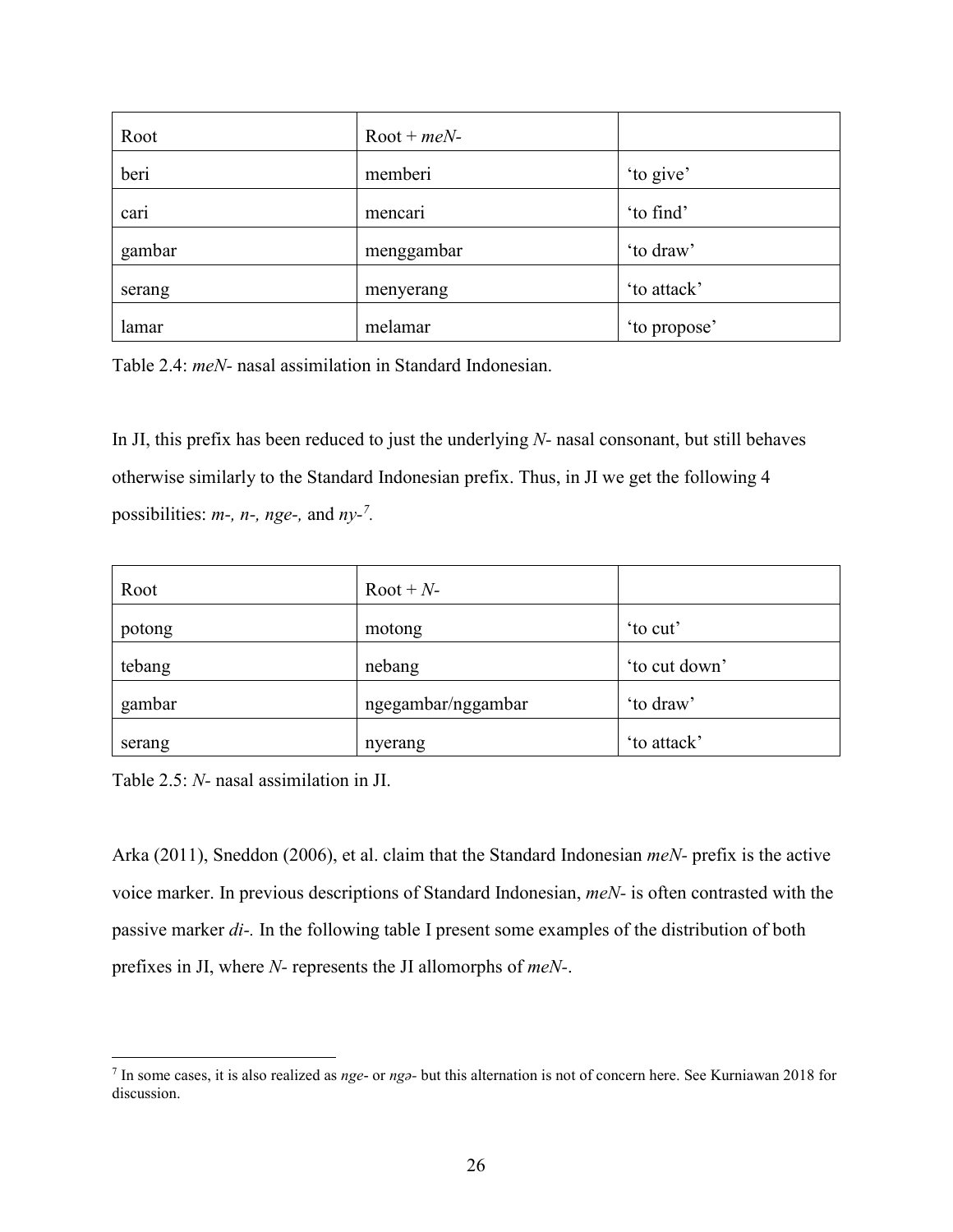| <b>Active Voice</b>          | Passive Voice                       |
|------------------------------|-------------------------------------|
| <i>nyapu</i> 'to sweep'      | <i>disapu</i> 'to be swept'         |
| <i>nggunting</i> 'to cut'    | <i>digunting</i> 'to be cut'        |
| <i>mborgol</i> 'to handcuff' | <i>diborgol</i> 'to be handcuffed'  |
| <i>ngecat</i> 'to paint'     | <i>dicat</i> 'to be painted'        |
| <i>mbuka</i> 'to open'       | <i>dibuka</i> 'to be opened'        |
| <i>nyuri</i> 'to steal'      | <i>dicuri</i> 'to be stolen'        |
| <i>mbeli</i> 'to buy'        | <i>dibeli</i> 'to be bought'        |
| <i>ndenger</i> 'to listen'   | <i>didengar</i> 'to be listened to' |
| <i>nangkis</i> 'to block'    | <i>ditangkis</i> 'to be bocked'     |
| <i>ngejek</i> 'to make fun'  | <i>diejek</i> 'looked down upon'    |

Table 2.6: *N-* as active voice marker in JI.

*meN-* has also been said to be the marker for transitive verbs (Sato 2010, Arka 2011, Sneddon 1996), but this prefix can also occur with intransitive verbs. Below I present examples of this in JI, with the *N-* prefix.

| $N$ - + intransitive verbs    |        |             | $N$ - + transitive verbs       |                      |
|-------------------------------|--------|-------------|--------------------------------|----------------------|
| <i>ngelaut</i> 'to go to sea' | laut   | $\mathbf N$ | nanya 'to ask'                 | $\mathbf V$<br>tanya |
| <i>ndarat</i> 'to land'.      | darat  |             | mbunuh 'to kill'               | bunuh<br>V           |
| <i>mbatu</i> 'to be quiet.    | batu   | N           | ngasih 'to give'               | kasih<br>N           |
| nangis 'to cry'               | tangis | $\mathbf N$ | ngirim 'to send'               | kirim                |
| <i>nyerah</i> 'to surrender'  | serah  |             | ngontrak 'to contract someone' | kontrak N            |

Table 2.7: *N-* as marker of transitive and intransitive verbs in JI.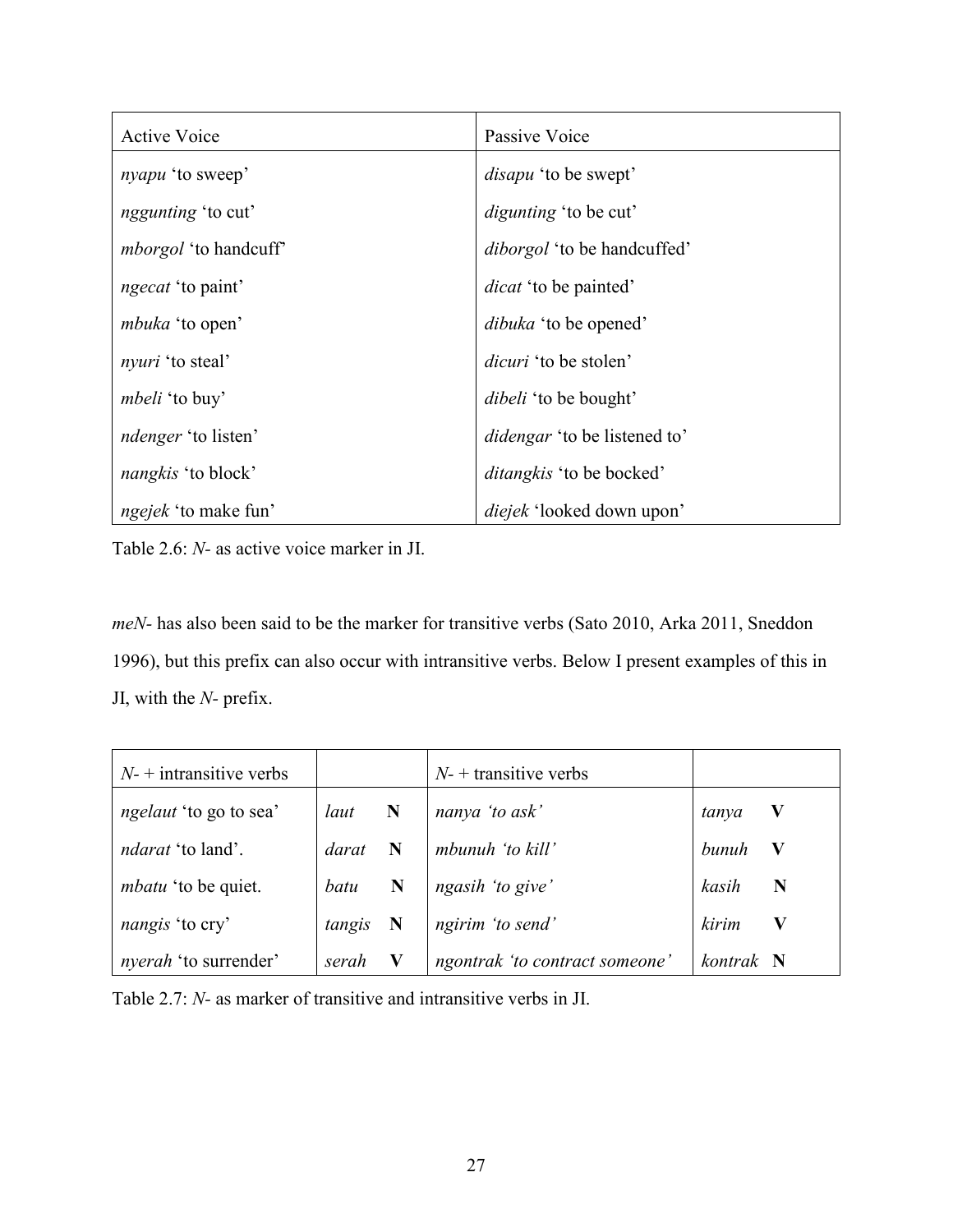The discussion of the exact function and nature of *meN-* (in Indonesian) and *N-* (in JI) is beyond the scope of this dissertation. What is more interesting for us here, however, is how this prefix behaves in regard to object movement out of the vP. Standard Indonesian does not allow *meN*optionality, but CI does, and the *N-* prefix in JI is also optional. However, whenever the object of a sentence has moved out of the vP, the verb must be bare and no prefix is allowed (including both *meN-* (in Standard Indonesian) and *N-* (in JI)).

(38) **Standard Indonesian**  Meja itu baru Ali (\*mem-)beli kemaren. O Asp S V table that Asp Ali buy yesterday 'Ali just bought that table yesterday.'

(39) **JI** 

| Meja itu |                                         |                        |  | baru Ali (*m-)beli | kemaren.  |  |  |  |  |  |  |  |
|----------|-----------------------------------------|------------------------|--|--------------------|-----------|--|--|--|--|--|--|--|
| O        |                                         | Asp S                  |  |                    |           |  |  |  |  |  |  |  |
|          |                                         | table that Asp Ali buy |  |                    | yesterday |  |  |  |  |  |  |  |
|          | 'Ali just bought that table yesterday.' |                        |  |                    |           |  |  |  |  |  |  |  |

Here in (38) and (39), the object 'that table' precedes the Aspect marker *baru,* signaling that it has moved out of the vP. Consequently, the verb 'buy' must be bare in Indonesian, colloquial Indonesian and JI.

In fact, any kind of movement of the object out of the vP in both Standard Indonesian and JI (also in colloquial Indonesian) must have the bare verb form. In question formation, for example, when the object question is moved sentence initially, the verbs must be bare in (40) and (41). Similarly, when the object is relativized and moved to the beginning of the sentence, or when the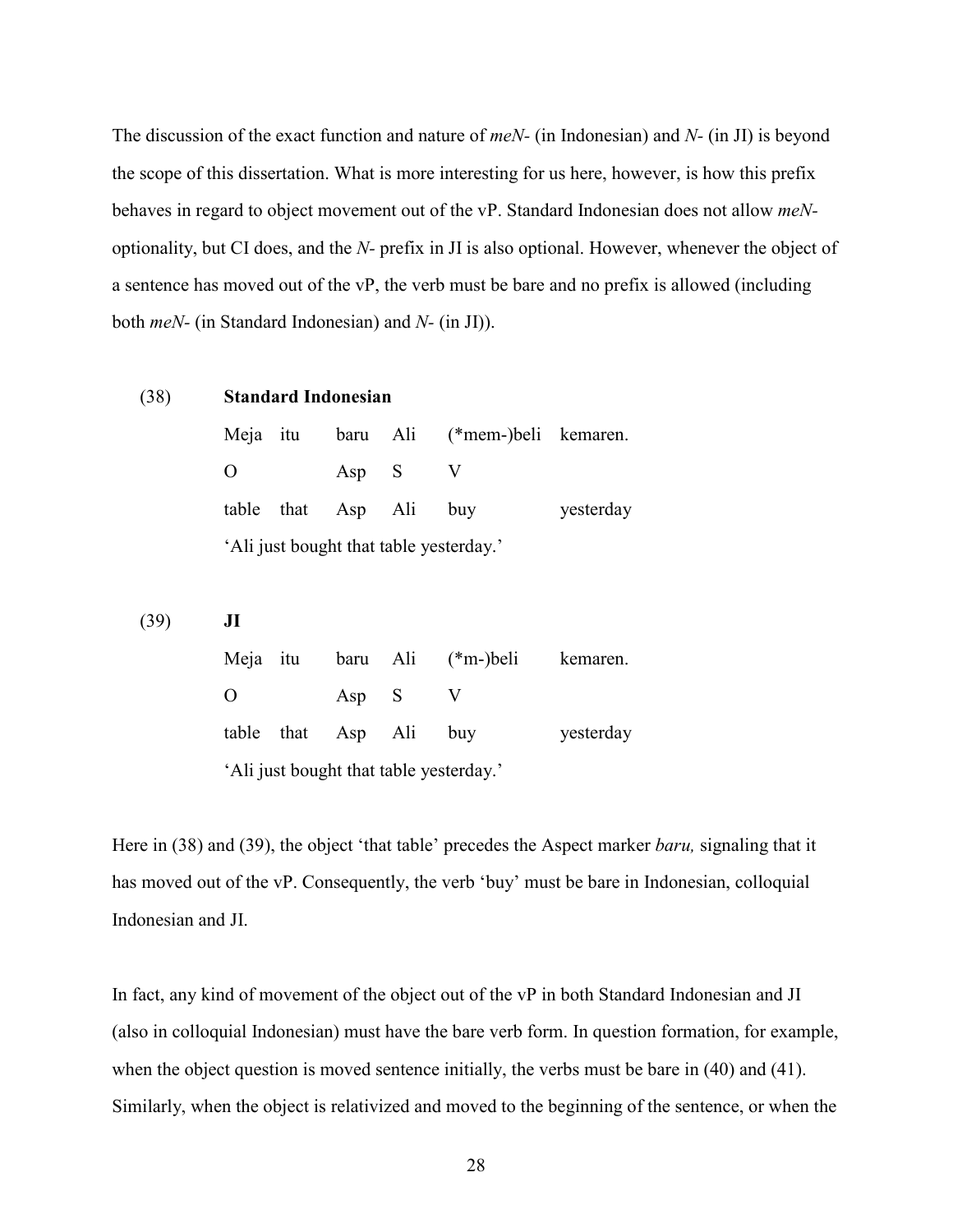object is focused and moved to the beginning of the sentence, the verbs must all be bare (see examples below).

## Question Formation

| (40) |                   |                      | <b>Standard Indonesian</b> |  |                                  |  |  |  |
|------|-------------------|----------------------|----------------------------|--|----------------------------------|--|--|--|
|      |                   |                      |                            |  | Apa yang sedang Ali (*mem-)buat? |  |  |  |
|      | $\mathbf{\Omega}$ |                      | Asp S                      |  |                                  |  |  |  |
|      | $\Omega$          |                      | that Asp Ali               |  | make                             |  |  |  |
|      |                   | 'What is Ali making? |                            |  |                                  |  |  |  |

(41) **JI**  Apa yang lagi Ali (\*m-)bikin? O Asp S V Q that Asp Ali make 'What is Ali making?'

## **Relativization**

| (42) | <b>Standard Indonesian</b>              |      |             |               |     |        |        |
|------|-----------------------------------------|------|-------------|---------------|-----|--------|--------|
|      | Pakaian                                 |      | yang Ali    | $(*mem)$ beli |     | itu    | bagus. |
|      | O                                       | REL  | $\mathbf S$ | V             |     |        |        |
|      | clothes                                 | that | Ali         | buy           |     | that   | good   |
|      | 'The clothes that Ali bought are good.' |      |             |               |     |        |        |
|      |                                         |      |             |               |     |        |        |
| (43) | J <sub>I</sub>                          |      |             |               |     |        |        |
|      | Pakean                                  | yang | Ali         | $(*m-)$ beli  | itu | bagus. |        |
|      | O                                       | REL  | S           | V             |     |        |        |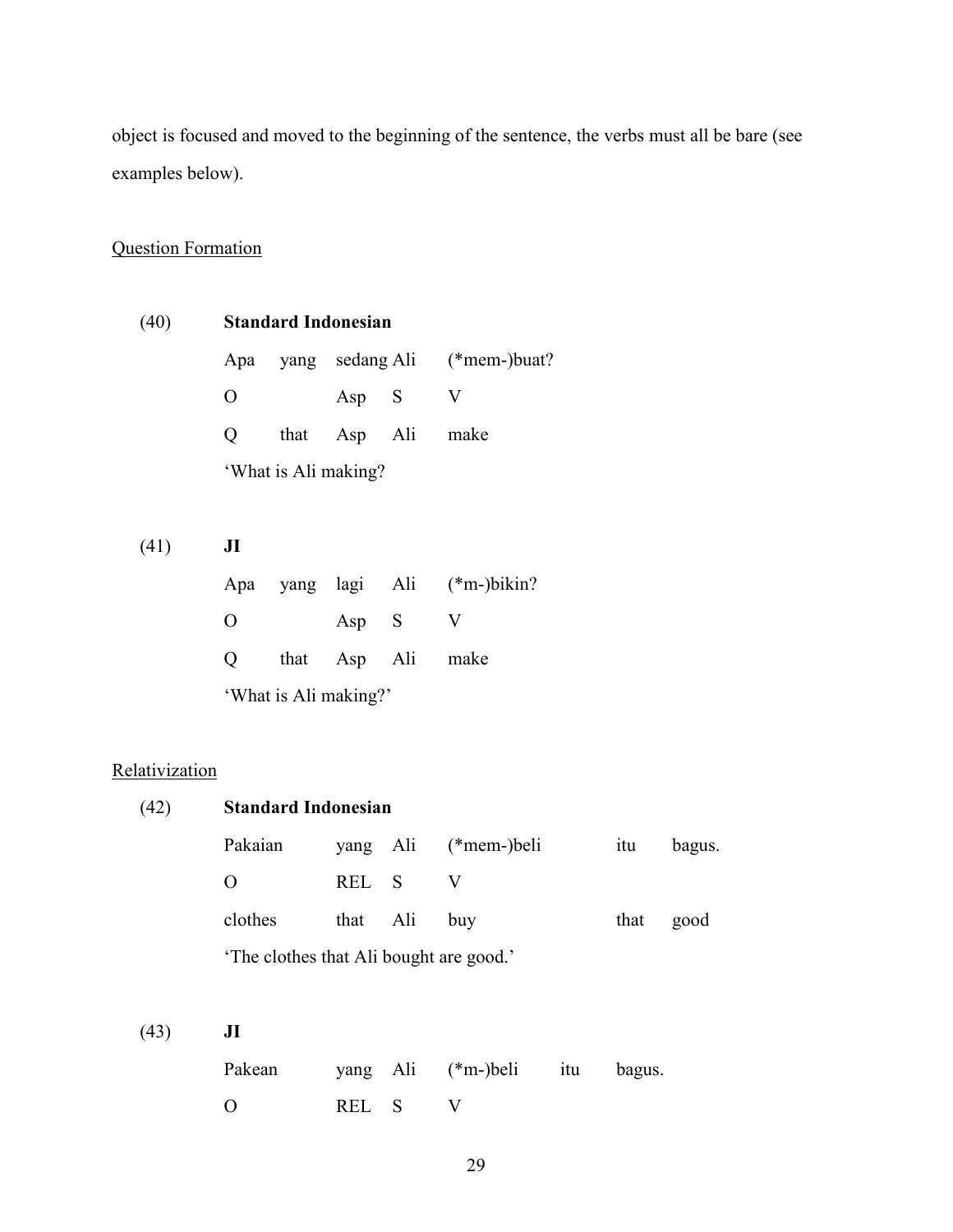| clothes | that Ali buy |  | that good |
|---------|--------------|--|-----------|

'The clothes that Ali bought are good.'

## Focus Movement

| (44) | <b>Standard Indonesian</b>                |      |                      |      |                        |  |  |  |  |
|------|-------------------------------------------|------|----------------------|------|------------------------|--|--|--|--|
|      | Pakaian                                   | ini  |                      |      | yang Budi (*mem-)beli. |  |  |  |  |
|      | O                                         |      | FOC S                |      | V                      |  |  |  |  |
|      | clothes                                   | this | that                 | Budi | buy                    |  |  |  |  |
|      | 'These are the clothes that Budi bought.' |      |                      |      |                        |  |  |  |  |
|      |                                           |      |                      |      |                        |  |  |  |  |
| (45) | $\mathbf{J}$                              |      |                      |      |                        |  |  |  |  |
|      | Pakean ini                                |      | yang Budi (*m-)beli. |      |                        |  |  |  |  |
|      | O                                         |      | FOC S                |      | V                      |  |  |  |  |
|      | clothes                                   | this | that                 | Budi | buy                    |  |  |  |  |
|      | These are the clothes that Budi bought.'  |      |                      |      |                        |  |  |  |  |

In this section, I have elaborated on the morphology of verbal prefixes in JI and have shown how the nasal prefix *N-* interacts with object movement, namely that object movement out of the vP licenses only bare verb forms (without the *N-* prefix). This is important to help us establish the object position in JI sentences as will be discussed at great length in Chapters 4 and 5.

## *2.3 Summary*

In this chapter, I have presented the background of Indonesian and how it is related to the specific Indonesian variety that I will focus on in this research, Jakarta Indonesian (JI). I have also elaborated on the basic syntactic structure that I am assuming for the rest of this dissertation: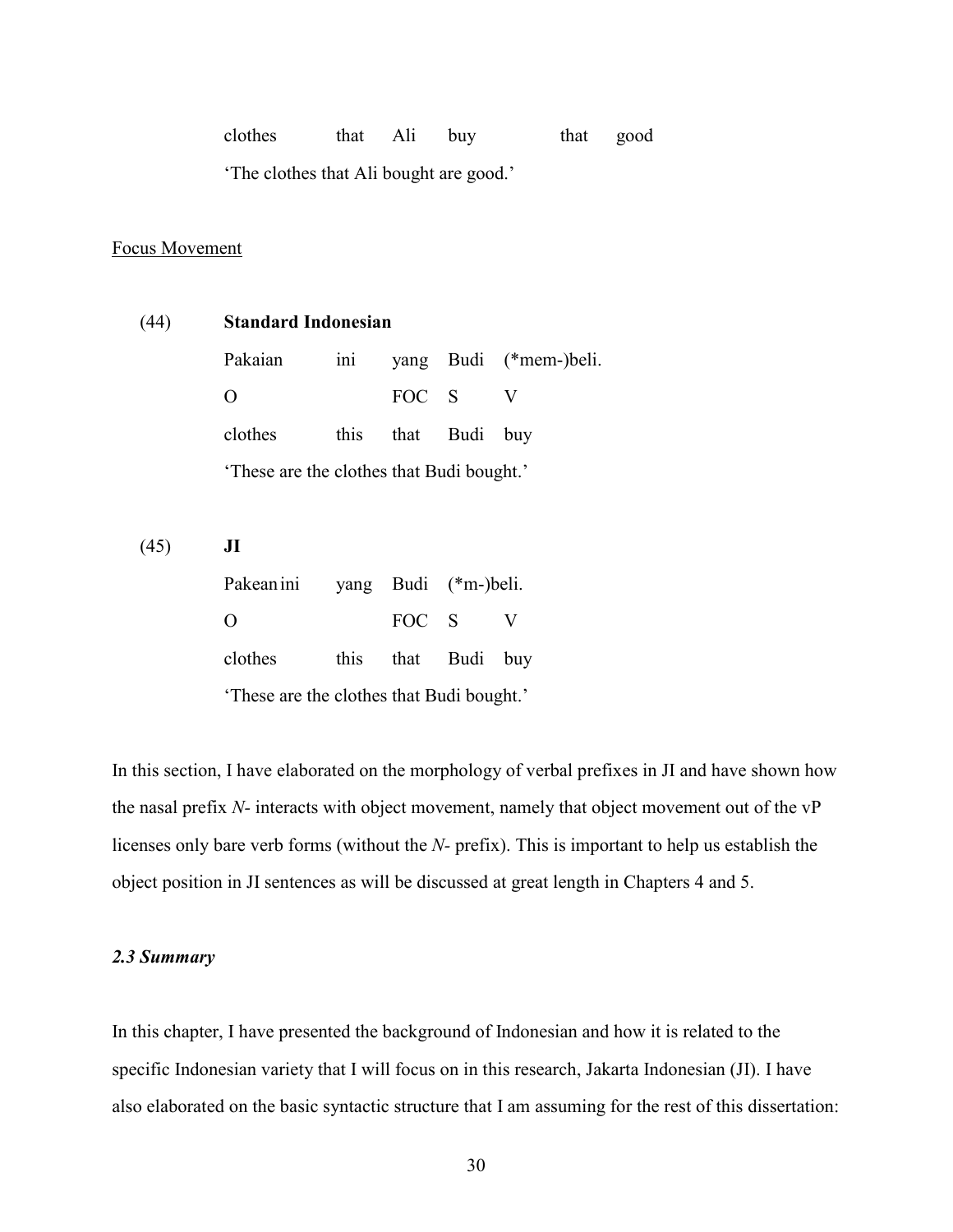(i) that JI has an SVO structure similar to English; (ii) that JI Aspect markers and Modals are markers of the vP boundary and that they can be heads of auxiliary projections above vP; and (iii) that a compulsory bare verb is an indicator of object movement out of the vP. In the next chapter, I will discuss from a crosslinguistic perspective the different types of flexible word orders that will be the basis for the discussion of the flexible word order in JI in Chapters 4 and 5.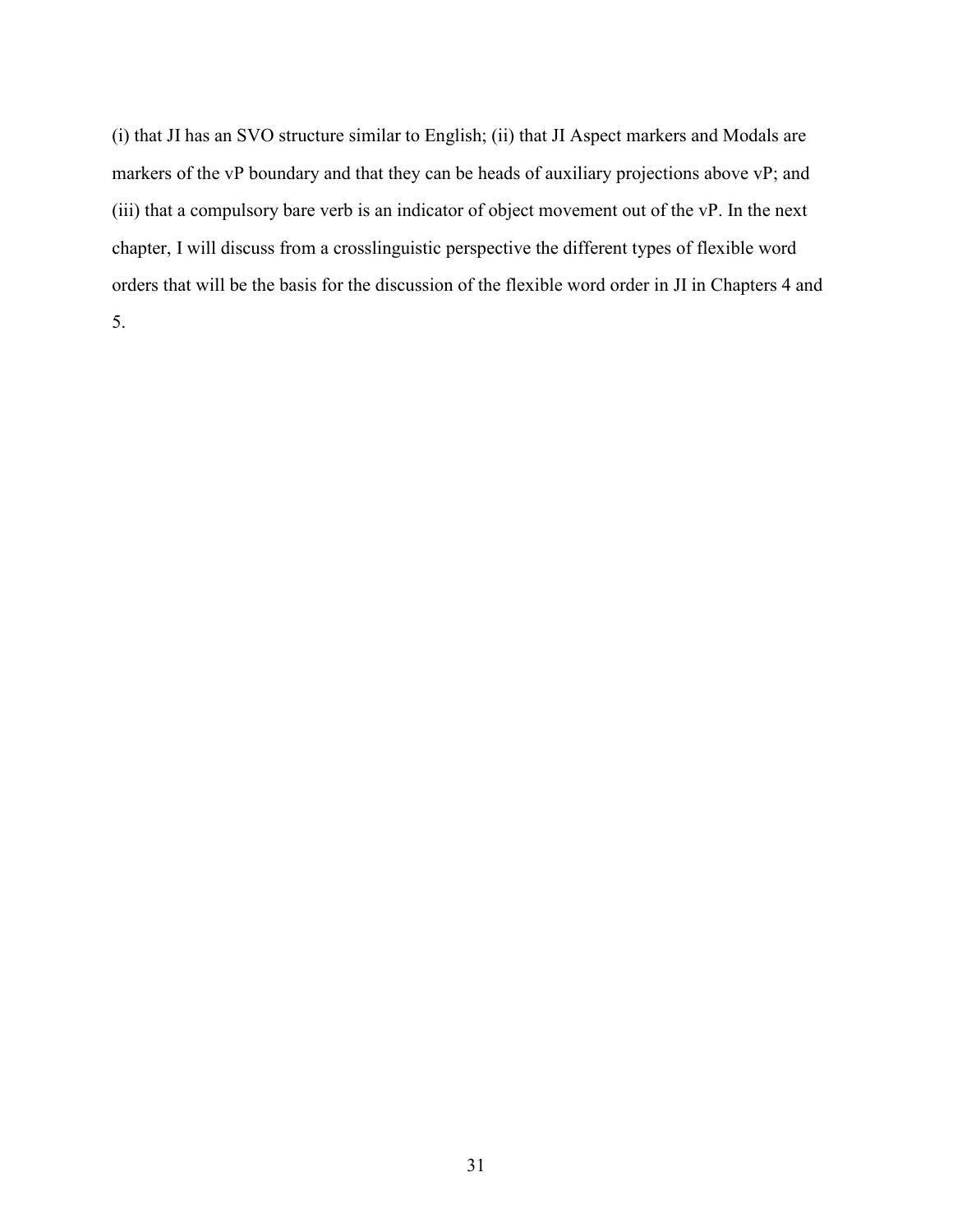## CHAPTER 3 SCRAMBLING AND OBJECT SHIFT

## *3.0 Introduction*

I discussed briefly in Chapter 1 how languages tend to have a neutral declarative word order in sentences. It is to be noted, however, that even in those languages where the dominant word order is well established, there are many instances where this neutral word order is not adhered to. In English, for example, when we ask a question, we place the question wh-word sentence initially and flip the order of the auxiliary and the subject.

(46) When **are you** going to buy your textbooks?

When we are expressing a command or request in the imperative form, we place the verb sentence initially, and omit the subject.

(47) **Go** buy your textbooks now!

Moreover, when conversing in context, speakers react to the information structure mandated by the discourse of the conversation which shifts topichood and focus to different matters at different times. This often necessitates a "violation" of the dominant word order to fit the context of the conversation. The object, for example, can be placed sentence initially to give it contrastive emphasis, or if it has topic status due to mention in previous discourse.

(48) A:I haven't read your review of **Mary's latest movie**; what do you think about it? B: Well, **that movie**, I haven't seen, but I've seen Lisa's movie. A: **Oh! Lisa's movie,** I haven't had the time to review because I've been busy.

32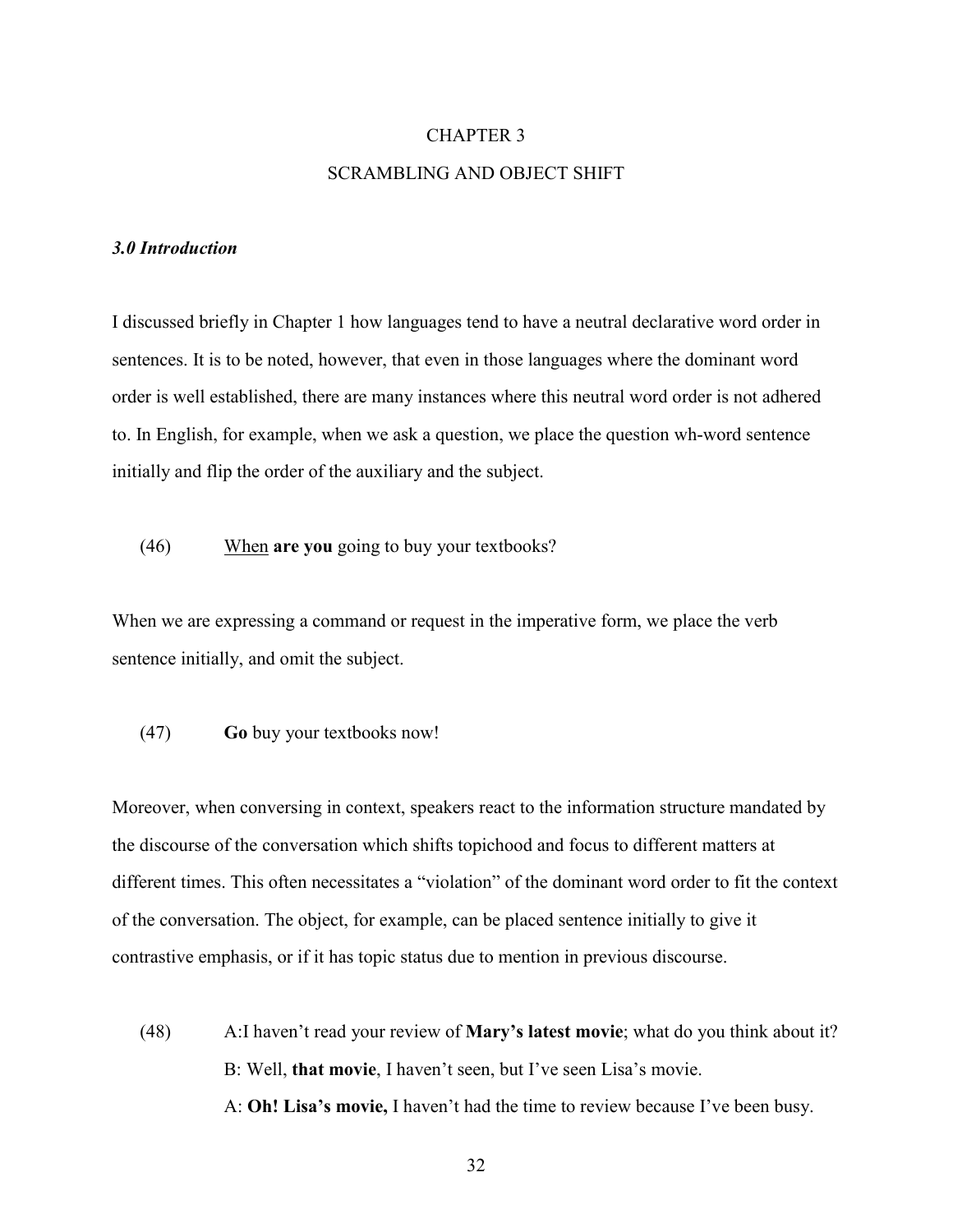In the cases shown above, though, it is clear that the word order where the object is placed sentence initially is not neutral and would not make a lot of sense if uttered out of context. The exact semantics and pragmatics of these departures from unmarked word order is beyond the scope of this dissertation, but this work aims to look at the syntactic mechanics of similar patterns in Jakarta Indonesian (JI).

While these types of constructions are rather marked in English, such is not the case for many other languages. East Asian languages like Japanese and Korean, as well as Germanic languages like German, Icelandic and the Scandinavian languages utilize these non-neutral word orders with much higher frequency than English. For word order flexibility in closely related languages, see, among others, Javanese – Uhlenbeck 1975; Riau Indonesian – Gil 1994, 2004, 2005; Standard Indonesian – Stack 2005; the relationship between such structures and the semantics and/or pragmatics of such usage is much less studied than is the case in English.

To illustrate this contrast between the semantic effect of word order in English and JI, I replicate here some example sentences that I used while giving a guest lecture at Krida Wacana Christian University in Jakarta, Indonesia recently. Undergraduate students majoring in English were presented with the following sentences in English:

- (49) I just saw that guy at the theater yesterday.
- (50) That guy, I just saw at the theater yesterday.

Students in this Semantics  $\&$  Pragmatics class were able to recognize that (50) is distinctively marked, and that *that guy* must have been prominently previously mentioned in the discourse. When presented with similar JI sentences, students agree that the semantic effect seen in English is not present: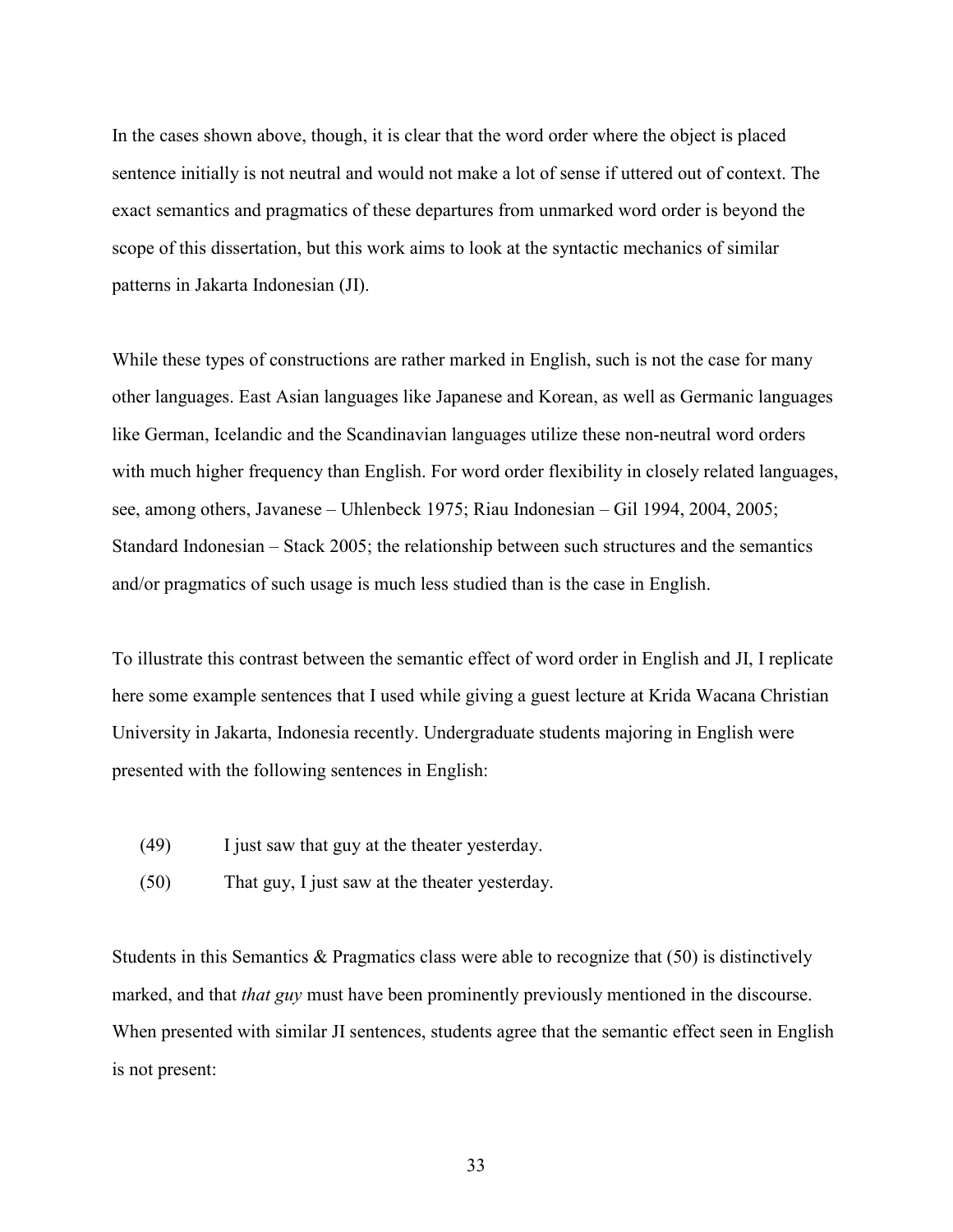- (51) Aku baru liat orang itu di bioskop kemaren. I ASP see person that at cinema yesterday 'I just saw that person at the cinema yesterday.'
- (52) Orang itu aku baru liat di bioskop kemaren. person that I ASP see at cinema yesterday 'I just saw that person at the cinema yesterday.'
- (53) Orang itu baru aku liat di bioskop kemaren. person that ASP I see at cinema yesterday 'I just saw that person at the cinema yesterday.'

When asked if putting the object sentence-initially (52&53) presents a contrast with the neutral SVO sentence in JI (51), students commented that these are all just alternatives of saying the same thing, almost like a stylistic variation that could be used without a noticeable semantic or pragmatic difference.

If we consider several tests for topichood, we can also see the contrast between non-canonical English sentences and their counterparts in JI. Gundel (1974, 1985, inter alia), for example, proposes two tests for topichood:

- *As-for X* test: Can a variant of the Topicalized sentence, where the Topicalized constituent is the object of an initial *as for* phrase, appear felicitously in the original context?
- *What about X* test: Could the hearer have felicitously injected a question of the form *What about X*?, where *X* is the Topicalized constituent of the immediately following sentence?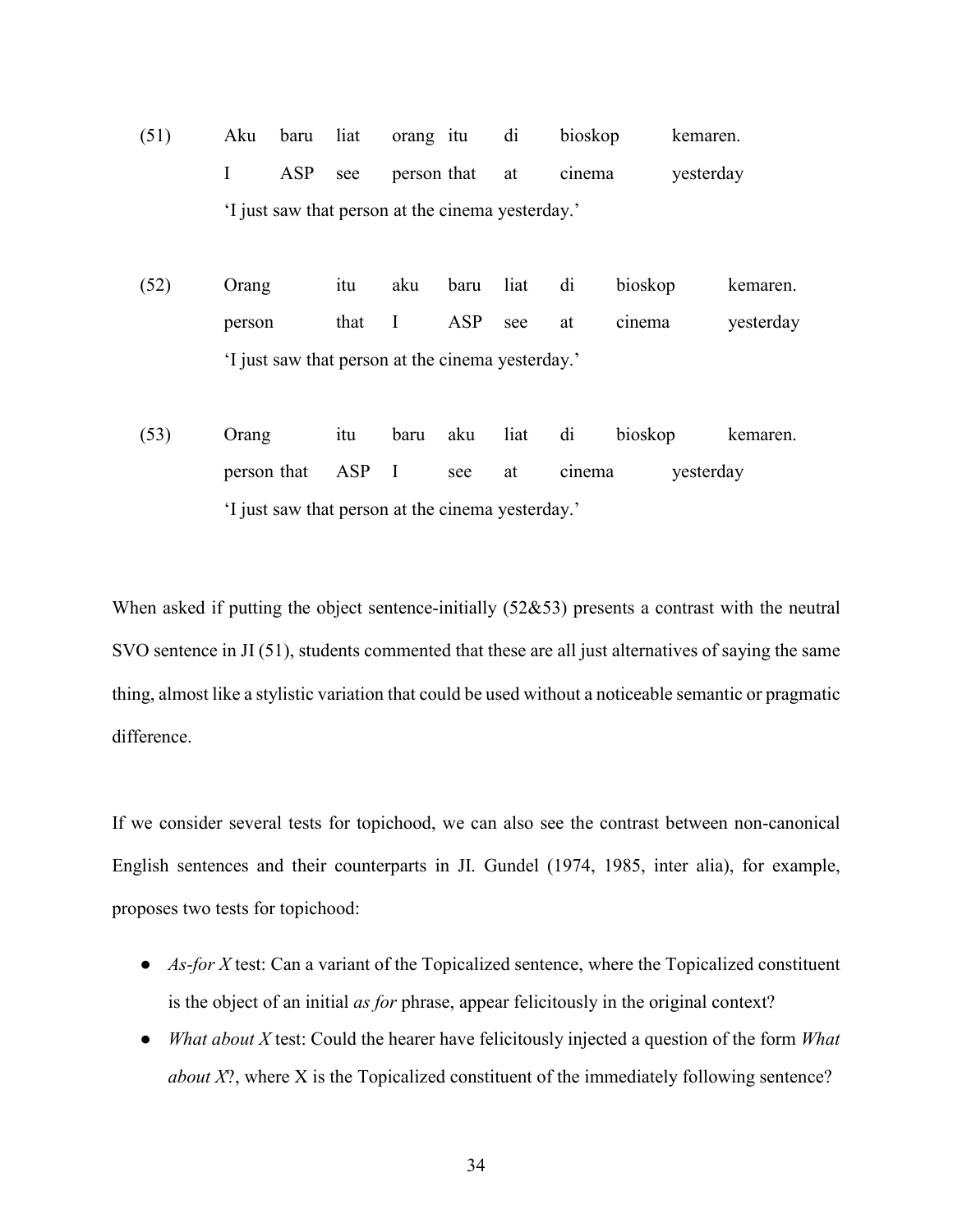The JI data does not pass either one of these tests<sup>8</sup>. We see that while the object-initial pattern is grammatical following an independent, neutral SVO order, we cannot add the *as for* phrase or a question of the form *what about X?* This indicates that such object-initial constructions are not always cases of topicalization.

| (54) | Aku                     | tiap       | hari                      |                                 | dapet ratusan                                              |                                      | email.           |            |                                                                                 |      |
|------|-------------------------|------------|---------------------------|---------------------------------|------------------------------------------------------------|--------------------------------------|------------------|------------|---------------------------------------------------------------------------------|------|
|      | Ι                       |            |                           |                                 |                                                            | every day receive hundreds<br>email. |                  |            |                                                                                 |      |
|      | Beberapa                |            |                           | email-nya<br>aku<br>email-DEF I |                                                            |                                      | sering kelewatan |            | baca.                                                                           |      |
|      | Some                    |            |                           |                                 |                                                            | often miss                           |                  |            | reading.                                                                        |      |
|      |                         |            |                           |                                 |                                                            |                                      |                  |            | 'I get a few hundred emails a day. Some of those emails, I often miss reading.' |      |
|      | $#$ Kalo untuk beberapa |            | email-nya                 |                                 | aku                                                        |                                      | sering kelewatan | baca.      |                                                                                 |      |
|      | As                      | for        | some                      |                                 |                                                            | email-DEF<br>$\mathbf{I}$            | often miss       |            |                                                                                 | read |
|      |                         |            |                           |                                 | 'As for some of those emails, I often missed reading them' |                                      |                  |            |                                                                                 |      |
|      | $#$ Gimana              |            |                           | dengan                          |                                                            | beberapa                             |                  | email-nya? |                                                                                 |      |
|      | What                    |            | about<br>sering kelewatan |                                 | some                                                       |                                      | email-DEF        |            |                                                                                 |      |
|      | Aku                     |            |                           |                                 | baca.                                                      |                                      |                  |            |                                                                                 |      |
|      | Ι                       | often miss |                           | read                            |                                                            |                                      |                  |            |                                                                                 |      |
|      |                         |            |                           |                                 | 'What about some of the emails? I often miss them'         |                                      |                  |            |                                                                                 |      |

Similarly, Reinhart (1981) proposes the following test for topichood:

<sup>&</sup>lt;sup>8</sup> Sentence (54) seems to be fulfilling Halliday's (1976, 1985) notion of connectivity where a constituent in immediately preceding discourse can be moved closer to its antecedent. In this case, we see the object *beberapa email-nya* fronted to be closer to its antecedent in the preceding sentence.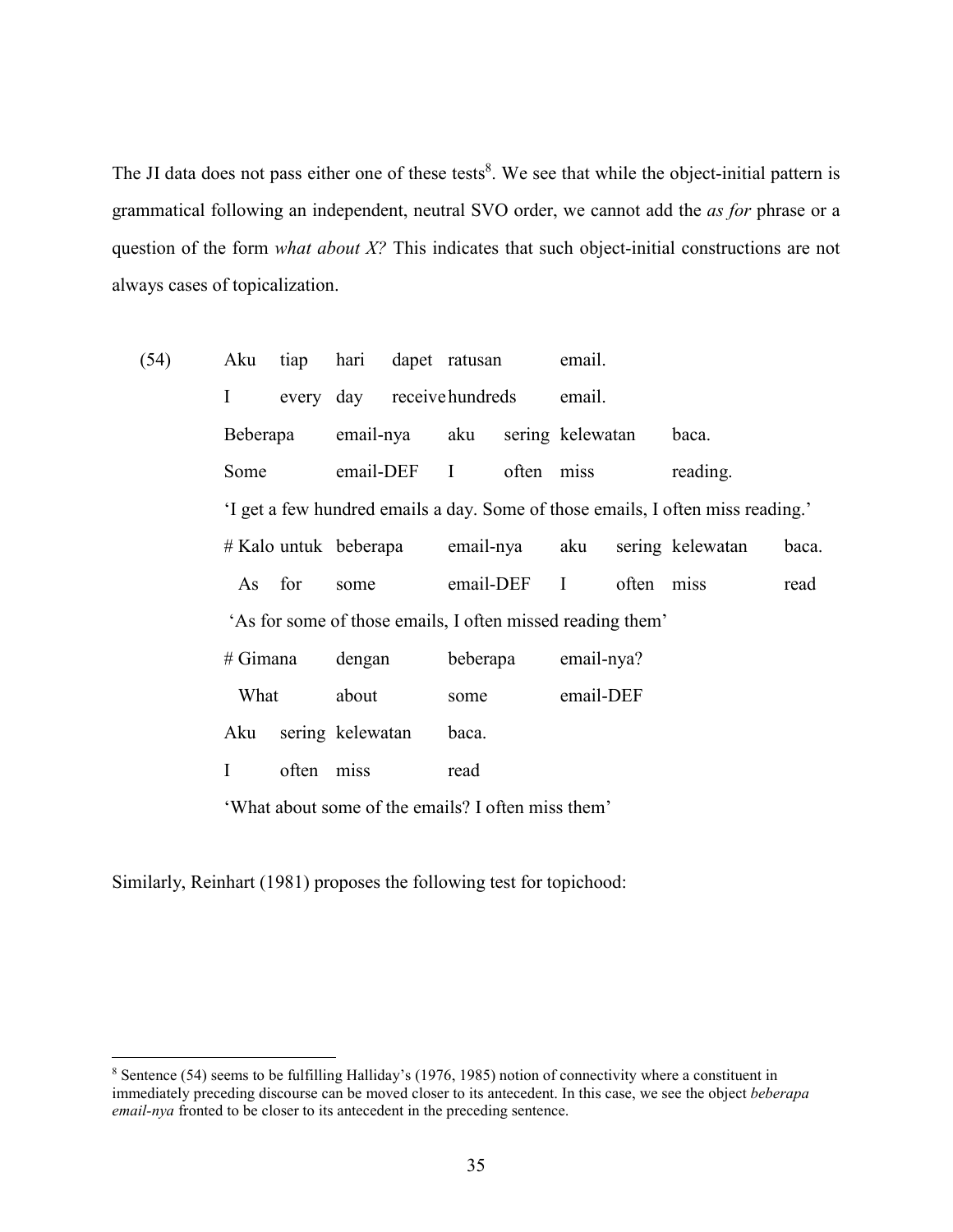• *Say about X that S* test: Could someone felicitously report someone else's Topicalization as *She said about X that S*, where corresponds to the original Topicalized constituent and S to the full sentence in canonical form?

The JI data also does not pass this topichood test:

| (55)    |                                                          | Aku        | tiap      | hari      |           | dapet ratusan    |       | email.           |       |                  |      |
|---------|----------------------------------------------------------|------------|-----------|-----------|-----------|------------------|-------|------------------|-------|------------------|------|
|         |                                                          |            | every day |           |           | receive hundreds |       | email.           |       |                  |      |
|         |                                                          | Beberapa   |           | email-nya |           | aku              |       | sering kelewatan |       | baca.            |      |
|         |                                                          | Some       |           | email-DEF |           | $\bf{I}$         | often | miss             |       | reading.         |      |
|         | # Dia bilang tentang beberapa                            |            |           |           | email-nya |                  | kalo  | dia              |       | sering kelewatan | baca |
| She say |                                                          | about some |           |           | email-DEF |                  | that  | she              | often | miss             | read |
|         | 'She said about some of the emails that she missed them' |            |           |           |           |                  |       |                  |       |                  |      |

Thus, we have established here that non-canonical word order in JI does not necessarily indicate a marked shift with topic focus, when compared to the neutral SVO order. In the rest of this chapter, I go over two types of such non-canonical word order variation commonly discussed in the literature: Object Shift and Scrambling.

### *3.1 Object Shift and Scrambling*

Most of the literature written on non-canonical word order in East Asian languages like Japanese and Korean is generally concerned with a linguistic phenomenon first named *Scrambling* by Ross (1967) (Whitman 1979, Saito 1985, 1989, Miyagawa 1995, 1997, inter alia). For these languages with canonical neutral SOV word order, non-canonical word order is considered an instance of *Scrambling,* where non-subjects have moved to the left out of their base generated position.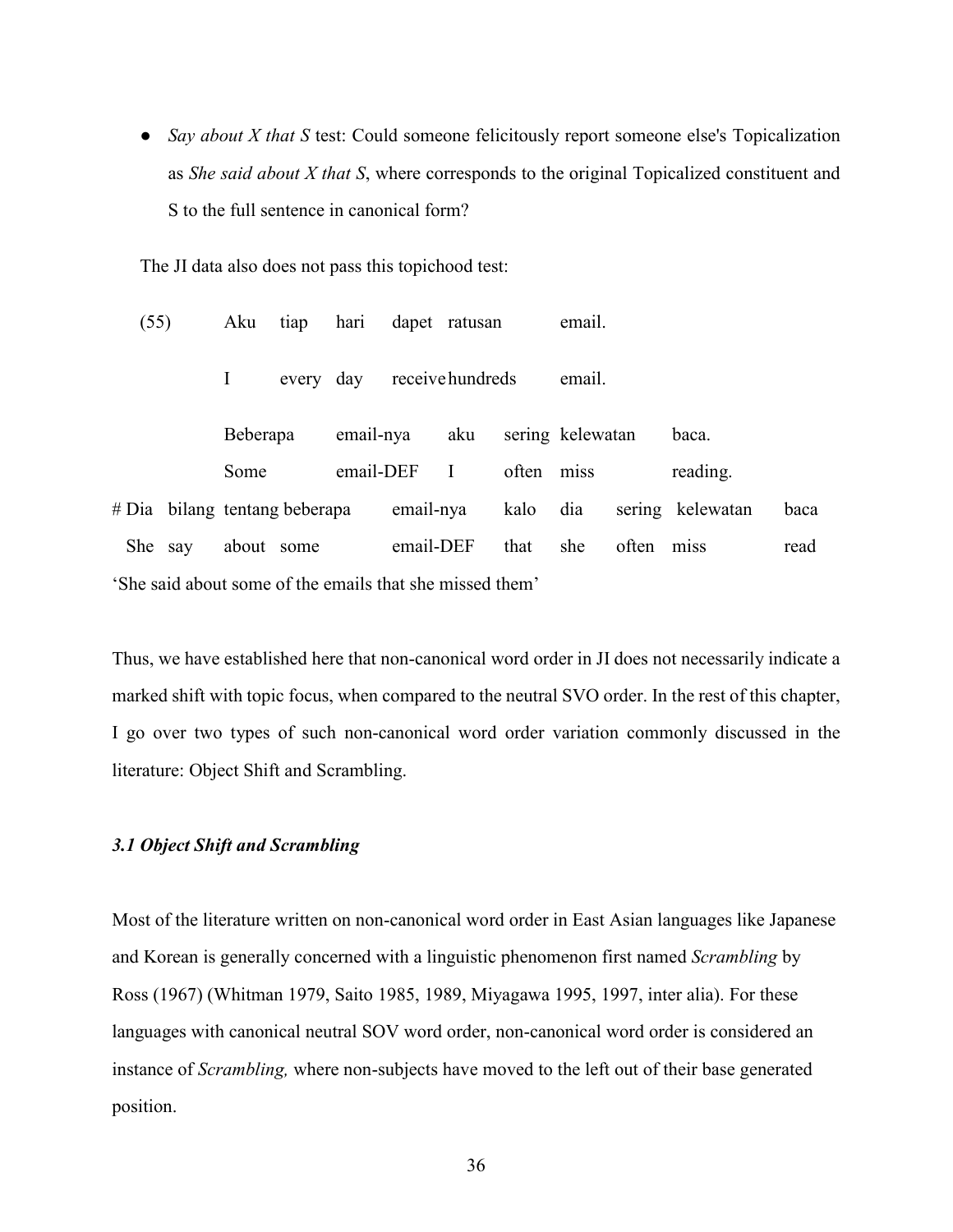There are generally three kinds of scrambling discussed in the crosslinguistic literature: (a) clause bounded (intermediate) scrambling, (b) long distance scrambling that is not clause bounded (that is, which crosses at least one CP boundary) and (c) short scrambling within the *v*P. Different languages that have been identified as having scrambling have different possibilities in terms of the kind of scrambling they allow. Japanese, Korean and Hindi, for example, have been described to allow both clause bounded and long-distance scrambling (Mahajan 1990, Saito 1985, 1989, Miyagawa 1995, 1997), while German has been described by most to only allow clause bounded scrambling (Webelhuth 1989). Below is an example of short, intermediate and long-distance scrambling in Japanese:

## (56) **SOV – canonical word order [Japanese]**

Mary-ga sono hon-o yonda. Mary-NOM that book-ACC read. 'Mary read that book'

## (57) **Short Scrambling [Japanese]**

Sono hon-o Mary-ga yonda. That book-ACC Mary-NOM read. 'Mary read that book'

## (58) **Intermediate Scrambling [Japanese]** [Miyagawa 1997 : 1]

| Piza-o                      | John-ga  | Mary-ni  | ageta. |  |  |  |  |
|-----------------------------|----------|----------|--------|--|--|--|--|
| pizza-ACC                   | John-NOM | Mary-DAT | gave   |  |  |  |  |
| 'John gave Mary the pizza.' |          |          |        |  |  |  |  |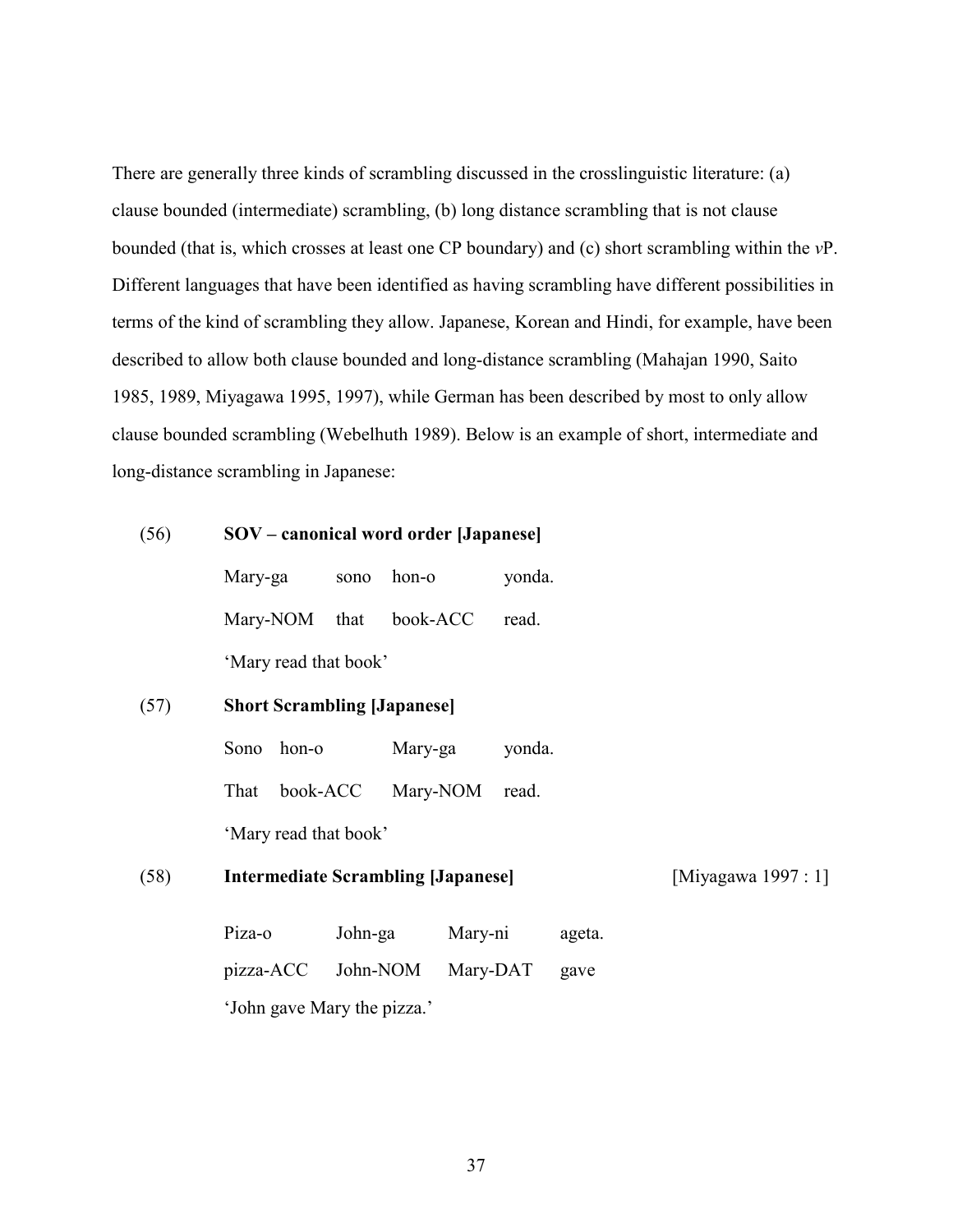# (59) **Long-distance Scrambling [Japanese]** [Miyagawa 1997 : 22] [TP Hon-wai [TP Mary-ga [TP John-ga isoide ti katta to]]] itta. book-CONTRASTi Mary-NOM John-NOM quickly ti bought Comp said 'THE BOOK, Mary said that John bought quickly.'

The literature on non-canonical word order in Germanic languages, on the other hand, generally differentiates two types of object movement that result in non-canonical word orders: (1) *Scrambling* in the same general sense as described for Japanese and Korean; and (2) *Object Shift.*  Both scrambling and object shift require movement of the object from its base generated position in the VP to a higher position outside of the VP. The most important difference between the two types of movement was observed and formalized by Holmberg (1986).

**Holmberg's Generalization:** Object Shift is dependent on V-movement.

-

What this means is that in the object shift type of movement, the verb must also move to a position outside of the VP, alongside the object. This verb movement requirement is absent for the Scrambling type of movement. Much discussion on object shift in the literature conflates<sup>9</sup> it with what I have defined as short scrambling (see among others Vanden Wijngaerd (1989), Neeleman (1994b: 408), and Bobaljik (1995: 85)). However, the discussion of object movement undertaken in this dissertation will adhere to the strict definition used traditionally in Germanic language literature, as originally defined by Holmberg (1986).

 $9$  Mostly this is due to the fact that the languages being discussed do not have V2 or V-to-T-movement that is closely tied to Holmberg's Generalization (HG). Early accounts of HG relies on the notion that the verb movement is what motivates Object Shift, so discussions of HG in the context of Object Shift is traditionally limited to Scandinavian languages.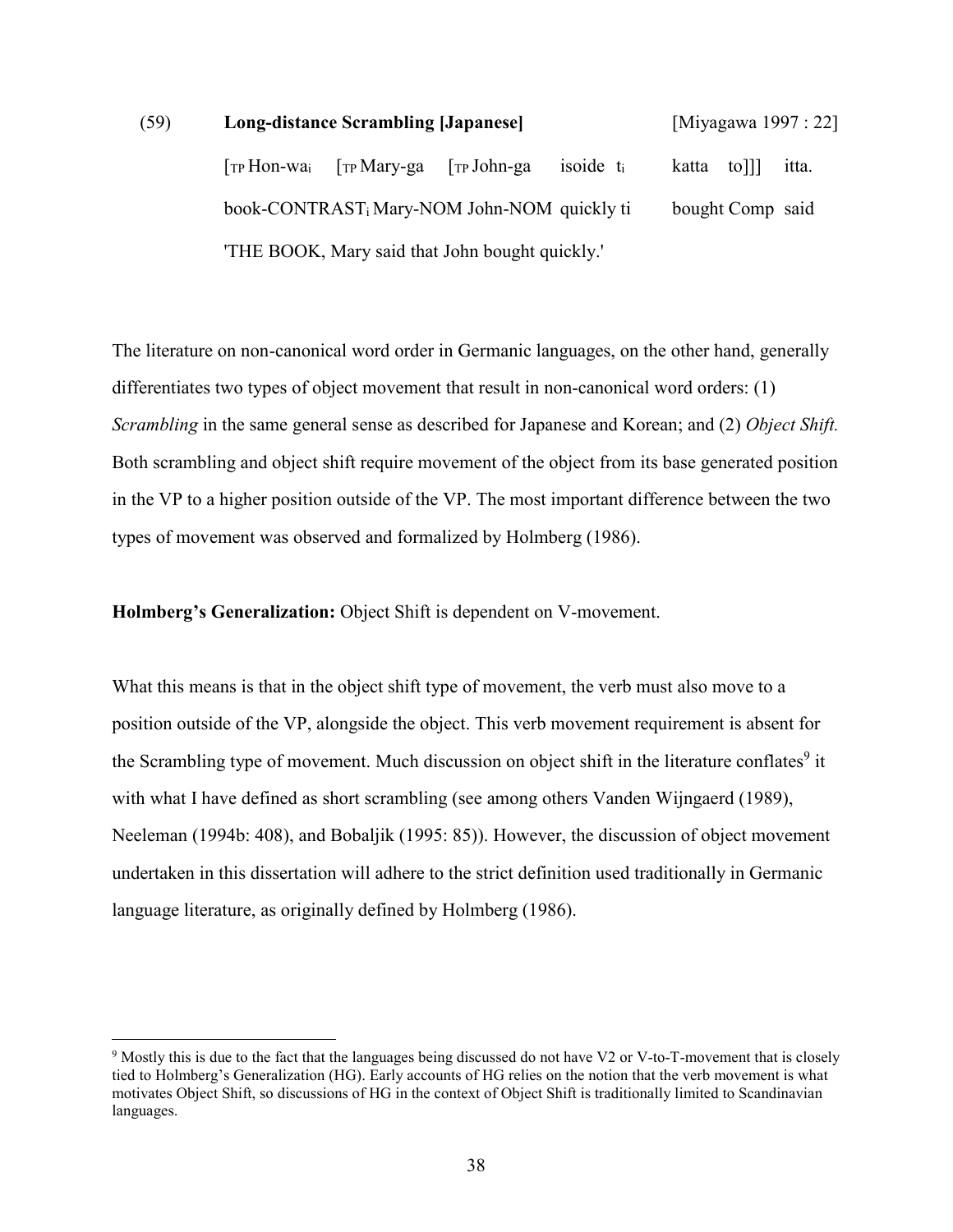In the Germanic language literature, languages are divided between scrambling languages like German and Dutch, and object shift languages like Icelandic and the Scandinavian languages (Thrainsson 2001, Vikner 2005). In Chapters 4 and 5, I will discuss in greater detail how JI has both operations within the same language. Below are some examples from German, Icelandic and Danish that exemplifies this complementary distribution (Vikner 2005 : 393):

#### (60) **German (Scrambling)**

| a. Peter hat <sub>v</sub>                     |            |         | ohne Zweifel       | nie | $[yP Bücher gelesen] t_v.$                                  |                                                             |  |  |  |
|-----------------------------------------------|------------|---------|--------------------|-----|-------------------------------------------------------------|-------------------------------------------------------------|--|--|--|
| Peter has                                     |            |         | without doubt      |     | never books                                                 | read                                                        |  |  |  |
| b. Peter $\text{las}_{v}$                     |            | die     | Bücher             |     | ohne Zweifel                                                | $\lceil$ vp t <sub>i</sub> t <sub>v</sub> $\lceil$ .<br>nie |  |  |  |
|                                               | Peter read | the     | books              |     | without doubt                                               | never                                                       |  |  |  |
| c. Peter $\text{las}_{v}$                     |            | $S1e_i$ | ohne Zweifel       |     | $\lceil$ vp t <sub>i</sub> t <sub>v</sub> $\lceil$ .<br>nie |                                                             |  |  |  |
| Peter                                         | read       |         | them without doubt |     | never                                                       |                                                             |  |  |  |
| Peter doubtlessly never read the books/them.' |            |         |                    |     |                                                             |                                                             |  |  |  |

## (61) **Icelandic (Object Shift)**

|  | a. Pétur hefur <sub>v</sub> eflaust | aldrei $t_v$ [ $v$   esið |      | bækur]. |
|--|-------------------------------------|---------------------------|------|---------|
|  | Peter has doubtlessly never         |                           | read | books   |

- b. Pétur  $las_v$  bækurnar<sub>i</sub> eflaust aldrei  $[VP]$  t<sub>v</sub> t<sub>i</sub> ]. Peter read books-the doubtlessly never
- c. Pétur  $\text{las}_{v}$   $\text{bar}_{i}$  eflaust aldrei  $\lceil v \cdot v \cdot v_{i} \rceil$ . Peter read them doubtlessly never 'Peter doubtlessly never read the books/them.'

#### (62) **Danish (Object Shift)**

| a. Peter har <sub>v</sub> uden |                   |             | tvivl aldrig $t_v$ | $\lceil v \rceil$ læst | $bøger$ . |
|--------------------------------|-------------------|-------------|--------------------|------------------------|-----------|
|                                | Peter has without | doubt never |                    | read                   | books     |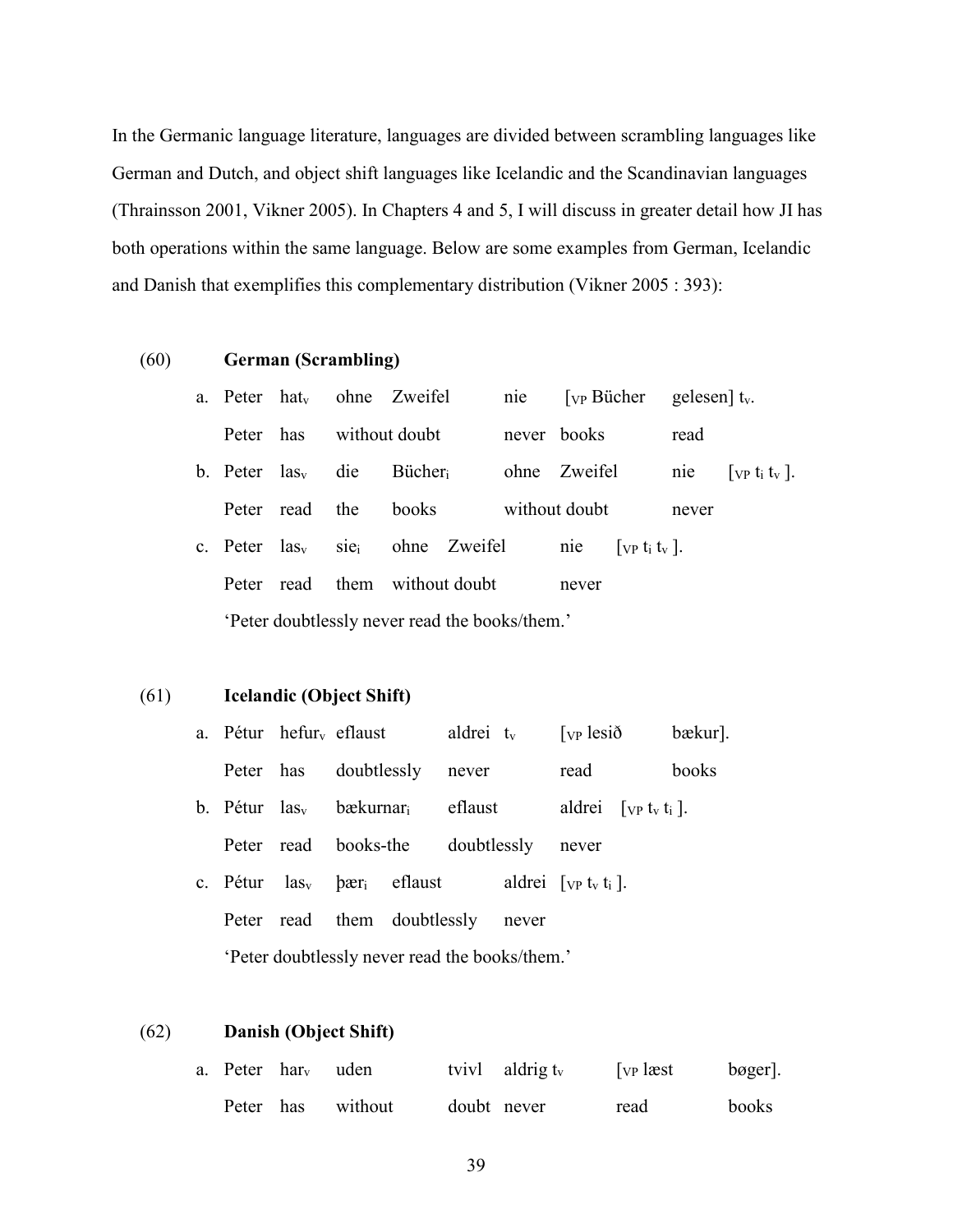b. \*Peter læste<sub>v</sub> bøgerne<sub>i</sub> uden tvivl aldrig  $[\text{vp } t_v t_i]$ . Peter read books-the without doubt never c. Peter læste<sub>v</sub> dem<sub>i</sub> uden tvivl aldrig  $[\nabla P]$  t<sub>v</sub> t<sub>i</sub> l. Peter read them without doubt never 'Peter doubtlessly never read the books/them.'

It is interesting to note that even within the general phenomenon of Germanic object shift, there are variations as observed in the data above. While both full DP objects and pronouns can undergo object shift in Icelandic, only pronouns can undergo object shift in Danish.

Scandinavian languages are all V2 languages, so in cases where the main verb is also a finite verb, the verb moves out of its base position; and this is the context where object movement out of the VP in concert with verb raising results in object shift. This object movement following movement of the finite main verb is compulsory with pronouns in Icelandic and Danish, while Josefsson (2003) has shown that it is optional in Swedish. Below are examples showing that object shift for an object pronoun is compulsory when the finite main verb has moved in Danish (Vikner 2005 : 394):

| (63) |                             | Danish object shift – finite main verb. |  |                  |                                                                  |       |                                                                                                   |  |
|------|-----------------------------|-----------------------------------------|--|------------------|------------------------------------------------------------------|-------|---------------------------------------------------------------------------------------------------|--|
|      | a.                          | *Hvorfor                                |  |                  | læste <sub>v</sub> Peter aldrig $[\text{vp } t_v \text{ den}]$ ? |       |                                                                                                   |  |
|      |                             | Why                                     |  | read Peter never |                                                                  |       | it                                                                                                |  |
|      |                             | b. Hyorfor                              |  |                  |                                                                  |       | læste <sub>v</sub> Peter den <sub>i</sub> aldrig $[\nabla P]$ t <sub>v</sub> t <sub>i</sub> $]$ ? |  |
|      |                             | Why                                     |  | read Peter it    |                                                                  | never |                                                                                                   |  |
|      | 'Why hasn't Peter read it?' |                                         |  |                  |                                                                  |       |                                                                                                   |  |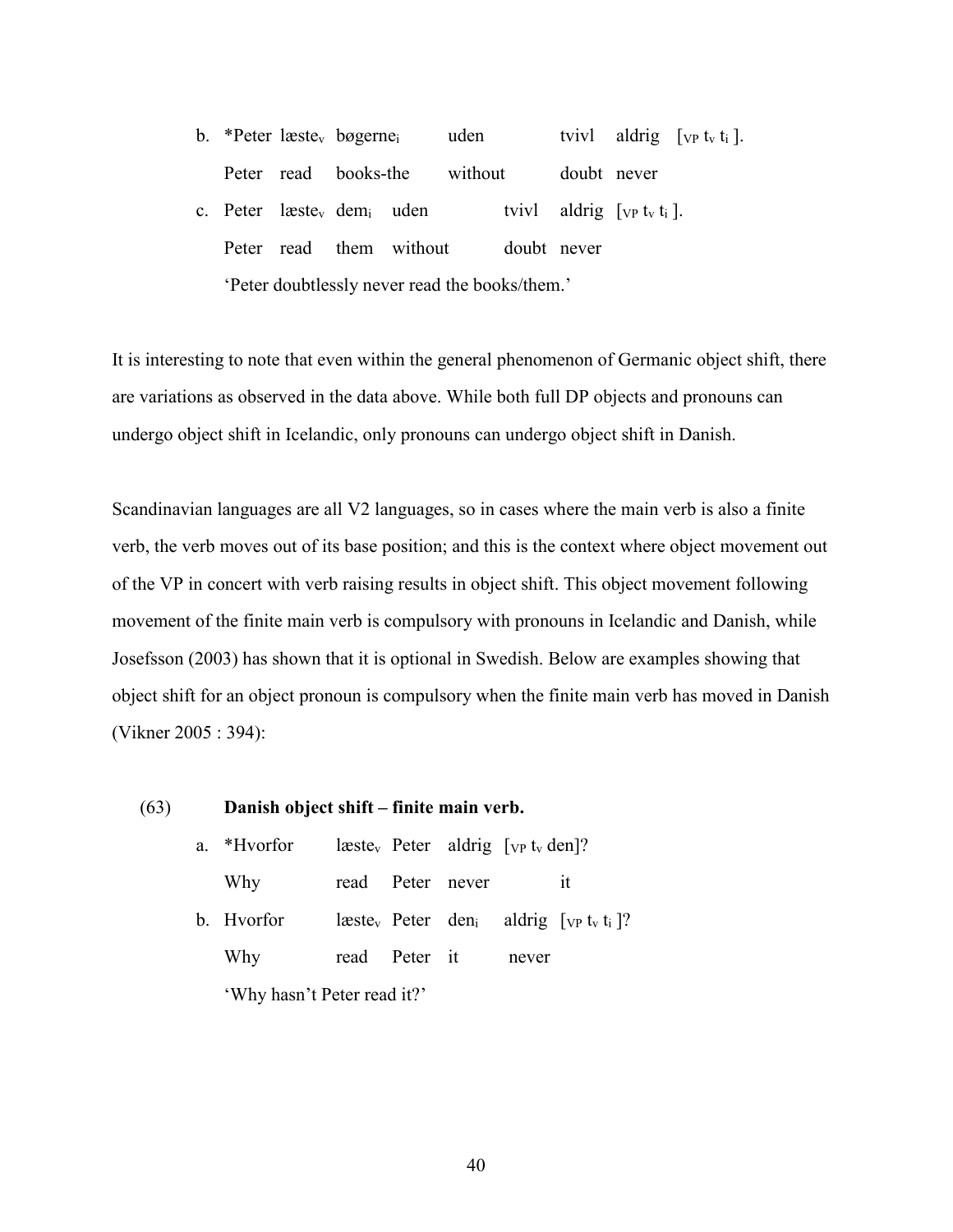In sentences where the auxiliary verb is in the finite form, on the other hand, the main verb is nonfinite and stays in its base position. As a result, object shift may not take place. Below are more examples from Danish to exemplify this (Vikner 2005 : 395):

#### (64) **Danish object shift – infinite main verb**

| a.                             | Hvorfor     |     |          | $harv$ Peter aldrig t <sub>v</sub> |                                                     | $\lceil v \rceil$ læst |                                             | $den$ ? |
|--------------------------------|-------------|-----|----------|------------------------------------|-----------------------------------------------------|------------------------|---------------------------------------------|---------|
|                                | why         | has |          | Peter never                        |                                                     | read                   |                                             | ıt      |
|                                | b. *Hvorfor |     |          |                                    | $harv$ Peter den <sub>i</sub> aldrig t <sub>v</sub> |                        | $[$ <sub>VP</sub> læst t <sub>i</sub> $]$ ? |         |
|                                | why         | has | Peter it |                                    | never                                               |                        | read                                        |         |
| 'Why has Peter never read it?' |             |     |          |                                    |                                                     |                        |                                             |         |

There are more variations in embedded sentences, but this is outside the scope of this thesis. What is interesting, however, is the fact that object shift and Holmberg's generalization seem to be closely connected to V-to-T movement in V2 languages. JI is an SVO, but not a V2 language (just like English), the kind of verb movement observed is different from the head movement we see in these Scandinavian languages, as we saw in Chapter 2. Holmberg (1999 : 7), however, has observed that VP remnant movement is enough to satisfy Holmberg's Generalization in Swedish as seen in the examples below:

| (65) | <b>Swedish</b> |                      |     |                                                                                               |
|------|----------------|----------------------|-----|-----------------------------------------------------------------------------------------------|
|      |                |                      |     | <i>*Jag</i> har $[A_{\text{groP}}$ henne <sub>i</sub> [ <sub>VP</sub> kysst t <sub>i</sub> ]] |
|      | $\mathbf{I}$   | have                 | her | kissed                                                                                        |
|      |                | 'I have kissed her.' |     |                                                                                               |

This is ungrammatical because *her* is shifted, but verb+aux isn't moved. But then, if the past participle 'kissed' moves up, the sentence is grammatical, as shown below: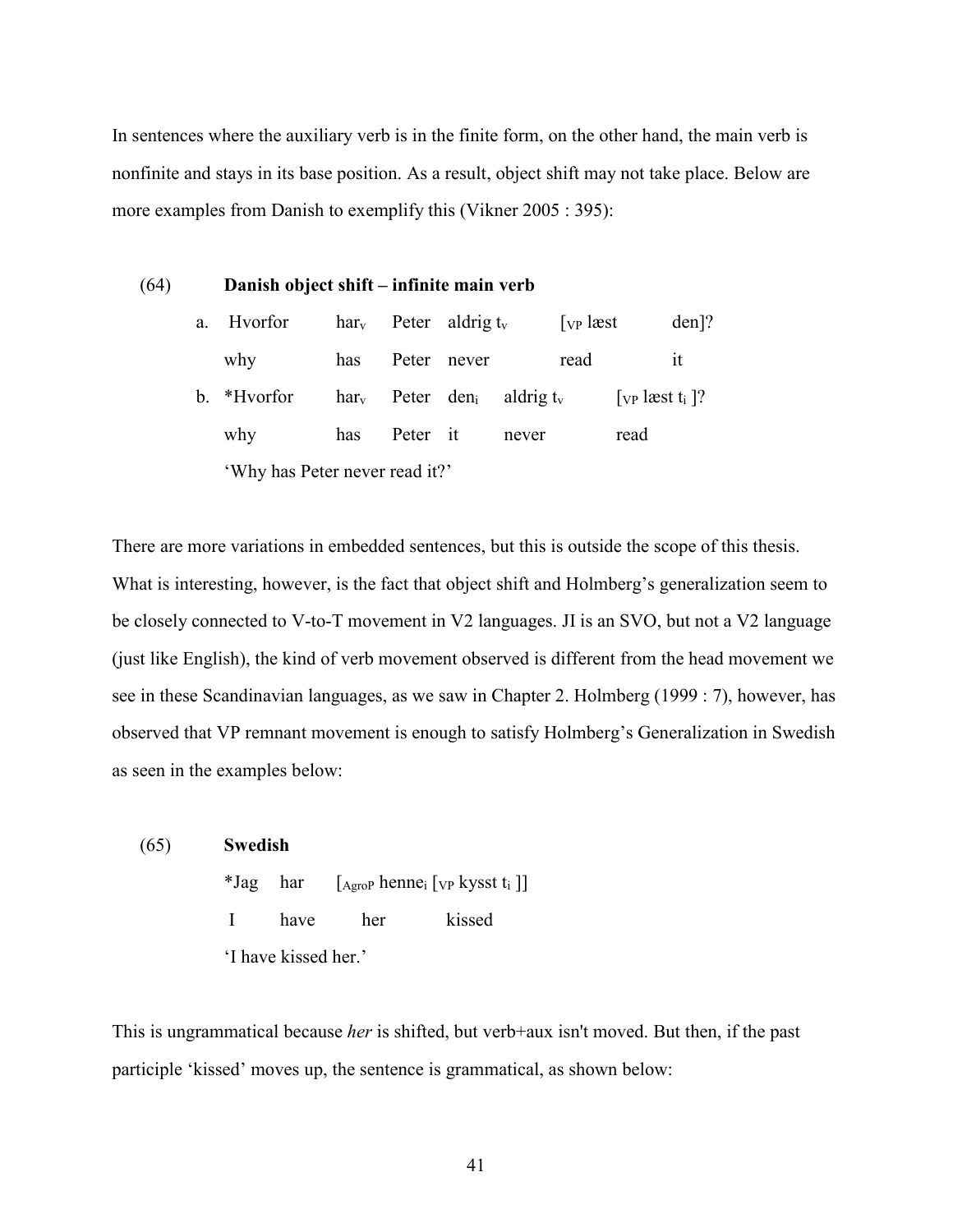#### (66) **Swedish**

Kysst har jag henne inte (bara hållit henne i handen). kissed have I her not only held her by the hand 'Kissed her I haven't (only held her by the hand).'

Based on this data, we can conclude that Holmberg's generalization can be satisfied with various types of verb movement – not just head movement, and this is also how JI satisfies Holmberg's generalization for low object movement.

When we consider data from Pollock (1989) in (67) below who argues that there is no V-to-T movement to English, JI shows patterns similar to the English data. In (68), having the verb move to a position preceding/above the negation is ungrammatical, but auxiliaries and *do* can grammatically occupy that position between the subject and the negation because they are base generated there, above vP. The same pattern can be observed in JI in (68), where the verb cannot precede the negation, contra the auxiliaries, showing that the verb does not move to T.

(67) John does/will/must (\*speak) not speak French.

| (68) |  |                     |  | Rina bisa /harus (*ngomong) gak ngomong Perancis. |        |
|------|--|---------------------|--|---------------------------------------------------|--------|
|      |  | Rina can must speak |  | NEG speak                                         | French |

The verb in JI, however, can escape the vP and precede, for example, the subject. However, this verb-subject inversion is also not proof of verb movement to C, which has been proposed for Germanic V2 pattern. This is because verb-subject inversion cannot be used to ask a neutral yes/no question in JI (unlike in German). Something like (69), can only be grammatical when there's presupposition that the person being asked does not like chicken, so it's not felicitous as a neutral, out-of-the-blue question. As such, this cannot be explained by head V movement to C. Instead, the pattern we see in (69) is a result of topicalization to the C domain; and should be

42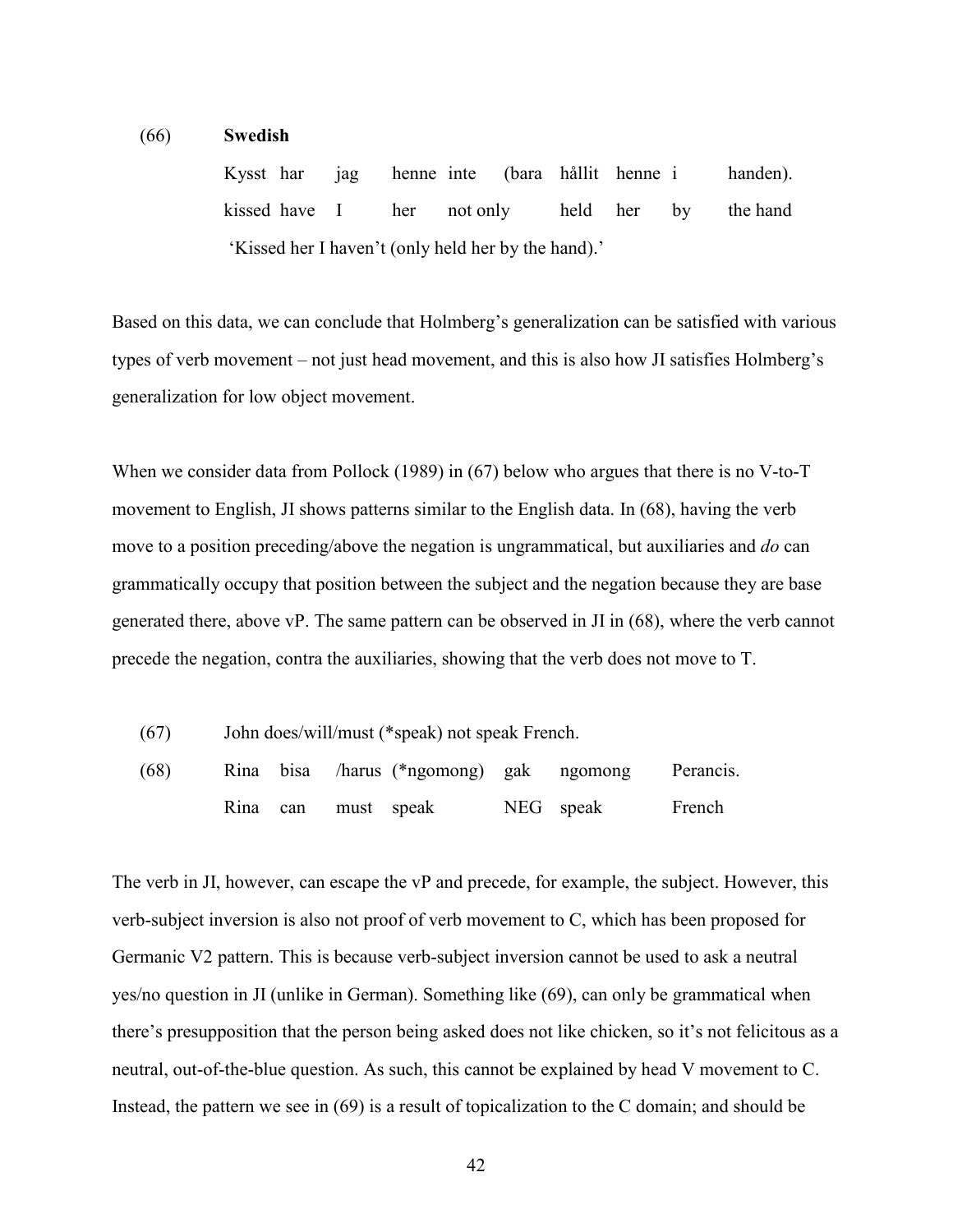analyzed as a VP movement. In light of these facts, I propose that there is no V head movement in JI, so any Holmberg's Generalization effect we see in the language can only be linked with VP movement as seen in (34) above. This will be discussed in greater detail in the next chapter.

(69) Makan kamu ayam? eat you chicken 'Do you eat chicken?'

Moving on with the object shift and scrambling dichotomy, unlike object shift, scrambling is not subject to Holmberg's generalization, so object movement can happen independent from verb movement.

| (70) |          | <b>German scrambling</b> [Vikner 2005 : 396] |                             |  |                                                                         |      |                                                                                              |
|------|----------|----------------------------------------------|-----------------------------|--|-------------------------------------------------------------------------|------|----------------------------------------------------------------------------------------------|
|      | a. Warum |                                              |                             |  | liest <sub>v</sub> Peter dieses Buch <sub>i</sub> of $[\text{vp } t_i]$ |      | $t_v$   ?                                                                                    |
|      | why      |                                              | reads Peter this book often |  |                                                                         |      |                                                                                              |
|      | b. Warum |                                              |                             |  |                                                                         |      | hat <sub>v</sub> Peter dieses Buch <sub>i</sub> oft $[\text{vp } t_i \text{ gelesen}] t_v$ ? |
|      | Why      |                                              | has Peter this book often   |  |                                                                         | read |                                                                                              |

It is to be noted that because Germanic languages are generally V2 (except for English), or at least have some V2 grammar, it is much easier to observe verb movement. East Asian languages like Japanese and Korean that have scrambling, on the other hand, are generally verb-final languages. In such languages verb movement outside the VP is not as easily observable, so short scrambling and object shift are not easily distinguishable. JI, on the other hand allows us to observe this division clearly and provides a valuable typological perspective.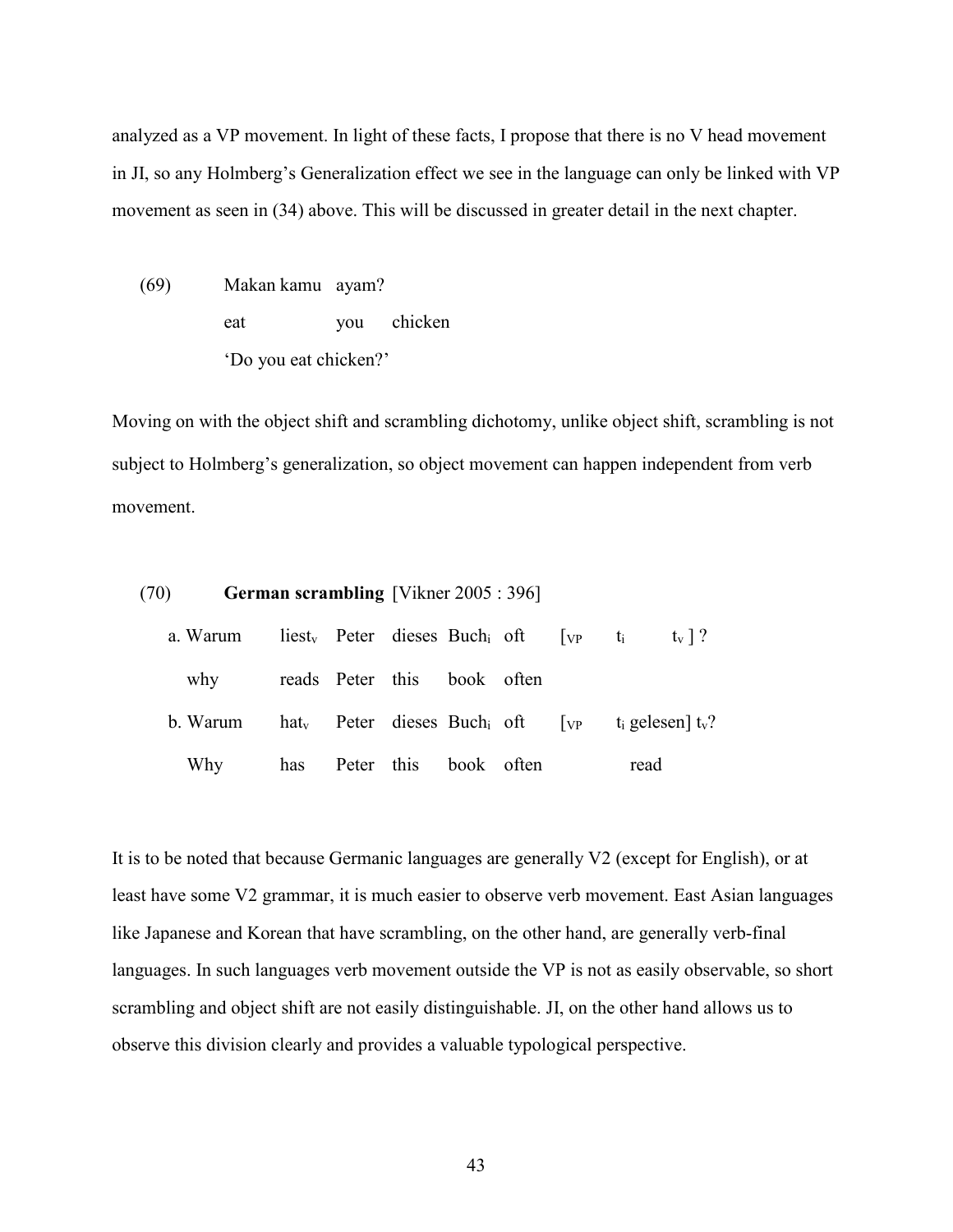#### *3.2 Differences between Scrambling and Object Shift*

I have elaborated on one of the main feature differences between Scrambling and Object Shift in the preceding section. However, there are other observable differences between the two types of movement that have been discussed in the literature (Vikner 2005, Thrainsson 2001, et al). This section will tackle some of these major differences.

## *3.2.1 What can undergo Scrambling or Object Shift?*

Typically, scrambling can move both DPs and PPs, while object shift moves only DPs. Within Germanic, most North Germanic languages like Icelandic, Norwegian, Swedish and Danish have object shift. Below is **Icelandic** data showing **object shift** from (Thráinsson 2001 : 151, 168) that shows the ungrammaticality of PP movement (72) to the landing site of Object Shift:

## **Icelandic**

| (71) |  | Eg skilaði [manninum] ekki bókinni    |  |
|------|--|---------------------------------------|--|
|      |  | returned the man-DAT not the book-DAT |  |
|      |  | I did not return the book to the man' |  |

(72) \*Jon talaði [við Maríu] ekki t John spoke to Mary not 'John did not speak to Mary'

In contrast, **scrambling in German** may move both DPs (73&74) and PPs (75&76).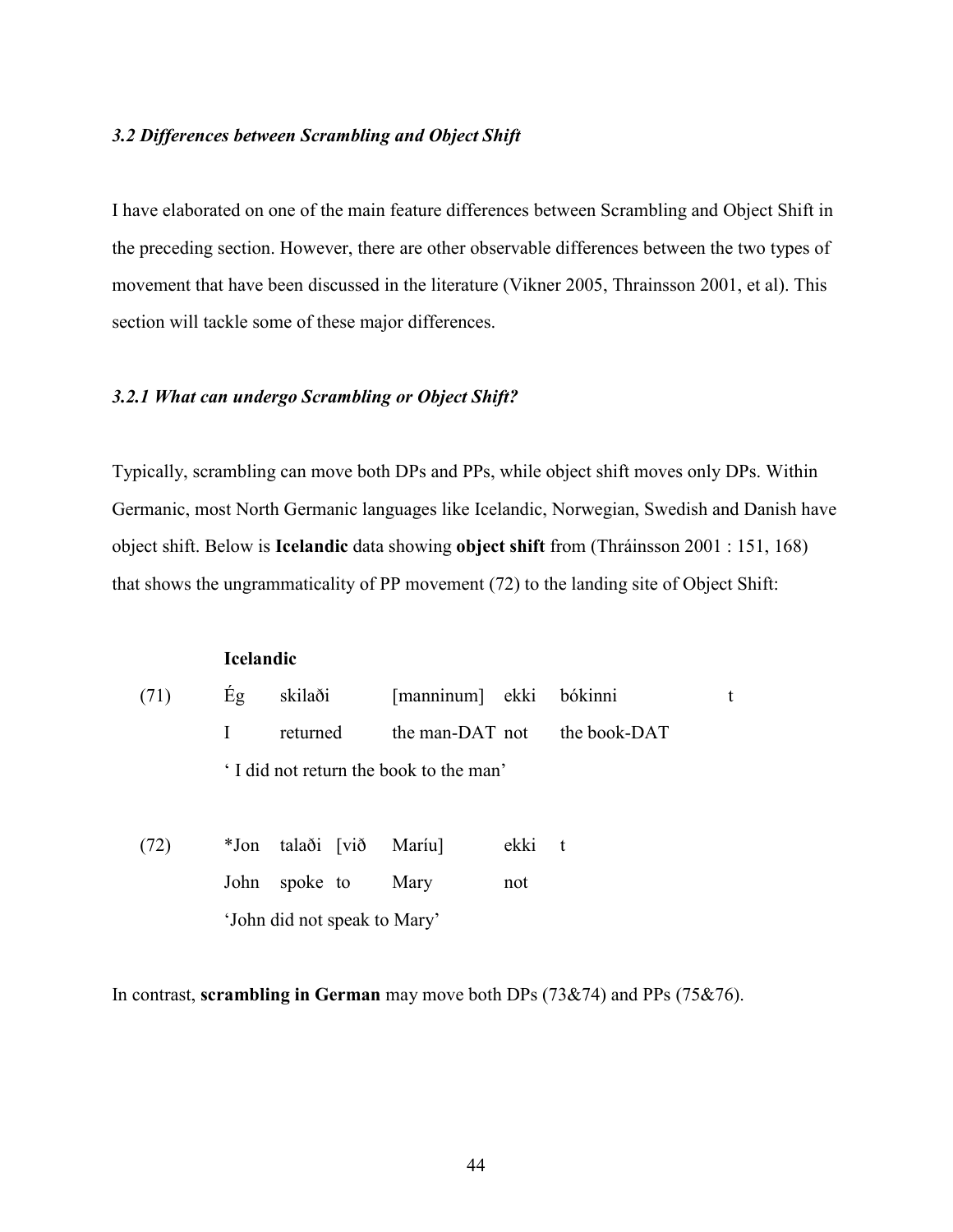## **German**

| (73) | dass | Wolfgang                               | die Filme |                 |            | nicht gesehen |               | hat. |           |
|------|------|----------------------------------------|-----------|-----------------|------------|---------------|---------------|------|-----------|
|      | that | Wolfgang                               | the movie |                 | <b>NEG</b> | saw           |               | has  |           |
|      |      |                                        |           |                 |            |               |               |      |           |
| (74) | dass | Wolfgang                               |           | nicht die Filme |            | gesehen       |               | hat. |           |
|      | that | Wolfgang                               |           | NEG the movie   |            | saw           |               | has  |           |
|      |      | 'that Wolfgang hasn't seen the movie'  |           |                 |            |               |               |      |           |
|      |      |                                        |           |                 |            |               |               |      |           |
| (75) | dass | Wolfgang                               | kaum zur  |                 | Vorlesung  |               | gekommen      |      | ist.      |
|      | that | Wolfgang                               | seldom to |                 | lecture    |               | came          |      | <i>is</i> |
|      |      |                                        |           |                 |            |               |               |      |           |
| (76) | dass | Wolfgang                               | zur       | Vorlesung       |            |               | kaum gekommen |      | ist.      |
|      | that | Wolfgang                               | to        | lecture         |            | seldom came   |               |      | is.       |
|      |      | 'that Wolfgang seldom came to lecture. |           |                 |            |               |               |      |           |

## *3.2.2 What is the landing site for Scrambling or Object Shift?*

As with all movements, it is important to determine the landing site of the moved constituent. While there is no consensus in the literature on the exact landing site of object shift, it is agreed upon that this position is generally low, at the edge of vP, as can be seen from the **Icelandic** data below (Thráinsson 2001: 153) where the shifted object is immediately to the left of sentential adverbs (78). When the shifted object is put in a higher position above the subject, the sentence is ungrammatical (79).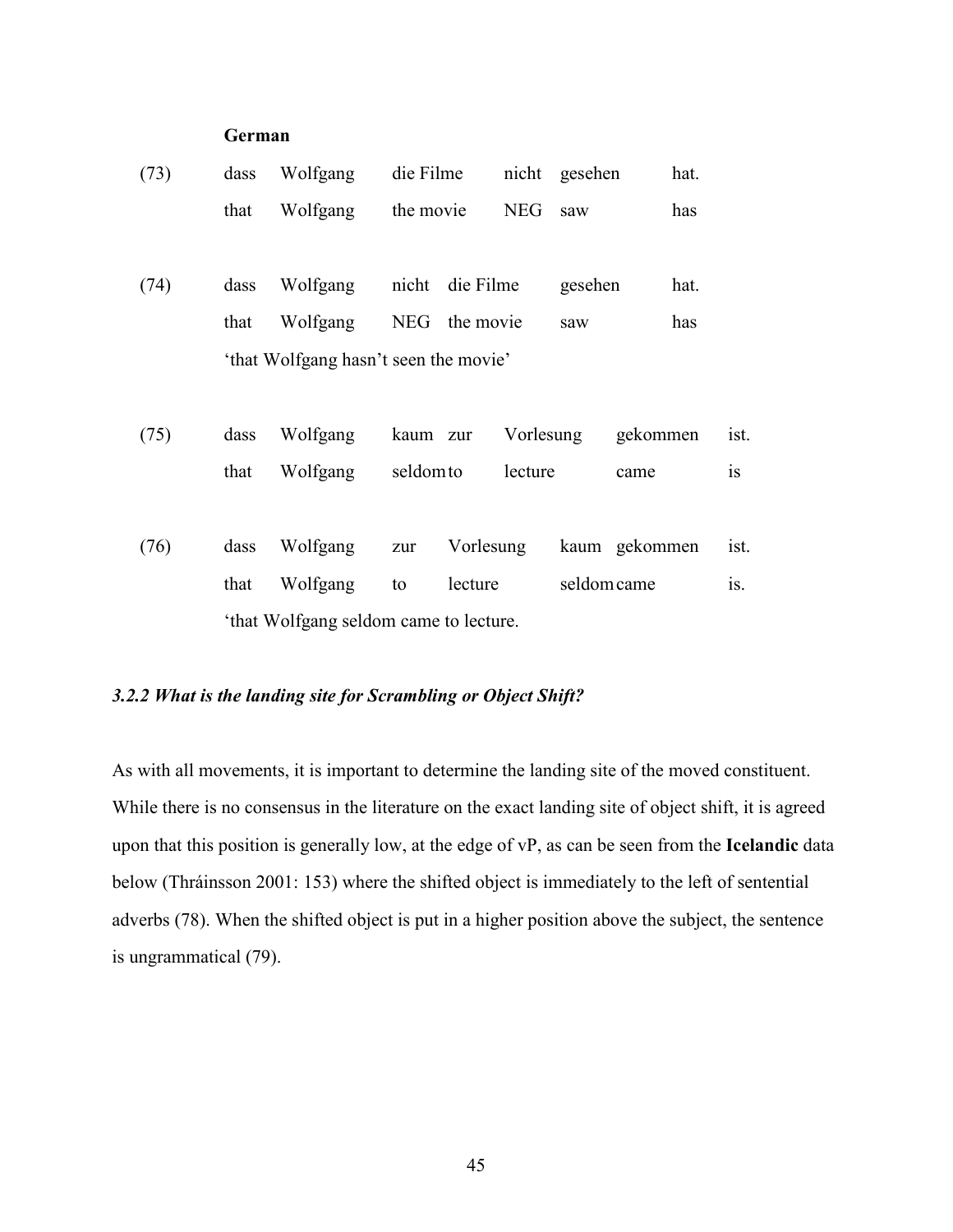## **Icelandic**

| (77) | Þá    | máluðuallir | strákarnir   | stundum                                             | bílana rauða |   |
|------|-------|-------------|--------------|-----------------------------------------------------|--------------|---|
|      | then  | paintedall  | the boys     | sometimes                                           | red<br>cars  |   |
| (78) | Þá    | máluðuallir | strákarnir   | bílana stundum                                      | t            |   |
|      | then  | paintedall  | the boys     | cars                                                | sometimes    |   |
|      | rauða |             |              |                                                     |              |   |
|      | red   |             |              |                                                     |              |   |
| (79) | *Þá   | máluðu      | bílana allir | strákarnir                                          | stundum      | t |
|      | then  | painted     | all<br>cars  | the boys                                            | sometimes    |   |
|      | rauða |             |              |                                                     |              |   |
|      | red   |             |              |                                                     |              |   |
|      |       |             |              | 'then all the boys painted the cars red sometimes.' |              |   |

On the other hand, Intermediate Scrambling targets higher landing sites (in the TP domain), as demonstrated by movement of objects across subjects in German (81) (Thráinsson 2001: 157).

## **German**

| (80) | dass       | der Schüler                                      | den Lehrer      | nicht      | - t |  |  |  |
|------|------------|--------------------------------------------------|-----------------|------------|-----|--|--|--|
|      | that       | the student-NOM                                  | the teacher-ACC | <b>NEG</b> |     |  |  |  |
|      | überzeugt. |                                                  |                 |            |     |  |  |  |
|      | convince   |                                                  |                 |            |     |  |  |  |
| (81) | dass       | den Lehrer                                       | der Schüler     | nicht      | - t |  |  |  |
|      | that       | the teacher-ACC                                  | the student-NOM | <b>NEG</b> |     |  |  |  |
|      | überzeugt. |                                                  |                 |            |     |  |  |  |
|      | convince   |                                                  |                 |            |     |  |  |  |
|      |            | 'that the student does not convince the teacher' |                 |            |     |  |  |  |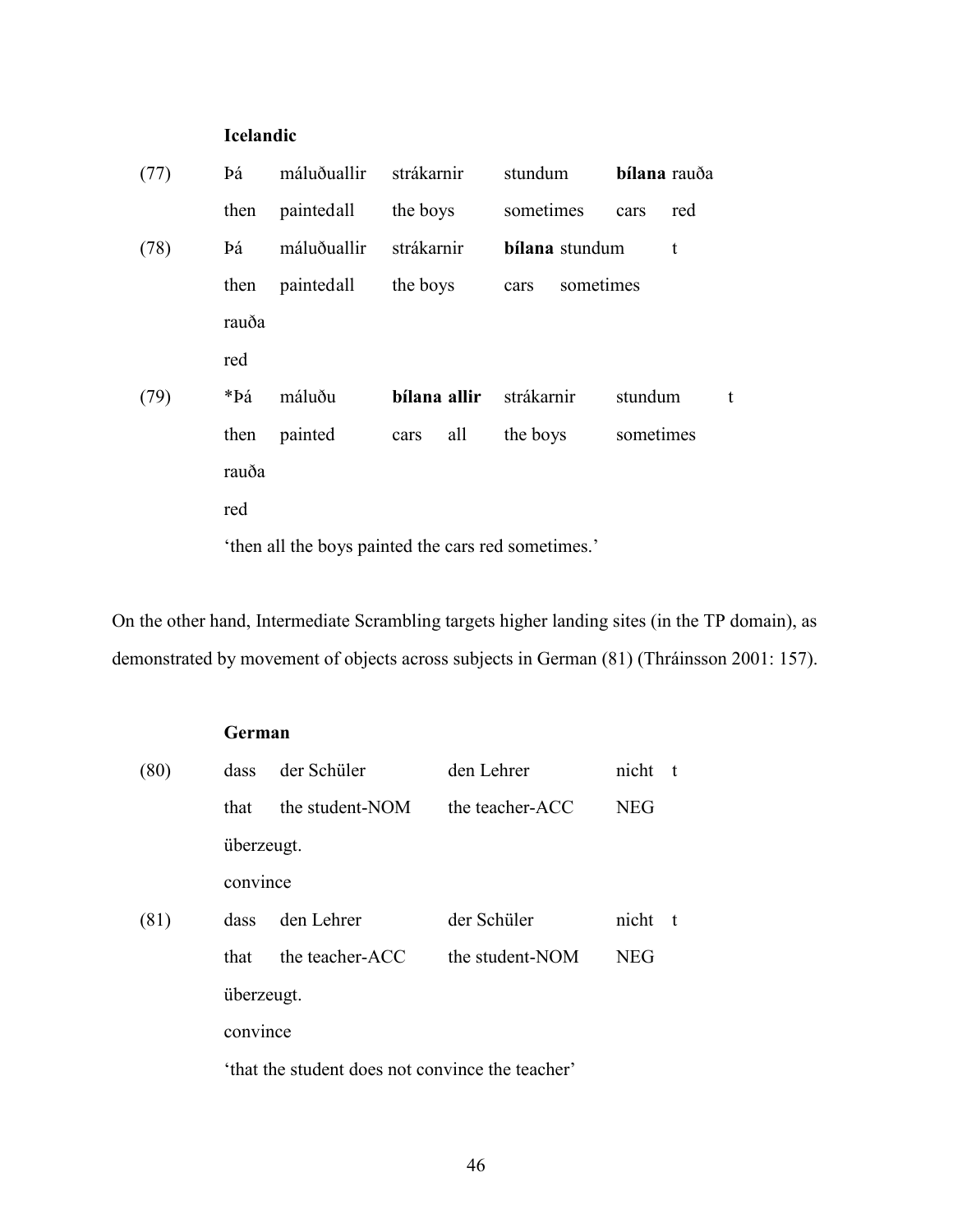## *3.2.3 What can block either Scrambling or Object Shift?*

We have established in the previous section that the verb blocks object movement, that is, object movement must be accompanied by verb movement. Object shift is generally also not allowed to cross over a c-commanding preposition or verb particle.

| (82)                              | <b>Danish – moving over preposition</b> [Vikner $2005 : 394$ ] |             |  |                                              |  |              |                       |                               |         |
|-----------------------------------|----------------------------------------------------------------|-------------|--|----------------------------------------------|--|--------------|-----------------------|-------------------------------|---------|
|                                   |                                                                | a. Hvorfor  |  | $\text{leste}_v$ Peter aldrig t <sub>v</sub> |  |              | $\vert$ PP $\qquad$ 1 |                               | $den$ ? |
|                                   |                                                                | why         |  | read Peter never                             |  |              |                       | 1n                            | it      |
|                                   |                                                                | b. *Hvorfor |  | $l$ æste <sub>v</sub> Peter den <sub>i</sub> |  | aldrig $t_v$ |                       | $[$ PP 1 t <sub>i</sub> $]$ ? |         |
|                                   |                                                                | why         |  | read Peter it                                |  | never        |                       | 1n                            |         |
| 'Why has Peter never read in it?' |                                                                |             |  |                                              |  |              |                       |                               |         |

## (83) **Swedish – moving over verb particle** [Vikner 2005 : 398]

|                                         |  | a. Peter $har_v$ inte $t_v$                    |  | kastat bort mattan.    |      |     |
|-----------------------------------------|--|------------------------------------------------|--|------------------------|------|-----|
| Peter has                               |  | not                                            |  | thrown away carpet-the |      |     |
|                                         |  | b. *Peter har <sub>v</sub> inte t <sub>v</sub> |  | kastat mattan          | bort | ti. |
| Peter has                               |  | not                                            |  | thrown carpet-the      | away |     |
| 'Peter has not thrown away the carpet.' |  |                                                |  |                        |      |     |

Object shift of a direct object is also blocked by an indirect object, as can be seen from the Icelandic data below (84b). But if the indirect object is moved, then the direct object can also undergo object shift (84c).

| (84) | <b>Icelandic</b> |  |          | [Collins and Thráinsson 1993 : 149, 154, 143, 154] |  |                                                   |                         |  |
|------|------------------|--|----------|----------------------------------------------------|--|---------------------------------------------------|-------------------------|--|
|      |                  |  |          |                                                    |  | a. Eg lána <sub>v</sub> ekki t <sub>v</sub> Maríu | bækurnar.               |  |
|      |                  |  | lend not |                                                    |  |                                                   | Maria.dat books-the.acc |  |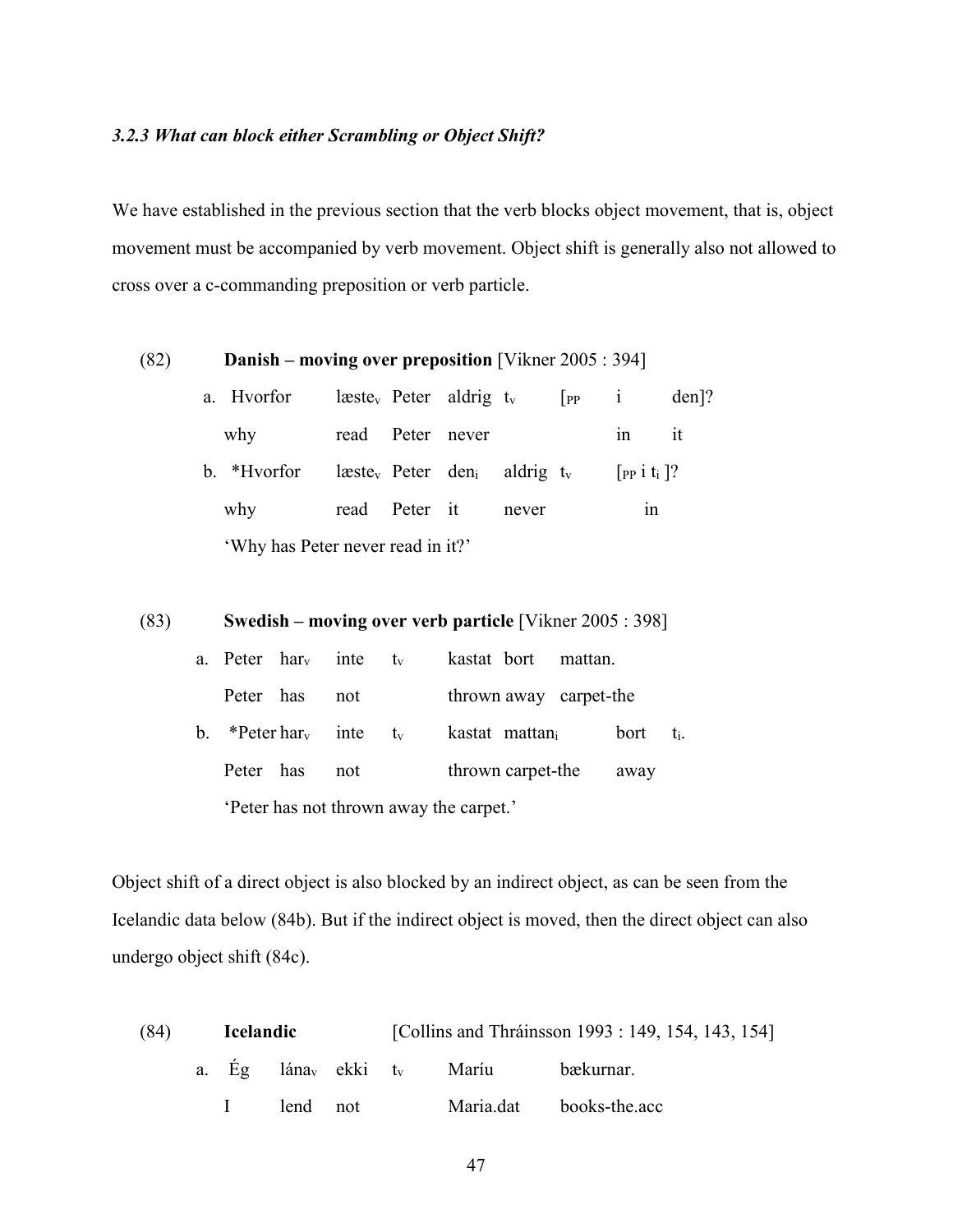|          |      | b. $*E_g$ lána <sub>v</sub> bækurnar <sub>i</sub> ekki t <sub>v</sub> |     |                                              | Maríu $t_i$ . |           |               |     |
|----------|------|-----------------------------------------------------------------------|-----|----------------------------------------------|---------------|-----------|---------------|-----|
|          |      | lend books-the.acc not                                                |     |                                              | Maria.dat     |           |               |     |
| c. Eg    |      | lána <sub>v</sub> Maríu <sub>i</sub>                                  |     | $b$ ækurnar <sub>i</sub> ekki t <sub>v</sub> |               | $t_i$     |               | ti. |
| $\bf{I}$ |      | lend Maria.dat                                                        |     | books-the.acc not                            |               |           |               |     |
| $d.$ Eg  |      | lána <sub>v</sub> Maríu <sub>i</sub>                                  |     | $ekki$ $t_v$ $t_i$                           |               | bækurnar. |               |     |
|          | lend | Maria.dat                                                             | not |                                              |               |           | books-the.acc |     |

## *3.2.4 What type of movement is involved in Scrambling or Object Shift?*

Holmberg 1986, and Vikner 1989 among others, have claimed that object shift is A-movement, while Scrambling is A'-movement. Others have argued that Scrambling may manifest properties of both A- and A'-movement (this will be elaborated further in Chapter 4 and 5 of this dissertation). Even the notion that object shift is A-movement has been questioned by Holmberg and Platzack  $(1995)^{10}$  and Holmberg (1999). However, I will demonstrate in this section the generally accepted A movement properties of object shift, using examples of parasitic gap to show the difference in movement type between Object Shift and Scrambling.

Chomsky (1982) describes parasitic gap construction as a pattern that can only occur in a structure where A'-movement has taken place. Below is an example of a parasitic gap in a whconstruction in German.

 $\overline{a}$ 

<sup>&</sup>lt;sup>10</sup> Many arguments laid out in these papers such as object shift not being motivated by case have not been adapted and reconstrued in the Minimalism framework. Other more reliable evidence such as the ungrammaticality of parasitic gaps shows clearly that object shift involves A-movement.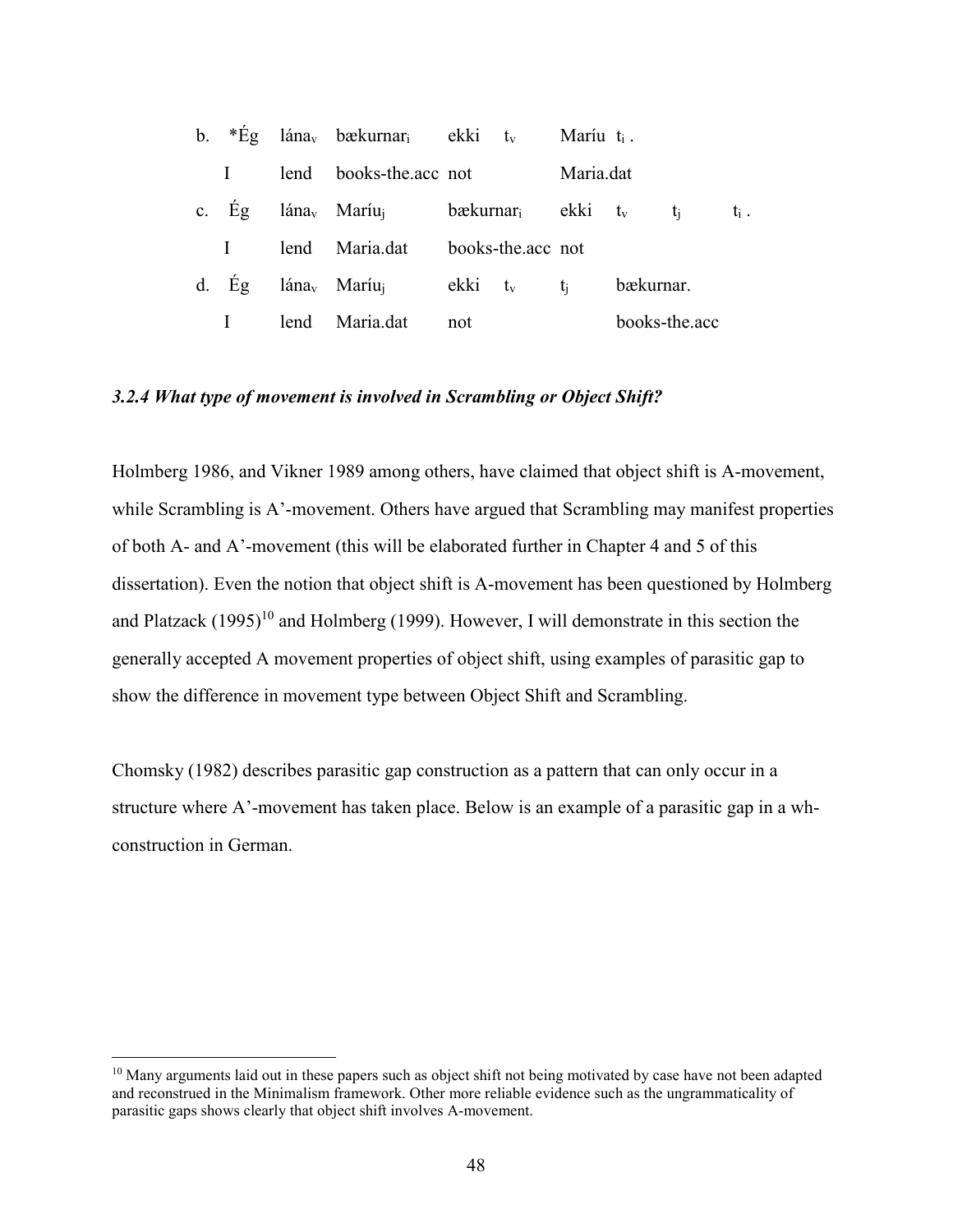## **German**

(85) Welches Buchi haben alle [ohne ei zu lesen] t<sup>i</sup> which book have all without to read ins Regal gestellt? into bookcase put 'which book did everyone put on the shelf without reading first?' [Müller 1995 : 172]

This same parasitic gap construction is only possible with intermediate Scrambling, but not with Object shift. As the wh-construction above is considered A'-movement, the fact that Scrambling too allows parasitic gaps indicates that it also has A'-properties. This can be seen in the German example below where the parasitic gap is only allowed when word order is rearranged by Scrambling.

(86) **German** [Müller 1995 : 173]

| a. Scrambling                                                          |          |                   |          |              |                                              |                                 |           |
|------------------------------------------------------------------------|----------|-------------------|----------|--------------|----------------------------------------------|---------------------------------|-----------|
| $\ldots$ , daß                                                         |          |                   |          |              | alle dieses Buch <sub>i</sub> [ohne $e_i$ zu |                                 | lesen] ti |
| that                                                                   | all      | this              |          | book without |                                              | to                              | read      |
| <sub>1</sub> n <sub>S</sub>                                            | Regal    |                   | gestellt |              | haben.                                       |                                 |           |
| into-the                                                               | bookcase |                   | put      |              | have                                         |                                 |           |
| b. No-Scrambling                                                       |          |                   |          |              |                                              |                                 |           |
| *, da $\beta$ alle [ohne $e_i$ zu                                      |          |                   |          |              |                                              | lesen] dieses Buch <sub>i</sub> |           |
| that                                                                   |          | all without       |          | to           | read this                                    |                                 | book      |
| 1 <sub>ns</sub>                                                        |          | Regal<br>gestellt |          |              | haben.                                       |                                 |           |
| into-the                                                               | bookcase |                   | put      |              | have                                         |                                 |           |
| 'that everyone put this book on the shelf without reading (it) first.' |          |                   |          |              |                                              |                                 |           |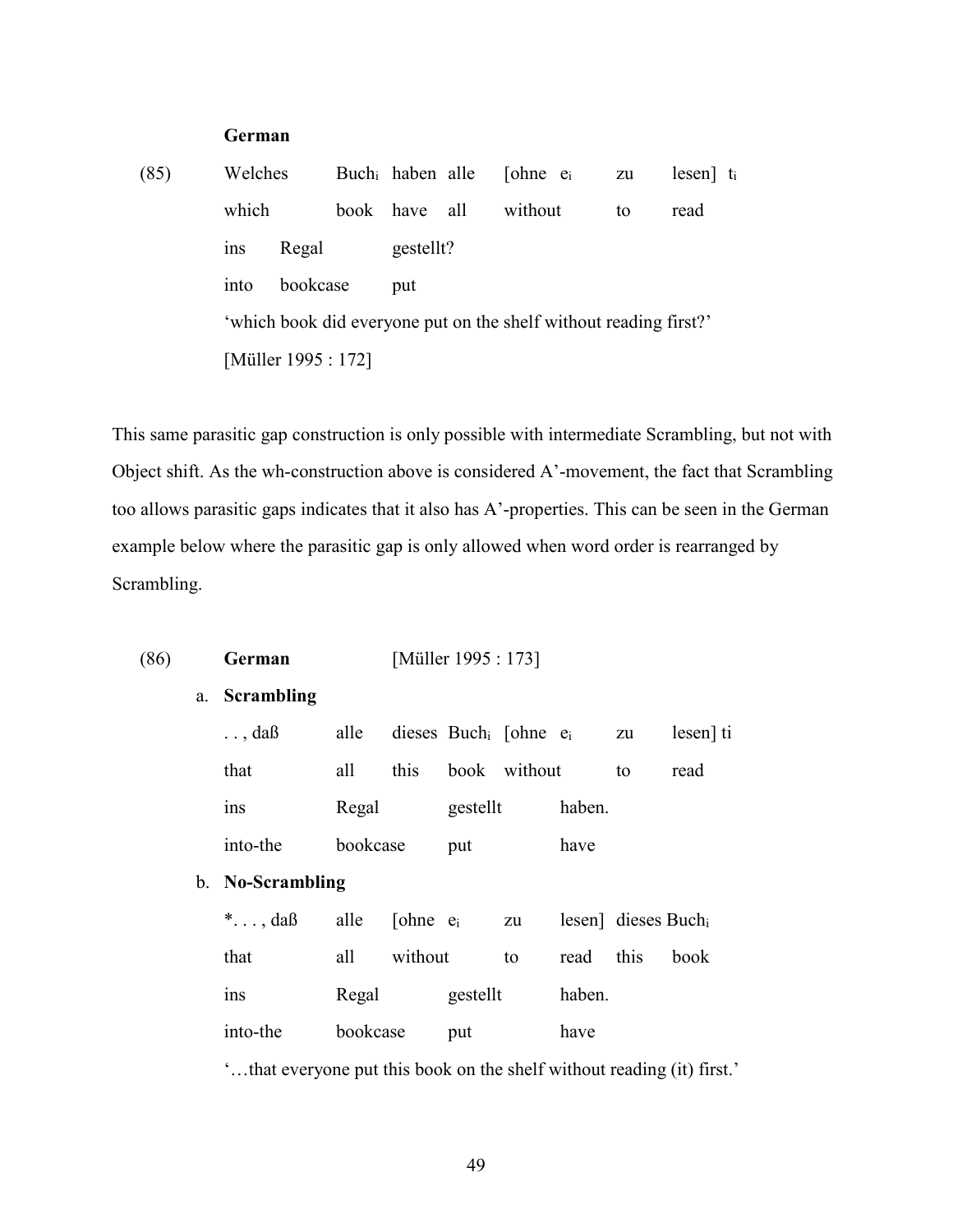When we turn to cases of object shift, on the other hand, parasitic gaps are not allowed, suggesting that object shift involves A-movement (see the contrast between (86a) and (87a)).

| (87) | Danish             |                 |               |                 | [Holmberg 1986 : 225] |                      |      |                                                                        |
|------|--------------------|-----------------|---------------|-----------------|-----------------------|----------------------|------|------------------------------------------------------------------------|
|      | a. Object Shift    |                 |               |                 |                       |                      |      |                                                                        |
|      | *Alle              | stillede $_{v}$ |               | $den_i$         |                       | straks $t_v t_i$ hen |      | på reolen                                                              |
|      | All                | put             |               | it              | at once               |                      | onto | bookcasethe                                                            |
|      | [uden]             |                 | at læse       |                 | $e_i$                 | først]               |      |                                                                        |
|      | without            | to read         |               |                 | first                 |                      |      |                                                                        |
|      | b. No Object Shift |                 |               |                 |                       |                      |      |                                                                        |
|      | *at                | alle            |               | straks stillede |                       | den                  | hen  | på reolen                                                              |
|      | that               | all             | at once put   |                 |                       | it                   | onto | bookcase-the [uden]                                                    |
|      | at læse            |                 | $e_i$         | først]          |                       |                      |      |                                                                        |
|      | without            |                 | to read first |                 |                       |                      |      |                                                                        |
|      |                    |                 |               |                 |                       |                      |      | 'that everyone put this book on the shelf without reading (it) first.' |

## *3.2.5 Summary – Object Shift vs. Scrambling*

The table below summarizes the differences between Scrambling and Object Shift discussed above, which will be the basis of discussion for the rest of this work.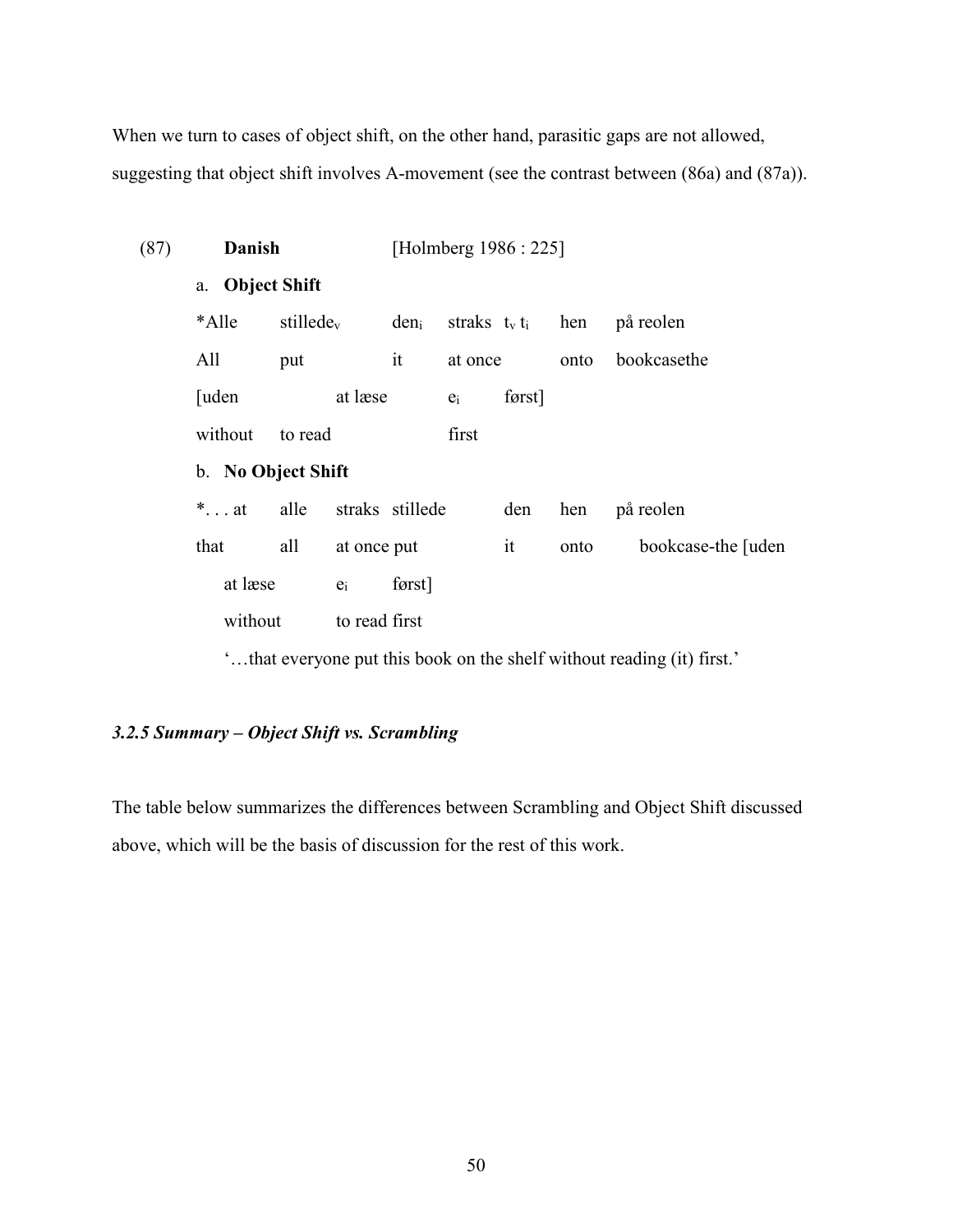|                            | Scrambling | Object Shift |
|----------------------------|------------|--------------|
| Verb movement              |            | $\checkmark$ |
| Only object DP movement    |            | √            |
| Low landing site           |            | √            |
| Blocked by preposition,    |            | √            |
| verb particle and indirect |            |              |
| object.                    |            |              |
| A'-movement                |            |              |

## *3.3 Chapter Summary*

In this chapter, I have introduced two types of object movements that contribute to the flexible word order in JI: scrambling and object shift. In the following chapters, I will discuss both types of object movement and present the JI case study in detail.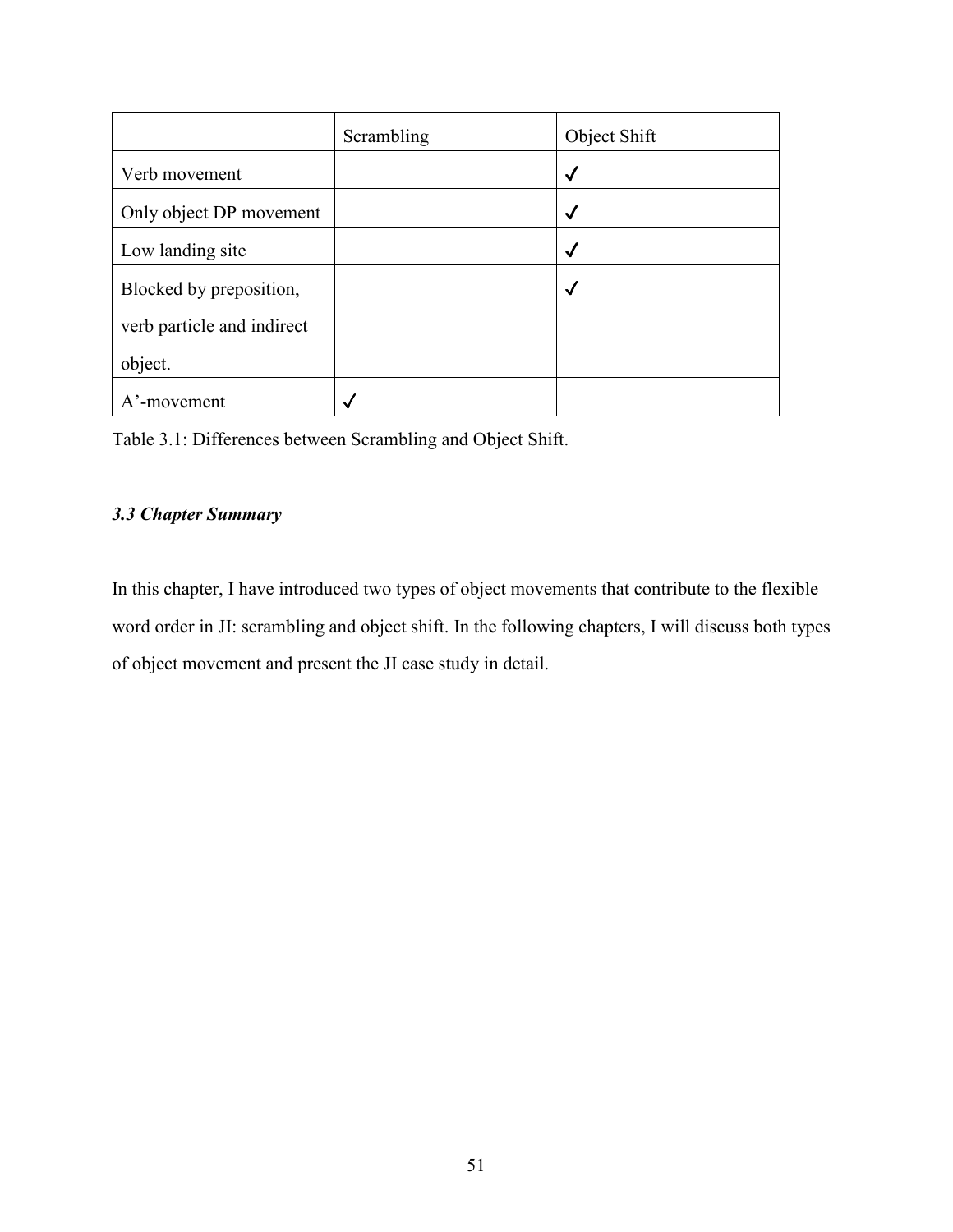### CHAPTER 4

## OBJECT SHIFT IN JAKARTA INDONESIAN

#### *4.0 Introduction*

-

In this chapter, I examine all possible word order combinations in JI in greater detail, and discuss at length several ungrammatical combinations, shedding light to the existence of object shift as originally characterized by Holmberg (1986) in the language, as elaborated in the previous chapter.

.

**Holmberg's Generalization:** Object Shift is dependent on V-movement<sup>11</sup>

#### *4.1 Word Order in Jakarta Indonesian*

Below I explore the 24 possible combinations of Subject (S), Object (O), Verb (V) and an auxiliary (AUX). It is to be noted that not all of these possible sentences are neutral sentences, but even allowing for markedness, topic, or focus, we will see that some combinations are still ruled out<sup>12</sup>. In describing these combinations, I present the most plausible derivations given standard assumptions about head and phrasal movement; in some cases more than one derivation could be considered. (88) below is the most neutral S-AUX-V-O word order:

<sup>&</sup>lt;sup>11</sup> Traditionally, this verb movement is understood as head movement with T as its landing site. This is because this generalization was first discovered amongst Germanic languages where this V-to-T movement is common.  $12$  There is considerable variability in grammaticality judgments, but this does not affect this set of data because even allowing for variability, the ungrammatical judgements hold true for all language consultants; and it is these ungrammatical examples that I will zoom in on to discuss object shift in JI.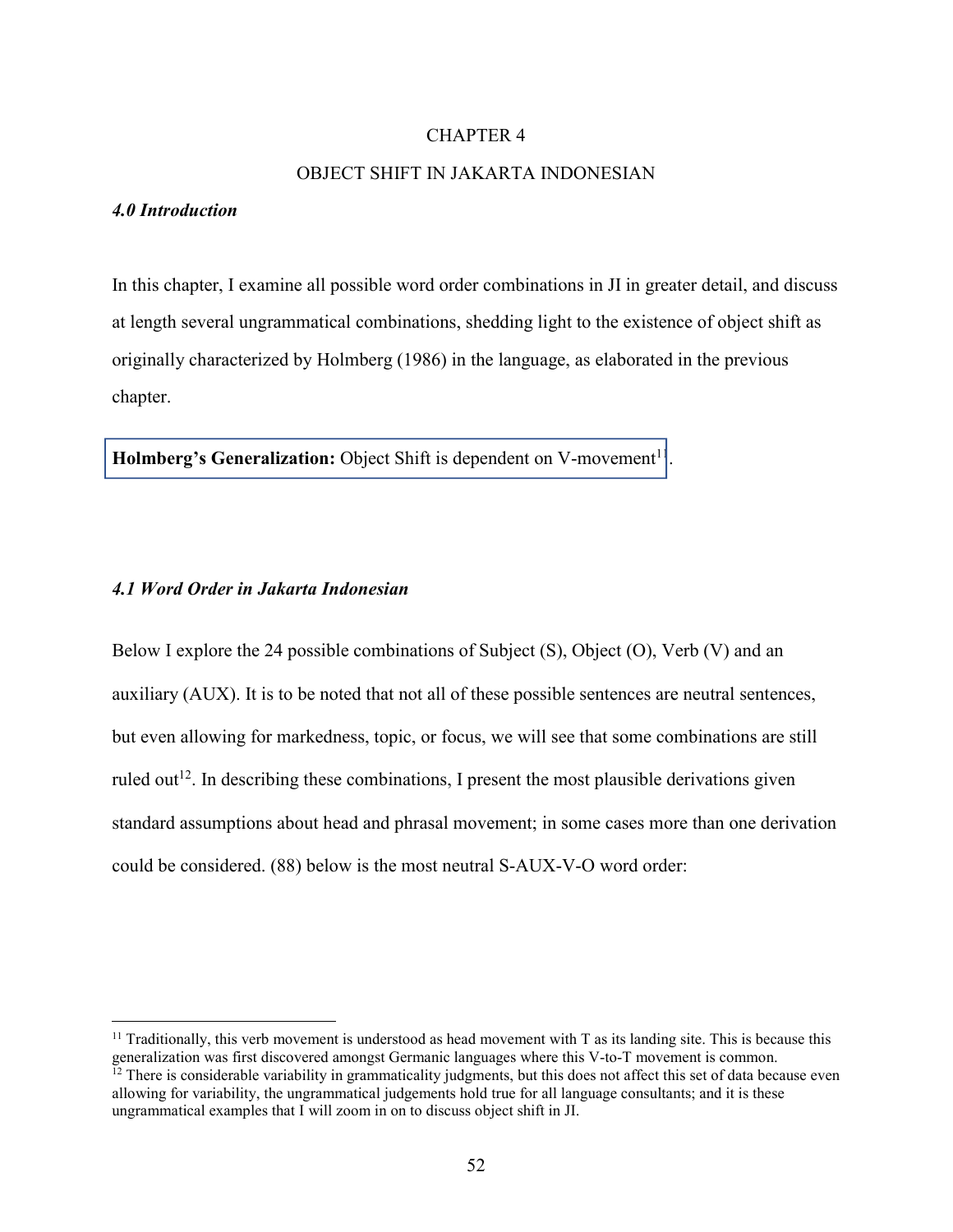(88) Icha udah beli buku Harry Potter. Icha PERF buy book Harry Potter. **S Asp V O** 

'Icha bought the Harry Potter book.'

Focusing first on the subject-initial construction, we can get all other possible combinations below (89) - (92), except for the combination in (93), where the order S-AUX-O-V is ruled out.

(89)  $\lceil \text{TPIcha}_i \rceil$   $\lceil \text{AuxP[beli} \rceil$  t<sub>i</sub> $\lceil \text{VP} \rceil$  udah $\lceil \text{VPt}_i \rceil$  buku Harry Potter<sub>i</sub> t<sub>VP</sub> Icha buy PERF book Harry Potter. 'Icha already bought the Harry Potter book.'

In this sentence, the object stays low in-situ, while the subject raises up to Spec,TP motivated by EPP (Chung 2009 – as elaborated earlier in Chapter 2). The verb, on the other hand,has undergone remnant VP movement to the Spec, AuxP position.

(90)  $[\text{CP}][\text{cha} \quad \text{beli} \quad \text{buku} \quad \text{Harry} \quad \text{Potter}]\text{VP}[\text{TP} \quad \text{udah}\text{tVP}].$  Icha buy book Harry Potter PERF 'Icha already bought the Harry Potter book.'

In this sentence, we see the whole vP moving up and around the perfective marker to a position in the CP domain.

(91)  $[\text{cplcha}_i$  [Trophenglerig udah  $[\text{vpt}, \text{t}_i][\text{vpt}, \text{beli}, \text{t}_i]]]$ ] Icha book Harry Potter PERF buy 'Icha already bought the Harry Potter book.'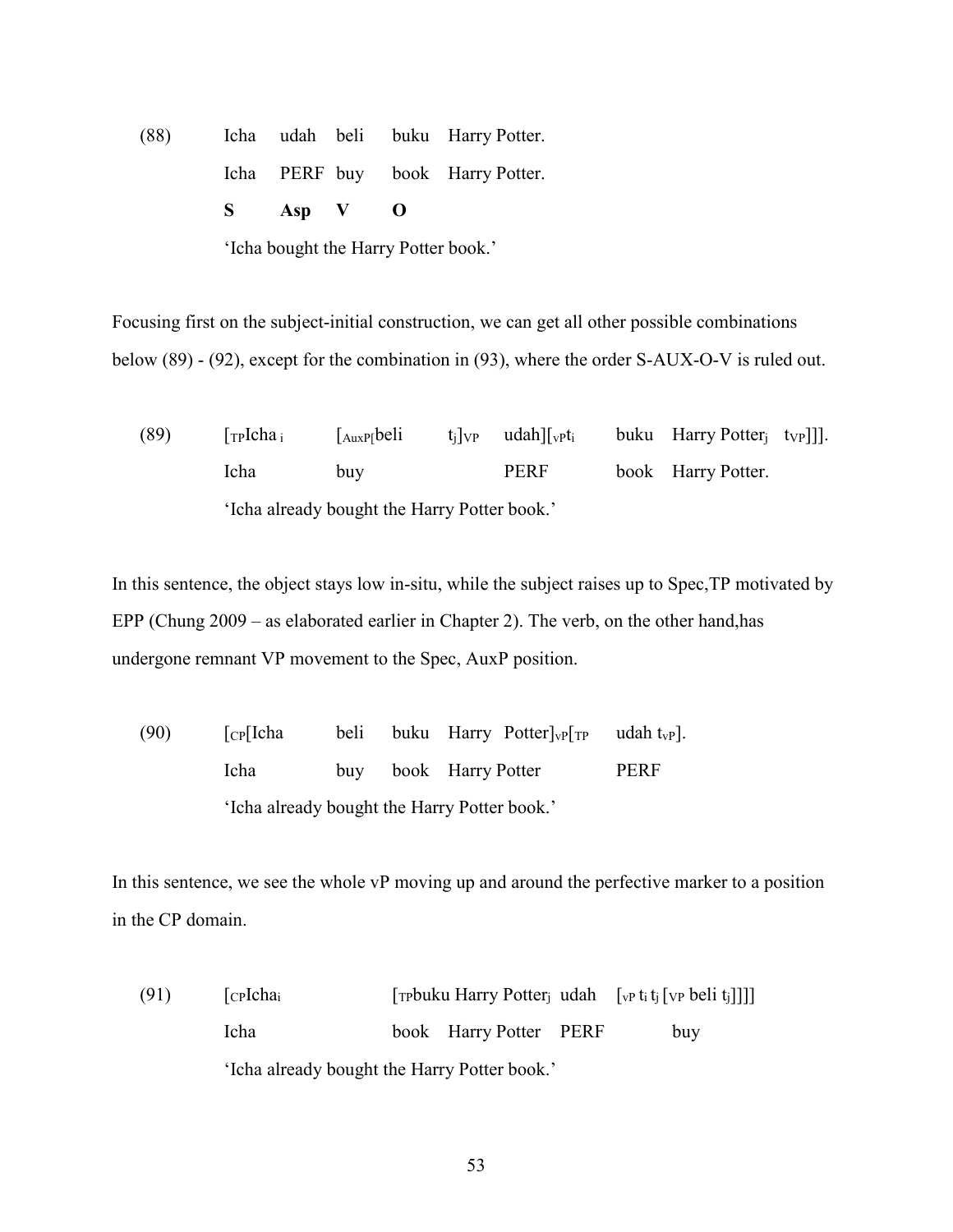Here, since both the subject and object are above the perfective auxiliary projection, the subject has presumably moved to a position on the left periphery. I will analyze this as movement to Spec,CP position (motivated by some informational structure feature), while the object has occupied the Spec, TP position (or is adjoined to TP- depending on the kind of movement it has undergone), leaving the verb in-situ. This high position of the object (outside of the vP) indicates Scrambling has likely taken place; and this is grammatical even with the verb in-situ.

(92)  $[\text{CP}[\text{Icha}]_{i}[\text{TP}[\text{buku} \text{Harry Potter}]_{j} [\text{AuxP}[\text{beli} \text{t}_{j}]\text{VP} \text{udah}[\text{VP} \text{t}_{i} \text{t}_{j} \text{t}_{V} \text{P}]]]]$  Icha book Harry Potter buy PERF 'Icha already bought the Harry Potter book.'

Here, we have a combination of what we have seen happening in (89) and (91) where the subject has moved up to Spec,CP, the object to Spec, TP (or adjoined to TP) and the verb has undergone VP-remnant movement to the Spec of AuxP.

(93)  $*$ [<sub>TP</sub>Icha<sub>i</sub> [<sub>AuxP</sub>udah [<sub>vP</sub> t<sub>i</sub> buku Harry Potter<sub>j</sub> [<sub>VP</sub>beli t<sub>i</sub>]]]]. Icha PERF book Harry Potter buy 'Icha already bought the Harry Potter book.'

This example is important as it is the only ungrammatical one amongst the subject-initial word order possibilities. Here, crucially, the object has not moved into Spec,TP, as signaled by its post-perfective position. This position is a typical landing site of object shift, as demonstrated in the previous chapter. This is distinct from the higher landing sites above the auxiliary, as seen in (91) and (92). Importantly, the verb stays low in (93), as it is to the right of the auxiliary; the most straightforward assumption is that the verb remains in situ. Object shift with no verb movement is clearly a violation of Holmberg's generalization as originally stated. As we will see again from the examples that follow, this combination - a verb in situ and an object NP moved to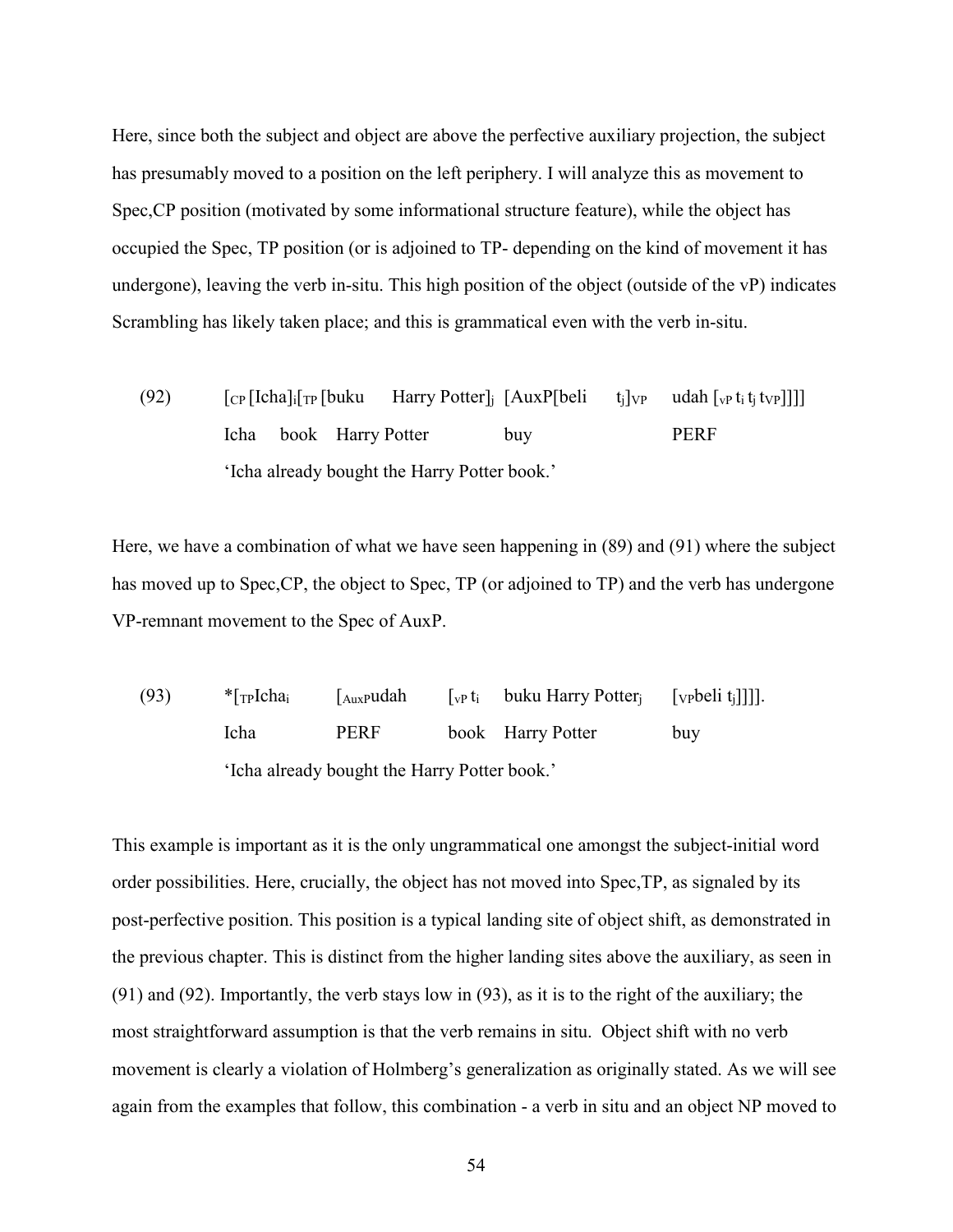a landing site below T - is unacceptable in JI, precisely as predicted by Holmberg's generalization.

 From the contrast in (91) and (93), therefore, we can see that (91) is an instance of Scrambling, while (93) is an instance of object shift. Below are the different structures that demonstrates the different positions of the object and verb. With Scrambling the object is in the Spec of TP (or adjoined to TP), while with Object Shift, the object is in a Spec of vP.



Figure 4.1: Sentence structure for Scrambling.



Figure 4.2: Sentence structure for Object Shift.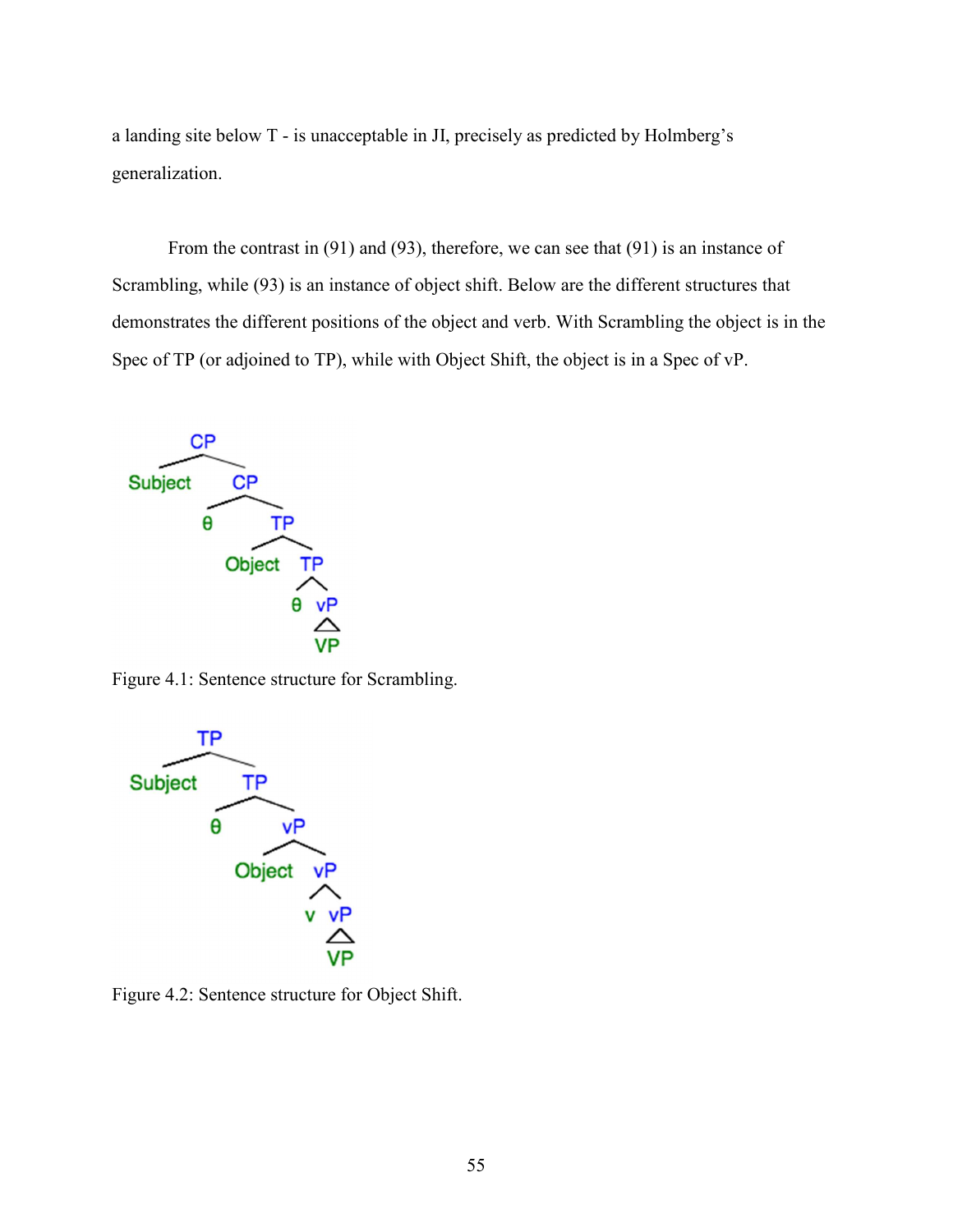Now, moving on to Aspect marker-initial positions, the orders in (94)-(96) are all acceptable, but the orders in (97), (98) and (99) are not.

(94) [AuxPUdah [vPIcha [VPbeli buku Harry Potter]]]. PERF Icha buy book Harry Potter. 'Icha already bought the Harry Potter book.'

Here, I assume that everything stays in its base generated position, and that even the subject has not moved up to Spec,TP. This is an option in Standard Indonesian that has been widely discussed in Passive Type 2 constructions (Arka&Manning 1998, Aldridge 2008, et al for details see the next chapter).

(95)  $\lceil T_P U da h \rceil$   $\lceil \text{AuxP} \rceil$   $\lceil \text{beli} \rceil$   $\lceil \text{Up} \rceil$   $\lceil \text{Up} \rceil$   $\lceil \text{veha bulk} \rceil$   $\lceil \text{Bary Potter}_i \rceil$   $\lceil \text{Up} \rceil$ PERF buy Icha book Harry Potter. 'Icha already bought the Harry Potter book.'

Here, I assume that both the subject and the object are in the inner and outer Spec,vP positions respectively, while the VP remnant moves up to the Spec of AuxP above vP; and the perfective marker has also moved to T. This way, while the object has undergone short object shift, the verb has moved away from its base generated position. This sentence, therefore, is not a violation of the Holmberg Generalization.

(96)  $\int_{Aux} U dah \quad \int_{v} P t \, \int_{v} VP \, beli \quad buku \quad Harry Potter]] [lcha_i.$ PERF buy book Harry Potter Icha. 'Icha already bought the Harry Potter book.'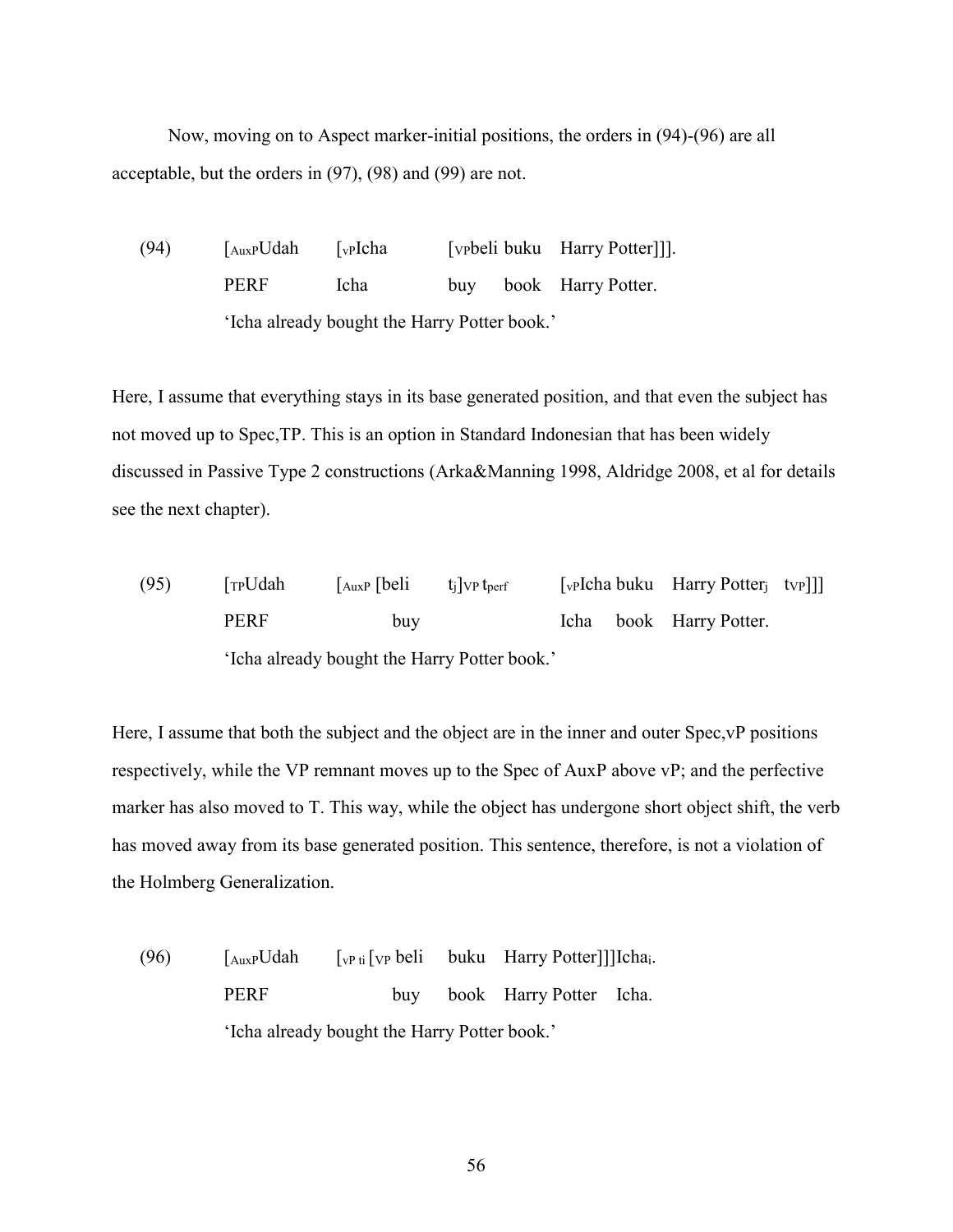Here, I assume that the subject is right dislocated while other elements in the sentence are in their base generated positions, because we can have a resumptive pronoun at the beginning of the sentence<sup>13</sup>. So, the sentence final *Icha* is simply a copy operation, not movement.

(97)  $*$ [<sub>AuxP</sub>Udah [<sub>vP</sub>buku Harry Potter<sub>i</sub> Icha [<sub>VP</sub>beli t<sub>i</sub>]]]. PERF book Harry Potter Icha buy 'Icha already bought the Harry Potter book.'

Here, just as in (93), there is a Holmberg's Generalization violation. The object is postperfective, again signaling a low shifted position, but we see that the verb *beli* is still in-situ.

(98)  $*$ [AuxpUdah [vpIcha buku Harry Potter<sub>i</sub> [vpbeli t<sub>i</sub>]]]. ASP Icha book Harry Potter buy 'Icha already bought the Harry Potter book.'

Here, again we see that the object has shifted in front of the verb; but is still positioned low postsubject. I assume here that the vP has multiple specifiers, and that the object has been shifted to the lower specifier of the vP. Since the verb is in-situ, we see another violation of Holmberg's Generalization.

(99)  $*$ [AuxpUdah [vp buku Harry Potter; [vp beli t<sub>i</sub>]]] Icha. PERF book Harry Potter buy Icha 'Icha already bought the Harry Potter book.'

<sup>-</sup><sup>13</sup> (96<sup>'</sup>)  $\begin{bmatrix} \text{AuxP} \\ \text{Shu} \\ \text{She} \end{bmatrix}$  Use  $\begin{bmatrix} \text{WPi} \\ \text{VPI} \\ \text{VPI} \end{bmatrix}$   $\begin{bmatrix} \text{UPIU} \\ \text{VPIU} \\ \text{VIIU} \end{bmatrix}$  buku Harry Potter]]] Icha<sub>i</sub>. she PERF buy book Harry Potter Icha. 'Icha already bought the Harry Potter book.'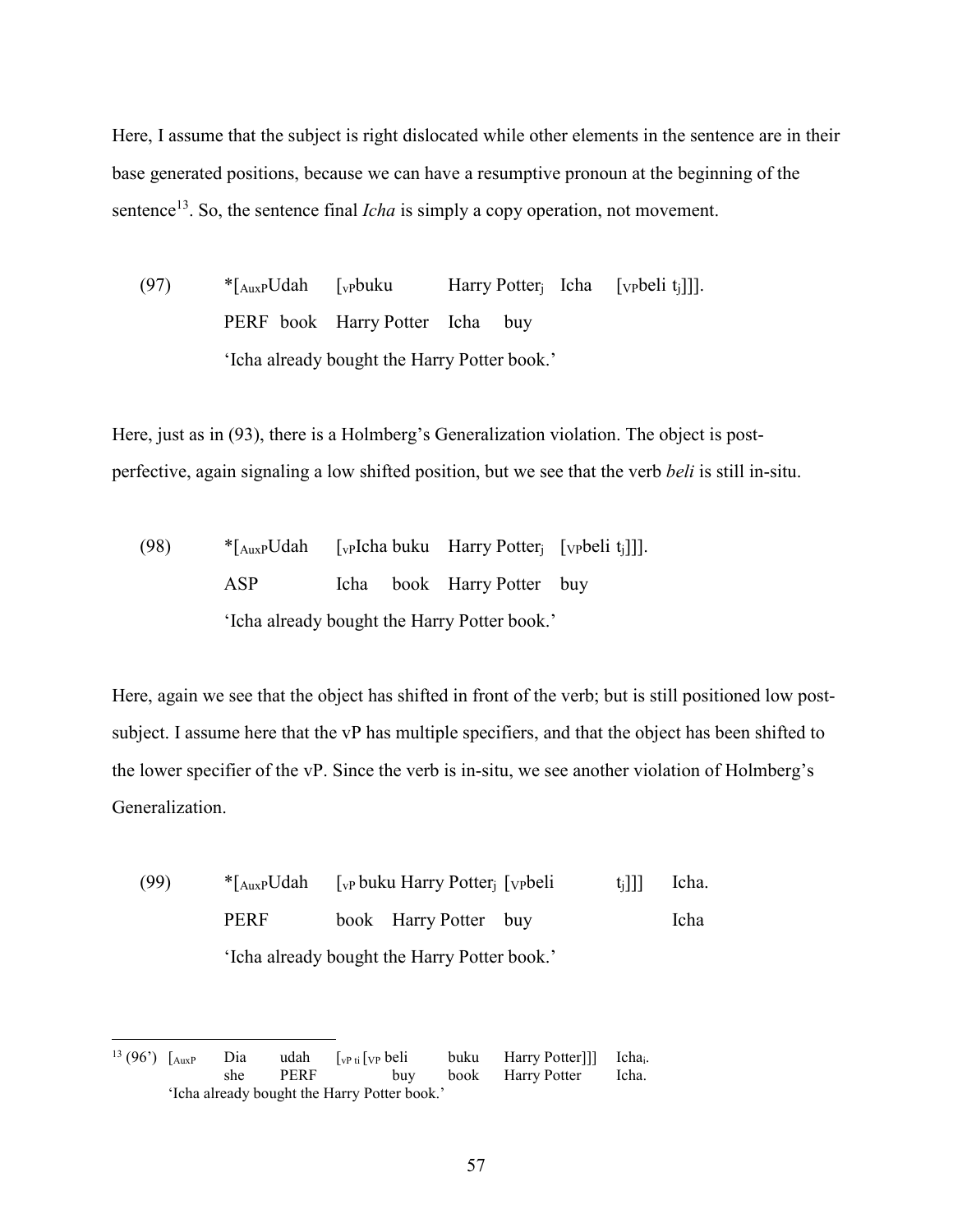In (99), the subject has been right-dislocated as in (96). We also see that the object has moved over the verb to a Spec vP position, as in (97) and (98) while the verb remains in-situ, which again shows a violation of the Holmberg's generalization.

So far, we have seen that while JI word order is quite free, and Scrambling and Object shift appear to apply freely, all word orders resulting from Object Shift that violate Holmberg's generalization are ungrammatical. With verb-initial constructions, since the verb has moved from its base generated position, we expect all possible combinations to be grammatical. This is confirmed in the data below:

- (100) Beli Icha udah buku Harry Potter. buy Icha PERF book Harry Potter 'Icha already bought the Harry Potter book.'
- (101) Beli udah Icha buku Harry Potter. buy PERF Icha book Harry Potter 'Icha already bought the Harry Potter book.'
- (102) Beli udah buku Harry Potter Icha. buy PERF book Harry Potter Icha 'Icha already bought the Harry Potter book.'
- (103) Beli Icha buku Harry Potter udah. Buy Icha book Harry Potter PERF 'Icha already bought the Harry Potter book.'
- (104) Beli buku Harry Potter Icha udah.
	- 58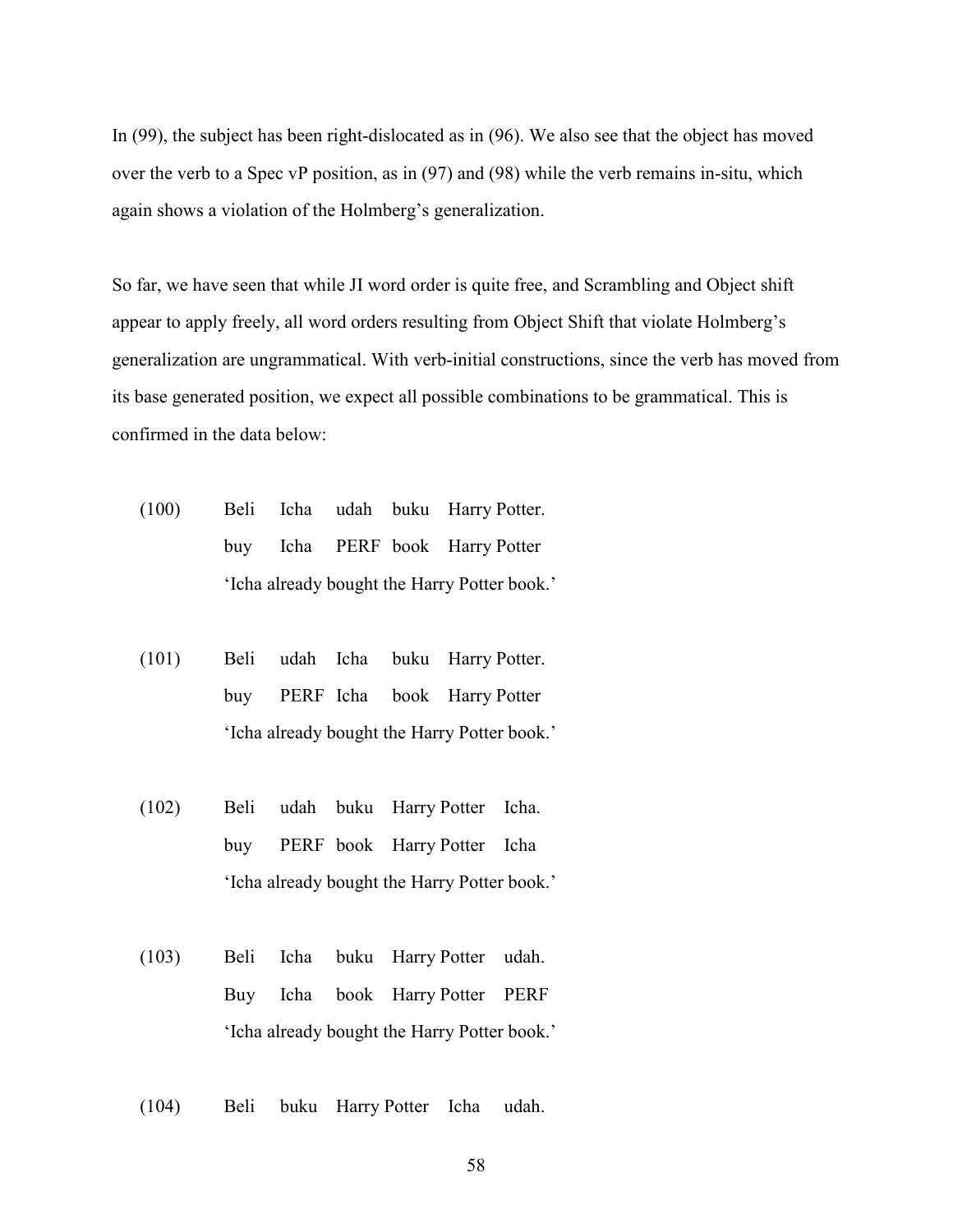buy book Harry Potter Icha PERF 'Icha already bought the Harry Potter book.'

(105) Beli buku Harry Potter udah Icha. buy book Harry Potter PERF Icha 'Icha already bought the Harry Potter book.'

Similarly, in object initial positions, we know that the object has moved to a position that is high, either in Spec,TP or in the CP domain. This would mean that the object has "escaped" the domain of object shift and Holmberg's Generalization, giving grammaticality to every combination below, regardless of the verb position.

- (106) Buku Harry Potter Icha udah beli. book Harry Potter Icha PERF buy 'Icha already bought the Harry Potter book.'
- (107) Buku Harry Potter udah Icha beli. book Harry Potter PERF Icha buy 'Icha already bought the Harry Potter book.'
- (108) Buku Harry Potter udah beli Icha. book Harry Potter PERF buy Icha 'Icha already bought the Harry Potter book.'
- (109) Buku Harry Potter Icha beli udah. book Harry Potter Icha buy PERF 'Icha already bought the Harry Potter book.'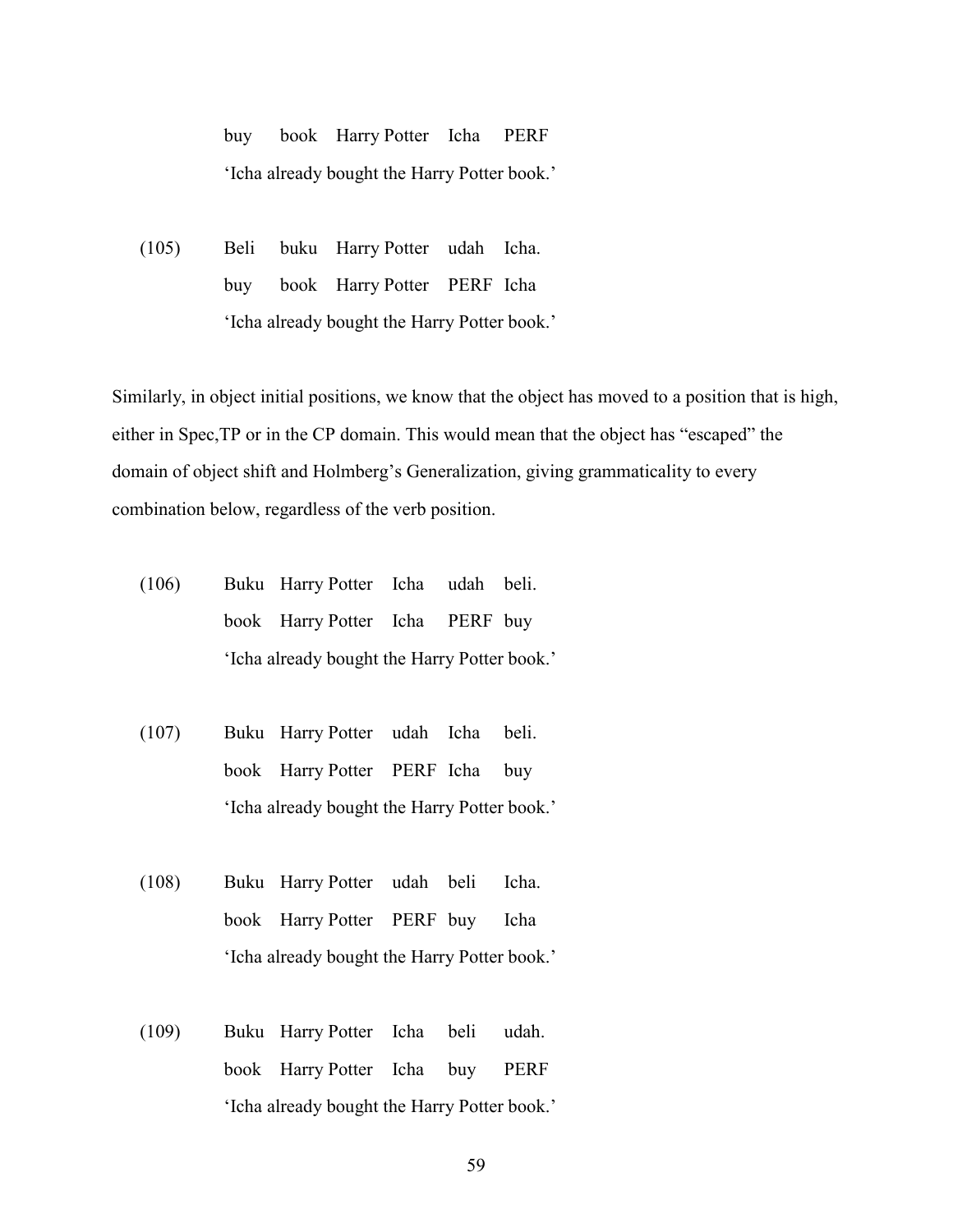- (110) Buku Harry Potter beli udah Icha. book Harry Potter buy PERF Icha 'Icha already bought the Harry Potter book.'
- (111) Buku Harry Potter beli Icha udah. book Harry Potter buy Icha PERF 'Icha already bought the Harry Potter book.'

From the 24 possible combinations, we see that 4 are ruled out by the grammar (93), (97), (98) and (99):

- (93) \*S-AUX-Obj-V
- $(97)$  \*AUX-Obj-S-V
- (98) \*AUX-S-Obj-V
- (99) \*AUX-Obj-V-S

As I have elaborated, all of these orders violate Holmberg's Generalization.

#### *4.2 Explaining Holmberg's Generalization*

Over the years, there have been many explanations proposed to account for this generalization. Some of these are not straightforwardly statable in the latest iterations of the Minimalist Program, but still important in illustrating how puzzling this generalization is. In the following sections, I will go through some of the major accounts for this phenomenon.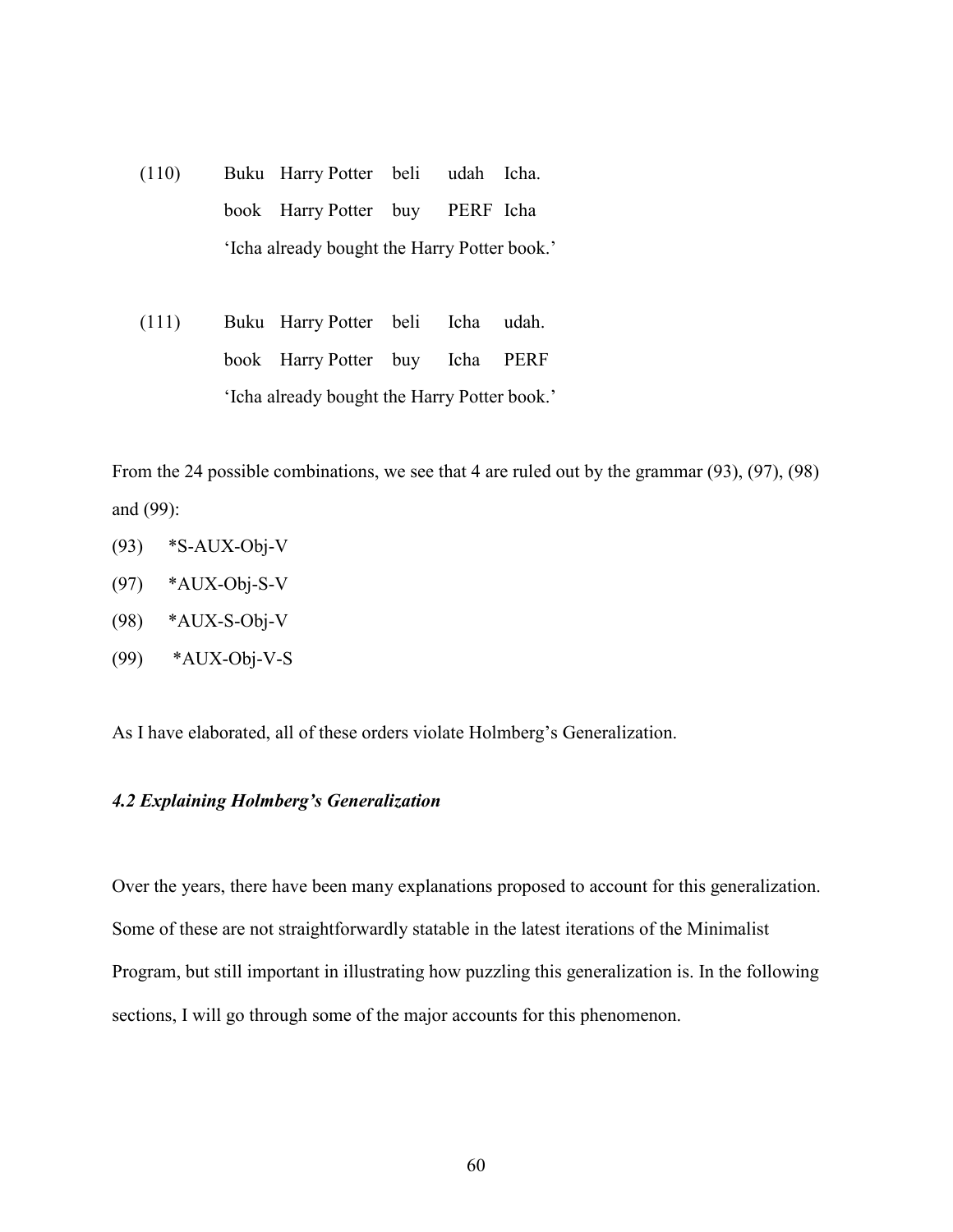#### *4.2.1 Case-dependent accounts of Holmberg's Generalization*

Holmberg (1986), Vikner (1994b) and Holmberg and Platzack (1995) all assume that the verb assigns case to its object obligatorily, while a verb trace does so only optionally. In this version of Chomsky's Government & Binding theory that they assumed (Chomsky 1981), case assignment is an important motivator for movement (A-movement). Since a verb obligatorily assigns case to its object, the object is unable to move to get case when the verb stays in place in the VP. In contrast, when the verb has moved, leaving only a trace in the VP, the trace only assigns case to the object optionally. This makes it possible for the object to move out of the VP to get case assignment. The literature varies significantly on how this shifted object then gets its case.

In Holmberg's original proposal (1986), the moved object does not have to be assigned case syntactically, because it already has morphological case. This predicts that only morphologically case-marked DPs may undergo object shift, which is true only for some data in several Scandinavian languages. Since Icelandic has morphological markings on all DPs, for example, it allows all DPs to undergo optional object shift. However, this is not the case with Swedish that only allows pronouns to undergo compulsory object shift, which is in line with the fact that nonpronoun DPs in the language are not morphologically marked. If we look more closely at other Scandinavian languages though, morphological case markings in all DPs are observed not only in Icelandic, but also in Faroese.

| the book   | Icelandic | Faroese | Danish | Swedish | Norwegian  |
|------------|-----------|---------|--------|---------|------------|
| nominative | bókin     | bókin   | bogen  | boken   | boka/boken |
| accusative | bókina    | bókina  | bogen  | boken   | boka/boken |
| dative     | bókinni   | bókini  | bogen  | boken   | boka/boken |

Table 4.1: Morphological case markings in non-pronouns [Vikner 1994b].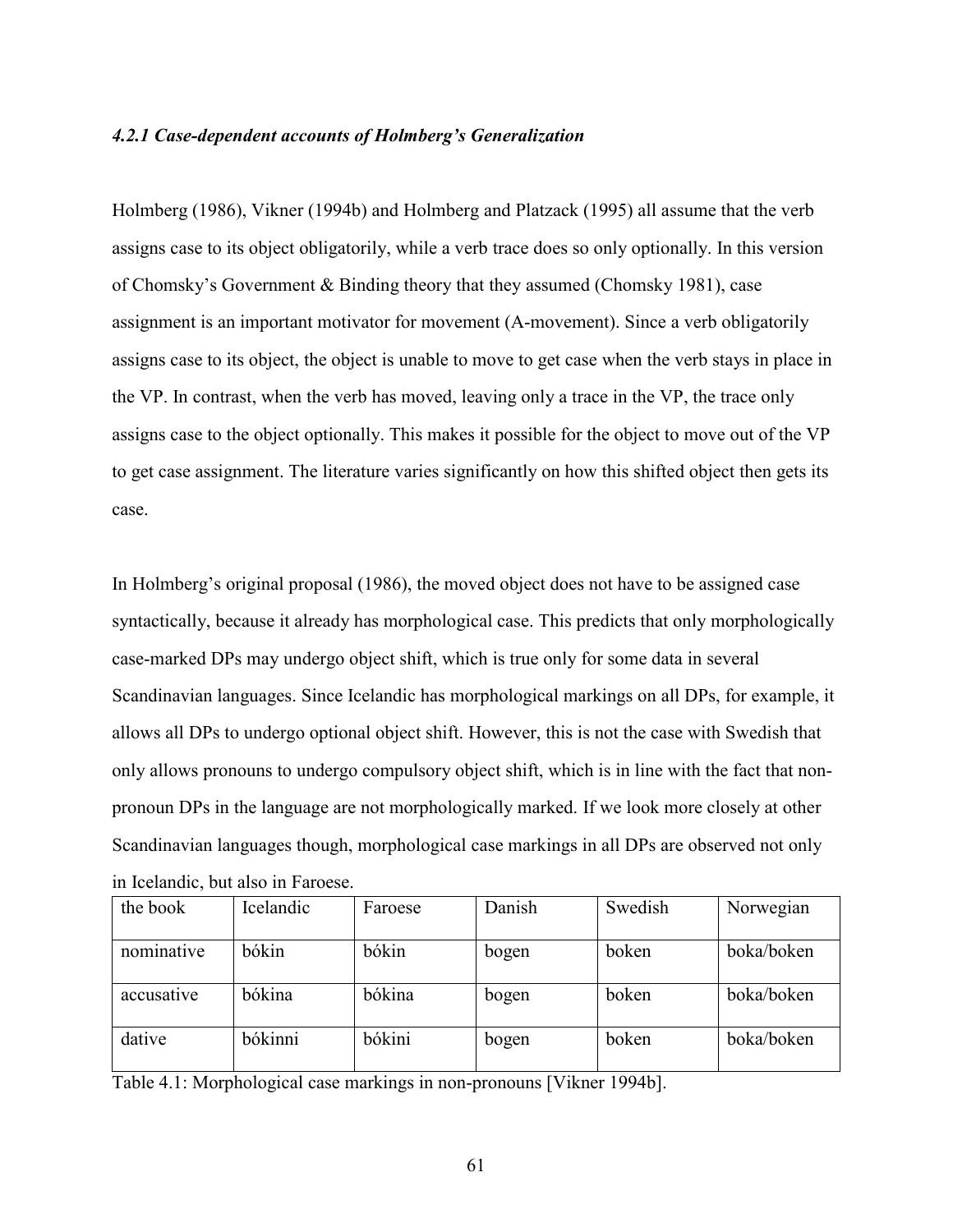But, Faroese object shift follows the Swedish pattern of only allowing pronouns to undergo object shift, not the freer pattern seen in Icelandic. In (112), we see an example of a morphologically marked DP in **Faroese** unable to undergo object shift.

| (112) | a. Jógvan  | keypti <sub>v</sub> | [ <i>VP ty bókina</i> ].<br>ikki                             |
|-------|------------|---------------------|--------------------------------------------------------------|
|       | Jógvan     | bought              | book-the.acc<br>not                                          |
|       | b. *Jógvan | keypti <sub>v</sub> | bókina<br>ikki<br>$[$ VP t <sub>v</sub> t <sub>i</sub> $]$ . |
|       | Jógvan     | bought              | book-the.acc not                                             |
|       |            |                     | [Barnes 1992: 92]                                            |

Another proposal put forth by Vikner (1994b), and Holmberg and Platzack (1995), suggests that the shifted object should get its case from I. Additionally, Vikner proposes that a head X cannot assign both nominative and non-nominative case (e.g. C in V2 languages and I in non-V2 languages). This implies that object shift preceding the verb cannot occur when C is already assigning nominative case to the subject in V2 languages; and object shift should not occur at all in non-V2 languages where the I assigns nominative case to the subject. JI is obviously a counter example to this assertion. Early modern English is another non-V2 language that exhibits object shift and is thus, a counter example to this (Vikner 2005).

Yet another line of thought, is to reduce object shift to cases of pronominal cliticization. The two previous accounts of case assignment discussed in this section have the fatal weakness of lumping pronouns and full DPs together in regard to object shift: Either all objects undergo object shift, or none do. However, the data we have on object shift does not support this, as any kind of object may undergo object shift in Icelandic, while only pronouns may do so in other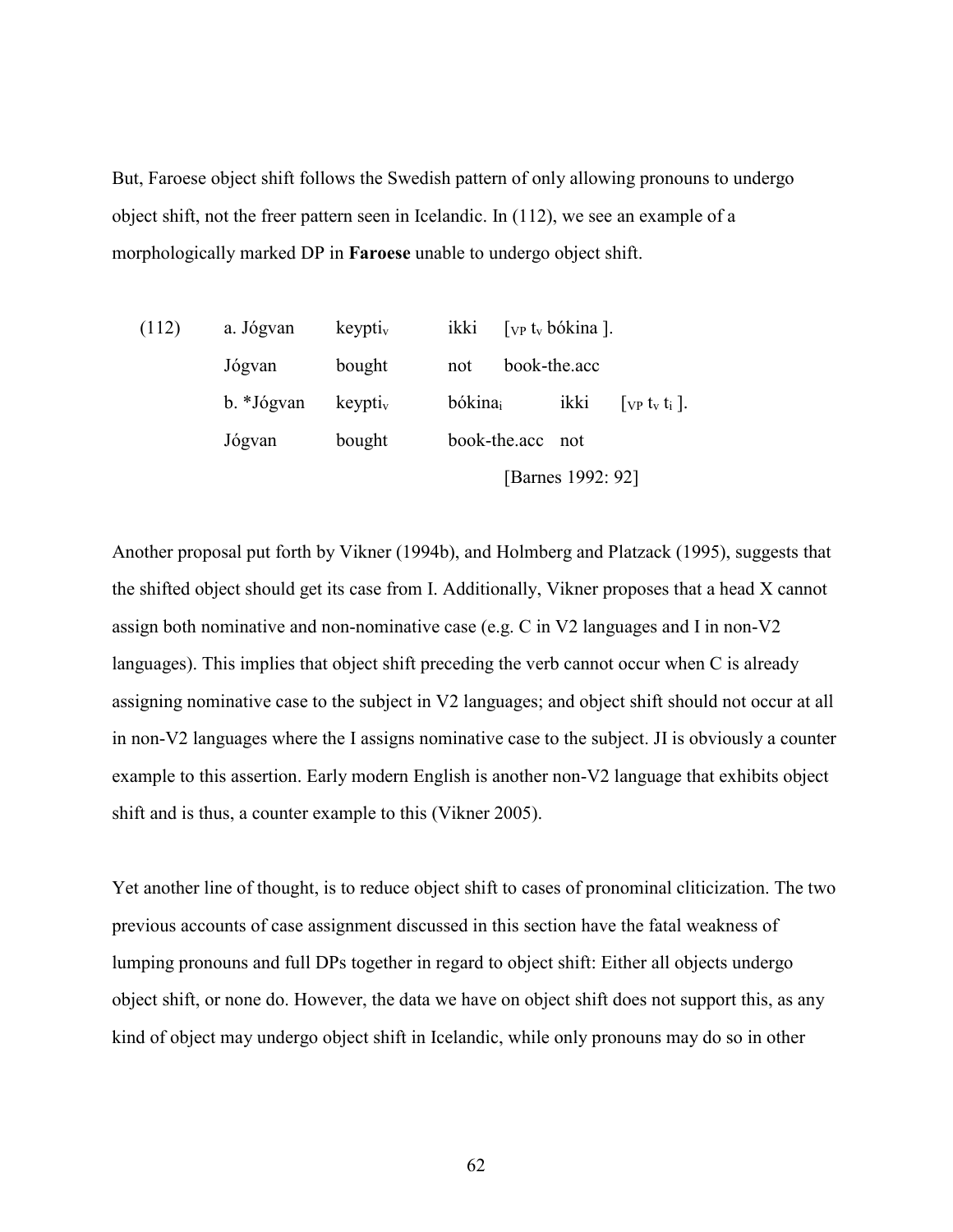Scandinavian languages like Danish, Faroese, Norwegian and Swedish. In the Danish example below, we see that while the full DP cannot shift (113), the pronoun must shift in (114).

| (113) | Danish full DPs    |                                                                                                                       |  |            |                                                        |      |
|-------|--------------------|-----------------------------------------------------------------------------------------------------------------------|--|------------|--------------------------------------------------------|------|
|       |                    | a. Hvorfor $l$ æste <sub>v</sub> Peter aldrig $[\text{vp } t_v$ den her bog ]?                                        |  |            |                                                        |      |
|       |                    | Why read Peter never                                                                                                  |  | this       |                                                        | book |
|       |                    | b. *Hvorfor læste <sub>v</sub> Peter den her bog <sub>i</sub> aldrig $[\nabla p]$ t <sub>v</sub> t <sub>i</sub> $]$ ? |  |            |                                                        |      |
|       |                    | why read Peter this                                                                                                   |  | book never |                                                        |      |
| (114) | Danish pronoun     |                                                                                                                       |  |            |                                                        |      |
|       |                    | a. *Hvorfor $l$ æste <sub>v</sub> Peter aldrig $[\text{vp } t_v$ den]?                                                |  |            |                                                        |      |
|       |                    | Why read Peter never it                                                                                               |  |            |                                                        |      |
|       |                    | $b.$ Hvorfor $\qquad$ læste <sub>v</sub>                                                                              |  |            | Peter den <sub>i</sub> aldrig $[\text{vp } t_v t_i]$ ? |      |
|       |                    | why read Peter it never                                                                                               |  |            |                                                        |      |
|       | [Vikner 2005: 394] |                                                                                                                       |  |            |                                                        |      |

In contrast, **full DP shift is possible, but not compulsory in Icelandic (115)**, while **pronoun shift is compulsory (116), just like in Danish.** 

| (115) |                |     | a. Af hverjulas <sub>v</sub> Pétur aldrei [ <sub>VP</sub> t <sub>v</sub> ¶essa bók]?                       |                  |                            |                           |      |      |
|-------|----------------|-----|------------------------------------------------------------------------------------------------------------|------------------|----------------------------|---------------------------|------|------|
|       |                |     | why read Peter never                                                                                       |                  |                            |                           | this | book |
|       | $\mathbf{b}$ . | Af  | hverju las <sub>v</sub> Pétur ¶essa bók <sub>i</sub> aldrei [vp t <sub>v</sub> t <sub>i</sub> ]?           |                  |                            |                           |      |      |
|       |                | why |                                                                                                            |                  | read Peter this book never |                           |      |      |
| (116) |                |     | a. $*AF$ hverju las <sub>v</sub> Pétur aldrei [ <sub>VP</sub> t <sub>v</sub> hana]?                        |                  |                            |                           |      |      |
|       |                | why |                                                                                                            | read Peter never |                            | $\overline{\mathfrak{m}}$ |      |      |
|       | b.             |     | Af hverju $\text{las}_{v}$ Pétur hana <sub>i</sub> aldrei [ <sub>VP</sub> t <sub>v</sub> t <sub>i</sub> ]? |                  |                            |                           |      |      |
|       |                | why |                                                                                                            |                  | read Peter it never        |                           |      |      |
|       |                |     | [Vikner 2005: 394]                                                                                         |                  |                            |                           |      |      |

63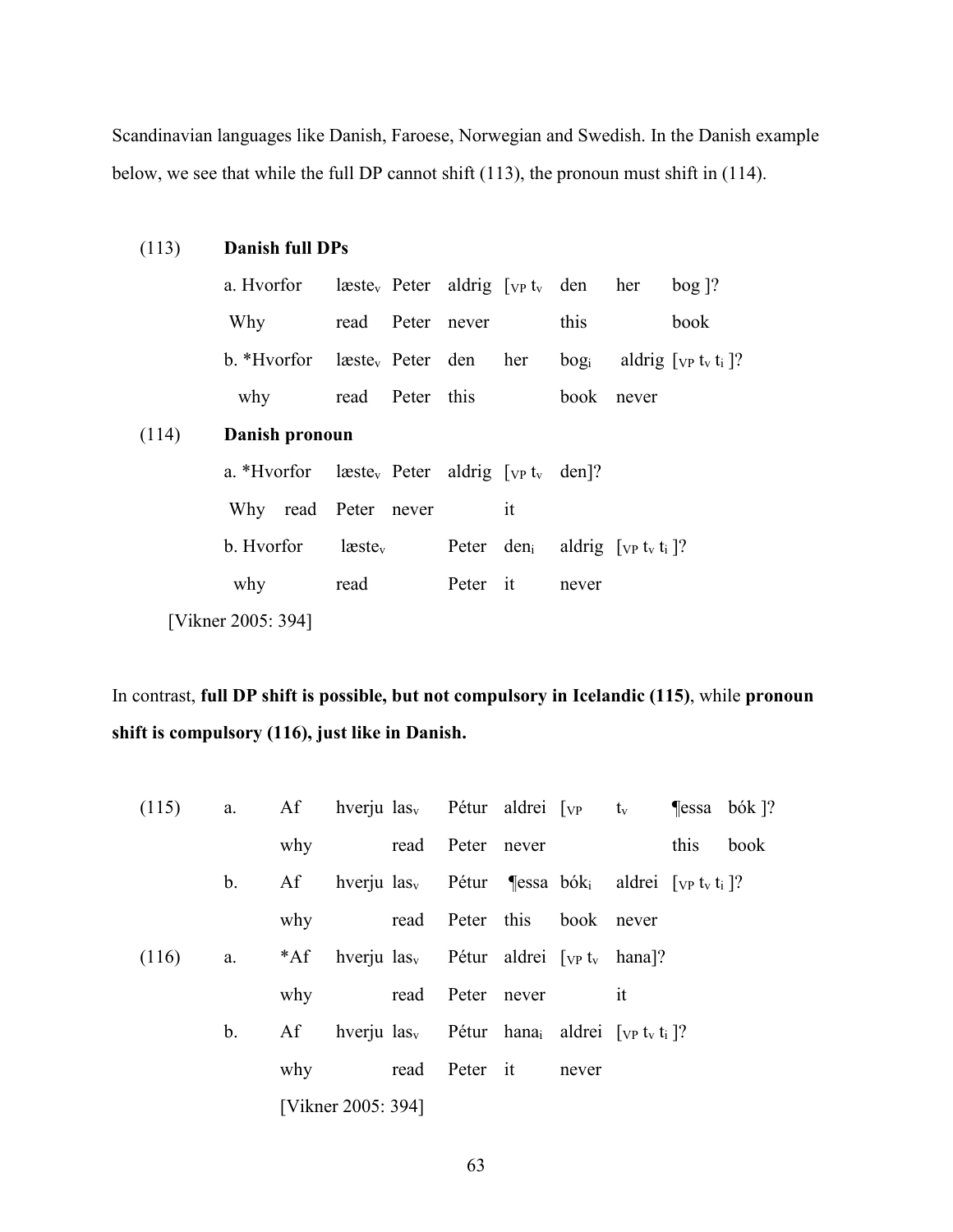It is important to note, that while Icelandic and Danish differ in their object shift pattern concerning full DPs, they both require the pronoun to shift. This is why it is very tempting to lump pronominal object shift together with cliticization in Romance languages (Holmberg 1991; Josefsson 1992, 1993; Déprez 1994; Bobaljik and Jonas 1996; Diesing 1996, 1997). Crucially, though, Vikner (1994b, 2005) and Holmberg and Platzack (1995) argue that pronominal object shift is different from cliticization in Romance languages. If we compare the Danish and French examples below, we see that the pronoun in Danish cannot follow the verb up to the C projection (117). The cliticization data in French (118) shows the exact opposite pattern where the pronoun must follow the verb into the C projection.

| (117) | Danish                         |               |             |  |       |  |       |                                                                                             |
|-------|--------------------------------|---------------|-------------|--|-------|--|-------|---------------------------------------------------------------------------------------------|
| a.    | *Hvorfor                       | $\int_{C}$    |             |  |       |  |       | læste- den <sub>v</sub>   Peter $[r t_v]$ aldrig $[y p t_v t_i]$ ?                          |
|       | why                            |               | read it     |  | Peter |  | never |                                                                                             |
| b.    | Hvorfor                        | $ C^{\circ} $ | $leastev$ ] |  |       |  |       | Peter $[\Gamma_{\rm F} t_{\rm v}$ - deni   aldrig $[\Gamma_{\rm VP} t_{\rm v} t_{\rm i}]$ ? |
|       | why                            |               | read        |  | Peter |  | it    | never                                                                                       |
|       | 'Why did Peter never read it.' |               |             |  |       |  |       |                                                                                             |
|       | [Vikner 2005: 418]             |               |             |  |       |  |       |                                                                                             |

(118) **French**

| a.            | Où.<br>$ _{C^{\circ}}$                                                                                                    |     |         |    | $\ln$ $\frac{1}{2}$ avait <sub>y</sub> $\ln \ln \left[ \frac{1}{2} \right]$ [vp t <sub>v</sub> [vp | acheté $t_i$ ]?                                                       |  |  |
|---------------|---------------------------------------------------------------------------------------------------------------------------|-----|---------|----|----------------------------------------------------------------------------------------------------|-----------------------------------------------------------------------|--|--|
|               | Where                                                                                                                     |     | it- had | he |                                                                                                    | bought                                                                |  |  |
| $\mathbf b$ . | avait <sub>y</sub> $\left  -i \right $ $\left  \right $ $\left  \right $<br>* $\overrightarrow{O}$ u $\overrightarrow{C}$ |     |         |    |                                                                                                    | lei t <sub>v</sub> ] [vp t <sub>v</sub> [vp acheté t <sub>i</sub> ]]? |  |  |
|               | where                                                                                                                     | had | he      |    | 1t                                                                                                 | bought                                                                |  |  |
|               | 'Where had he bought it?'                                                                                                 |     |         |    |                                                                                                    |                                                                       |  |  |

[Vikner 2005 : 419]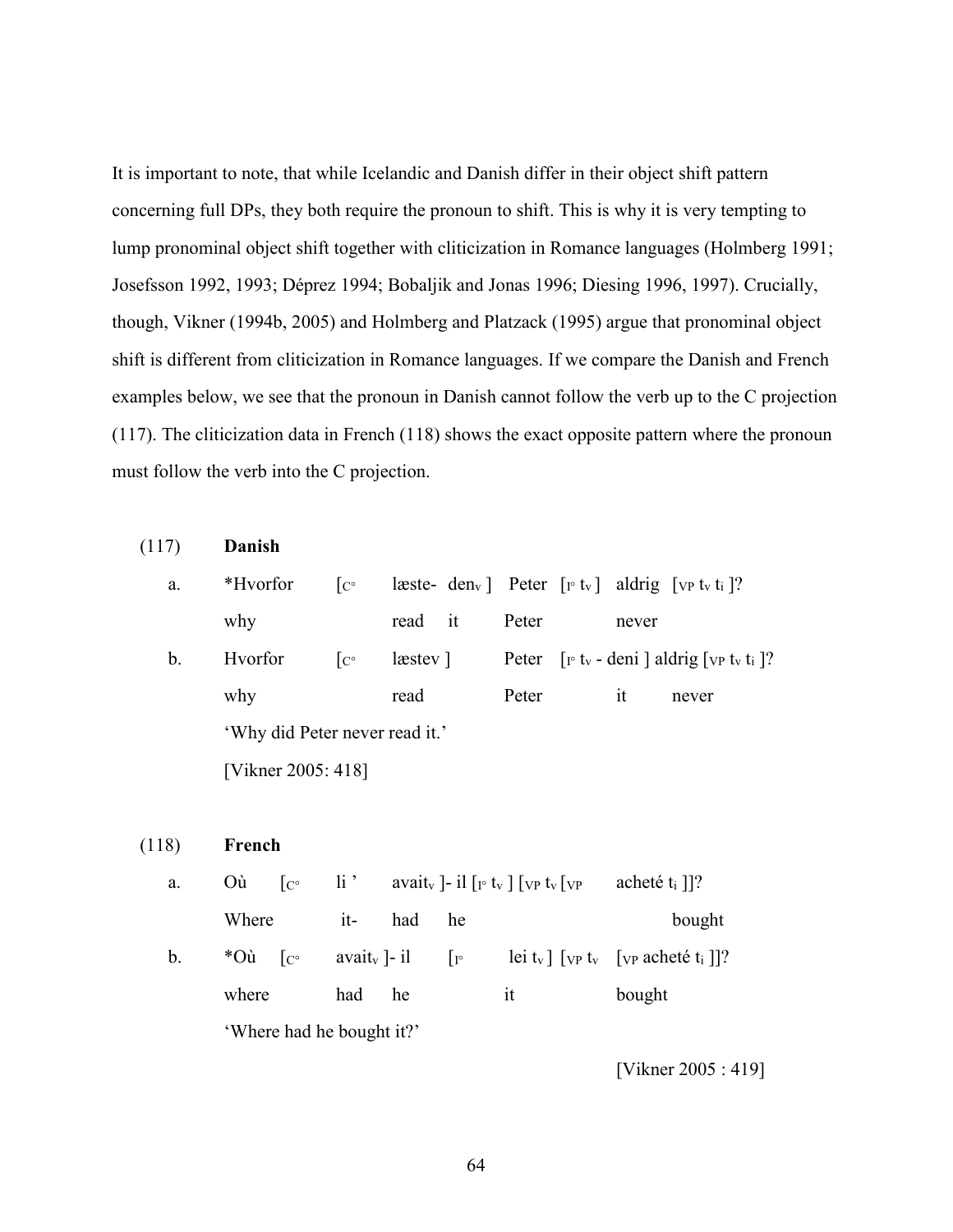So, the question about the real identity of this object shift and why it is connected to verb movement remains. Especially for the case of JI, the DPs are not morphologically marked, and object shift does not differentiate between full DPs and pronouns either.

#### *4.2.2 Chomsky's Equidistance Theory*

Chomsky's (1993) equidistance theory offers a different explanation for the generalization observed by Holmberg. In Chomsky's theory, object shift is not possible without verb movement because the verb movement is necessary to allow the object to move across the subject that is base generated in Spec,VP. In this version of Generative grammar, Chomsky has posited an AgrOP layer between the VP and the TP. By moving the verb into the AgrOP layer, Spec,AgrOP and Spec,VP would be in the same minimal domain. As such, the object is then free to move into either Spec,VP or Spec, AgrOP. This allows the object then, to move into Spec,AgrOP over the subject that occupies Spec,VP.

| (119) |                                  | $[VP$ Subject $[V$ <sup>o</sup> Verb] Object]                                                                                                                   |  |  |
|-------|----------------------------------|-----------------------------------------------------------------------------------------------------------------------------------------------------------------|--|--|
|       | $\mathbf{b}$ . $A_{\text{grOP}}$ | $\lceil_{\text{Agro}}^{\circ} \text{Verb} \rceil$ $\lceil_{\text{VP}} \text{Subject} \rceil_{\text{V}^{\circ}}$ t <sub>verb</sub> $\lceil \text{Object} \rceil$ |  |  |
|       | c. $\int_{\text{AgroP}}$ Object  | $\begin{bmatrix} \text{Agro}^{\circ} \text{Verb} \end{bmatrix}$ [vp Subject [v tverb ] $\text{t}_{\text{obj}}$ ]]                                               |  |  |

With this analysis, Chomsky solves not only the problem of Holmberg's Generalization, but also the problem of relativized minimality or shortest move. In the next stage of the derivation, the verb would move into T, which makes both Spec,TP and Spec,AgrOP fall into the same minimal domain (they become equidistant). This time, the subject is then free to move into Spec,TP, moving over the object in Spec,AgrOP.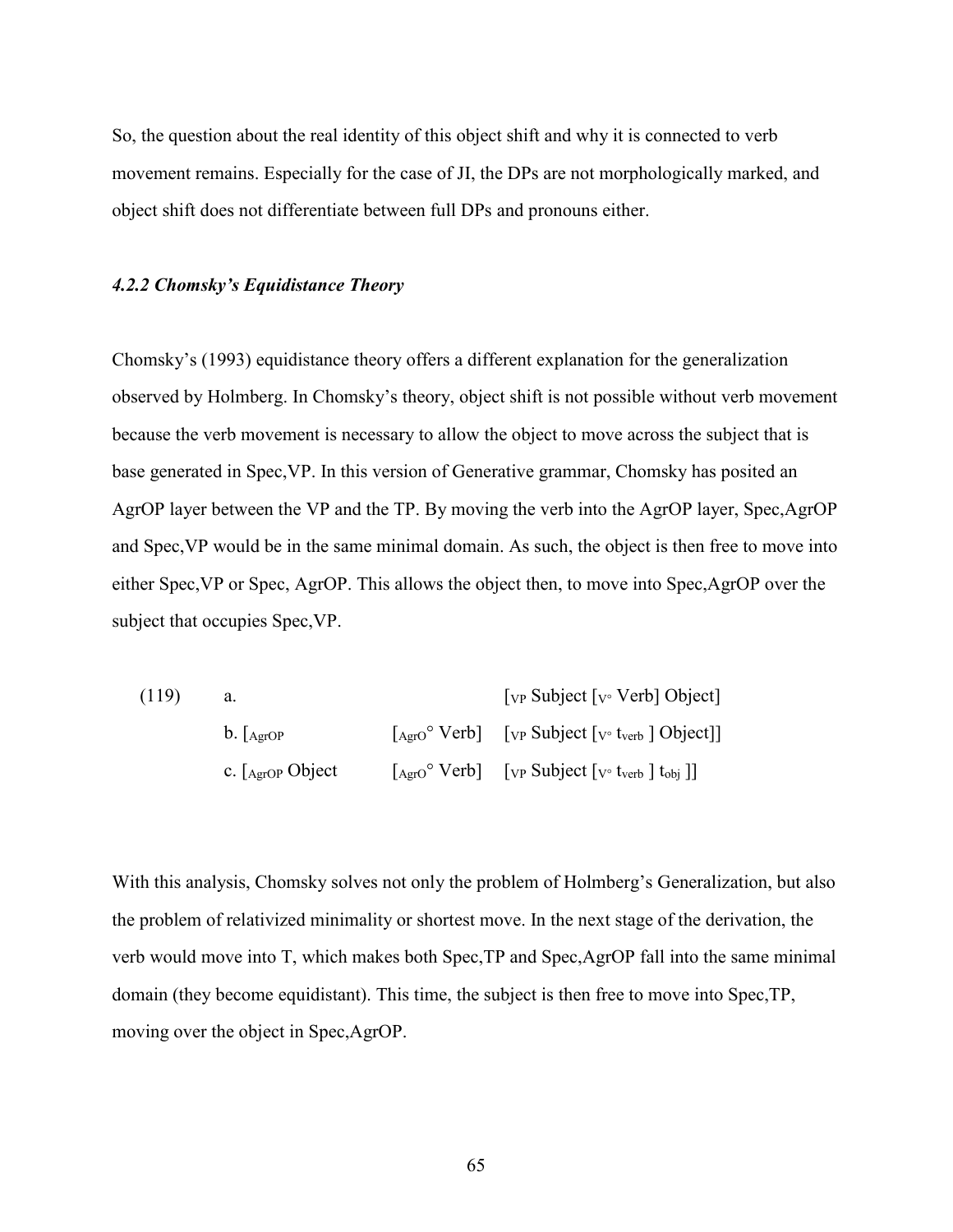# (120) a.  $[\text{TP} \quad [\text{TP} \text{Verb}]$   $[\text{Agrop Object} \text{Agro} \cdot \text{tverb} ] [\text{VP} \text{Subject} \text{ [V} \cdot \text{tverb} ] \text{ to} ]]$ b.  $[\text{TP} \text{ Subject} \; [\text{TP} \; \text{Verb}] [\text{Agrop} \; \text{Object} \; [\text{Agro} \; \text{tverb} \;] [\text{VP} \; \text{tsub}] [\text{V} \; \text{tverb} \;] \; \text{tobj} \;]]]$

Chomsky (1995) eliminates the Agr categories and introduces the notion of multiple specifiers. Therefore, the Spec,VP and Spec,AgrOP positions mentioned earlier would be different specifiers of the same VP projection, rendering them to be equidistant in the first place anyway. This way, the object can move without the verb moving anyway, so the Holmberg's Generalization previously captured with the Equidistance theory becomes moot. Additionally, Holmberg (1999) also argues that Chomsky's Equidistance account only works for cases where the verb has moved into the next higher head position. However, there are also cases where the verb undergoes remnant movement to satisfy Holmberg's Generalization instead (See previous chapter 3 for examples). This is especially the case in JI (see 88 above). In these cases, the verb movement wouldn't really put Spec,VP and Spec,AgrOP in the same minimal domain, so this account cannot fully solve this phenomenon in the first place.

#### *4.2.3 Semantic-driven accounts of Holmberg's Generalization*

Another popular explanation for the Holmberg's Generalization phenomenon revolves around the semantics of the shifted object. Diesing and Jelinek (1995) and Diesing (1996) put the burden of object shift wholly on the semantics, and lump both Scrambling and Object shift together as being motivated by semantic interpretation.

#### (121) **German Scrambling**

| a.            | weil                             | ich          | selten die | kleinste                     |     | Katze streichle |  |  |  |
|---------------|----------------------------------|--------------|------------|------------------------------|-----|-----------------|--|--|--|
|               | because                          | $\mathbf{I}$ | rarely the | smallest                     | cat | pet             |  |  |  |
| $\mathbf b$ . | weil ich die                     |              | kleinste   | Katzei selten t <sub>i</sub> |     | streichle       |  |  |  |
|               | because I                        | the          | smallest   | rarely<br>cat                |     | pet             |  |  |  |
|               | [Diesing and Jelinek 1995 : 130] |              |            |                              |     |                 |  |  |  |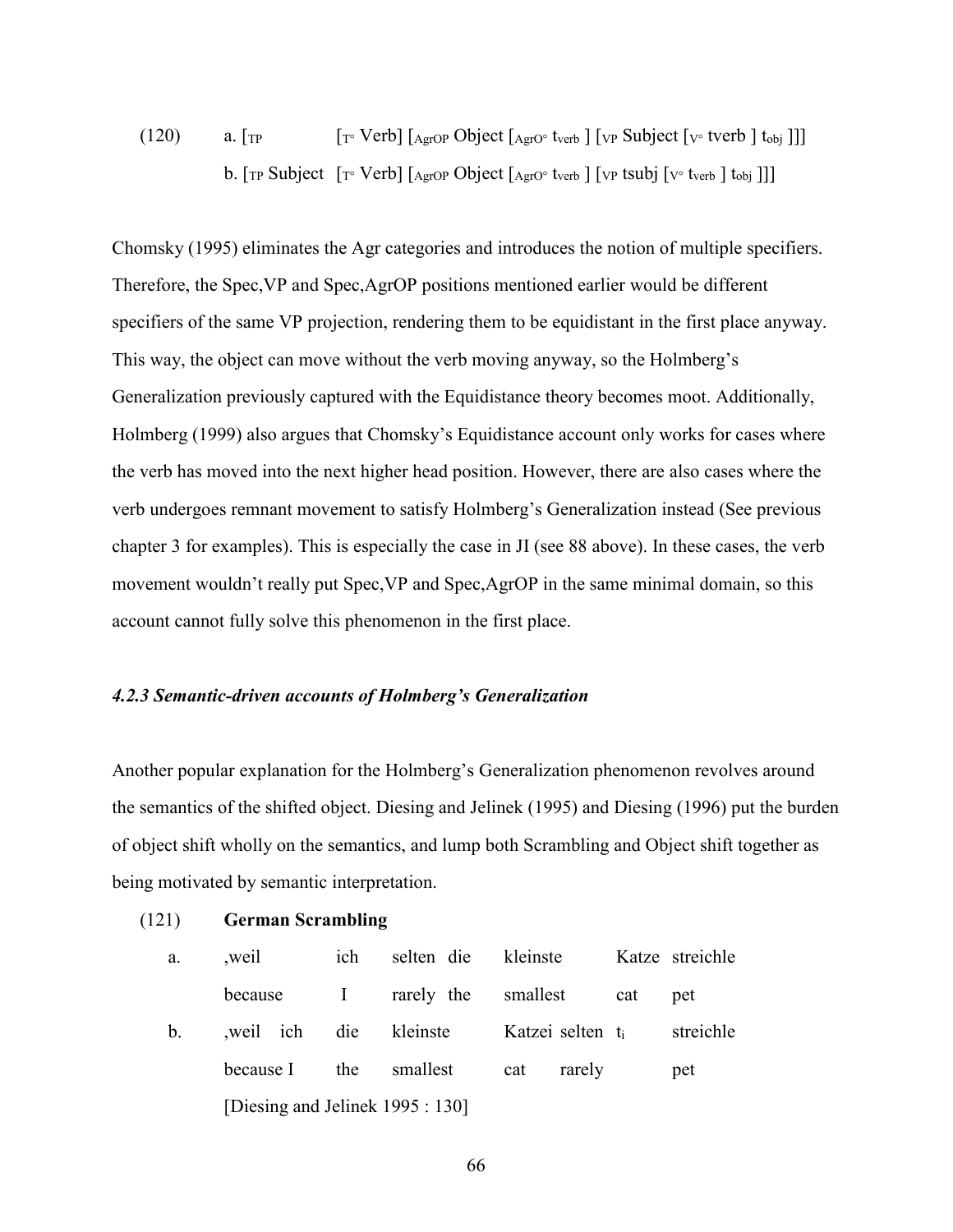| (122) | <b>Icelandic Object Shift</b> |  |
|-------|-------------------------------|--|
|-------|-------------------------------|--|

| a.          | Hann les |      | sjaldan                 | lengstu  | bókina.  |     |
|-------------|----------|------|-------------------------|----------|----------|-----|
|             | he       | read | rarely                  | longest  | book-the |     |
| $b_{\cdot}$ | Hann les |      | lengstu                 | bókinai  | sjaldan  | ti. |
|             | he       | read | longest                 | book-the | rarely   |     |
|             |          |      | [Vikner 2001a: 325-326] |          |          |     |

In (121a), the situation is such that the speaker seldom pets the smallest cat in any group of cats, while in (121b), the situation is such that the speaker is talking about a specific cat, that is the smaller in a particular group. Similarly, in (122a), the speaker rarely reads the longest book in any particular group of books they see, and in (122b), the speaker rarely reads a particular book that happens to be the longest book in a particular group of books. So, moving the object out of the VP gives it a more specific interpretation.

Diesing (1996) and Diesing and Jelinek (1996) further argue that claiming pronominal object shift to be compulsory (thus, leading to several scholars relating it to cliticization as mentioned in a previous section) doesn't capture all the facts. They argue that indefinite pronouns cannot be shifted (Diesing 1996 : 76).

| (123)       | <b>Icelandic</b> |  |                         |          |     |                             |  |
|-------------|------------------|--|-------------------------|----------|-----|-----------------------------|--|
| a.          |                  |  | Eg á ekki regnhlíf,     | áttu     |     | ekki eina?                  |  |
|             |                  |  | have not umbrella       | have-you | not | one                         |  |
| $b_{\cdot}$ |                  |  | $*E_g$ á ekki regnhlíf, | áttu     |     | einai ekki t <sub>i</sub> ? |  |
|             |                  |  | have not umbrella       | have-you | one | not                         |  |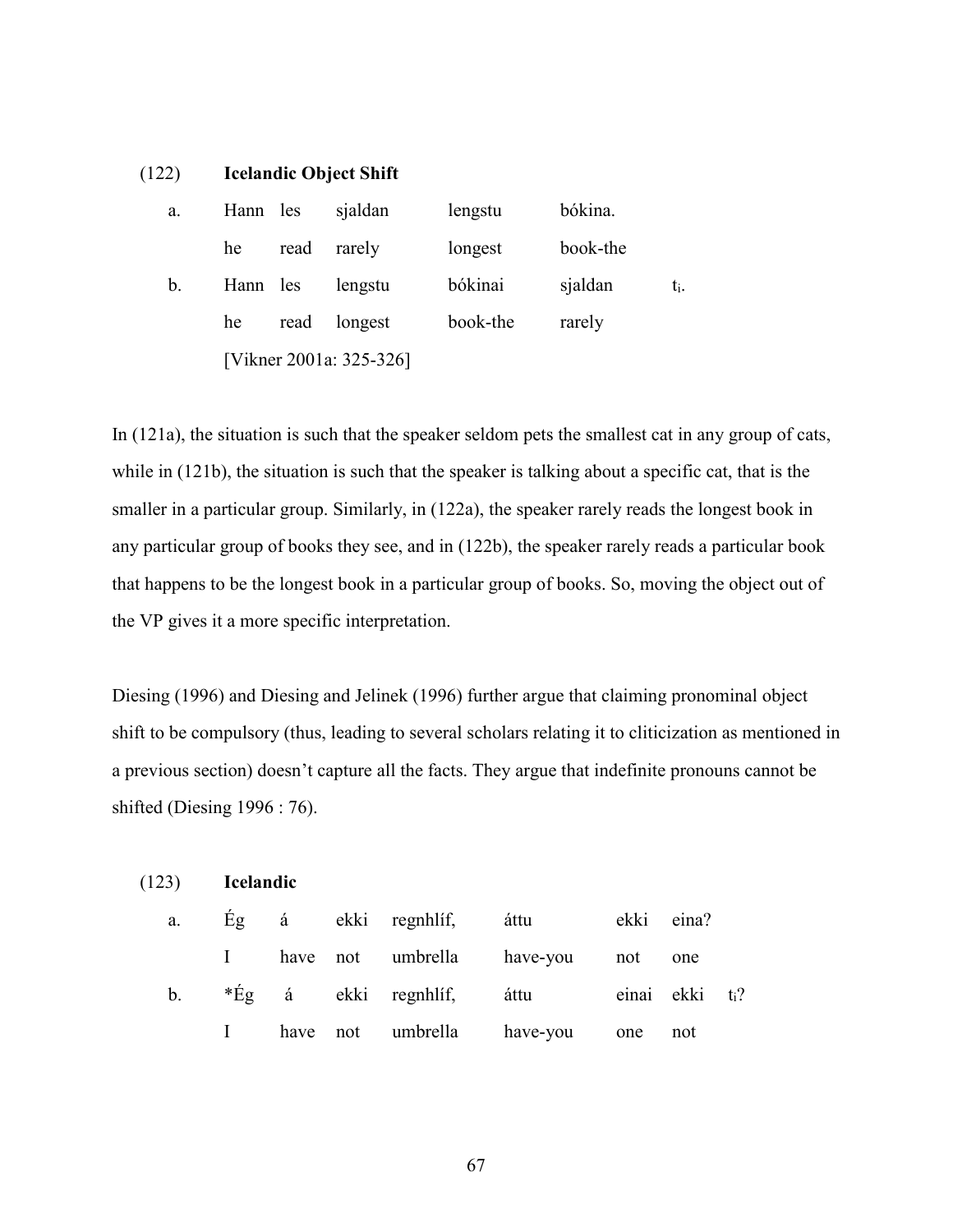Here, since the pronoun in the embedded clause is indefinite, it cannot get shifted. Diesing and Jelinek (1995) and Diesing (1996) connect these facts to the Mapping Hypothesis (Diesing 1992, 1997). Under this hypothesis, the VP constitutes the existential closure domain, so to "escape" this domain and get a specific reading, the object needs to shift out of the VP, which is why we get the contrasts in (121 a&b) and (122 a&b) above. While these arguments are convincing, a fully semantic account of object shift is not able to explain the syntactic fact captured by Holmberg's (1986) generalization: that the verb has to move with object shift.

Holmberg (1999) himself, however, has suggested an explanation of Holmberg's Generalization that relies partly on semantics. If we remember our comparison of Scrambling and Object Shift from the previous chapter, we know that object shift is not only ungrammatical when the object moves over the verb; a direct object also cannot get shifted over an unmoved indirect object. Just with the case of verb movement, though, if the direct object has been moved, the direct object may move over the trace of the indirect object. We see here an example from Icelandic (Thráinsson 2001: 428).

| a.          | §ér <sub>i</sub>                                      |                                 | $gafst_v$ |           |           | $\text{oft}$ $t_v$          | $t_i$   |                  | Vilíkt tækifæri.    |  |  |
|-------------|-------------------------------------------------------|---------------------------------|-----------|-----------|-----------|-----------------------------|---------|------------------|---------------------|--|--|
|             | you.dat                                               |                                 | was-given |           | often     |                             |         |                  | such chance         |  |  |
| $b_{\cdot}$ | §ér <sub>i</sub>                                      |                                 |           | $gafst_v$ |           | $\P$ vílíkt tækifæri $_{i}$ |         | oft              | $t_v$ $t_i$ $t_i$ . |  |  |
|             | you.dat                                               |                                 |           | was-given |           | such chance                 |         | often            |                     |  |  |
|             |                                                       | 'You were given such a chance.' |           |           |           |                             |         |                  |                     |  |  |
| (125)       | <b>Icelandic</b>                                      |                                 |           |           |           |                             |         |                  |                     |  |  |
| a.          | Pétur gaf <sub>v</sub> oft $t_v$ Maríu                |                                 |           |           |           |                             |         | Vilíkt tækifæri. |                     |  |  |
|             | Peter gave often                                      |                                 |           |           | Maria.dat |                             |         | such chance      |                     |  |  |
| b.          | *Pétur gaf <sub>v</sub> ¶vílíkt tækifæri <sub>i</sub> |                                 |           |           |           | oft                         | $t_{v}$ | Maríu $t_i$ .    |                     |  |  |
|             | Peter gave such chance often                          |                                 |           |           |           |                             |         | Maria.dat        |                     |  |  |
|             | 'Peter often gave Mary such a chance.'                |                                 |           |           |           |                             |         |                  |                     |  |  |

(124) **Icelandic**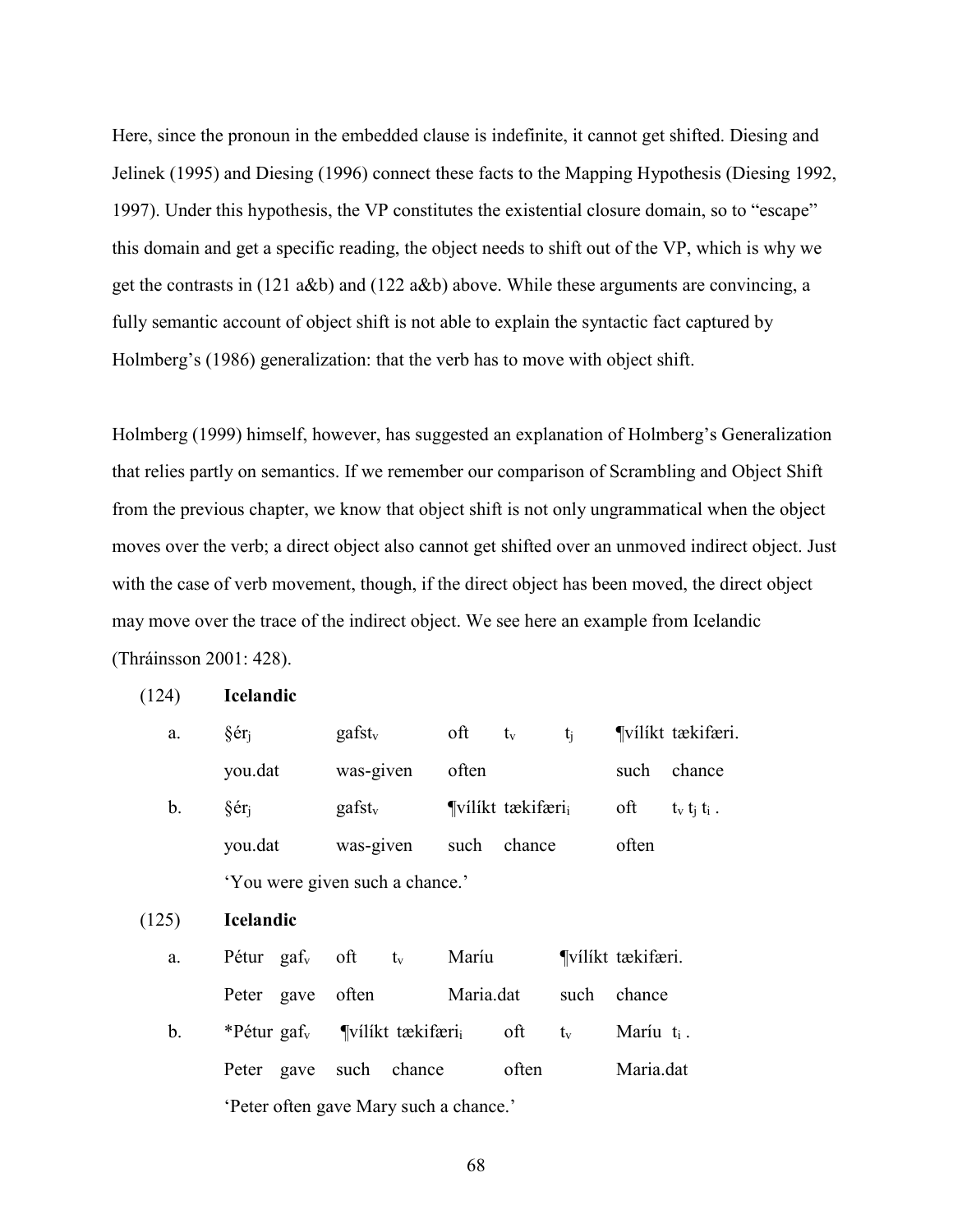Holmberg (1999) argues that objects in object shift languages carry the feature [-Focus], while other elements like verbs and indirect objects carry the feature [+Focus]. In this account, something with a [-Focus] feature must be licensed by being c-comanded by a category (X or XP) with a [+Focus] feature. As such, when the verb or indirect object stays in-situ, the object is already correctly c-commanded by a category with a [+Focus] feature, and therefore, does not have any reason to shift out of its position. This approach builds on the earlier case-dependent theories (see 4.2.1 above); but aims to substitute case for the focus feature.

#### *4.2.4 Preserving the VP order to explain for Holmberg's Generalization*

 Most recent accounts for the Holmberg's Generalization have relied heavily on the generalization that VP-internal order must be preserved. Williams (1999), for example, has proposed a syntactic constraint named Shape Conservation (SC).

**Shape Conservation:** Feature checking in the domain of a head Y must not change the linear order of lexical items established in vP within YP.

 More recently, Fox & Pesetsky (2003, 2005) build on this notion for their theory of cyclic linearization of syntactic structure. At the core of their theory is the following principle:

**Order Preservation**: Information about linearization, once established at the end of a given Spellout domain, is never deleted at the course of a derivation

Let us illustrate this as it pertains to Object shift. Here, Fox and Pesetsky (2005) assume a spellout domain VP that contains the elements V and O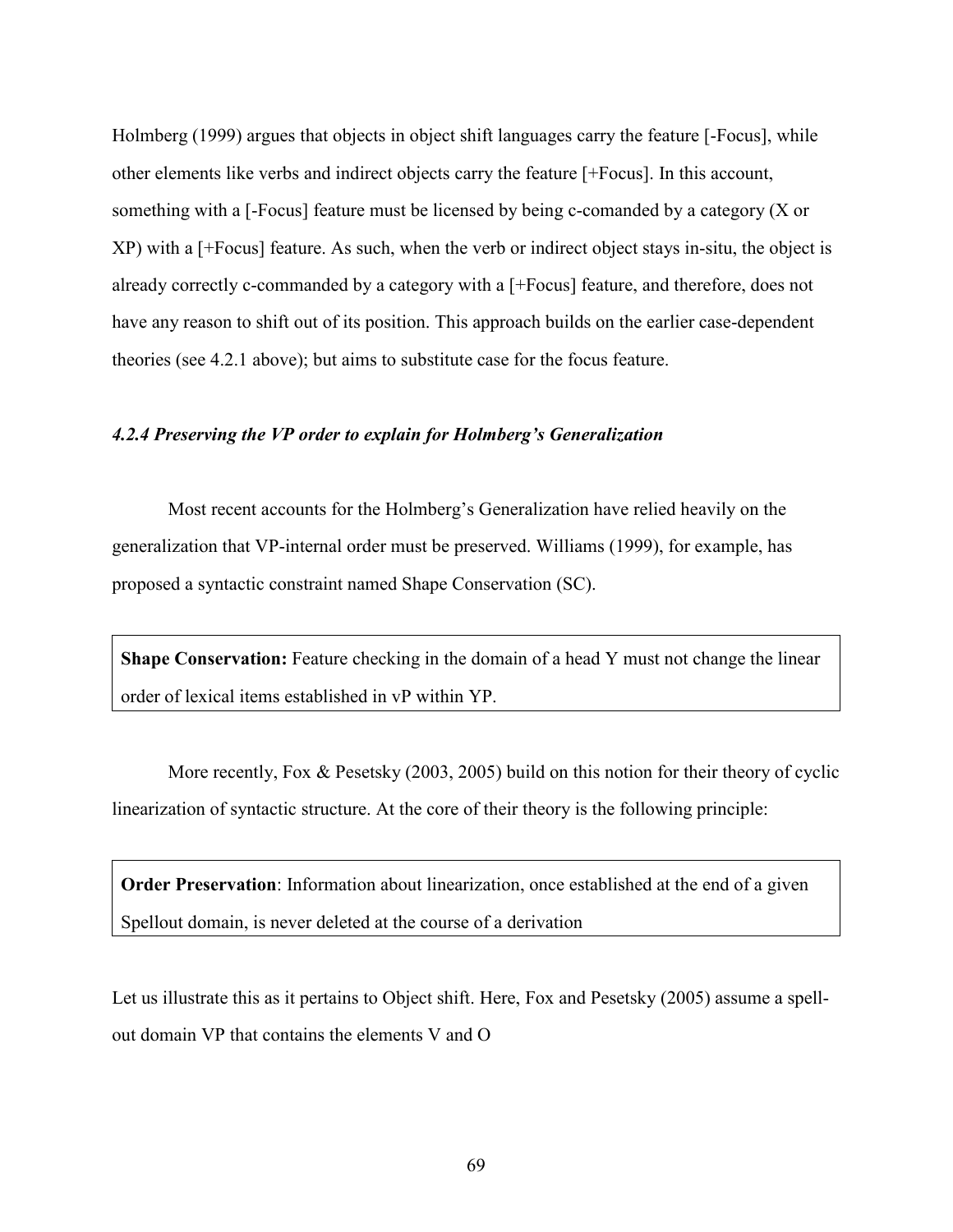#### **Spellout Domain VP**

 $\lceil v \cdot \nabla \cdot \nabla \cdot \nabla \cdot \nabla \cdot \nabla \cdot \nabla \cdot \nabla \cdot \nabla \cdot \nabla \cdot \nabla \cdot \nabla \cdot \nabla \cdot \nabla \cdot \nabla \cdot \nabla \cdot \nabla \cdot \nabla \cdot \nabla \cdot \nabla \cdot \nabla \cdot \nabla \cdot \nabla \cdot \nabla \cdot \nabla \cdot \nabla \cdot \nabla \cdot \nabla \cdot \nabla \cdot \nabla \cdot \nabla \cdot \nabla \cdot \nabla \cdot \nabla \cdot \nabla \cdot \nabla \cdot \nabla$ 

The ordering established here is such that  $V < 0$ , and we can now merge A with VP.

 $A[vP V O]$ 

Now, let us move O over V, as part of the construction of the next Spell out Domain vP.

### **Spellout Domain vP**

 $\lceil_{\text{vP}}$  O A  $\lceil_{\text{VP}}$  V t<sub>o</sub>  $\rceil$ 

Now, we have an ordering of **O < V** which clashes with the previous ordering spelled out with VP. Since the Order Preservation principle never deletes linearization information after any Spell-Out, this presents a problem for the derivation. Fox & Pesetsky argue that this is the best explanation for Holmberg's Generalization<sup>14</sup>. So, in their theory, object movement in object shift does not proceed through the left edge of a phase; instead, it lands at the left edge of the vP phase straight from within its base generated position in VP. In the case of Scrambling, on the other hand, object movement passes through the left edge of a phase, thus already breaking the VO order established in the VP at the first instance of linearization. Let us now go through the Scrambling process.

#### **Spell Out Domain vP**

#### $\lceil v \cdot P \cdot O \cdot V \cdot o \rceil$

 $\overline{a}$ 

Here, we see that the object has moved over the verb to the left edge of the Spell Out Domain before the first linearization process, and the linear order established is  $O \le V$ . As such, the object may move further left as part of the process of building the next Spell Out Domain while the verb may stay in its base generated position, unlike the Object Shift example.

<sup>&</sup>lt;sup>14</sup> They also argue that this is the motivation behind cyclic A-movements like the wh-movement.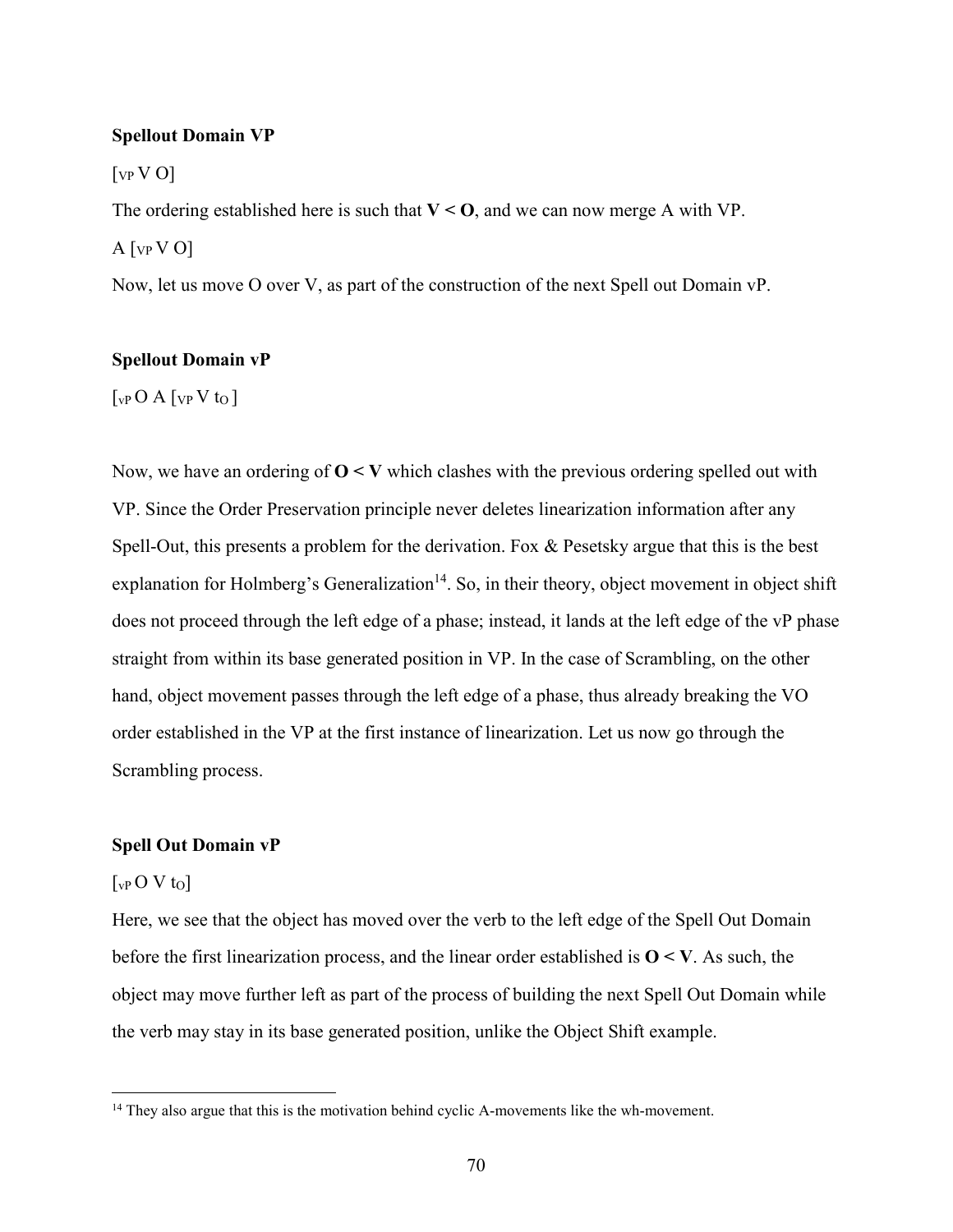#### **Spell Out Domain TP**

 $\lceil \text{TP} \, O \, \rceil_{\text{VP}}$  to V to  $\lceil$ 

We see here that the earlier  $O \leq V$  linear order is still preserved. It is important to note that this theory is the only one discussed so far that is concerned with differentiating Object Shift from Scrambling syntactically, by making reference to the verb movement requirement. Note here though, that this theory necessitates stipulating VP as a Spell-Out domain in object shift languages, as opposed to the commonly assumed vP. However, for Scrambling languages, vP is still stipulated as the Spell-Out domain. This presents a problem for languages like JI where both object shift ad scrambling are present.

Wallenberg (2009) provides yet another order preservation account of the Holmberg Generalization in his Generalized Holmberg Constraint with the following principle at its core.

**Conservation of C-Command**: Adjunction cannot subtract a c-command relation holding between a head and a non-head

This generally means that a verb V must retain the c-commanding relationship it has with its object DP. Unfortunately, this theory relies heavily on Kayne's Antisymmetry theory (1994) for head-final structures. Though, since JI is generally not a head-final language, this could be considered without making strong assumptions about antisymmetry.

I will discuss in more details this account of Holmberg's Generalization based on the notion of order preservation/linearization in Chapter 6, where I take Fox and Pesetsky's (2005) ideas and develop an improved linearization theory to explain the data observed in JI, as opposed to the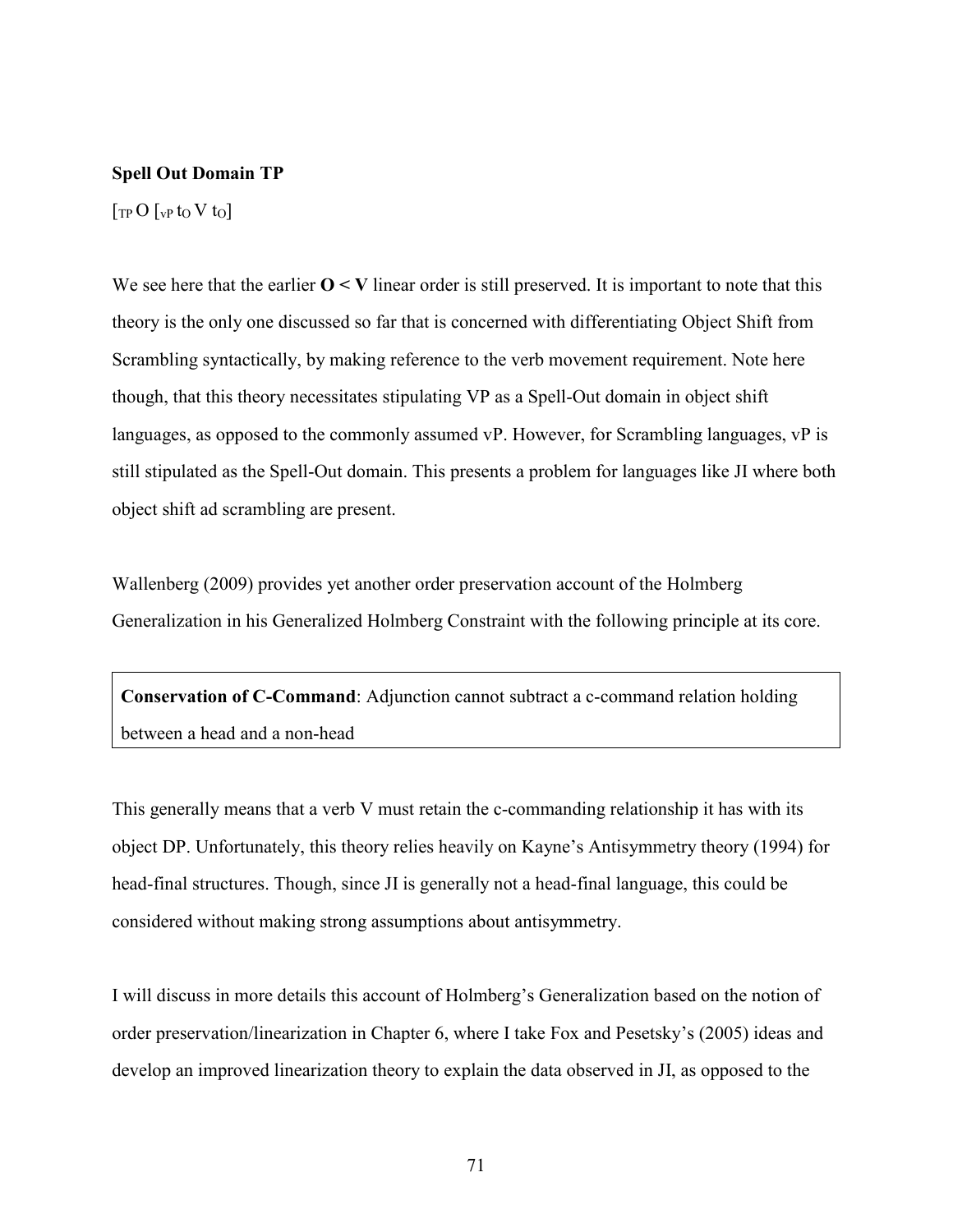Spellout domain parametrization needed for scrambling vs. object shift languages in Fox and Pesetsky's account.

### *4.2.5 Summary of the different accounts for Holmberg's Generalization*

 In this section, I have elaborated some of the major theories that have been claimed to account for the syntactic requirement of verbs movement with object shift. While an account like Chomsky's Equidistance is difficult to apply to the Minimalist program in its current form (section 4.2.2), and purely semantic accounts (section 4.2.3) are inadequate to account for the syntactic facts we have observed. Other theories like the ones based on case assignment (see section 4.2.1), or even Holmberg's (1999) feature checking are also not formulatable in today's Minimalism Program where case assignment is generally separate from movement (Chomsky 2000, 2001), but they do capture the fact that Holmberg's Generalization applies only to DPs, and no other possible constituents like the PP (see previous Chapter 3 for more discussion on this). In JI, for example, Holmberg's Generalization does not apply when the PP is shifted to a low position outside of the VP. These combinations below have been established to be ungrammatical in JI when the object is a DP.

- $(93)$  \*S-AUX-Obj-V
- (97) \*AUX-Obj-S-V
- (98) \*AUX-S-Obj-V
- (99) \*AUX-Obj-V-S

However, they are all grammatical when the object is a PP. I assume here then, that the PPs have undergone short Scrambling, not Object Shift.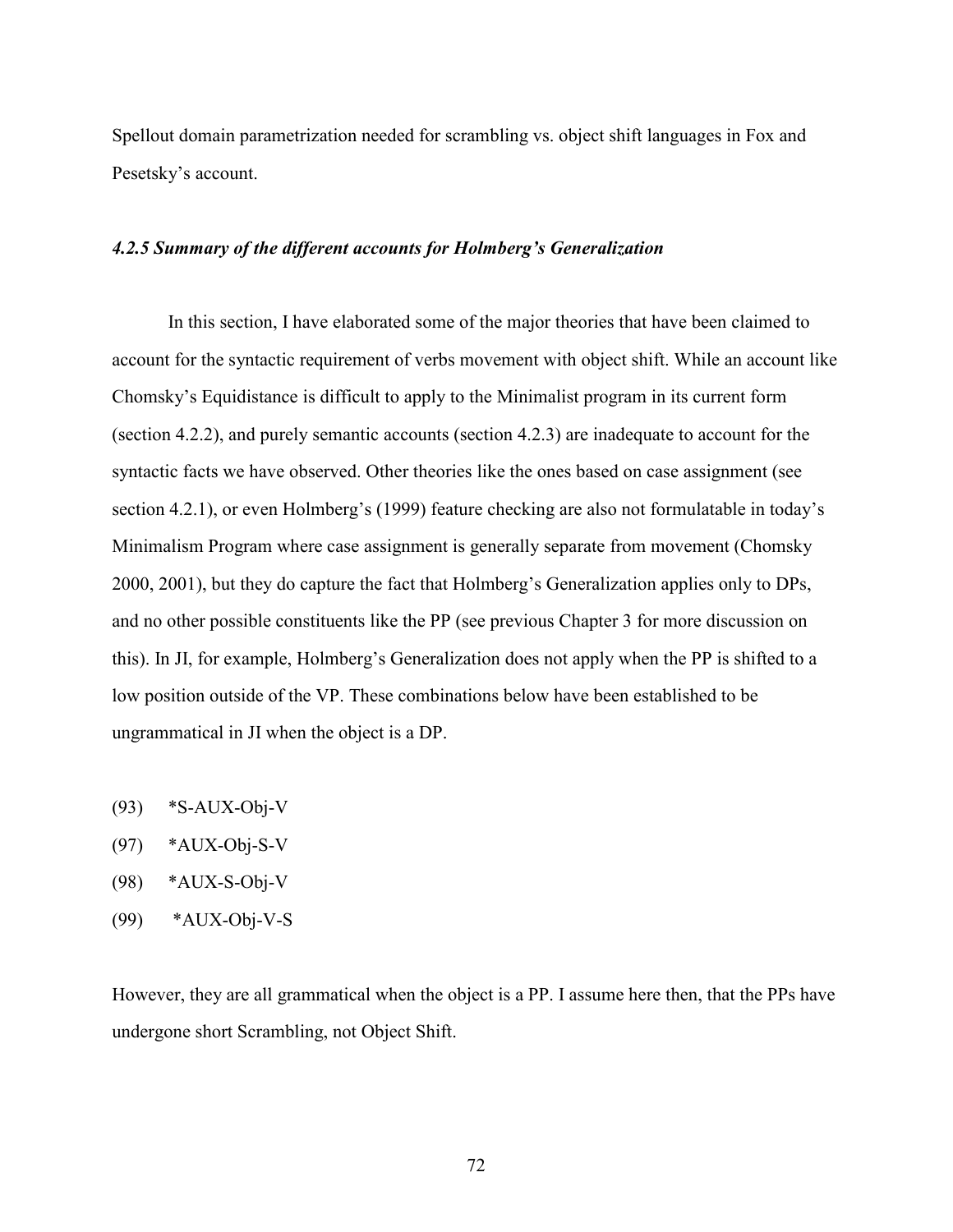(126) JI

| a.          |    | Dia udah makan sama mama-nya.  |  |                                 |
|-------------|----|--------------------------------|--|---------------------------------|
|             | he | PERF eat with mom-his          |  |                                 |
| b.          |    |                                |  | Udah, sama mama-nya, dia makan. |
|             |    | PERF with mom-his he           |  | eat                             |
| $c_{\cdot}$ |    | Udah dia, sama mama-nya,       |  | makan.                          |
|             |    | PERF he with mom-his           |  | eat                             |
|             |    | 'He already are with his mom.' |  |                                 |

Theories based on linearization (section 4.2.4), on the other hand, also provides plausible explanations for Holmberg's Generalization. We will revisit these accounts in Chapter 6 where I develop my own theory to account for the Object Shift and Scrambling facts in JI.

#### *4.3 Jakarta Indonesian Object Shift – further remarks*

If we return to the defining characteristics of Object Shift as laid out in the previous chapter, we know that with object shift (i) verb movement must accompany it, (ii) it can only apply to DPs, (iii) it has a low landing site, (iv) it is blocked by things like the direct object and (v) it is an A-movement. For the JI case, we have talked so far about the verb movement that accompanies object shift and the DP only requirement. In this section, I would like to touch upon the other characteristics of Object Shift in JI.

As traditionally defined for Object Shift in Germanic, this movement is blocked by an unmoved indirect object. In (100 b-c), the object 'a lot of food' cannot shift over the indirect object 'his mother.'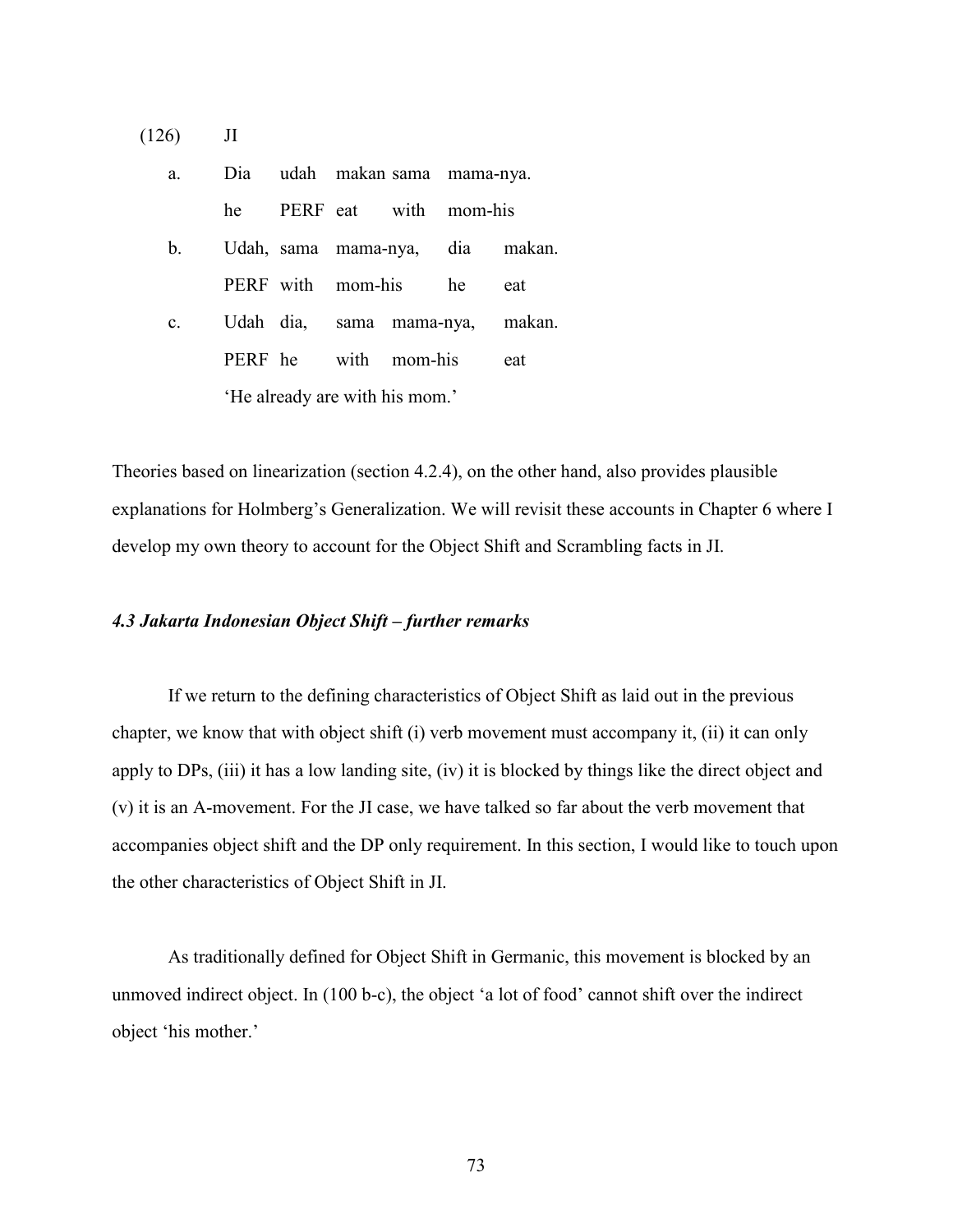(127) JI

| a.             | Dia             |                    | udah kasih mama-nya                         | banyak  |     | makanan.   |
|----------------|-----------------|--------------------|---------------------------------------------|---------|-----|------------|
|                | He              |                    | PERF give mother-his                        | much    |     | food       |
| b.             |                 | *Udah kasih banyak | makanan                                     |         | dia | mama-nya.  |
|                | PERF give       | much               | food                                        |         | he  | mother-his |
| $\mathbf{c}$ . | ?Udah kasih dia |                    | banyak                                      | makanan |     | mama-nya.  |
|                | PERF give       | he                 | much                                        | food    |     | mother-his |
|                |                 |                    | 'He already gave his mother a lot of food.' |         |     |            |

 Also, when we look at binding relations, we see that object shift builds comparable binding relations to the passive construction, indicating that they involve A-movement. In (128b), we see an example of ungrammaticality when the 'self' object has been passivized (Amovement). Similarly, in (128c), we see ungrammaticality that results from shifting the 'self' object out of the VP. Both sentences in (128 b&c) are ungrammatical because they violate Binding Condition A as the 'self' anaphor isn't bound by an antecedent. We will see in the next chapter that this is not the case with A'-Scrambling.

(128) JI

| a. | Susan <sub>i</sub> selalu me-nyukai |                               | dirinya <sub>i</sub>             | sendiri.                                |                           |
|----|-------------------------------------|-------------------------------|----------------------------------|-----------------------------------------|---------------------------|
|    | Susan always ACT-love               |                               | self                             |                                         |                           |
| b. | *Dirinya <sub>i</sub>               | sendiri selalu di-sukai       |                                  | (ama)Susan.                             |                           |
|    | Self                                |                               | always PASS-like                 | $(by)$ Susan                            |                           |
| c. | $\Gamma$ <sub>TP</sub> Selalu       | $\lfloor_{\text{AuxP}}$ [suka | $t_{\text{dirinya}}$ $\sqrt{VP}$ | $\lceil_{\text{vP}}$ Susan <sub>i</sub> | $dirinyai sendirityP$ ]]. |
|    | Always                              | like                          |                                  | Susan                                   | self                      |
|    |                                     |                               |                                  |                                         |                           |

'Susan always likes herself.'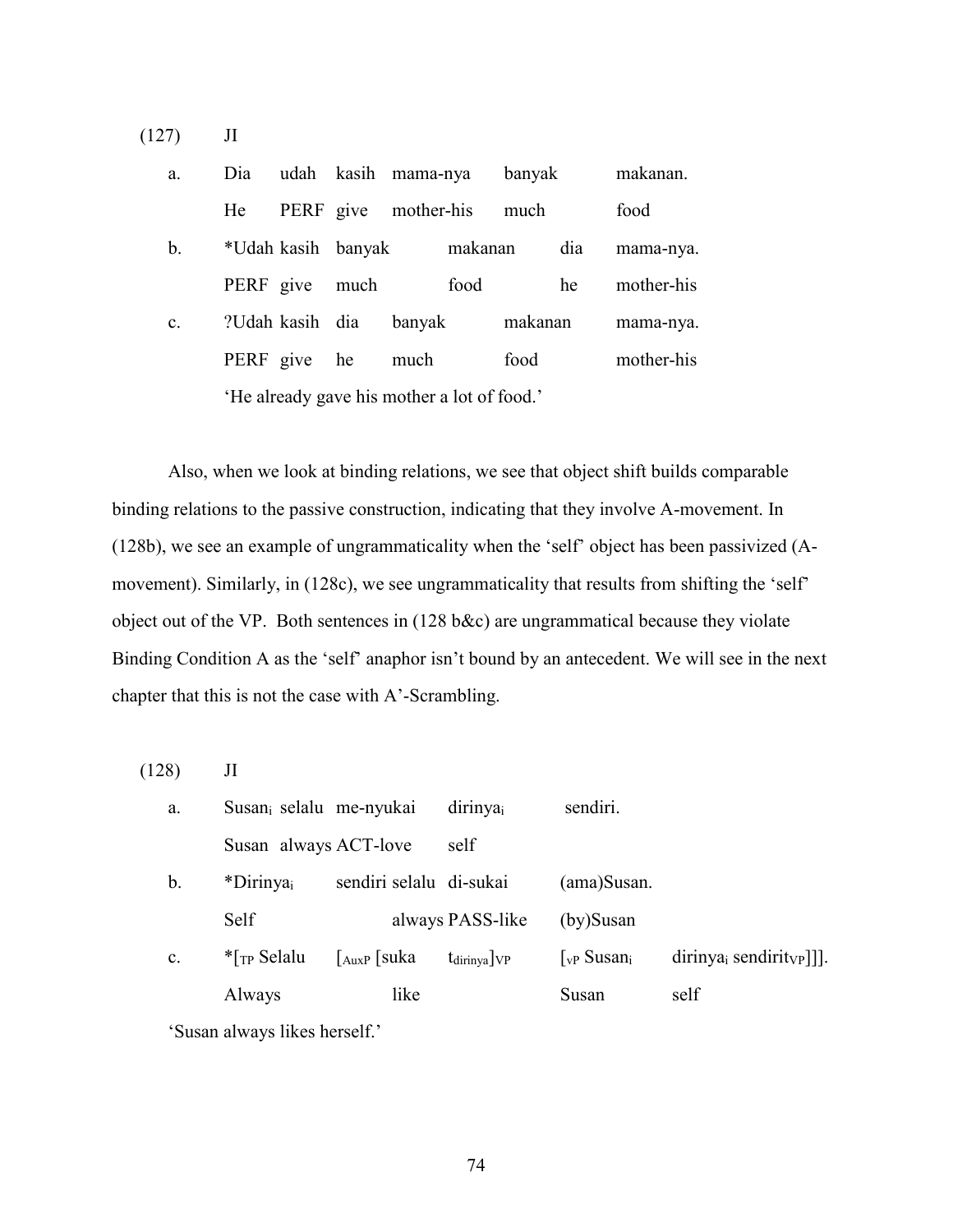Additionally, we know that landing site for Object shift is low. If we consider the three projections that can be generated between the TP and the vP, there is Negation, Aspect and Modality, in this order from higher to lowest (see previous chapter for more details). In subjectinitial sentences, the object cannot go between the negation and aspect (130) or between the aspect and modal verb (131). In other words, the only landing site available is the Spec of vP.

- (129) Gua gak bakal bisa baca buku-nya. I NEG ASP MOD read book-DEF 'I will not be able to read the book.'
- (130) \*Gua gak buku-nya bakal bisa baca. I NEG book-DEF ASP MOD read 'I will not be able to read the book.'
- (131) \*Gua gak bakal buku-nya bisa baca. I NEG ASP book-DEF MOD read 'I will not be able to read the book.'

However, the object can move into a position immediately following the subject (105). Here, I assume that the object is in Spec, TP, while the subject *gua* is in a position higher than TP, possibly as topic or focus. As will be elaborated in the next chapter, this is a position that is the target for Scrambling. The fact that (132) is grammatical despite the fact that the verb has stayed in-situ also means that this is not an example of object shift.

(132) Gua buku-nya gak bakal bisa baca. I book-DEF NEG ASP MOD read 'I will not be able to read the book.'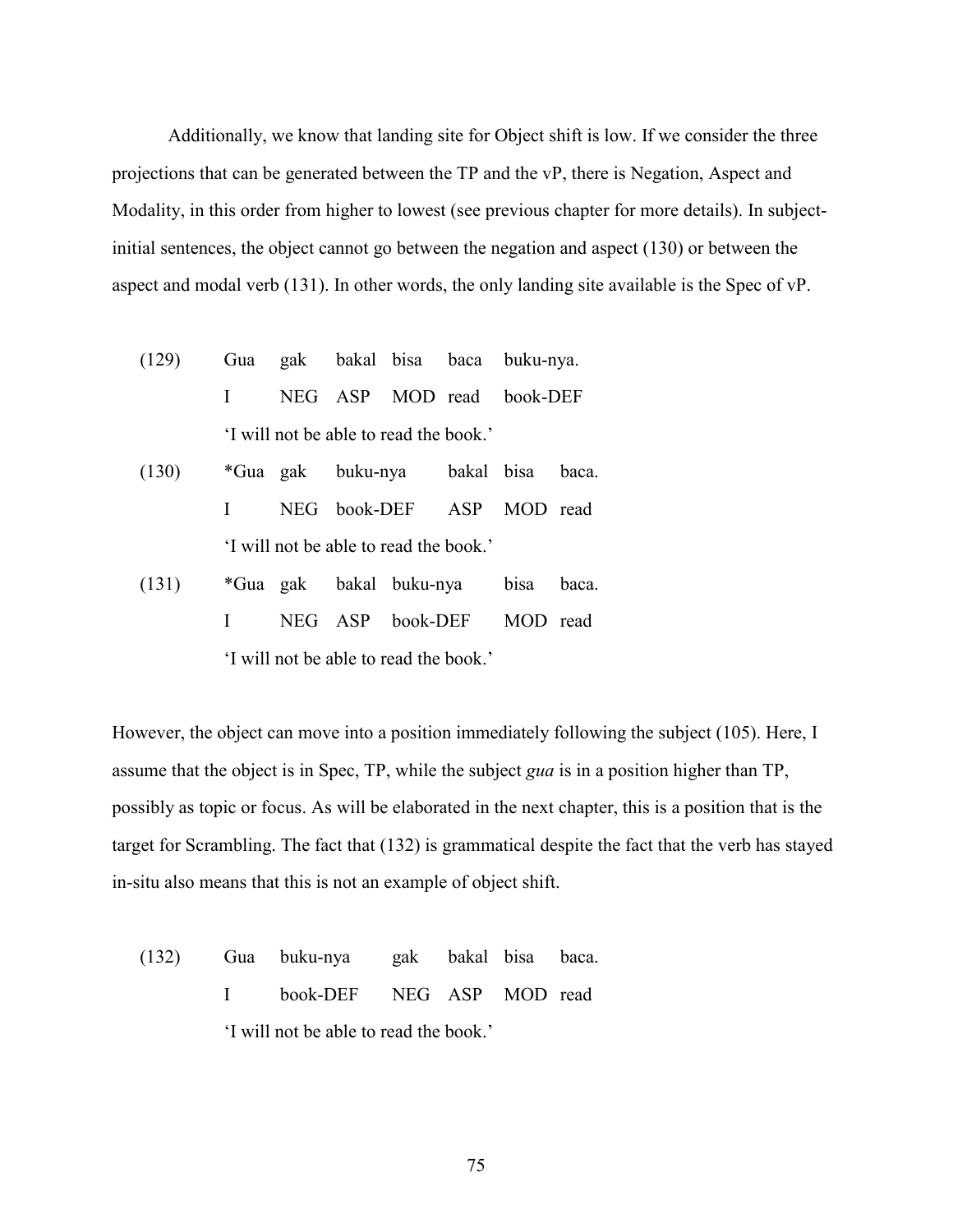In contrast, when we try to shift the object into a position immediately following the modal which marks the leftmost edge of the vP, without moving the verb as in (133), we clearly get an ungrammatical example. This shows a clear example of object shift.

(133) \*Gua gak bakal bisa buku-nya baca. I NEG ASP MOD book-DEF read 'I will not be able to read the book.'

To illustrate a grammatical example of object shift, we can turn to sentence (134) where the object has moved out of the VP but stayed low, while the VP undergoes remnant movement to a position higher than the in-situ subject.

(134)  $\lceil \text{NegPGak}[{\text{AspPbaka}}] \rceil = \lceil \text{ModPbisa} \rceil = \lceil \text{baca tobj}[{\text{vp}}[{\text{vPgua} \tbox{buku-nya tvP}}]] \rceil.$  NEG ASP MOD read I book-DEF 'I will not be able to read the book.'

Interestingly the same restriction does not apply to subjects in JI [contrast with 136 and 137 below].

| (135) | Buku-nya                              | gua          | gak          | bakal bisa |          | baca. |
|-------|---------------------------------------|--------------|--------------|------------|----------|-------|
|       | book-DEF                              | $\mathbf{I}$ | NEG.         | ASP        | MOD read |       |
|       | 'I will not be able to read the book' |              |              |            |          |       |
| (136) | Buku-nya                              | gak          | gua          | bakal bisa |          | baca. |
|       | book-DEF                              | <b>NEG</b>   | $\mathbf{I}$ | ASP        | MOD read |       |
|       | I will not be able to read the book'  |              |              |            |          |       |
| (137) | Bukunya                               | gak          | bakal gua    |            | bisa     | baca. |
|       | book-DEF                              | <b>NEG</b>   | ASP I        |            | MOD read |       |
|       | I will not be able to read the book'  |              |              |            |          |       |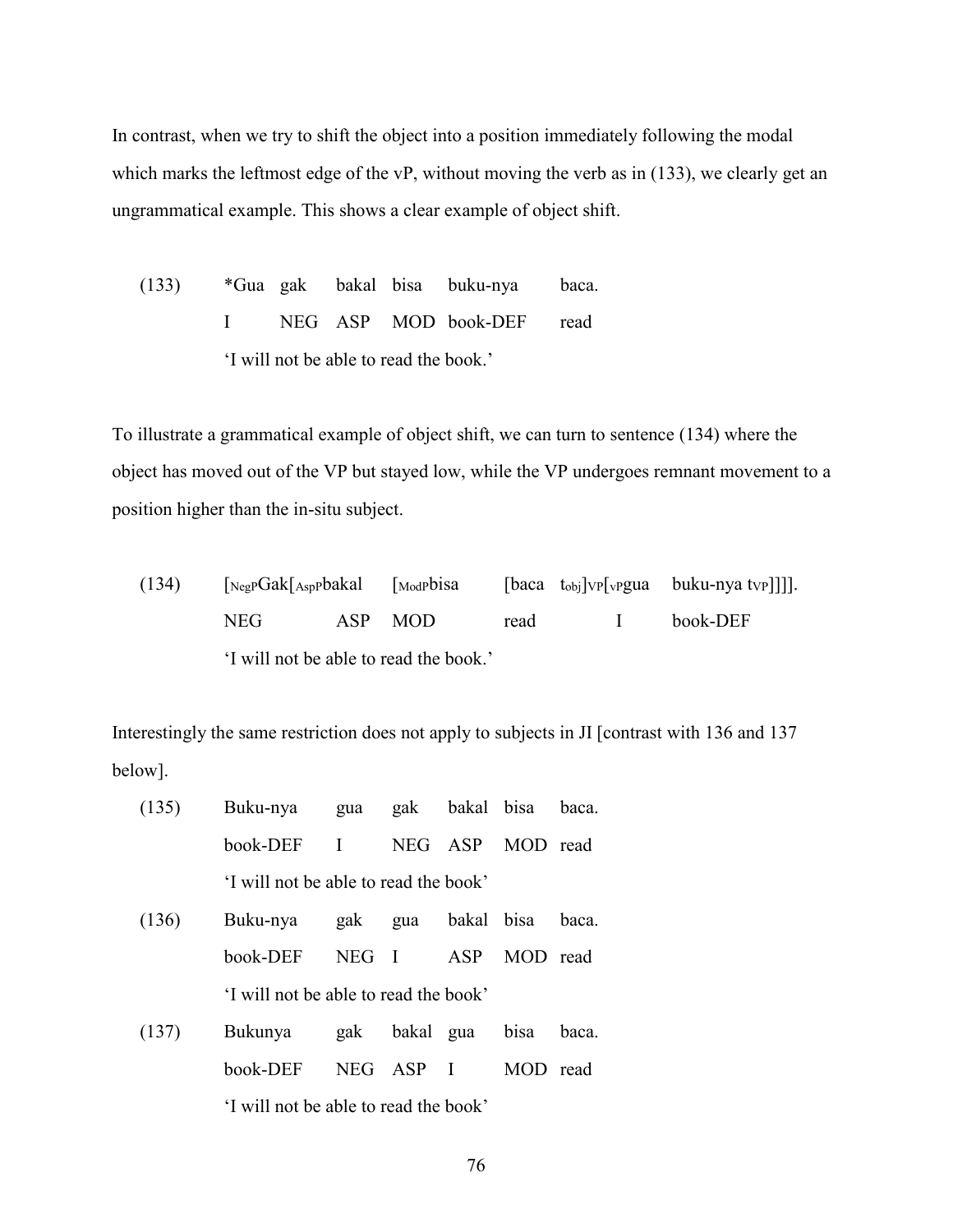I have established here that the landing site of object shift is low, somewhere still within the vP domain in JI. The literature, however, is split on the exact landing site of object shift in the vP domain. Early analysis (Holmberg 1986, Pollock 1989, Vikner 1989, 1994b, Holmberg and Platzack 1995) propose that object shift is an adjoining operation to the highest vP projection. Subsequent analysis (Deprez 1989, Johnson 1991, Chomsky 1993, Collins and Thrainsson 1996) suggest that object shift is movement to the Spec of the highest vP projection. Some other analysis (Holmberg 1999, Chomsky 1995c, 2001b) leave this question open and do not commit to either position.

If we look concretely at the data in JI, it is much more straightforward to pinpoint the landing site for object shift, as the subject in JI may stay low in Spec,vP. The data below is a repetition of examples (89) and (95) above, where we get grammatical object shift in JI. Here, we see that since the verbal aspects, including the aspect marker precede the subject, we know that the subject has indeed stayed low in Spec,vP. As the object follows the subject in this example, there is only one possible landing site for the object: the lower Spec,vP.

- (138)  $\lceil \text{TPIcha}_i \rceil$   $\lceil \text{AuxP[beli} \rceil$  t<sub>i</sub> $\lceil \text{VP} \rceil$  udah $\lceil \text{Vpt}_i \rceil$  buku Harry Potter<sub>i</sub> t<sub>VP</sub>]]. Icha buy PERF book Harry Potter. 'Icha already bought the Harry Potter book.'
- (139)  $\lceil T_P U da h \rceil \lceil \frac{\text{huxP}}{\text{[139]}} \rceil$   $\lceil \frac{\text{huvP}}{\text{[139]}} \rceil$   $\lceil \frac{\text{huvP}}{\text{[139]}} \rceil$ PERF buy **Icha book** Harry Potter. 'Icha already bought the Harry Potter book.'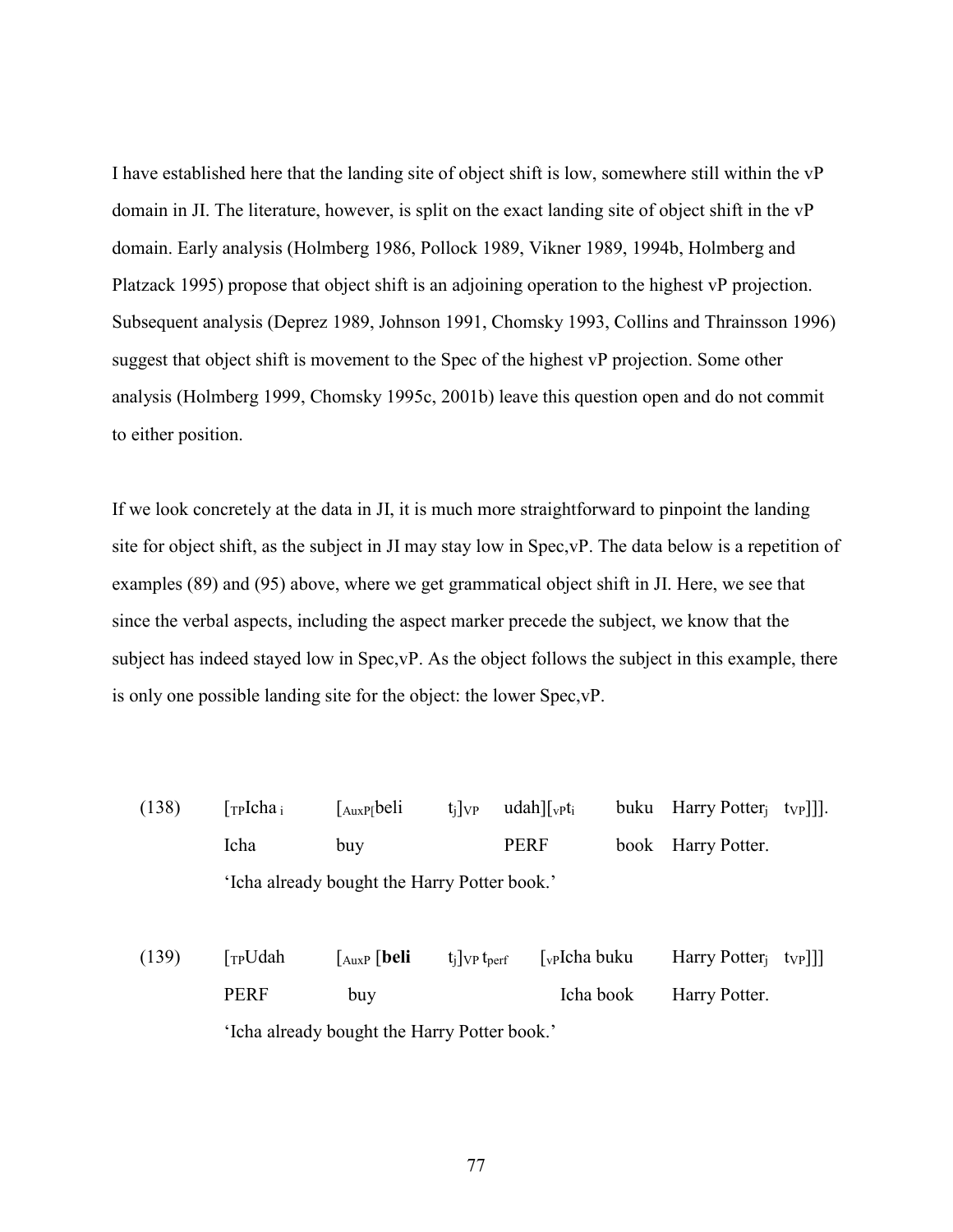# *4.4 Chapter Summary*

 In this chapter, we have established that JI has Object Shift that obeys Holmberg's Generalization as defined for West Germanic languages. We have also confirmed that JI Object Shift fulfills other requirements such as DP-only movement, A-movement and low landing site. Moreover, we have discussed in detail the major accounts of Holmberg's Generalization.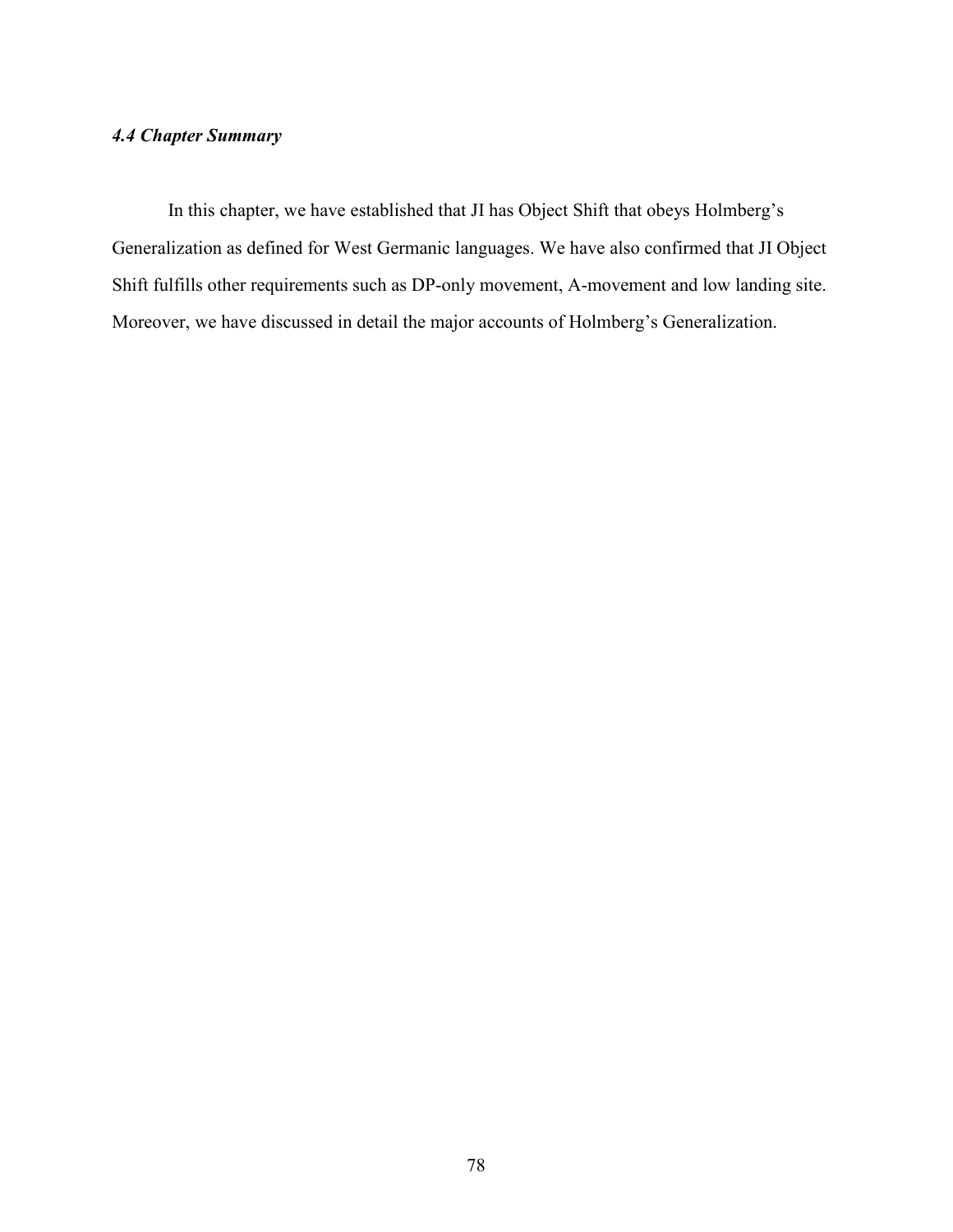#### CHAPTER 5

#### SCRAMBLING IN JAKARTA INDONESIAN

#### *5.1 Overview*

 $\overline{a}$ 

While many different types of word order are possible in JI, as seen in the previous chapter 4, many of those orders are not neutral, but rather have an effect on information structure. In this chapter, I focus on three types of object-initial sentences that are neutral from an information structure standpoint and are very common in JI. They can generally be categorized into three different types: (1) Passive Type 1 (P1), (2) Passive Type 2 (P2) (the term coined by Dardjowidjojo (1978) and Sneddon (1996) for Standard Indonesian [SI]), and (3) what have been called Topicalization constructions (Cole & Hermon 1998, 2000 for Colloquial Indonesian [CI]). I will show that this last pattern actually has properties in common with what has been analyzed as Scrambling in other languages. P1 is clearly differentiated from P2 and scrambling by having a *di-* prefix on the verb, while the other two constructions (P2 and Scrambling) always involve bare verbs (verbs without any suffix).

Chung (1976) groups together both of the bare verb constructions in SI, but subsequent studies of this phenomenon have clearly differentiated between P2 and what has been loosely called Topicalization<sup>15</sup> (Arka and Manning 1998, inter alia). The difference between the two is marked by the position of the aspectual marker relative to the subject.

| (140) | Buku        | itu | udah John                       | baca | $\lceil P2 \rceil$ |
|-------|-------------|-----|---------------------------------|------|--------------------|
|       | <b>book</b> |     | that PERF John read             |      |                    |
|       |             |     | The book has been read by John' |      |                    |

<sup>&</sup>lt;sup>15</sup> It is to be noted that P1 and P2 exist in all Indonesian varieties (including the standard, colloquial and Jakarta Indonesian), while Topicalization/Scrambling only exists in CI and JI.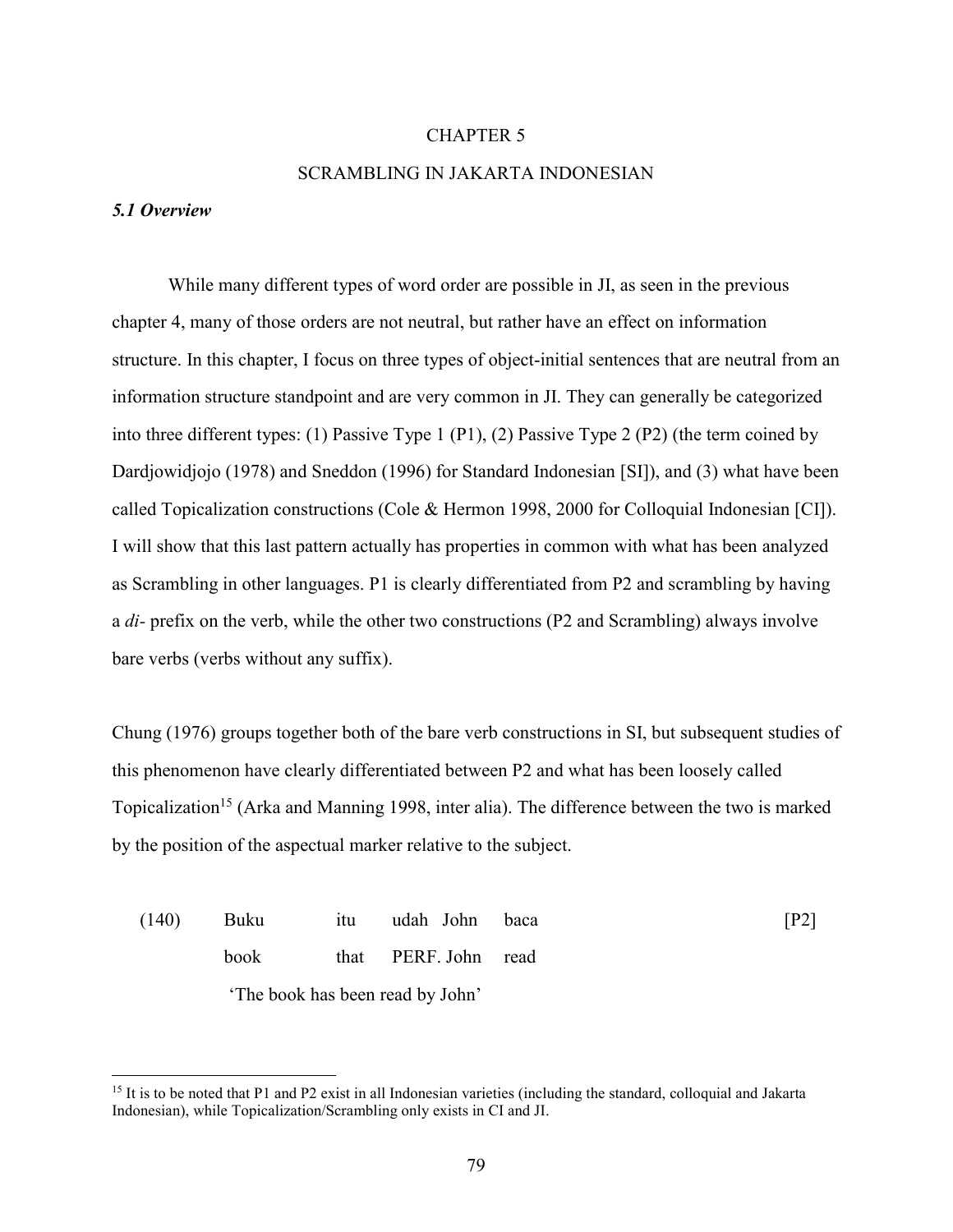(141) Buku itu John udah baca [Scrambling/Topicalization] book that John PERF read 'That book, John has read'

In cases of P2, the aspectual marker is to the left of the subject (140), while in cases of "Topicalization," the aspectual marker is to the right of the subject (141). From a syntactic perspective, in the P2 sentence in (140), the agentive subject can be analyzed as staying low in its base position (Spec, *v*P); it is not promoted to a "true" or theta-bar subject position in Spec,TP. In the case of "topicalization" as seen in (141), the agentive subject does appear to move out of Spec,*v*P; followed by the movement of the topicalized object to a position in the left periphery. This accounts for the different positioning of the aspectual markers **vis**-à-**vis the subject**. The derivations for (140) and (141) are given in Figures (1) and (2).



Figure 5.1: Tree derivation of sentence (140) – P2 construction.



Figure 5.2: Tree derivation of sentence (141) – Topicalization/Scrambling.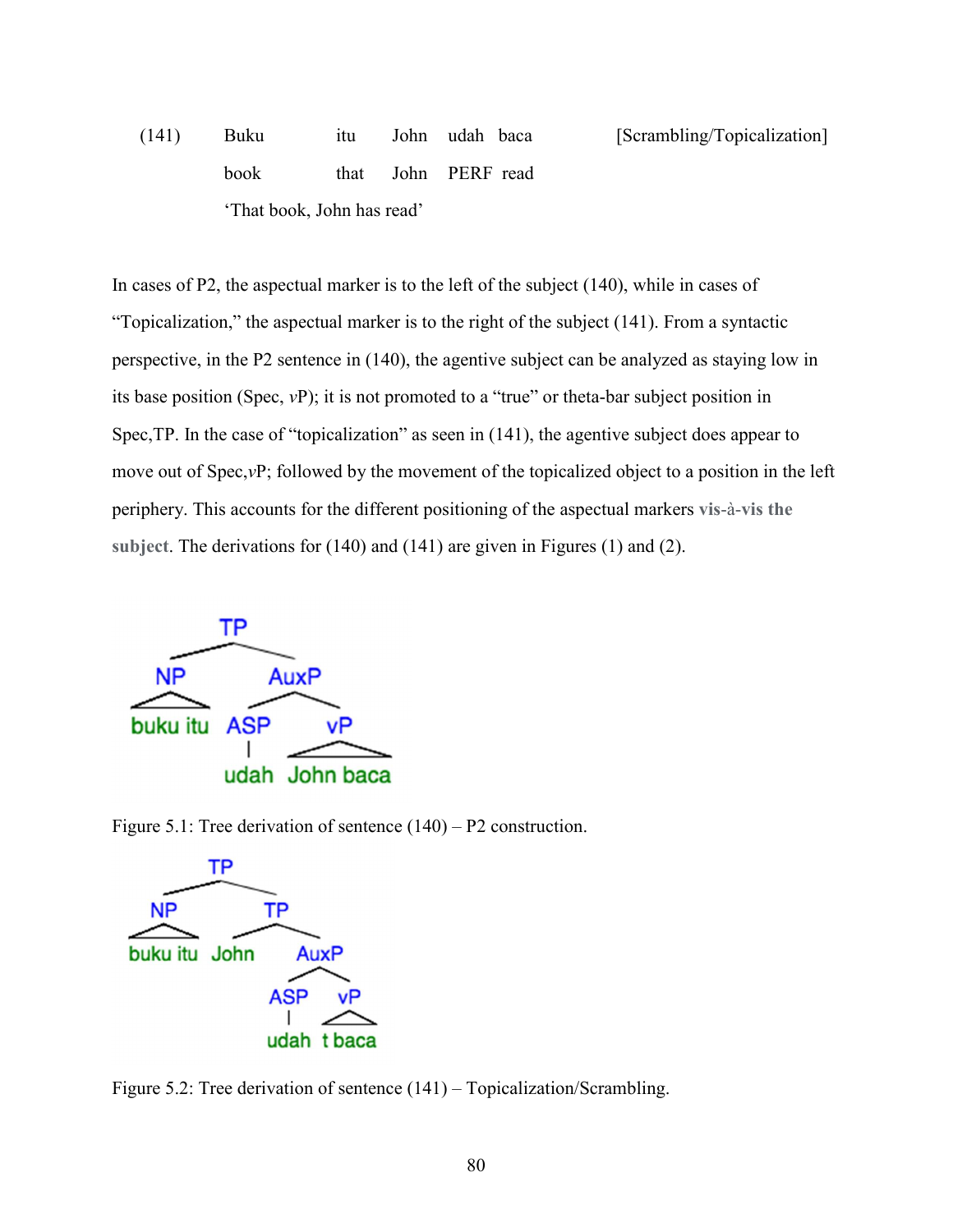The P2 construction in (140) is very different from the "traditional" English passive construction or the passive derived with a *di-* prefix on the verb in JI (P1).

(142) Buku itu udah di-baca (ama Rina) [P1] book that PERF PASS-read by Rina 'That book has been read (by Rina)'

The contrast between (140) and (142) is obvious in that the agent has clearly been "demoted" in (142), rendering it optional. If the agent is expressed, it must be accompanied by the preposition *ama* 'by'. In the P2 construction (140), however, the agent is obligatory (143a) and cannot be expressed in an *ama*-phrase (143b).

|  | $(143)$ a. *Buku itu udah baca |                            |      |
|--|--------------------------------|----------------------------|------|
|  |                                | book that PERF read        |      |
|  |                                | b. *Buku itu udah ama John | baca |
|  |                                | book that PERF by John     | read |

The P2 construction in (140) requires the subject to stay low, to the right of auxiliaries, and has been claimed to be similar to the ergative pattern present in Philippine languages such as Tagalog (Aldridge 2008, inter alia). The pattern (141), on the other hand, where the external argument is to the left of all auxiliaries, appears superficially similar to Topicalization in English and other languages, and has been referred to as "topicalization" in the syntactic literature (Arka & Manning 1998, Cole & Hermon 1998, 2000, inter alia).

As I have demonstrated so far, there is a 3-way distinction among object-initial constructions in JI: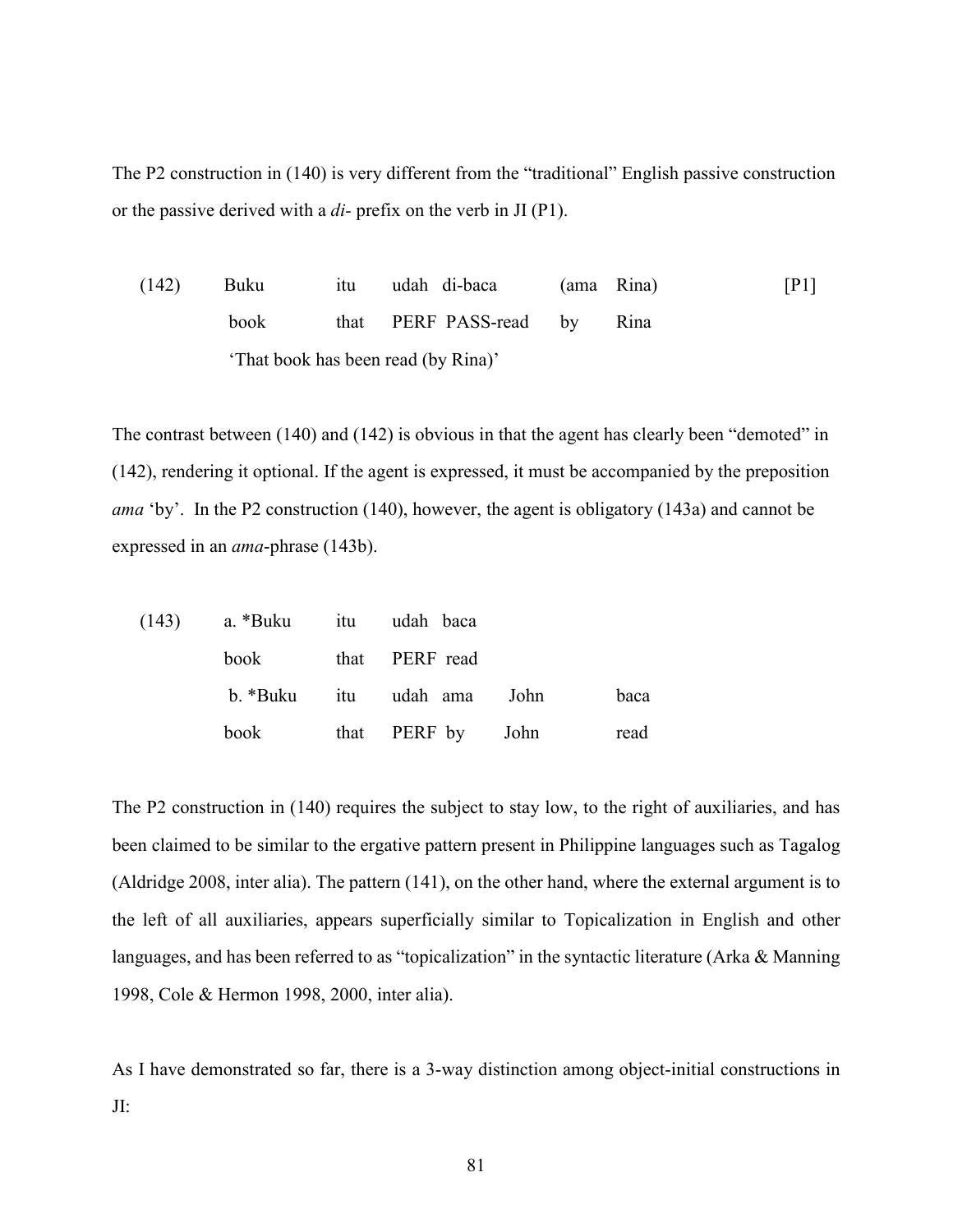(1) P1 constructions:

- · Verb is prefixed with *di-*
- Agent is demoted, in a *by*-phrase, and optional
- Word order: negation or aspectual markers precede the verb

(2) P2 constructions:

- Bare verb
- Agent is not demoted and are obligatory
- · Word order: negation or aspectual markers precede the subject
- (3) Topicalization/Scrambling constructions:
- · Bare verb
- Agent can be pronominal or a full NP
- Word order: negation or aspectual markers must come between the agent and the verb

#### *5.2 Scrambling as a category for Jakarta Indonesian object-initial construction*

In this chapter, I argue that the third type of object initial construction traditionally called "topicalization" is actually the operation that has come to be known cross-linguistically as Scrambling. Specifically, in this section, I give a short background on scrambling and its properties; and show that Indonesian "topicalization" fits into this pattern.

#### *5.2.1 Scrambling*

Scrambling, a term coined by Ross (1967), describes the process that derives non-canonical word order in languages commonly seen as having "freer" word order like German, Japanese, Russian, Hindi, Korean and others. In these languages, it is hard to determine the basic, neutral word order, as several combinations of subject, object and verb orders are common and acceptable in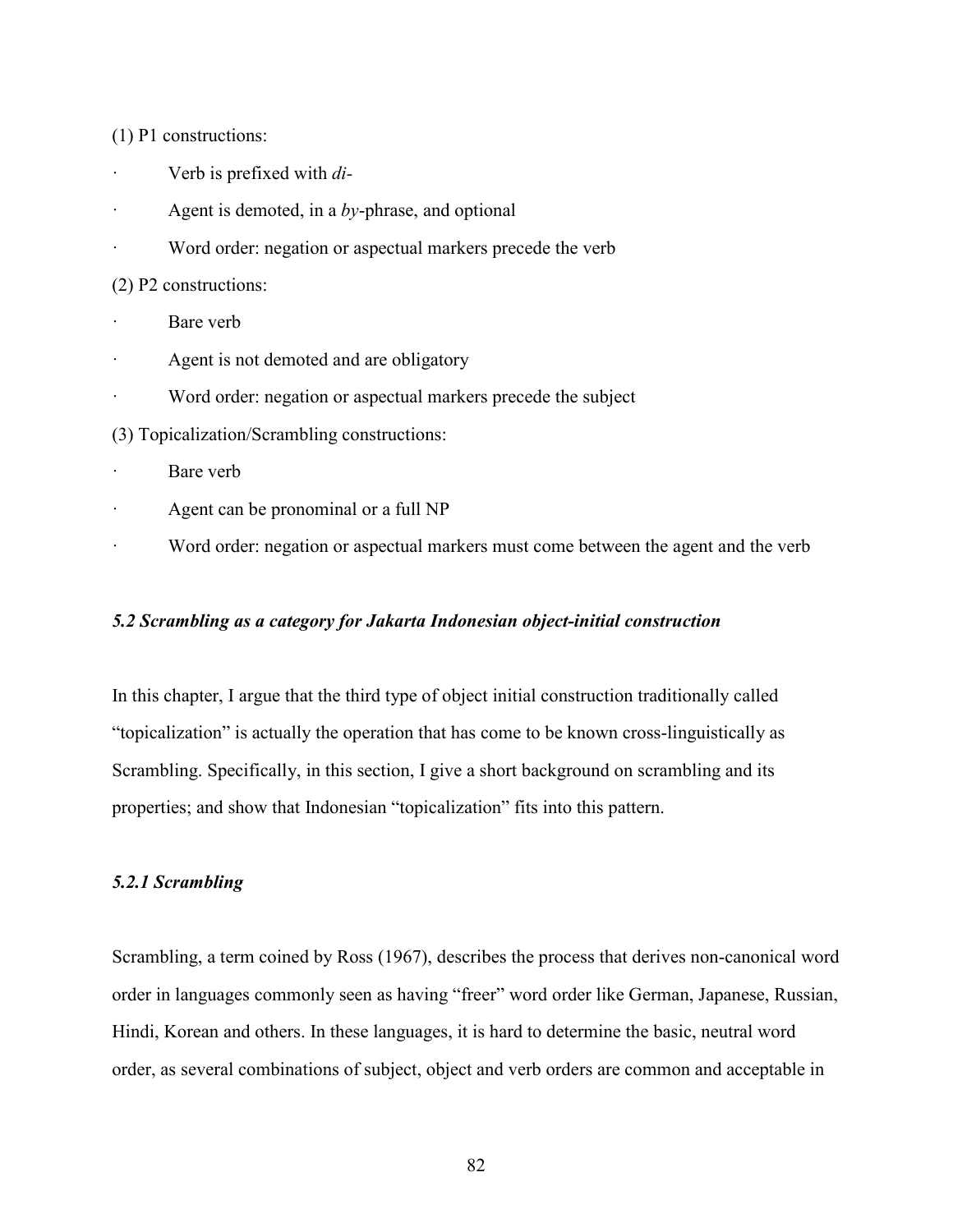neutral declarative sentences, much as we saw in the previous chapter for JI. The following is an example of such variation in Japanese:

#### **Japanese**

- (144) Mary-ga sono hon-o yonda. Mary-NOM that book-ACC read. 'Mary read that book'
- (145) Sono hon-o Mary-ga yonda. That book-ACC Mary-NOM read. 'Mary read that book'

In JI, as we saw in the previous section, word order variation resulting from fronting non-subject DPs is also possible while remaining neutral with respect to information structure:

- (146) Budi udah beli buku itu kemaren. Budi PERF buy book that yesterday 'Budi bought that book yesterday'
- (147) Buku itu Budi udah beli kemaren. Book that Budi PERF buy yesterday 'Budi bought that book yesterday'

There are generally three kinds of scrambling discussed in the crosslinguistic literature: (a) clause bounded (sometimes called intermediate scrambling), (b) long distance scrambling that is not clause bounded (that is, which crosses at least one CP boundary) and (c) short scrambling within the *vP*. Different languages that have been identified as having scrambling have different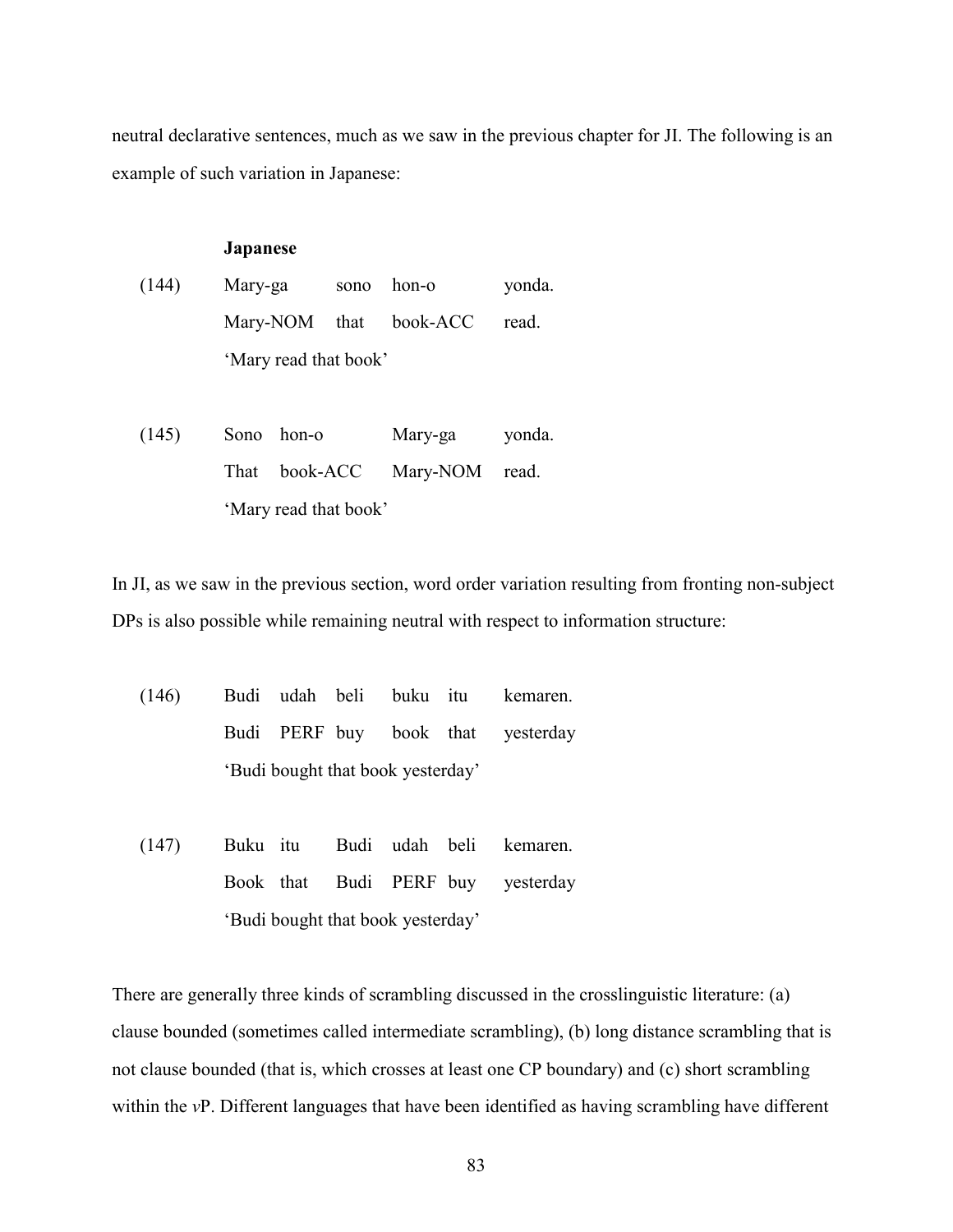possibilities in terms of the kind of scrambling they allow. Japanese, Korean and Hindi, for example, have been described to allow both clause bounded and long-distance scrambling (Mahajan 1990, Saito, Miyagawa 1997, 1998), while German has been described by most to only allow clause bounded scrambling (Webelhuth 1989). In this section, I will mostly talk about clause-bounded intermediate scrambling, with some reference to long distance scrambling in JI. Short scrambling in JI, as mentioned in the previous chapter, behaves more like object shift in that it is dependent on verb movement, unlike scrambling which is independent of verb movement.

To understand the basic properties of scrambling, it is extremely important to tackle the following fundamental questions:

(i) Are the different word order possibilities simply base generated or do they involve movements?

(ii) If they involve movement, what kind of movement is involved? (A or A')<sup>16</sup>?

#### *5.2.1.1 Scrambling and sensitivity to islands*

**German** 

 $\overline{a}$ 

It is widely reported that Scrambling as a phenomenon is generally sensitive to islands. The following are examples of island sensitivity in Scrambling for German:

| (148) | *, weil Wolfgang iemand $[t_i]$         |         |     | und Anne] gesehen | hat. |
|-------|-----------------------------------------|---------|-----|-------------------|------|
|       | <b>BecauseWolfgang</b>                  | someone | and | Anne seen         | has  |
|       | 'Because someone saw Wolfgang and Anne' |         |     |                   |      |

 $^{16}$  I am not committed to a specific theoretical account of the A/A' distinction; but use it here as a heuristic diagnostic.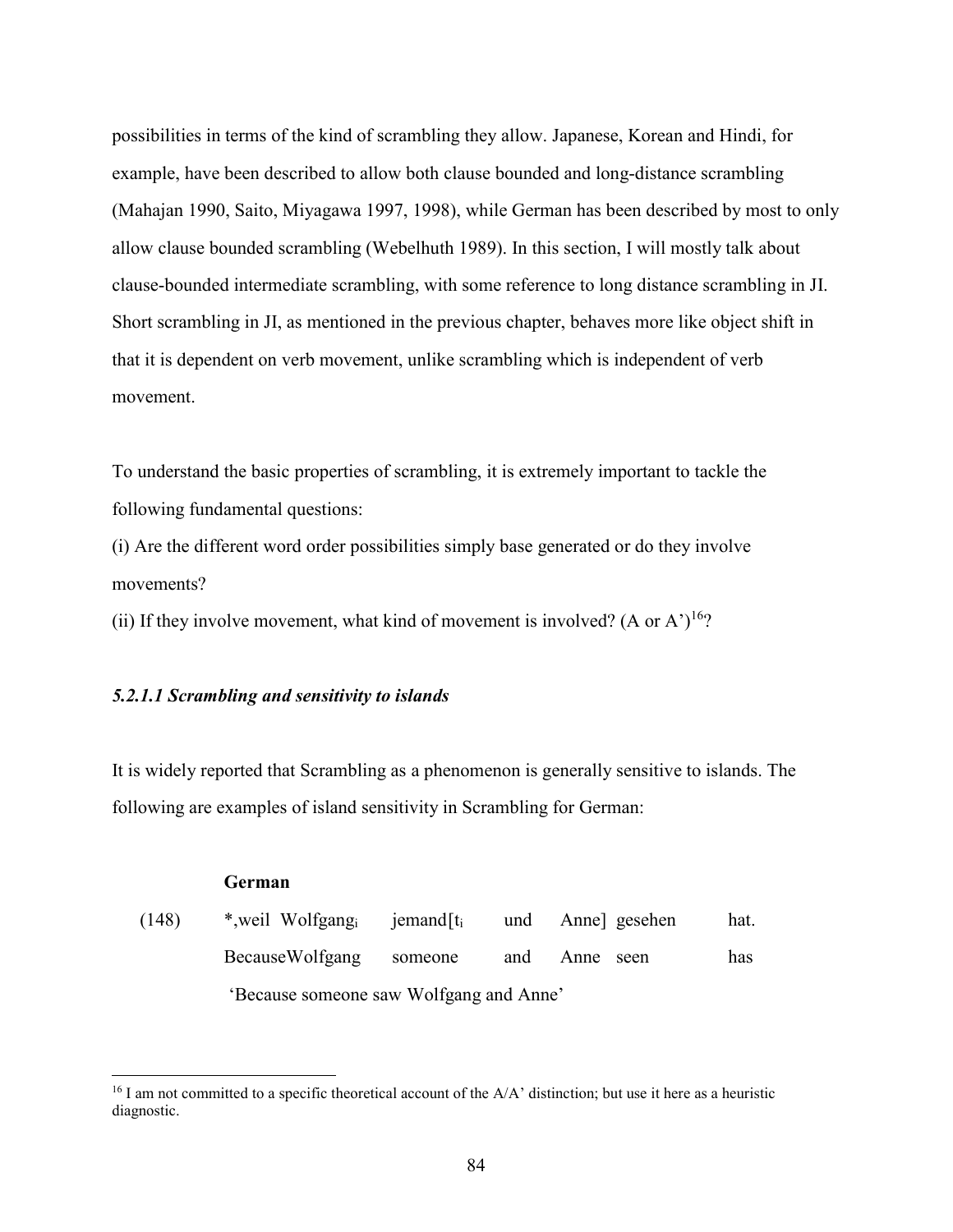(149) \*,weil Frauenrechtei viele Leute [für ti] lange gekämpft haben. Becausewomen's rights many people for long fought have 'because many have long fought for women's rights'

Similarly, scrambling in Japanese is also sensitive to islands (Saito 1985: 185).

#### **Japanese**

| (150) | *sono hon-o <sub>i</sub> John-ga |        | $\lceil_{NP}\rceil$ CPMary-ga ti | katta toll siraseta(koto) |           |  |
|-------|----------------------------------|--------|----------------------------------|---------------------------|-----------|--|
|       | that book-A                      | John-N | Mary-N                           | bought C                  | told fact |  |

Scrambling also appears to be sensitive to islands in JI.

(151) \*Buku itu gua gak kenal orang yang tulis. book that I NEG know person REL write 'I don't know the person who wrote that book'

A base-generation approach would have difficulty explaining why scrambling is sensitive to islands in JI (see Boskovic and Takahashi 1998 for a base-generation approach, which has been argued against by Bailyn 2001, among others). Below, I provide the alternative to (151) that would be grammatical. In contrast to (151), sentence (152) below has a relative clause (RC) internal verb that carries the "N-" prefix, indicating that there is no movement of the internal object out of the relative clause-internal *v*P, so (152) is likely an instance of left dislocation, where *buku itu* is base generated in the left periphery.

(152) Buku itu gua gak kenal orang yang n-ulis. book that I NEG know person REL N-write 'I don't know the person who wrote that book'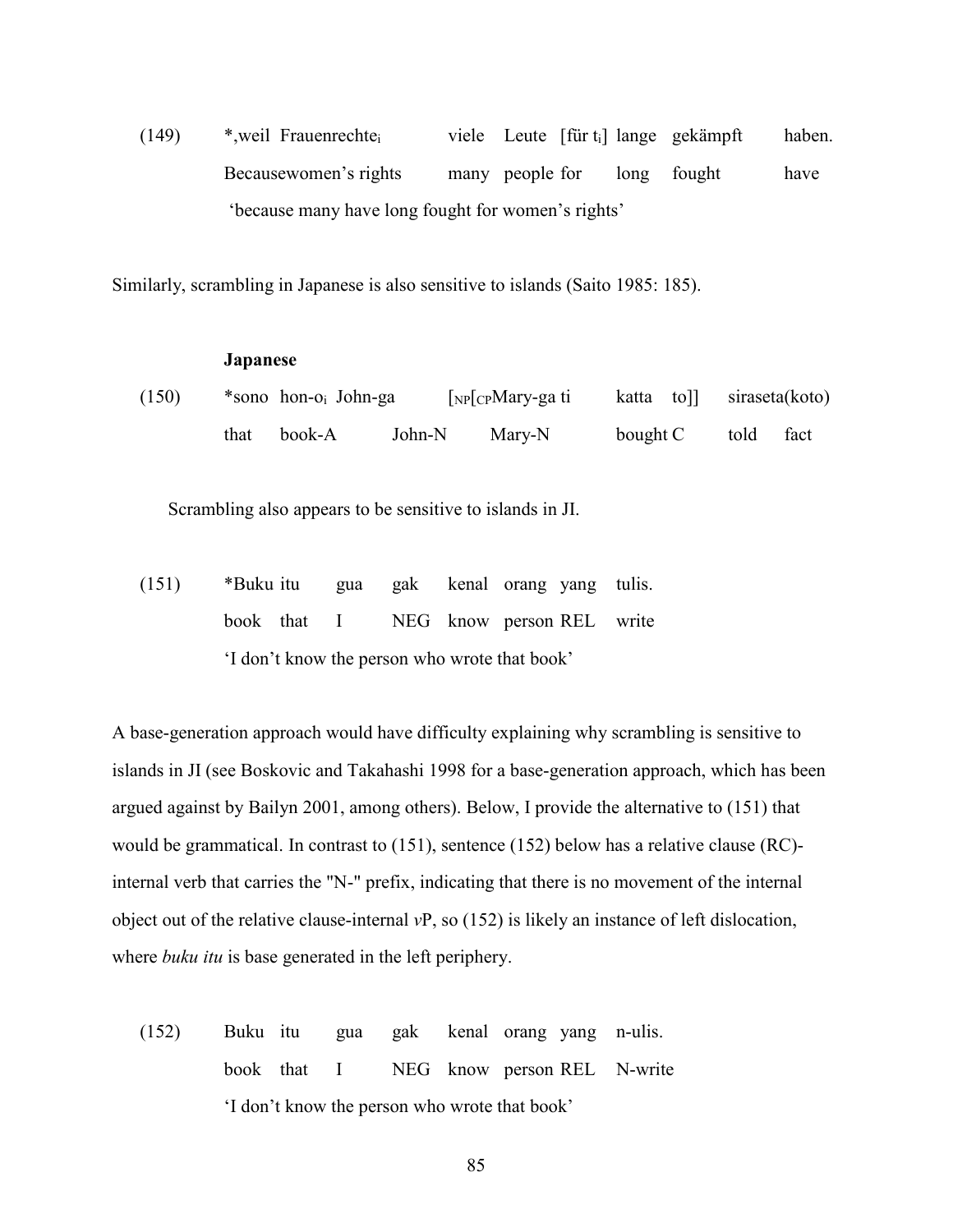Here, I would like to highlight previous discussion from Chapter 2 (section 2.2.3) where I elaborated how the N- verb prefix in JI is optional, but that verbs must be bare when the object has moved away from the  $vP^{17}$ . The dichotomy in (151) and (152) is jarring because just looking at the surface object position, we would expect the bare verb to be grammatical, since the object is sentence initial. However, the bare verb in (151) indicates that the verb has moved to its sentence initial position from within the RC, violating island condition. In (152), on the other hand, the verb bares the N- prefix, indicating that no object movement from within the RC has happened. This suggests that the sentence initial object in (152) is base generated in this position; this is an instance of left dislocation.

Also, applying Gundel's (1974, 1985) "As for X" test, as exemplified in Chapter 3 (section 3.0), this left dislocation example passes this topichood test, as can be seen in the example below. This is in contrast to the Scrambling examples shown in section 3.0 earlier.

| (153) |          | Gua kenal banyak                                         |           |     | penulis |                              | buku. |        |       |
|-------|----------|----------------------------------------------------------|-----------|-----|---------|------------------------------|-------|--------|-------|
|       | I        |                                                          | know many |     | writer  |                              | book  |        |       |
|       |          | 'I know many authors.'                                   |           |     |         |                              |       |        |       |
|       | Buku itu |                                                          | gua       |     |         | juga kenal orang yang        |       | nulis. |       |
|       |          | Book that I                                              |           |     |         | also know person who         |       | write  |       |
|       |          | 'I also know the person who wrote that book.'            |           |     |         |                              |       |        |       |
|       |          | Kalo buku itu                                            |           | gua |         | juga kenal orang yang nulis. |       |        |       |
|       |          | As for book that I                                       |           |     |         | also know person who         |       |        | write |
|       |          | 'As for that book, I also know the person who wrote it.' |           |     |         |                              |       |        |       |

<u>.</u>

<sup>&</sup>lt;sup>17</sup> It is to be noted that Kurniawan (2018) also reports that the bare verbs are the most used verb form for JI.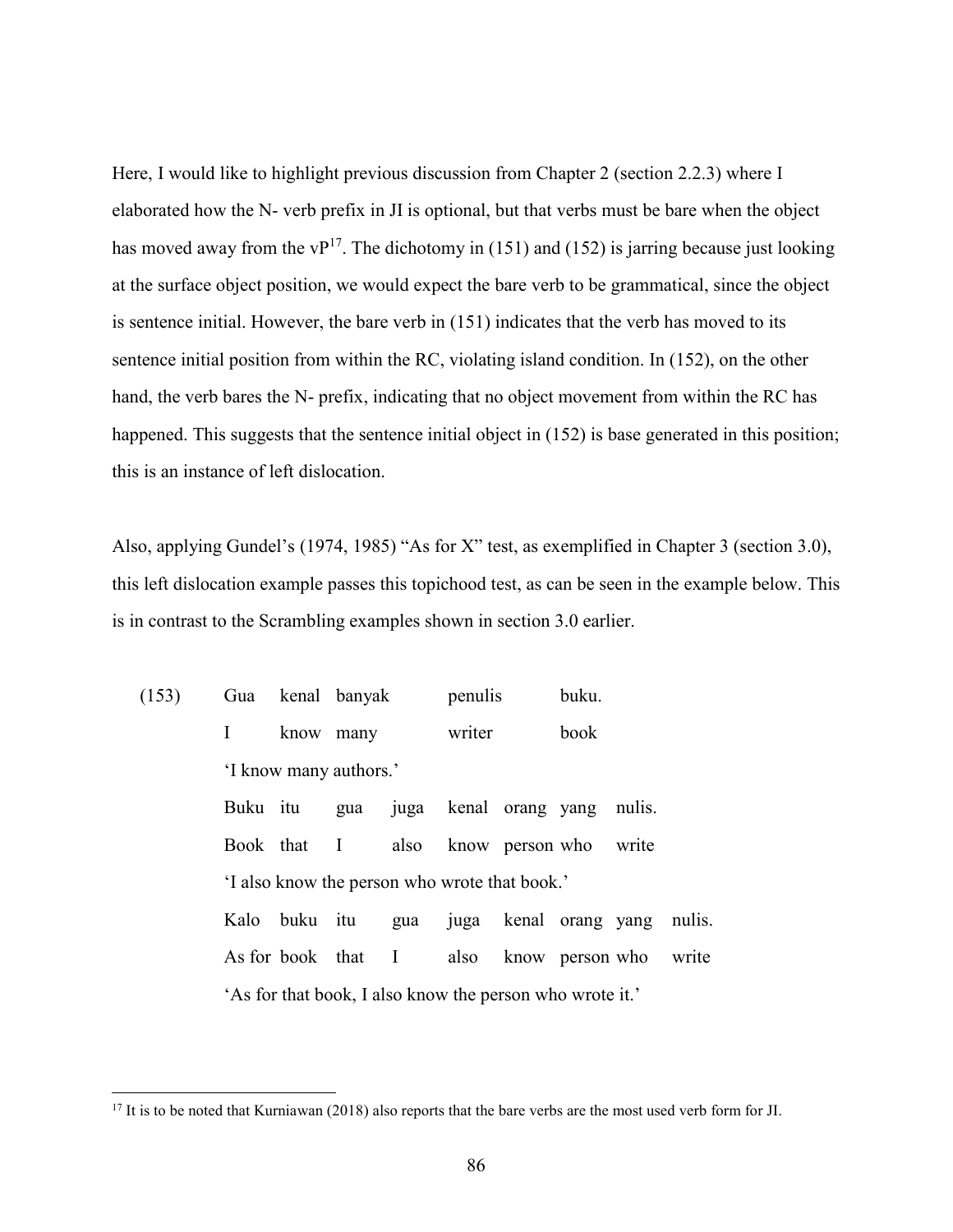As discussed in the previous chapters  $(3 \& 4)$ , unlike with object shift, scrambling can move both DPs and PPs (see below for JI data):

| (154) | Hadiah  |                                                            | itu                  |      | Rina udah beli |      | buat      | adek-nya. |                      |      |
|-------|---------|------------------------------------------------------------|----------------------|------|----------------|------|-----------|-----------|----------------------|------|
|       | present |                                                            | that                 | Rina | PERF buy       |      | for       |           | younger sibling-POSS |      |
| (155) | Buat    | adek-nya                                                   |                      |      |                | Rina | udah beli |           | hadiah               | itu. |
|       | for     |                                                            | younger sibling-POSS |      |                | Rina | PERF buy  |           | present              | that |
|       |         | 'Rina already bought that present for her younger brother' |                      |      |                |      |           |           |                      |      |

Moreover, we also know that the landing site for scrambling is much higher than object shift (refer to more detailed discussion in Chapters  $3 \& 4$ ). Below, we see this with JI where the scrambled object comes before the subject and the aspectual marker<sup>18</sup>.

| (156) | Baiu                                                  | 1tu –  |  |              | gua udah pake ke kantor | kemaren.  |
|-------|-------------------------------------------------------|--------|--|--------------|-------------------------|-----------|
|       | clothes                                               | that I |  | PERF wear to | office                  | yesterday |
|       | I already wore those clothes to the office yesterday' |        |  |              |                         |           |

Most importantly, in (156) above, the verb has stayed low in-situ, yet the object is able to move to a sentence-initial position. So, movement of the object in the pattern we have identified as Scrambling is indeed not dependent on verb movement.

 $\overline{a}$  $18$  This is in contrast to what have been discussed for Object Shift in the previous chapter, namely that the landing site for Object shift is much lower, on the left edge of the vP. Comparatively, below is an example of sentence (167) with object shift instead of Scrambling:

<sup>(167&#</sup>x27;) Udah pakai saya baju itu kemarin. PERF wear I clothes that yesterday 'I already wore those clothes yesterday.'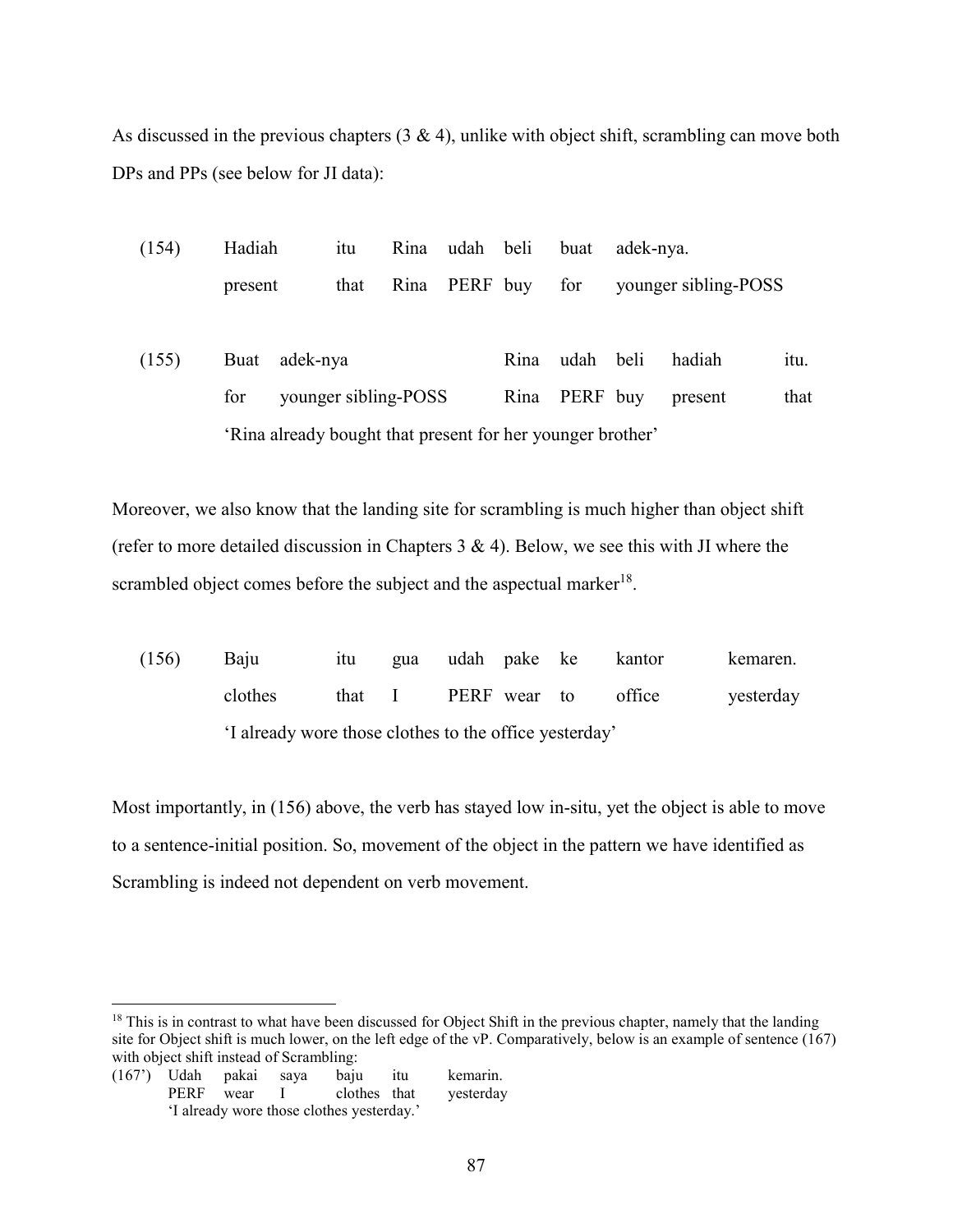Assuming that scrambling is truly different from object shift, the question remains as to what type of movement is involved. There are 3 different possibilities: (1) scrambling can be Amovement; (2) A'-movement; or (3) a third type of mixed A/A' movement.

#### *5.2.1.2 Scrambling and its mixed A/A' properties*

Mahajan (1990, 1994) argues that scrambling can be either A- or A' movement; more precisely, clause bound scrambling is said to have A- or A' properties, while long distance scrambling is claimed to only have A' properties. Thus, in Hindi, A- movement scrambling can override weak crossover (WCO) effects.

# **Hindi**  (157) ???uskei maalik-ne kOn sii kitaabi pheNk dii. Its author-ERG which book threw away 'Which book did its author throw away?' (158) kOn sii kitaabi uskei maalik-ne ti pheNk dii. which book its author-ERG threw away 'Which book did its author throw away?'

Hindi A-scrambling can also alter anaphor binding possibilities (Mahajan 1994, as presented in Anagnostopoulou & Fox 2007: 5).

#### **Hindi**

(159) \*apnei maalik-ne ek naukar naukarise nikaal diyaa. self's boss-ERG a servant service from dismissed 'Self's boss dismissed a servant'

88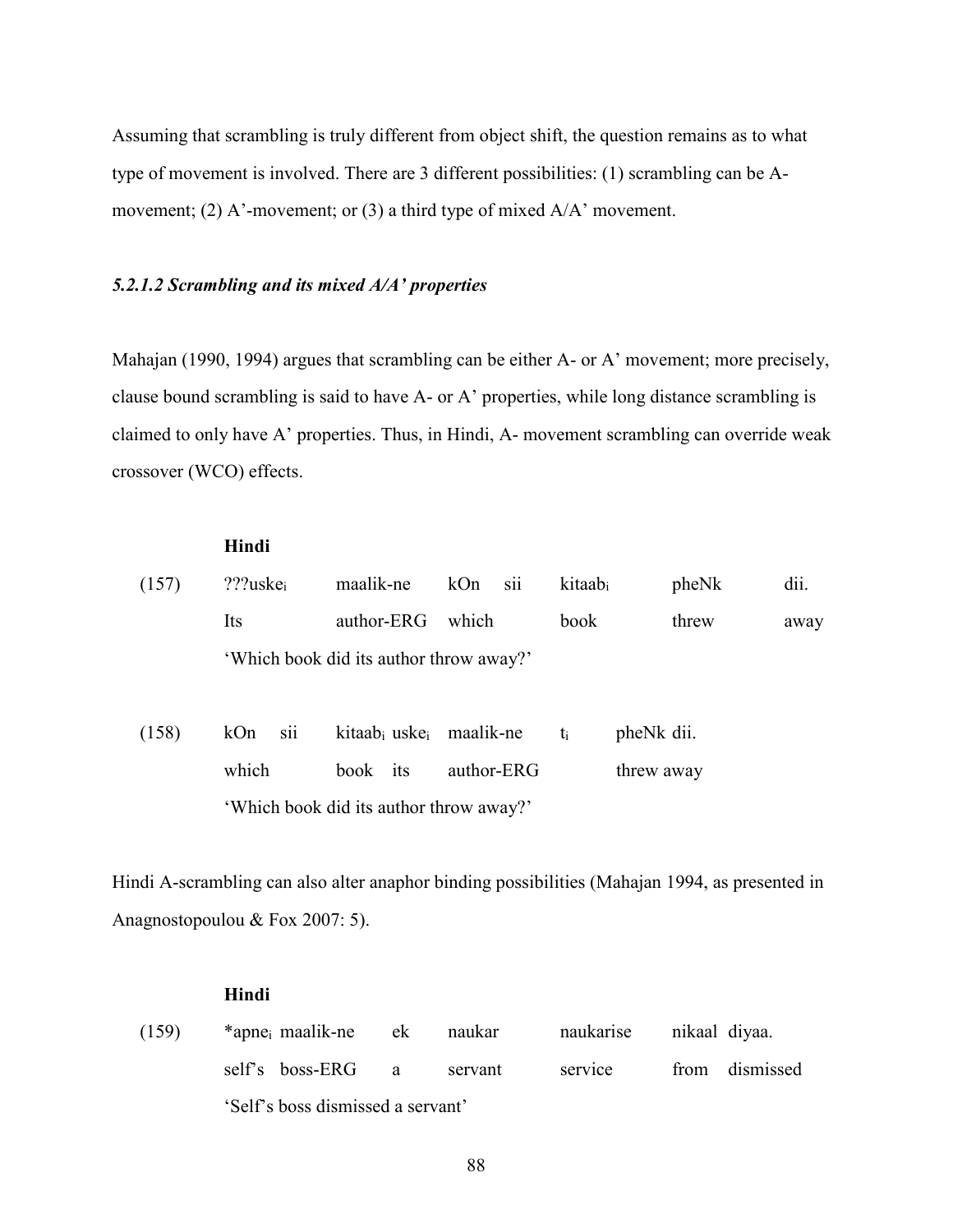| (160) | $?ek$ naukar <sub>i</sub> | apne <sub>i</sub> maalik-ne |         | naukarise nikaal diyaa. |
|-------|---------------------------|-----------------------------|---------|-------------------------|
|       | servant                   | self's boss-ERG             | service | fromdismissed           |

Hindi A-scrambling also does not undergo reconstruction (Mahajan 1994, as presented in Anagnostopoulou & Fox 2007: 6).

|       | Hindi   |                                     |       |                             |          |               |
|-------|---------|-------------------------------------|-------|-----------------------------|----------|---------------|
| (161) | raam-ne | mohan- $koi$                        |       | apnii <sub>i/i</sub> kitaab | 1OTaaii. |               |
|       | Ram-Sub | Mohan-IO                            |       | self's book-F-DO            |          | return-PERF-F |
|       |         | 'Ram returned self's book to Mohan' |       |                             |          |               |
|       |         |                                     |       |                             |          |               |
| (162) | raam-ne | apnii <sub>i</sub>                  |       | kitaab mohan-ko             | t        | 10Taaii.      |
|       | Ram-sub | self's                              | book. | Mohan-IO                    |          | return-PERF-F |

In contrast, long distance scrambling in Hindi doesn't overcome WCO effects and doesn't alter binding possibilities (Mahajan 1994, as presented in Anagnostopoulou & Fox 2007: 6).

|       | Hindi                                                      |          |      |                                        |            |           |      |  |  |
|-------|------------------------------------------------------------|----------|------|----------------------------------------|------------|-----------|------|--|--|
| (163) | *konsaa                                                    | aadmii   |      | uskii <sub>i</sub> /apnii <sub>i</sub> | bahin-ne   | socaa [CP | ki   |  |  |
|       | which                                                      | $man-DO$ |      | his/self's                             | sister-Sub | thought   | that |  |  |
|       | raam-ne                                                    | ti       |      | dekhaa thaa]                           |            |           |      |  |  |
|       | Ram-Sub                                                    |          | seen | be-Past                                |            |           |      |  |  |
|       | 'Which man did his/self's sister think that Ram has seen?' |          |      |                                        |            |           |      |  |  |

A'-scrambling in Hindi also undergoes reconstruction (Mahajan 1994, as presented in Anagnostopoulou & Fox 2007: 6).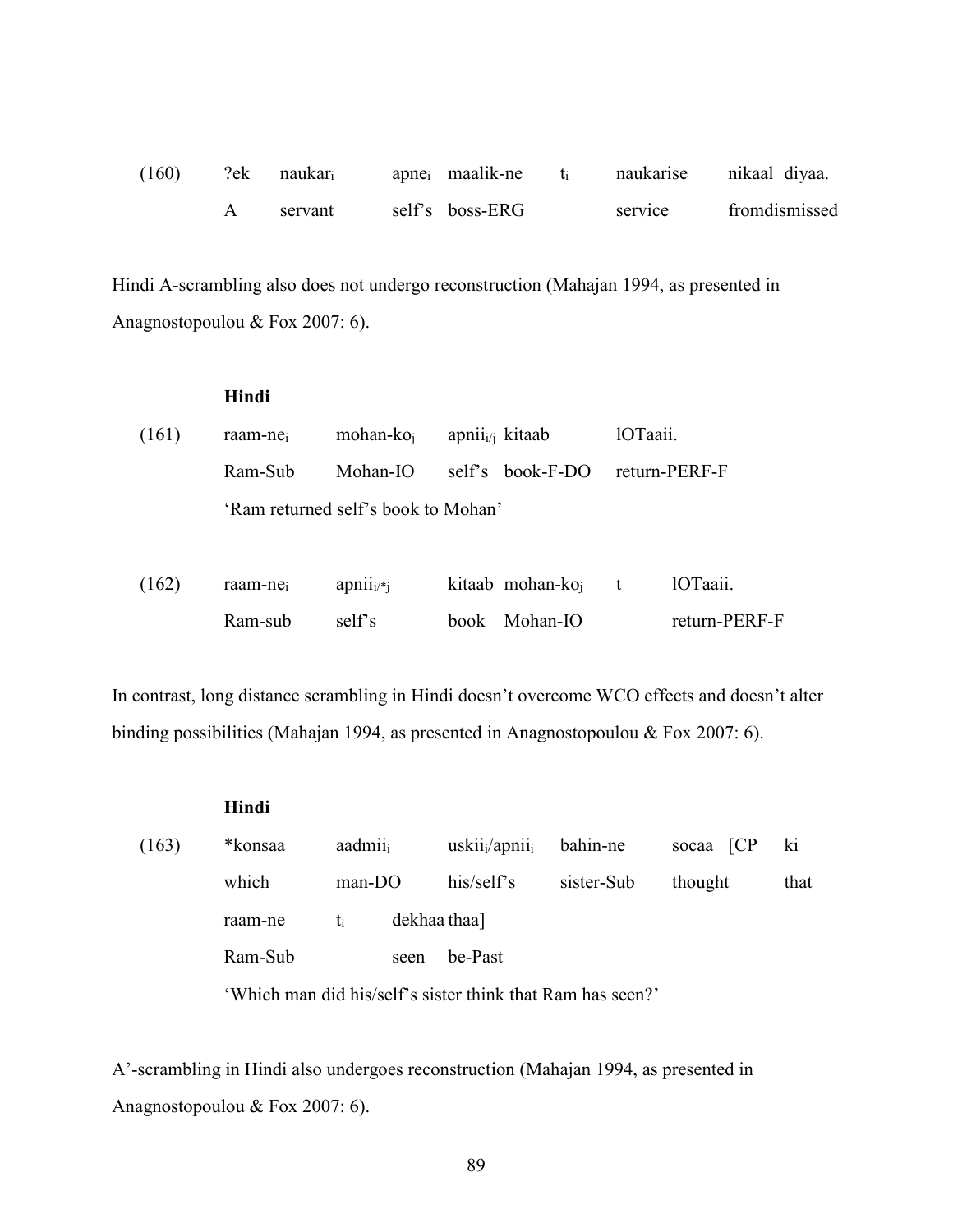#### **Hindi**

| (164) | ek                                               | duusre-koraam                   |        | <b>Or</b> | siitaa t    |  |         | pasandkare Hen |       |      |
|-------|--------------------------------------------------|---------------------------------|--------|-----------|-------------|--|---------|----------------|-------|------|
|       | each                                             | other-DO-Ram                    |        | and       | <b>Sita</b> |  | like    |                |       |      |
|       |                                                  | 'Ram and Sita like each other.' |        |           |             |  |         |                |       |      |
|       |                                                  |                                 |        |           |             |  |         |                |       |      |
| (165) | ek                                               | duusre-ko                       | kamlaa |           | soctii ki   |  | raam Or |                | siita | $-t$ |
|       | each                                             | other-DO                        | Kamla  |           | think that  |  | Ram     | and            | Sita  |      |
|       | Pasandkare                                       | Hen                             |        |           |             |  |         |                |       |      |
|       | Like                                             |                                 |        |           |             |  |         |                |       |      |
|       | 'Kamla thinks that Ram and Sita like each other' |                                 |        |           |             |  |         |                |       |      |

It is to be noted that the reconstruction effect in (164) appears with clause bound scrambling (contrast with (162) that is also clause bound scrambling but with no reconstruction, signaling Amovement), giving us a clear reason why clause bound scrambling can be either A or A'; while long distance scrambling has to be A'.

Webelhuth (1989) argues that German scrambling even shows both A and A' movement properties within the same construction.

#### **German**

| (166) | ?Peter hat jeden Gast |                                   | [ohne t | anzuschauen] seinemi |     |
|-------|-----------------------|-----------------------------------|---------|----------------------|-----|
|       |                       | Peter has every guest-ACC without |         | to look at           | his |
|       | Nachbar t             | vorgestellt.                      |         |                      |     |
|       | Neighbor              | introduced.                       |         |                      |     |
|       |                       |                                   |         |                      |     |

'Peter introduced every guest to his neighbor without looking at him.'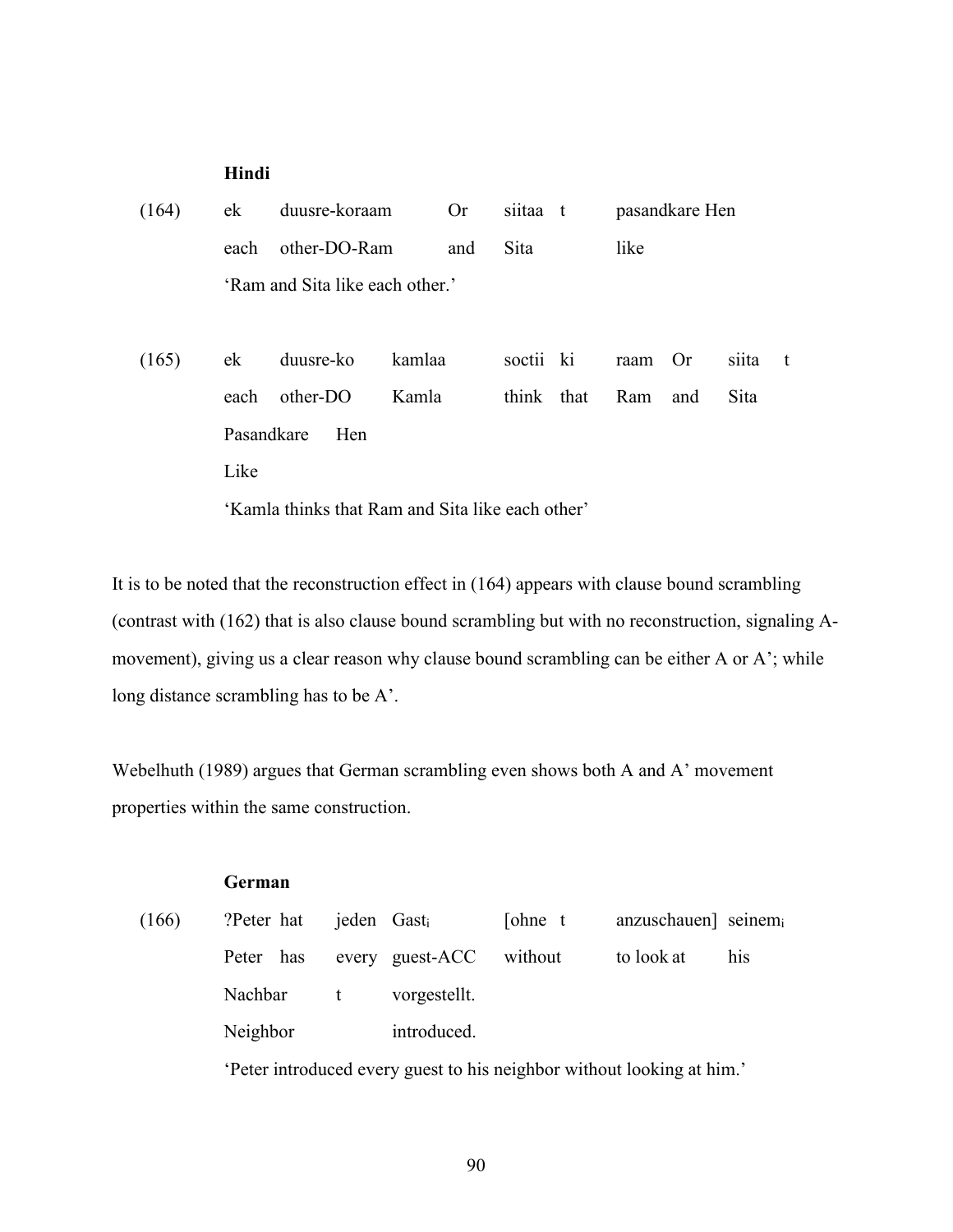# (167) ?Peter hat die Gästei [ohne t anzuschauen] einander<sup>i</sup> Peter has the guests without to look at each other t vorgestellt. t introduced 'Peter introduced every guest to his neighbor without looking at him.' [Webelhuth 1989 as presented in Mahajan 1990: 56-57]

Here, we see that on the one hand, scrambling licenses a parasitic gap (166) which is a property of A'-movement. On the other hand, scrambling also does not trigger WCO effects in (167), which is a property of A-movement.

Mahajan (1990), however, argues that Webelhuth's characterization is not exactly right, as constructions (166) and (167) can be explained if the scrambling movement happens in two phases: first to an A-position that is higher than the pronoun to bind the pronoun, and then to an adjoined position above it that license the parasitic gap. Below are his representations for Webelhuth's examples:

#### **German**

| (168) | ?Peter hat  |              |                       |              | jeden Gast <sub>i</sub> [ohne t <sub>i</sub> | anzuschauen $\mathbf{t}_i$ |            | $seinem_i$ |
|-------|-------------|--------------|-----------------------|--------------|----------------------------------------------|----------------------------|------------|------------|
|       | Peter has   |              |                       |              | every guest without                          | to-look-at                 |            | his        |
|       | Nachbarn    |              | $t_i$ '               | vorgestellt. |                                              |                            |            |            |
|       | neighbor    |              |                       | introduced   |                                              |                            |            |            |
|       |             |              |                       |              |                                              |                            |            |            |
| (169) | ?Peter hat  |              | die                   |              | Gäste [ohne $t_i$ ]                          | anzuschauen] einander      |            |            |
|       |             | Peter has    | the                   |              | guests without                               | to-look-at                 | each other |            |
|       | $\mathbf t$ | vorgestellt. |                       |              |                                              |                            |            |            |
|       |             | Introduced   |                       |              |                                              |                            |            |            |
|       |             |              | [Mahajan 1990: 57-58] |              |                                              |                            |            |            |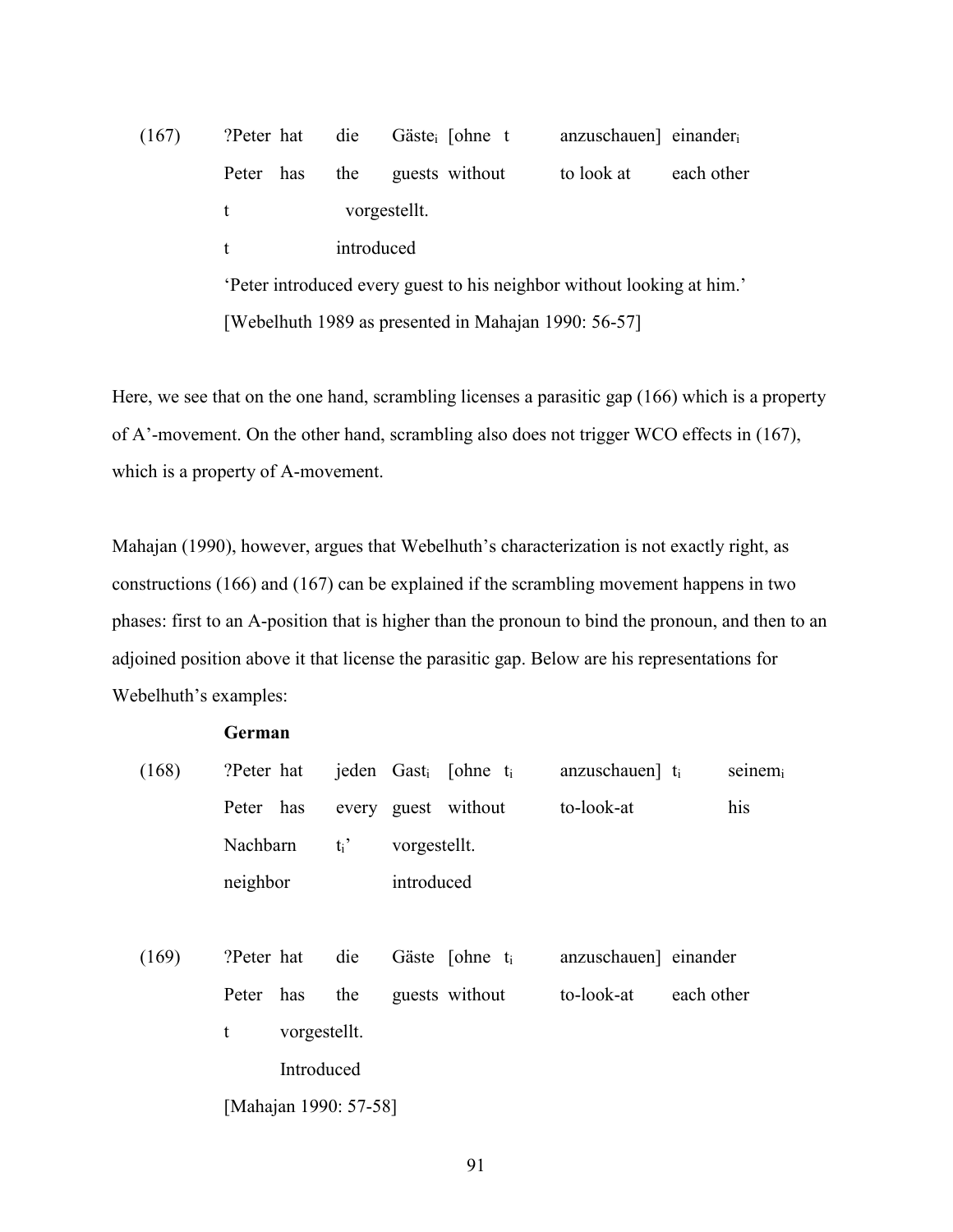In fact, Mahajan argues that with the right examples, it can be clearly shown that a moved NP cannot simultaneously show both A- and A' properties.

#### **German**

| (170) | ?Peter hat   |                    |                 | jeden Gast ohne anzuschauen seinem Nachbarn |     |                   |
|-------|--------------|--------------------|-----------------|---------------------------------------------|-----|-------------------|
|       | Peter has    |                    |                 | every guest without to-look-at              | his | neighbor          |
|       | vorgestellt. |                    |                 |                                             |     |                   |
|       | introduced   |                    |                 |                                             |     |                   |
| (171) | *Peter hat   |                    |                 | jeden Gast seinem Nachbarn                  |     | ohne anzuschauen  |
|       | Peter has    |                    | every guest his | neighbor                                    |     | withoutto-look-at |
|       | vorgestellt. |                    |                 |                                             |     |                   |
|       | introduced.  |                    |                 |                                             |     |                   |
|       |              | [Mahajan 1990: 60] |                 |                                             |     |                   |

In example (170), the sentence is okay because the pronoun is bound by *jeden Gast* below the parasitic gap adjunct. The parasitic gap itself is then licensed by further movement of *jeden Gast*  to a position above the parasitic gap itself. In (171), in contrast, *jeden Gast* must be in an Aposition to be able to bind the pronoun in *seinem Nachbarn;* and as such ist not able to license the parasitic gap. This shows that a moved NP cannot bind while also reconstructing at the same time. Thus, while scrambling may sometimes show A- properties and A' properties at distinct stages in the derivation, it is not the case that scrambling presents a third type of movement with mixed properties.

Saito (1992,1994b) also argues that clause-internal scrambling in Japanese can either be A- or A' movement (in line with Miyagawa 1995, 1997, Mahajan 1990, contra Webelhuth 1989). Similar

92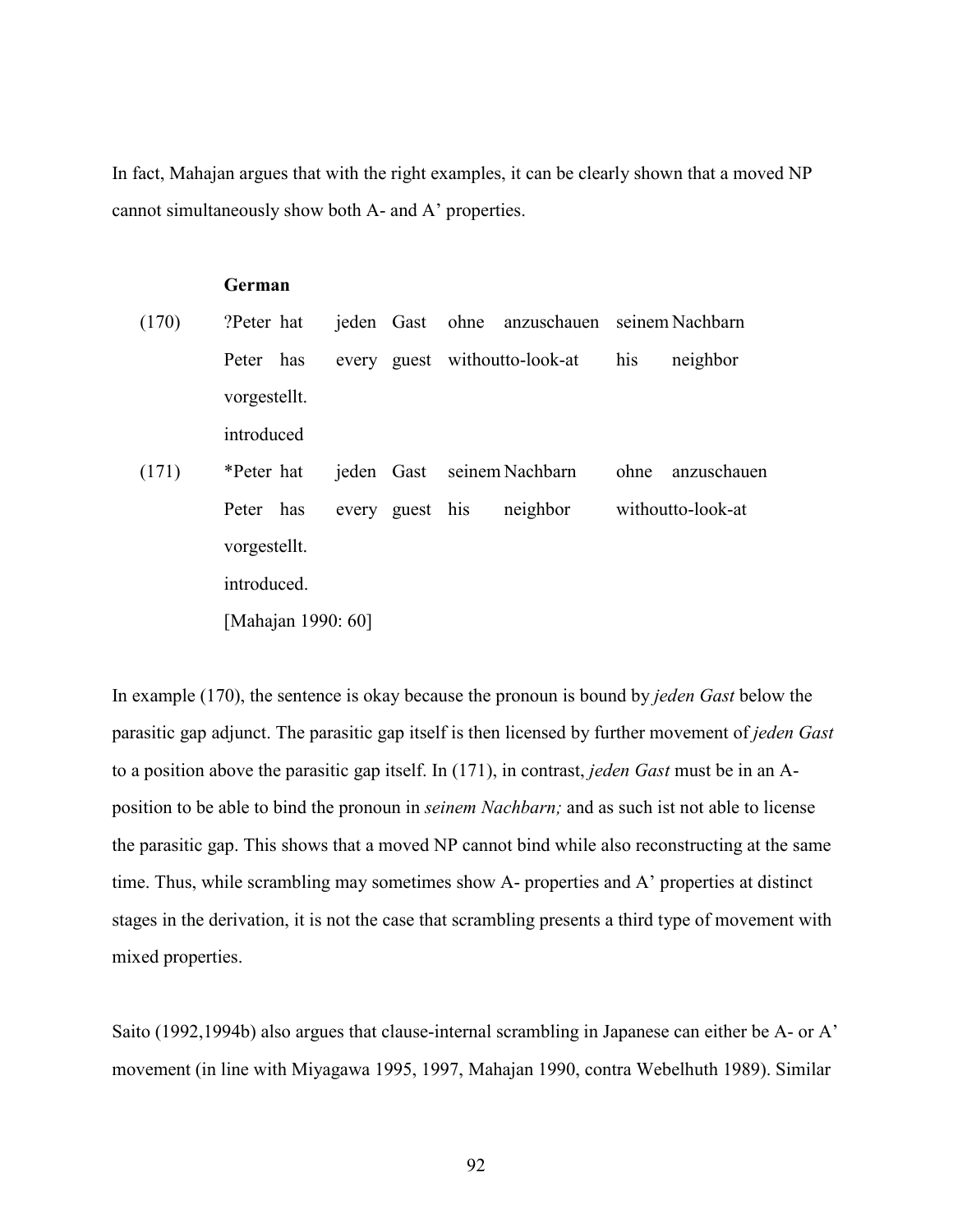to the A-properties shown in Hindi, clause-internal scrambling in Japanese can also neutralize weak crossover effects:

#### **Japanese**

| (172) | (a) $?$ <sup>*</sup> [[Soitu <sub>i</sub> -no]                     |                   | hahaoya]-ga [dare <sub>i</sub> -o |  | aisiteru]] |    | no |  |  |
|-------|--------------------------------------------------------------------|-------------------|-----------------------------------|--|------------|----|----|--|--|
|       | the guy-Gen                                                        |                   | mother -Nom who -Acc              |  | love       |    | Ő  |  |  |
|       | 'His <sub>i</sub> mother loves who <sub>i</sub> '                  |                   |                                   |  |            |    |    |  |  |
|       | (b) ?Dare $_{i}$ -0                                                | $\sqrt{\sqrt{2}}$ | hahaoya]-ga $[t_i]$               |  | aisiteru]] | no |    |  |  |
|       | who -Acc                                                           |                   | the guy-Gen mother -Nom           |  | love       | Ő  |    |  |  |
|       | 'Who <sub>i</sub> , his <sub>i</sub> mother loves t <sub>i</sub> ' |                   |                                   |  |            |    |    |  |  |
|       | [Saito 1992: 73]                                                   |                   |                                   |  |            |    |    |  |  |

(172a) is a classic example of a weak crossover effect. If scrambling is strictly A', then we would expect (172b) to be as bad, but that is not the case in Japanese.

Saito (1992) also provides evidence from anaphor binding that shows A- properties in Japanese scrambling. Examples (173a-b) show a violation of Condition A of the Binding Theory because the anaphors are not locally A-bound.

## **Japanese**

| (173) | a. $?$ <sup>*</sup> [Masao-ga[[otagai <sub>i</sub> -no             | sensei]-ni               |                          | [karera <sub>i</sub> -o | syookaisita] [] (koto) |      |  |  |  |
|-------|--------------------------------------------------------------------|--------------------------|--------------------------|-------------------------|------------------------|------|--|--|--|
|       | Masao-Nom                                                          | each other-Genteacher-to |                          | they -Acc               | introduce              | fact |  |  |  |
|       | 'Masao introduced them, to each other's, teachers'                 |                          |                          |                         |                        |      |  |  |  |
|       | $b.$ ?*[[Otagai <sub>i</sub> -no                                   | sensei <sup>-ga</sup>    | [karera <sub>i</sub> -o] |                         | hihansita]] (koto)     |      |  |  |  |
|       | each other-Gen                                                     | teacher-Nom they-Acc     |                          |                         | criticized fact        |      |  |  |  |
|       | 'Each other's <sub>i</sub> teachers criticized them <sub>i</sub> ' |                          |                          |                         |                        |      |  |  |  |
|       | [Saito 1992: 74-75]                                                |                          |                          |                         |                        |      |  |  |  |
|       |                                                                    |                          |                          |                         |                        |      |  |  |  |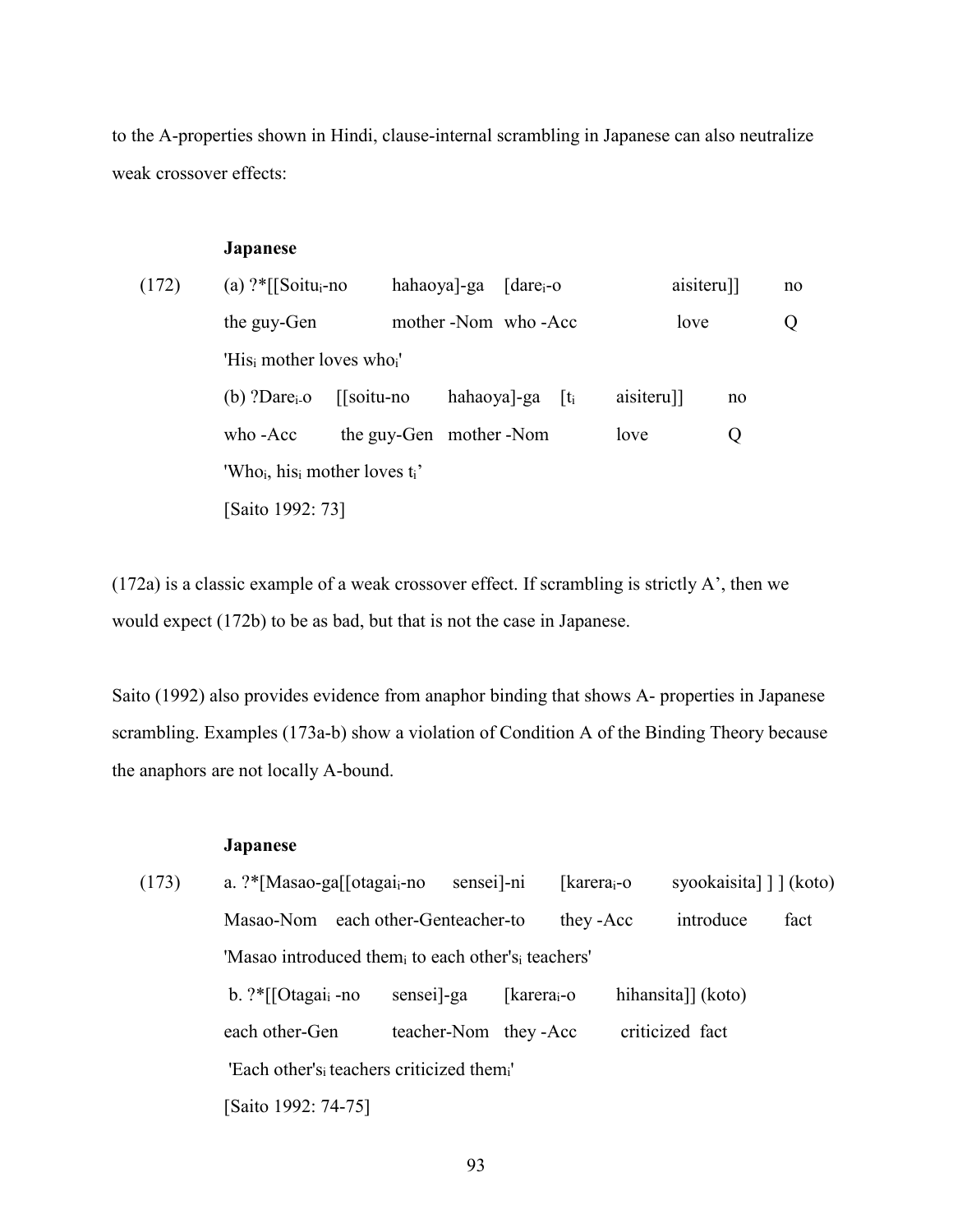Examples (174 a-b), on the other hand, show grammaticality with the minimal difference from (173) being the scrambled accusative object, showing that local A- binding relations are fixed by Scrambling here.

#### **Japanese**

(174) a. [Karera-oi [Masao-ga[[otagaii -no sensei]-ni[ti syookaisita]]]] (koto) they -Acc Masao -Nom each other-Genteacher-to introduced fact 'Them<sub>i</sub>, Masao introduced t<sub>i</sub> to each other's<sub>i</sub> teachers' b.?[Karera-oi [[otagaii -no sensei]-ga ti hihansita]]] (koto) they -Acc each other-Gen teacher-Nom criticized fact 'Themi, each other'si teachers criticized ti' [Saito 1992: 74-75]

Additionally, from examples provided by Saito (1992) below, we also see that long distance scrambling cannot establish A-binding relations (as opposed to the examples above in  $(174)$ ); and are therefore always A' movement.

#### **Japanese**

| (175) |      |  |                           |      | $a.*$ [Karera-o <sub>i</sub> [Masao-ga [otagai <sub>i</sub> -no sensei]-ni <sub>[CP</sub> [TP] | Hanako-ga                                                      |  |
|-------|------|--|---------------------------|------|------------------------------------------------------------------------------------------------|----------------------------------------------------------------|--|
|       |      |  |                           |      |                                                                                                | they -ACC Masao-Nom each other-Genteacher-to[CP [TP Hanako-Nom |  |
|       | ti – |  | hihansita to ittal (koto) |      |                                                                                                |                                                                |  |
|       |      |  | Criticized COMP said      | fact |                                                                                                |                                                                |  |
|       |      |  |                           |      |                                                                                                |                                                                |  |

'Themi, Masao said to each other's teachers that Hanako criticized ti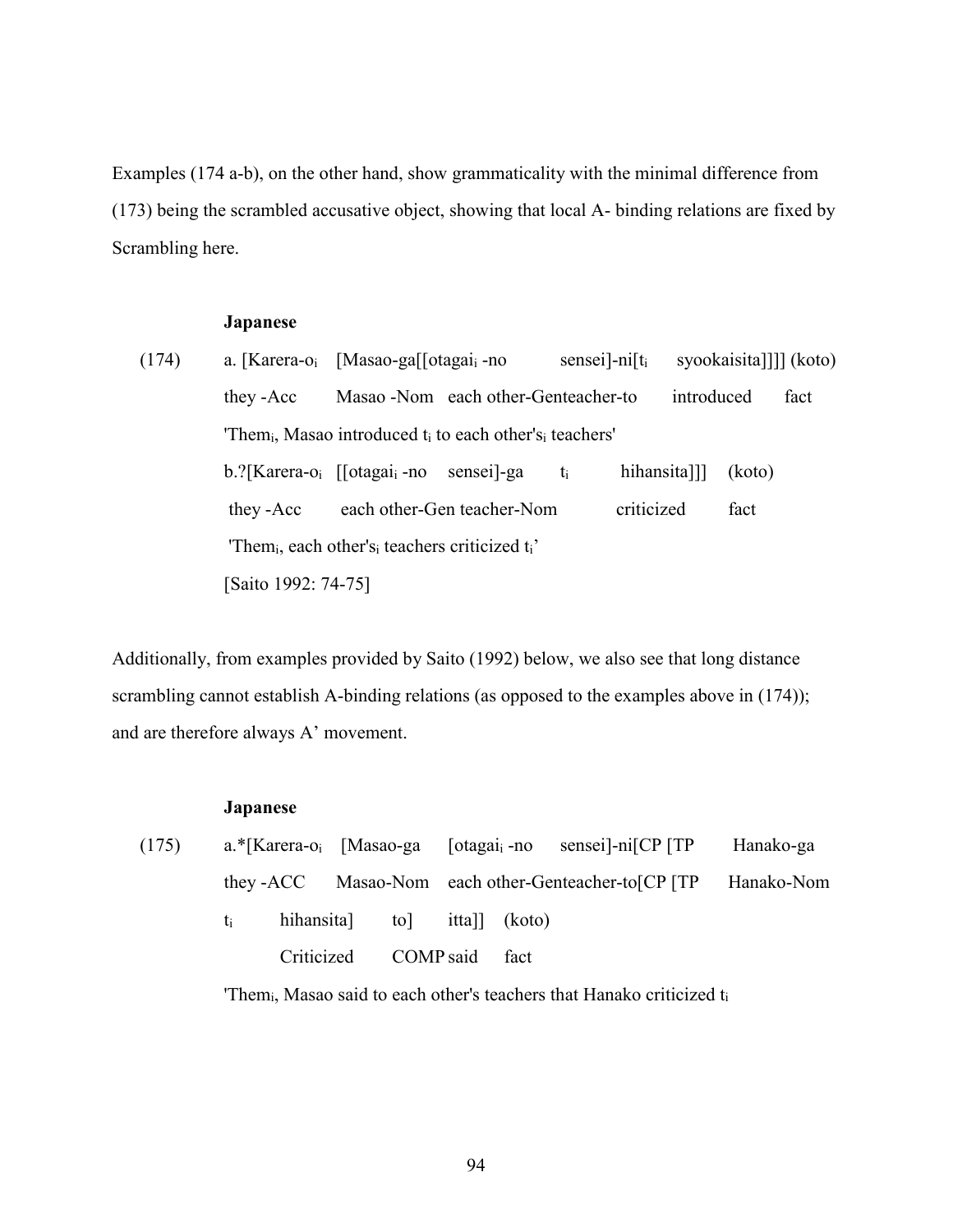b.\*[Karera-o<sub>i</sub> [[otagai<sub>i</sub>-no sensei]-ga [CP [TP Hanako-ga they -Acc each other-Genteacher-Nom [CP [TP Hanako-Nom ti hihansita] to] itta]] (koto) criticized COMP said fact 'Themi, each other'si teachers said that Hanako criticized ti' [Saito 1992: 76]

In Hindi, clause-bound scrambling can also show A' properties, and Saito (1992) corroborates this for Japanese by providing the example below. If *zibunzisin* were in an A-position, (176) would be ungrammatical because of the violation of Condition C of the Binding Theory.

#### **Japanese**

| (176) |                  | Zibunzisin-o <sub>i</sub> [Hanako-ga t <sub>i</sub>                     | hihansita (koto) |      |  |  |  |  |  |
|-------|------------------|-------------------------------------------------------------------------|------------------|------|--|--|--|--|--|
|       | self-Acc         | Hanako -Nom                                                             | criticized       | fact |  |  |  |  |  |
|       |                  | 'Herself <sub>i</sub> , Hanako <sub>i</sub> criticized t <sub>i</sub> ' |                  |      |  |  |  |  |  |
|       | [Saito 1992: 76] |                                                                         |                  |      |  |  |  |  |  |

So far, we have seen that medial, clause-bound Scrambling has mixed A/A' properties. While this is a general consensus in the literature (Saito 1985, 1989, Saito & Hoji 1983, Mahajan 1990, Webelhuth 1989, Miyagawa 1996,1997, et al), Webelhuth believes that the same scrambling construction can be both A- and A', while Saito, Mahajan and Miyagawa argue that a specific construction must be either A- or A'. This is closely tied into their respective analysis of the Scrambling movement, to be discussed in more detail later in this chapter.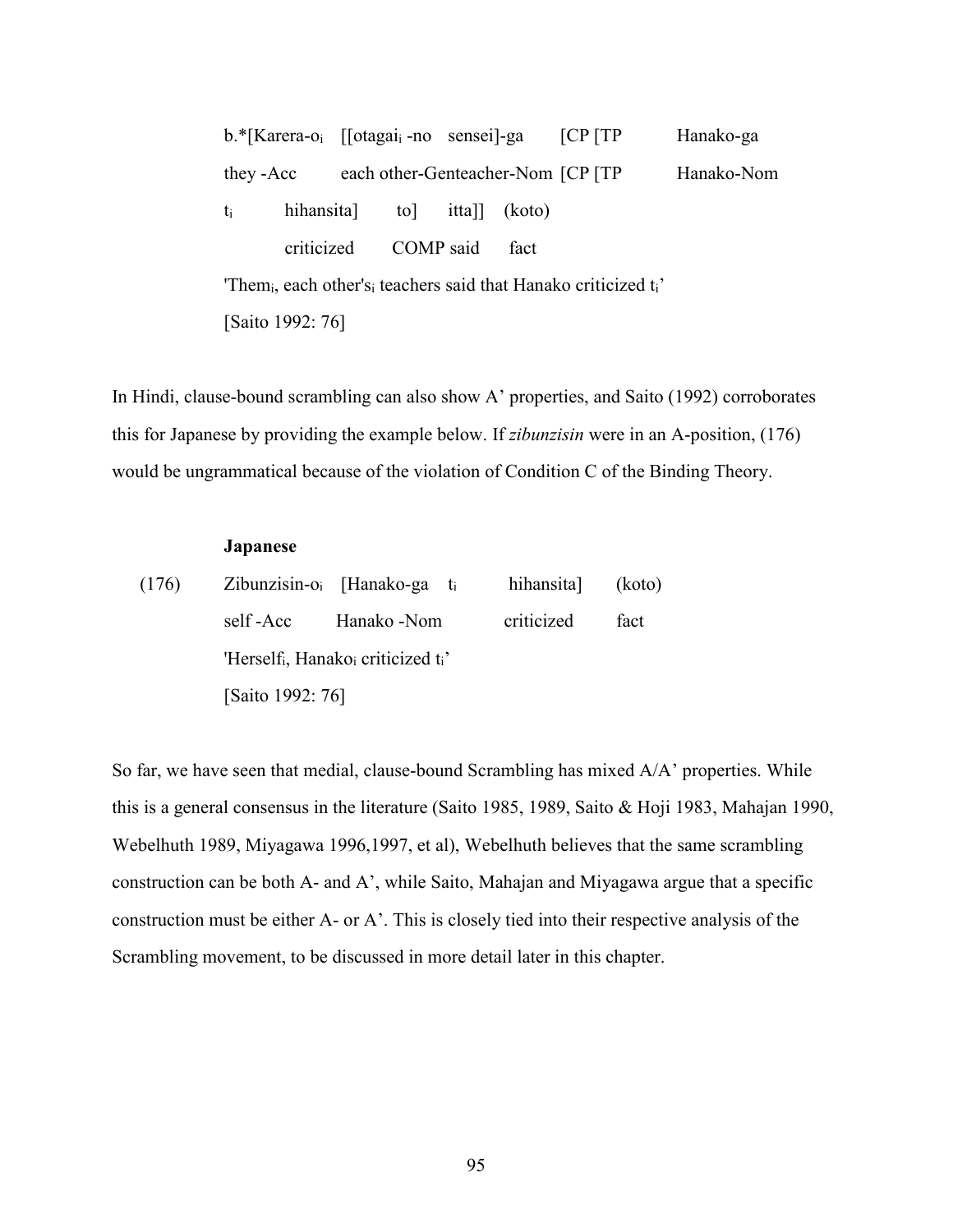### *5.2.1.3 Scrambling and scope ambiguity*

Crucially, Scrambling is one of the ways in which scope ambiguity can arise (Kuno 1973, Hoji 1985, among many others; Hayashishita 2000, Miyagawa 2012 for possible scope flexibility). Like Japanese, JI exhibits scope rigidity in sentences that contain multiple quantifiers.

# **Japanese**  (177) Dareka-ga daremo-o syootaisimasita. Someone-NOM everyone-ACC invited 'Someone invited everyone' Someone > everyone [Hoji 1985: 269]

(178) Dua orang murid udah baca semua buku -nya two CL student PERF read all book-DEF 'Two students read all the books'  $2 > A11$ 

We see something comparable in Japanese below:

### **Japanese**

| (179) | Daremo $_{i}$ -o                       | dareka-ga   | syootaisimasita.<br>$t_i$ |  |  |  |
|-------|----------------------------------------|-------------|---------------------------|--|--|--|
|       | Everyone-ACC                           | someone-NOM | invited                   |  |  |  |
|       | 'Someone invited everyone'             |             |                           |  |  |  |
|       | Someone > everyone; everyone > someone |             |                           |  |  |  |
|       | [Hoji 1985: 269]                       |             |                           |  |  |  |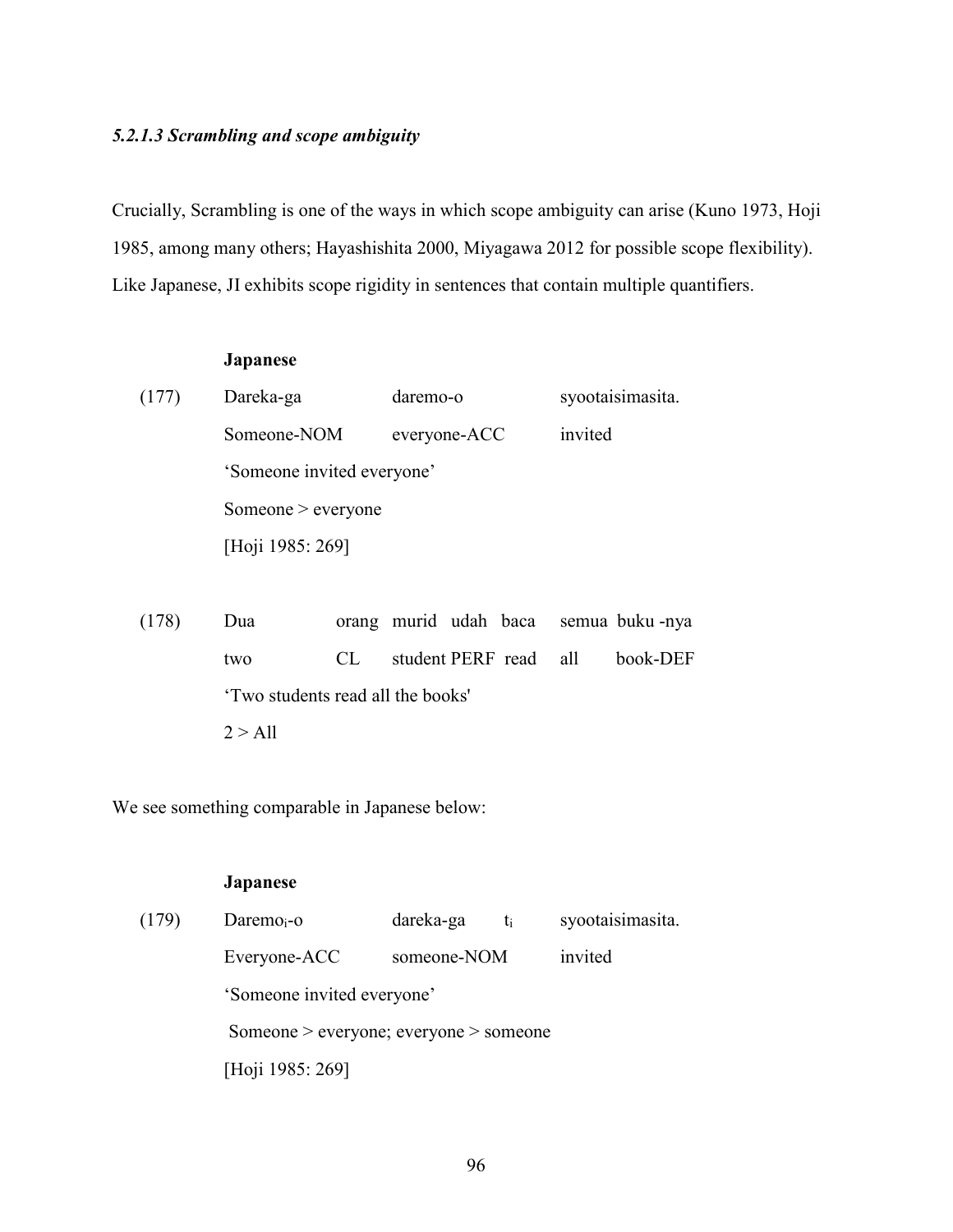(180) Semua buku –nya dua orang murid udah baca all book-DEF two CL student PERF read 'All books have been read by two students'  $2 > all$ ; all  $> 2$ 

In sentence (178), the only possible reading is the one where only 2 students have read all the books. In sentence (180) there is an ambiguity; we get the reading that we have in (178) or the other reading, where for every book, there are 2 students who have read it.

In languages that have no scrambling, in contrast, it appears to be the case that no scope reconstruction happens with Topicalization. Below is an example from Mandarin.

### **Mandarin**

 $\overline{a}$ 

(181) 很 这些书,我们 过。 Hěnduō zhèxiē shu<sub>i</sub>, women dōu kan-guo t<sub>i</sub>. Many these book we all read-exp 'Many of these books, all of us have read.' (many > all) [Kuno, Takami and Wu 2001: 138]

In a language closely related to Indonesian, Balinese, that does not exhibit the Scrambling pattern under discussion present in Indonesian, scope ambiguity is also not present. This gives us more evidence that what has been called JI "topicalization" actually behaves much more like Scrambling. Below is an example in Balinese<sup>19</sup> where I have laid out the paradigm:

<sup>&</sup>lt;sup>19</sup> I thank my language consultant, I Kadek Purnawan for all the Balinese data presented in this work.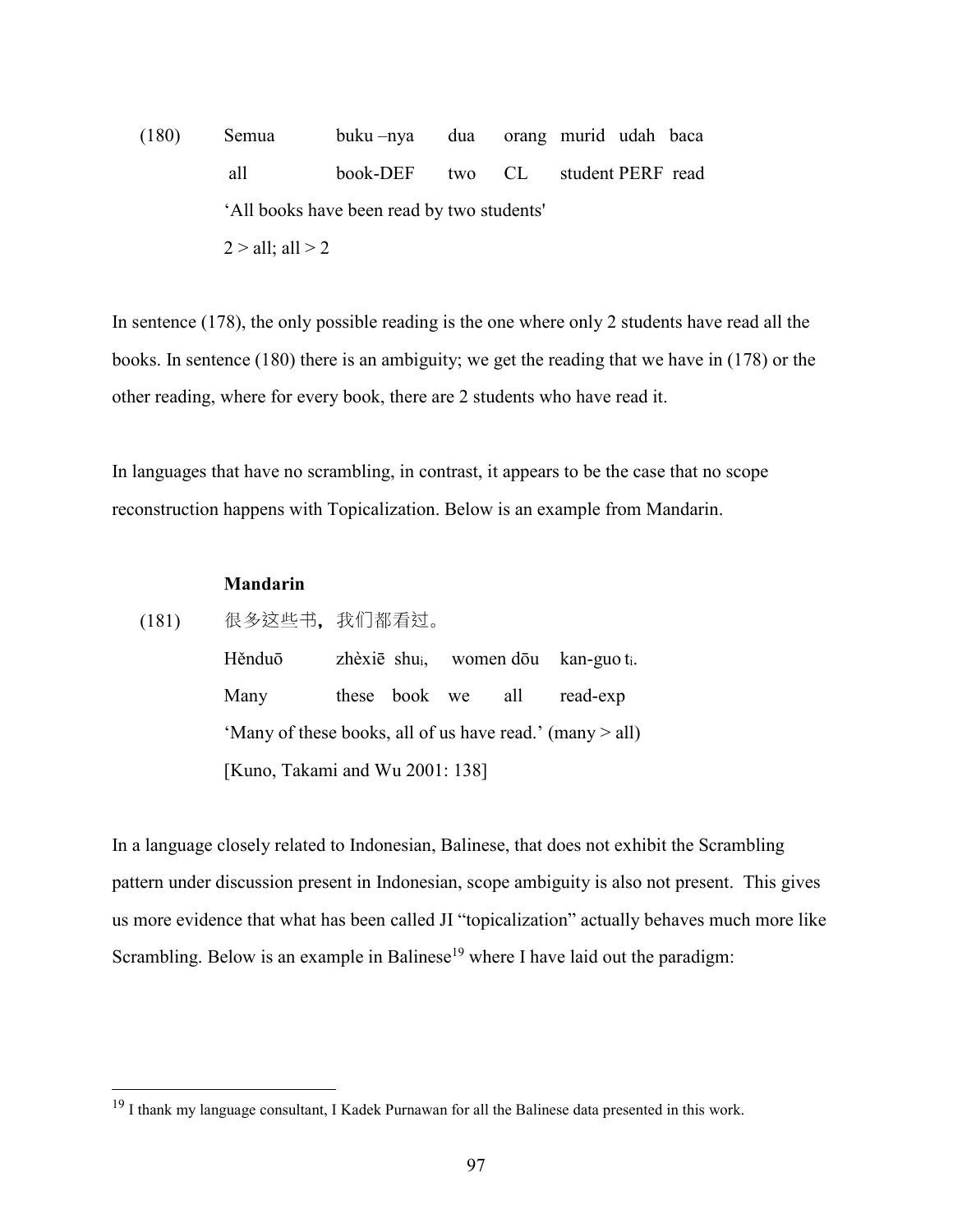### **Balinese**

- (182) Dua murid-e sube maca makejang buku-ne. [SVO] student-DEF PERF read all book-DEF 'Two students read all the books' two>all
- (183) makejang buku-ne sube ka-baca dua murid-e. [P1] all book-DEF PERF PASS-read student-DEF 'All the books were read by the two students' all>two
- (184) makejang buku-ne sube dua murid-e maca. [P2] all book-DEF PERF student-DEF read 'All the books were read by the two students' all>two

We see in the Balinese paradigm (193-195) that scope rigidity is preserved (similar to Mandarin in (181) above). Since the scrambling structure is ungrammatical in Balinese, there is no way of introducing scope ambiguity in the language.

Having established the fact that clause-bound scrambling in Japanese, Hindi and German can generally exhibit both A and A' properties with two kinds of distinct movements, while long distance scrambling is generally A', we turn to data in JI. As has been established for both Japanese and German, clause-bound scrambling in JI can also generally be either A or A' movement.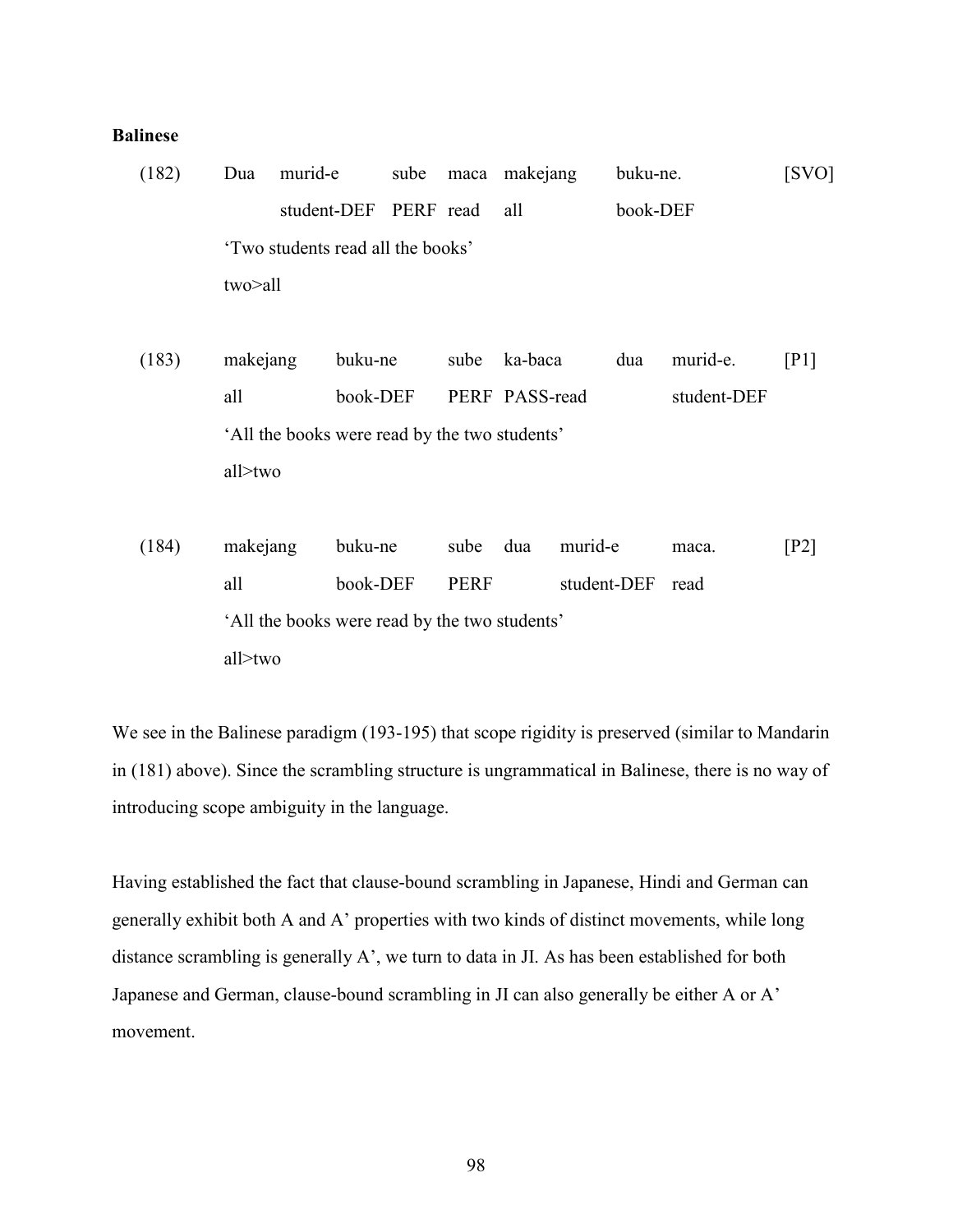### *5.2.2 Jakarta Indonesian scrambling and its mixed A/A' properties*

Revisiting data on Object-initial word order in JI below, I show in this section that the construction in (185) has mixed A/A' properties, as has been described for clause bound scrambling in other languages.

(185) Buku itu John **udah** baca [Scrambling] book that John PERF read 'That book, John has read'

We have so far used several syntactic tests to determine  $A/A'$  properties in the Hindi, German and Japanese data above: (i) Overriding WCO violations and establishment of new binding possibilities are indicative of A-properties; while (ii) allowing parasitic gap and the possibility of reconstruction are both indicative of A'-properties. Below I will use these same tests to determine A/A'-properties in JI.

Scrambling can override WCO QR violations in JI, showing A-movement property.

- (186) \*Ibu-nyai pasti ng-ritik tiap orangi. [SVO] mother-POSS surely ACT-criticize every person 'His mother<sub>i</sub> always criticized everyone<sub>i</sub>.'
- (187) Tiap orangi ibu-nyai pasti kritik. [Scrambling] Every person mother-POSS surely criticize 'His mother<sub>i</sub> always criticized everyone<sub>i</sub>.'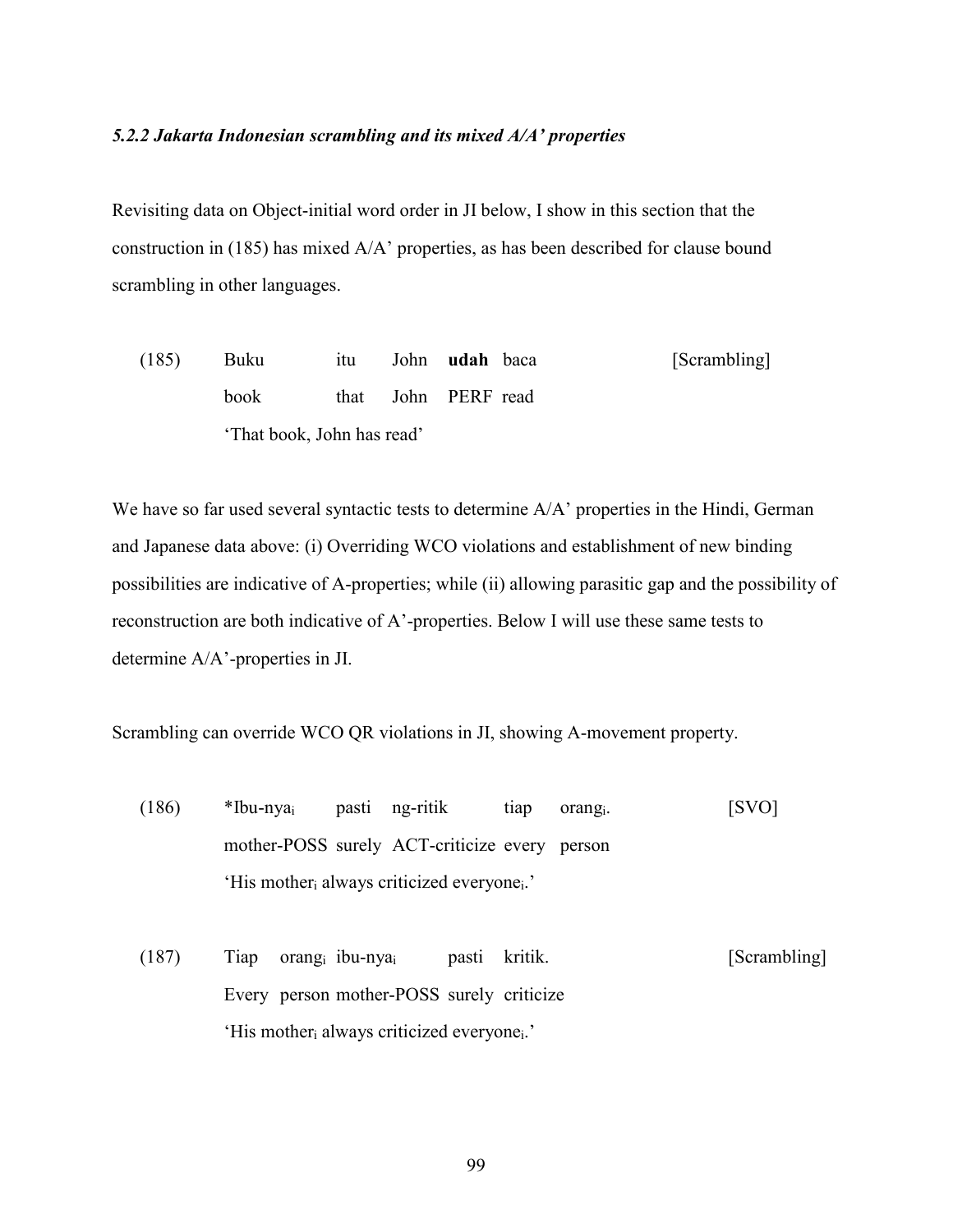On the other hand, there are ample examples showing A'-properties of Indonesian Scrambling, the first of which comes from this contrast between the passive construction and the Scrambling construction. Sentence (188) is an example of a true passive where the semantic theme has become the subject of a sentence, which is ungrammatical since the anaphor needs to be bound by an antecedent, but *Susan* has been demoted to a by-phrase and not available for this anymore.

(188) \*Dirinyai sendiri di-benci (ama)Susani. [P1] Self.3 **PASS-hate** (by)Susan. 'Susan hates herself.'

(189) Dirinyai sendiri Susani selalu benci. [Scrambling] self.3 always hate. 'Susan hates herself.'

In (189), however, we see that the sentence is grammatical. If the fronted reflexive expression *dirinya sendiri* occupied an A-position in this example, Condition A of the binding theory would be violated, as *dirinya sendiri* is not bound by its antecedent in this position. Moreover, the language also allows parasitic gaps with scrambling, another A' property.

- (190) ?Gua taroh susu-nya di kulkas gak pake cium I put milk-DEF PREP fridge without smell 'I put the milk in the fridge without smelling'
- (191) Susu-nya gua taroh di kulkas gak pake cium milk-DEF I put PREP fridge without smell 'The milk, I put in the fridge without smelling'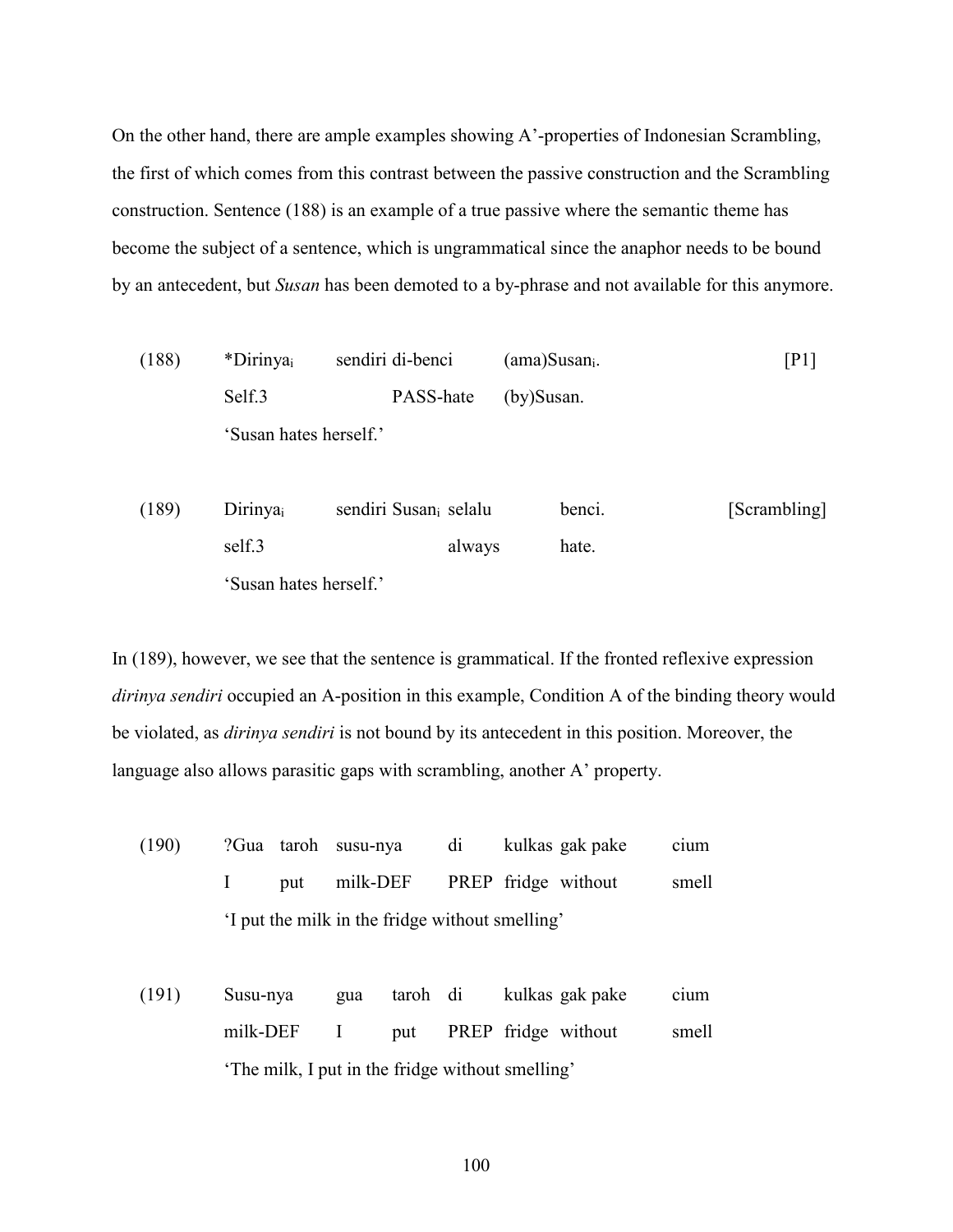Another piece of evidence for A'- property in JI scrambling comes from binding of the anaphor *sendiri*. As seen below, scrambling does not establish new binding possibilities and can reconstruct, as to be expected from A'-movement<sup>20</sup>.

- (192) Johni benci orangj yang ngritik dirinyai/j sendiri John hate person who criticize self-POSS self 'John hates people who criticize them/him self'
- (193) Orangj yang ngritik dirinyai/j sendiri Johni gak benci person who criticize self-POSS self John NEG hate 'John doesn't hate people who hate them/ him self'

I have shown here that the Indonesian "Topicalization" construction patterns like Scrambling by showing that these are not necessarily topicalization construction and that they show mixed A/A' properties, as has been described for medial clause-bound Scrambling in Japanese, Hindi and German<sup>21</sup>. Moreover, I have also shown that Indonesian "Topicalization" introduces ambiguity, a property that is generally attested only with scrambling.

### *5.2.3 Revisiting the 3-way distinction of object-initial constructions*

Now that I have established the existence of Scrambling, it is time to revisit the three types of object-initial construction mentioned at the beginning of this chapter: (1) Passive Type 1 - P1, (2) Passive Type 2 - P2 and (3) Scrambling. Based on the traditional labels of these constructions, we would expect P1 and P2 to pattern together, while Scrambling should pattern differently. In

 $\overline{a}$ 

 $^{20}$  Judgments vary across different speakers, but they stay constant with the same speaker; they find (64) and (65) (and similar sentences) either both ambiguous or both referring only to the immediate subject.

 $21$  See section 3.0 for arguments that these constructions are not topicalization constructions.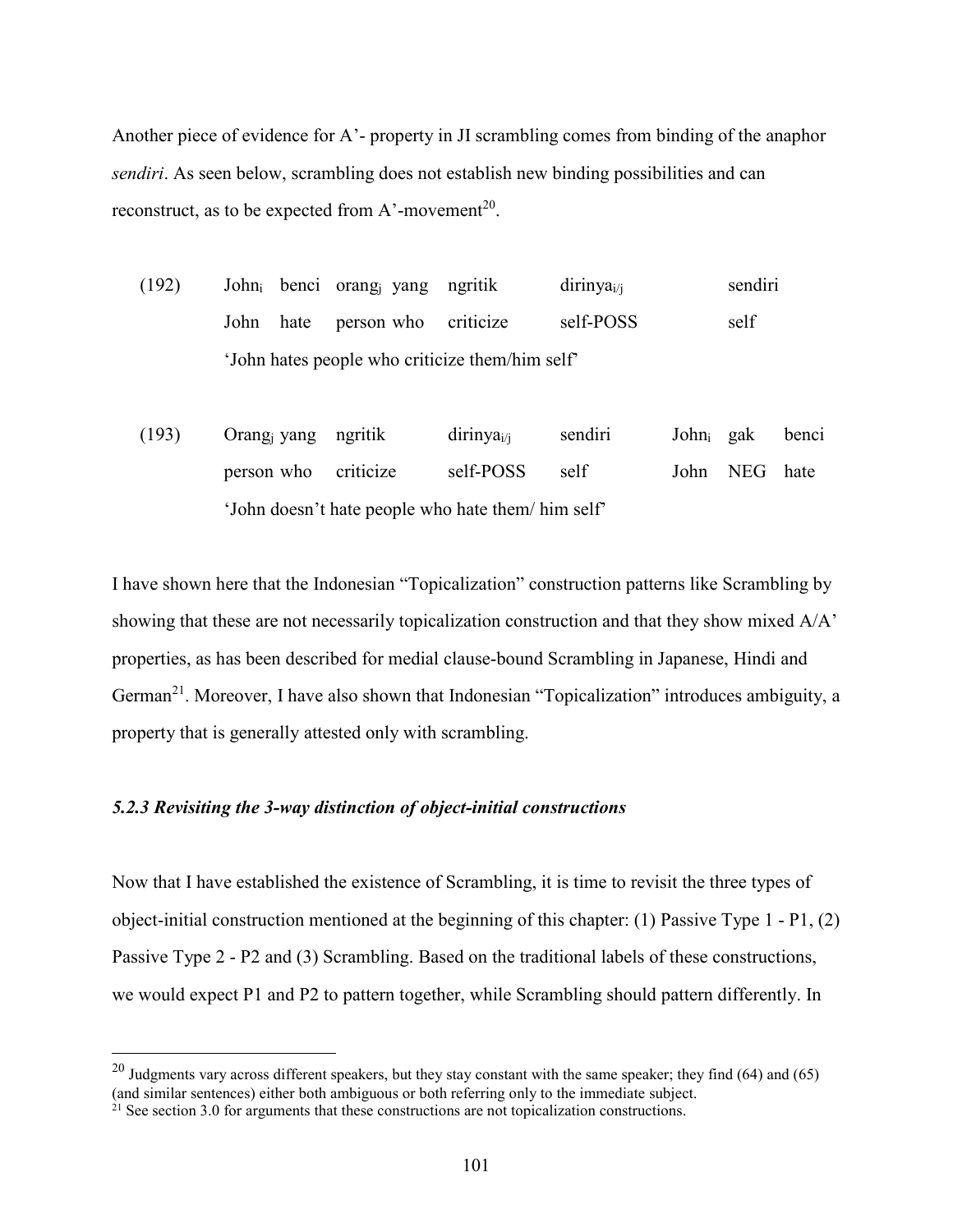terms of the movement involved, we would expect passive constructions to exhibit purely Aproperties, as opposed to the mixed A/A'-properties of Scrambling. However, we will see below that P2 actually has A/A' mixed properties, as we've seen with Scrambling above.

When we consider WCO violation to check for A-properties, both P1 and P2 behave the same way as the Scrambling construction (in overcoming WCO violation), as expected from passive constructions with purely A-properties. (194) and (195) are reproduced below to illustrate this.

- (194) \*Ibu-nyai pasti nge-ritik setiap orangi. [SVO] mother-POSS surely ACT-criticize every person 'His mother<sub>i</sub> always criticized everyone<sub>i</sub>.'
- (195) Setiap orangi ibu-nyai pasti kritik. [Scrambling] Every person mother-POSS surely criticize 'His mother<sub>i</sub> always criticized everyone<sub>i</sub>.'
- (196) Setiap orangi pasti ibu-nyai kritik. [P2] Every person surely mother-POSS criticize 'His mother<sub>i</sub> always criticized everyone<sub>i</sub>.'
- (197) Setiap orangi pasti di-kritik ibu-nyai. [P1] Every person surely PASS-criticize mother-POSS 'His mother<sub>i</sub> always criticized everyone<sub>i</sub>.'

However, when we look at self-binding, we see that P2 and Scrambling pattern together in showing A'-properties. Let's revisit (198) and (199) below.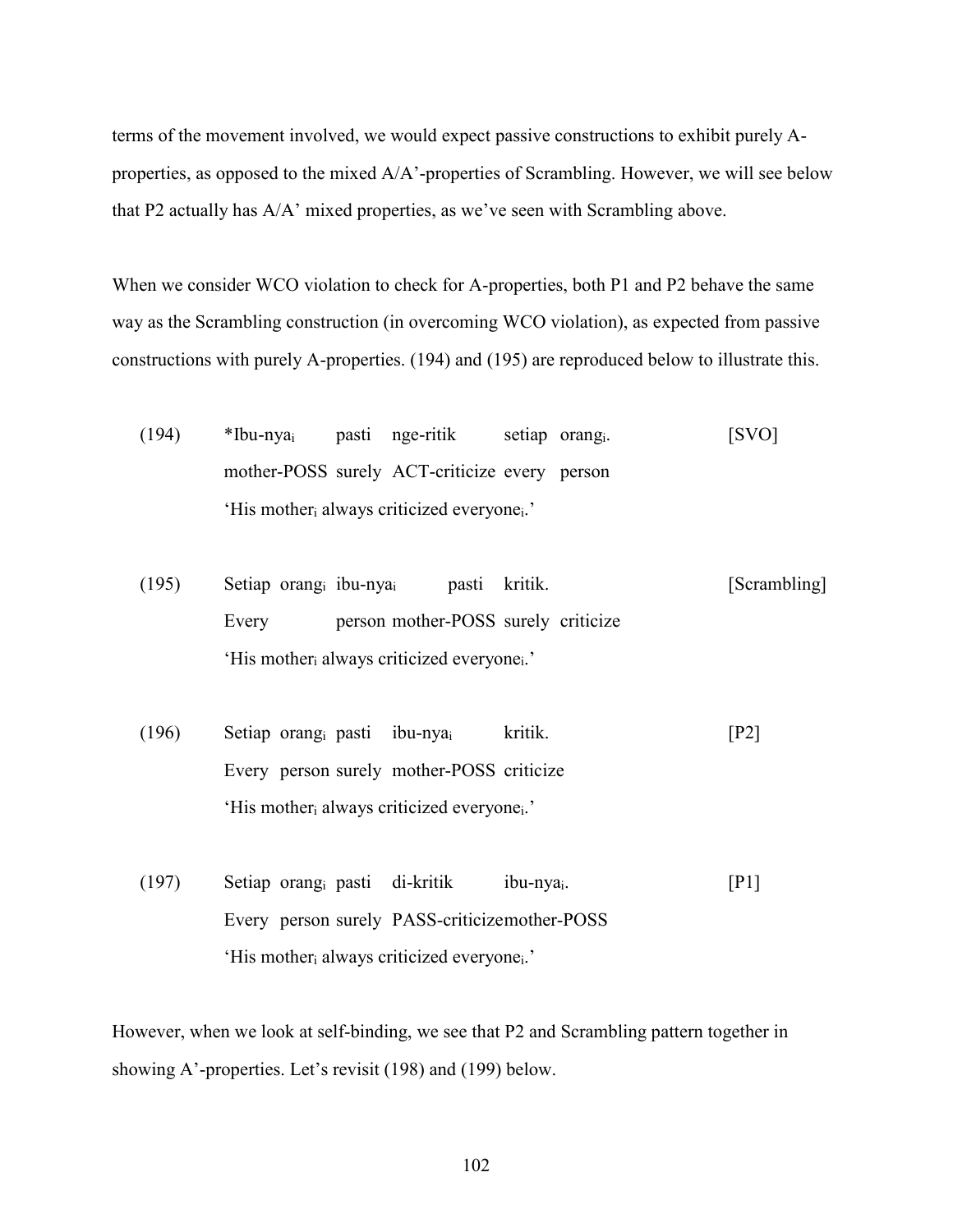| (198) | *Dirinyai                   | sendiri di-benci                  |        | $(am)Susani$ . | [P1]         |
|-------|-----------------------------|-----------------------------------|--------|----------------|--------------|
|       | Self.3                      | PASS-hate                         |        | (by)Susan.     |              |
|       | 'Susan hates herself.'      |                                   |        |                |              |
|       |                             |                                   |        |                |              |
| (199) | Dirinyai                    | sendiri Susan <sub>i</sub> selalu |        | benci.         | [Scrambling] |
|       | self.3                      |                                   | always | hate.          |              |
|       | 'Susan hates herself.'      |                                   |        |                |              |
|       |                             |                                   |        |                |              |
| (200) | <b>Dirinya</b> <sub>i</sub> | sendiri selalu Susani             |        | benci.         | [P2]         |
|       | self.3                      | always                            |        | hate.          |              |
|       | 'Susan hates herself.'      |                                   |        |                |              |

Since (198) is a true passive, movement of the anaphor is ungrammatical as expected, because the anaphor is not bound in its surface A position (the r-Expression *Susan* is also demoted to a by-phrase). This is also a violation of the Chain Condition as defined by Rizzi 1986 (subsequently cited by Miyagawa 1997)<sup>22</sup>. In (199) and (200), however, even though the reflexive comes before the R-expression *Susan*, they are grammatical since the movement involved is A', and the reflexives can be easily reconstructed.

Additionally, revisiting the A'-movement reconstruction data in (201) and (202), we also see the P2 construction patterning just like Scrambling, in that reconstruction is possible and there's no change to binding possibilities. In the P1 construction in (204) below this is clearly not the case.

 $\overline{a}$ 

 $^{22}$  Rizzi's Chain Condition: A is a binder of B iff A and B are coindexed and A c-commands B; A is the local binder of B iff A is a binder of B and there is no C such that C is a binder of B. and C is not a binder of A.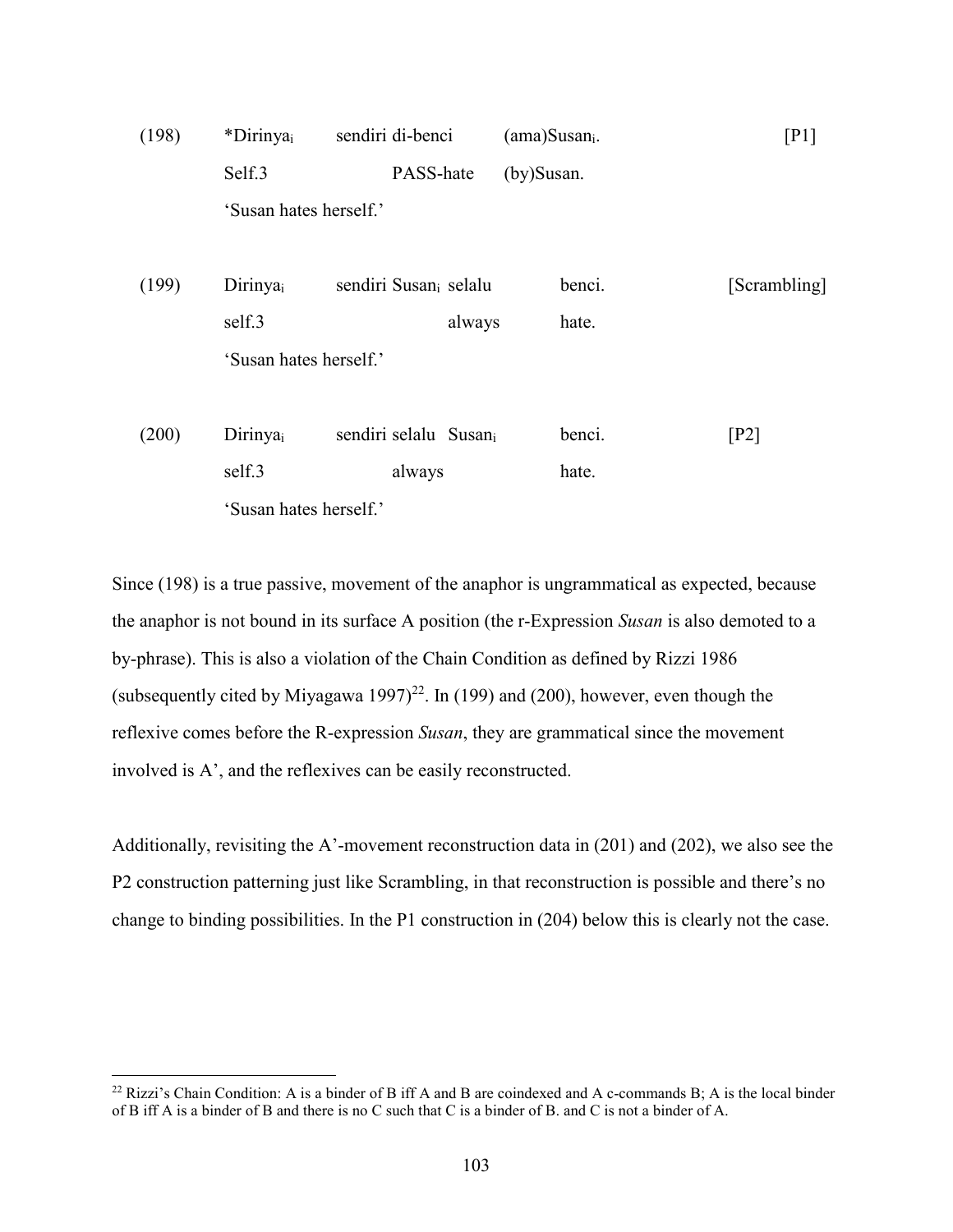| (201) |  | John <sub>i</sub> benci orang <sub>i</sub> yang ngeritik |                                                 | dirinya <sub>i/i</sub> | sendiri |
|-------|--|----------------------------------------------------------|-------------------------------------------------|------------------------|---------|
|       |  | John hate person who criticize                           |                                                 | self-POSS              | self    |
|       |  |                                                          | 'John hates people who criticize them/him self' |                        | [SVO]   |

| (202) | Orang <sub>i</sub> yang ngeritik | dirinya <sub>i/i</sub>                            | sendiri | John <sub>i</sub> gak |               | benci        |
|-------|----------------------------------|---------------------------------------------------|---------|-----------------------|---------------|--------------|
|       | person who criticize             | self-POSS                                         | self    |                       | John NEG hate |              |
|       |                                  | 'John doesn't hate people who hate them/him self' |         |                       |               | [Scrambling] |

| (203) | Orang <sub>i</sub> yang ngeritik | dirinya <sub>i/i</sub>                            | sendiri | gak | John <sub>i</sub> benci |      |
|-------|----------------------------------|---------------------------------------------------|---------|-----|-------------------------|------|
|       | person who criticize             | self-POSS                                         | self    |     | NEG John hate           |      |
|       |                                  | 'John doesn't hate people who hate them/him self' |         |     |                         | [P2] |

| (204) | Orang <sub>i</sub> yang ngeritik | dirinya <sub>i/i</sub>                            | sendiri |          | gak di-benci John |
|-------|----------------------------------|---------------------------------------------------|---------|----------|-------------------|
|       | person who criticize             | self-POSS                                         | self    | NEG hate | John              |
|       |                                  | 'John doesn't hate people who hate them/him self' |         |          | [P <sub>1</sub> ] |

From this data, we can conclude that the longstanding naming conventions in Indonesian linguistics for P1 and P2 are misnomers. While P1 shows true passive properties, P2 constructions are not really a "true" passives, as it has mixed A/A'-properties, just like what I have described above for scrambling. In fact, we can consider P2 to be a subtype of scrambling where the subject has stayed low, which is a special feature of JI (contrast 202 and 203).

Therefore, I propose that instead of the traditional three-way categorization of object initial constructions in Indonesian, we only need two in JI: (1) Passive Constructions, (2) Scrambling<sup>23</sup>.

-

 $2<sup>23</sup>$  The third type can be the Topicalization/left dislocation observed in (152) above.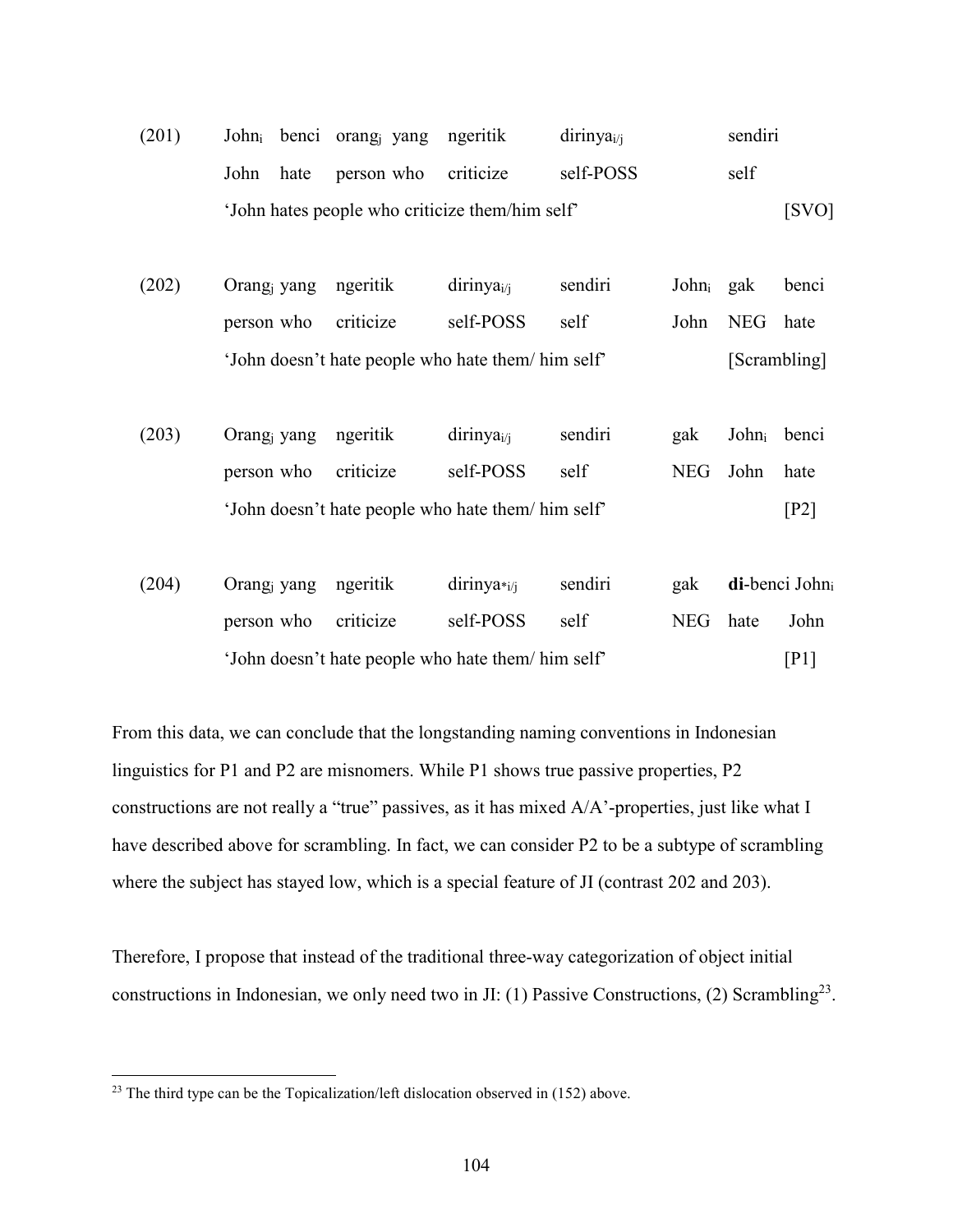Passive constructions are distinguished by the following characteristics:

- (i) Morphological marking of *di-* prefix on the verb;
- (ii) Reinterpretation of the theme as the compulsory subject;
- (iii) Demotion of the agent to an optional by-phrase;
- (iv) Purely A-properties shown by the theme-subject.
- (205) Film-nya udah di-tonton (ama Aji). Movie-DEF PERF PASS-watch by Aji 'The movie was watched by Aji.'

Scrambling constructions are distinguished by the following characteristics:

- (i) Morphological bare verbs;
- (ii) Moved object does not exhibit "topichood" as defined by Gundel (1974, 1985) and Reinhart (1981);
- (iii) Moved object introduces scope ambiguity (Kuno 1973, Hoji 1985, Hayashishita 2000, Miyagawa 2012);
- (iv) Mixed A/A'-properties shown by the moved theme-object.
- (206) a. Film-nya udah Aji tonton. Movie-DEF PERF Aji watch 'Aji watched the movie.'

b. Film-nya Aji udah tonton. Movie-DEF Aji PERF watch 'Aji watched the movie.'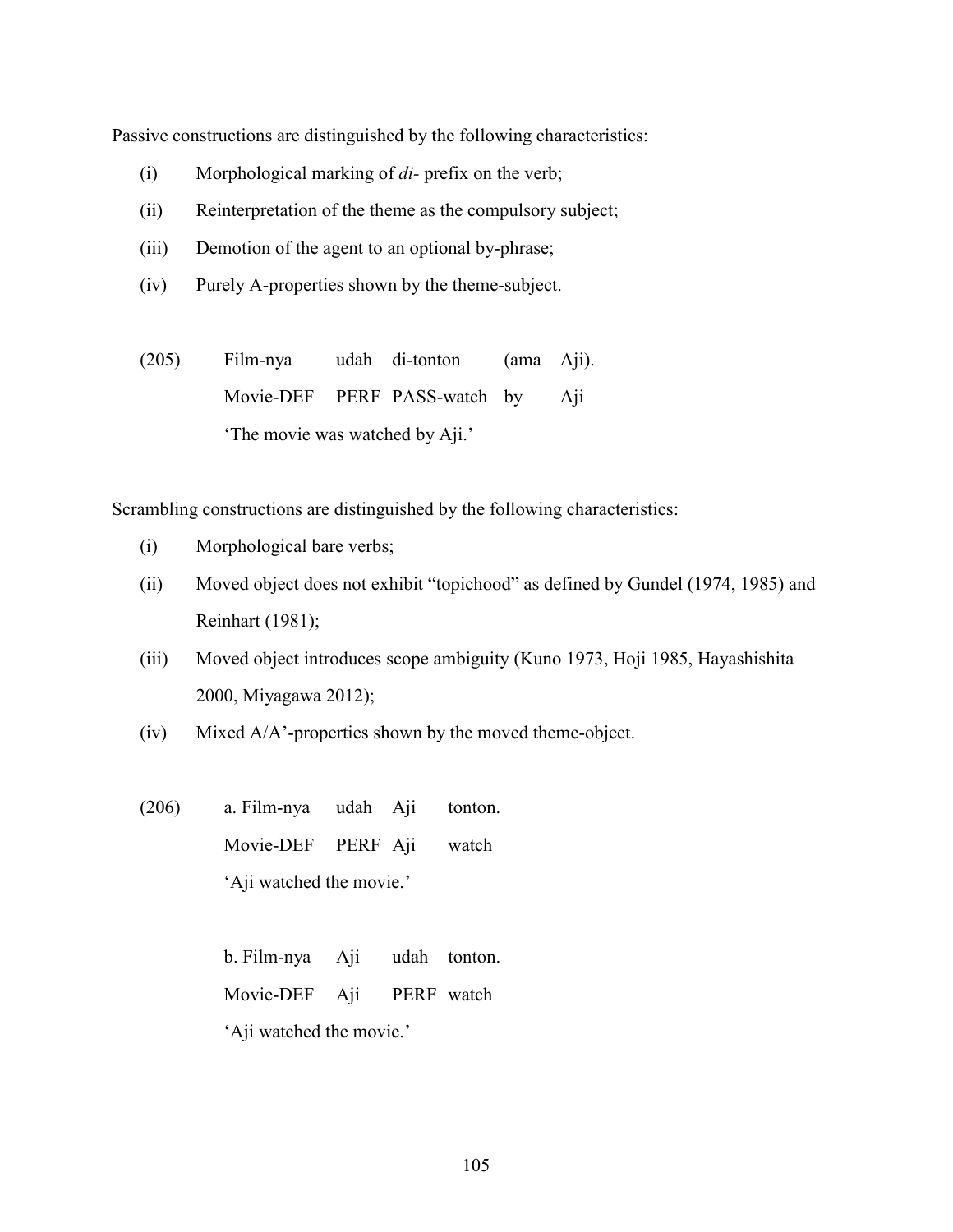Topicalization/left dislocation constructions are distinguished by the following properties:

- (1) Morphological N- prefix on the verb (showing no movement);
- (2) Moved object exhibits "topichood" as defined by Gundel (1974, 1985) and Reinhart (1981);
- (207) Film-nya gua gak tau siapa yang udah nonton. Movie-DEF I NEG know who REL PERF watch 'The movie, I don't know who has watched it.'

### *5.3 Theories of Scrambling & Landing Sites*

### *5.3.1 Motivation for Scrambling*

To account for the mixed A and A' properties of clause-bound scrambling, Fukui (1993), Saito and Fukui (1998) have proposed an optional movement account. Following the development of the Government and Binding theory, these approaches rely heavily on different interpretations of deep structure (LF) and the surface representation (PF); or they rely on operator relations between the moved argument and its trace that can be undone. Below is an example from Saito (1992) and Tada (1993) showing that scrambled QPs cannot take scope over the matrix QP subject, indicating that scrambling does not establish an operator-variable relation and can thus, be undone in the LF.

#### **Japanese**

(208) Daremo<sub>1</sub>-ni dareka-ga [Mary-ga t<sub>1</sub> atta to] omotteiru. everyone-DATsomeone-NOM Mary-NOM met that thinks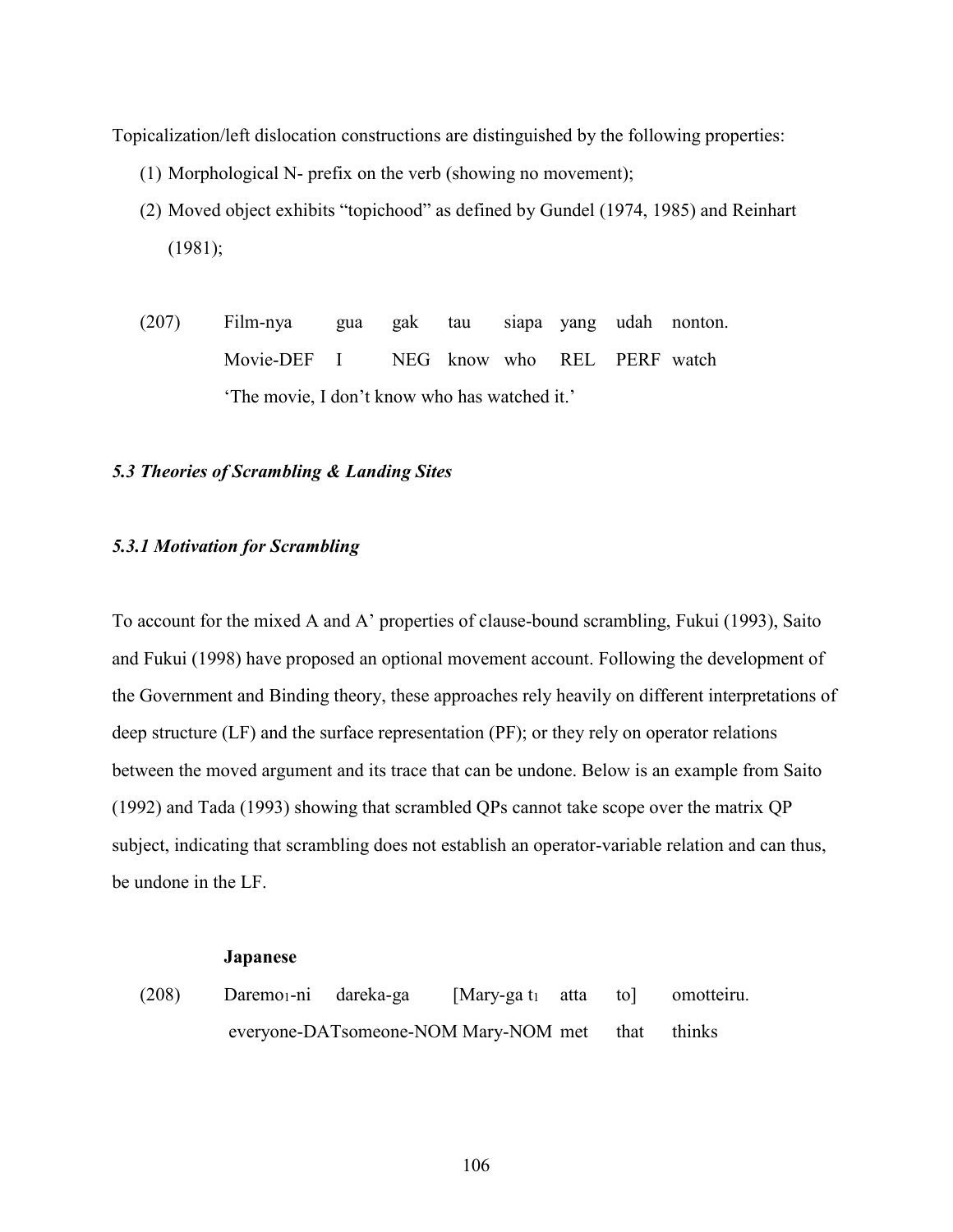=for some x, x a person, x thinks that for every y, y a person, Mary met  $y \neq$  for every y, y a person, there is some x, x a person, such that x thinks that Mary met y.

[Bošković and Takahashi 1998: 354]

This phenomenon is also called radical reconstruction by Saito (1992), as the data above indicates that the moved object (QP) must be reconstructed to its base position in the PF, as if the scrambling movement of the QP never took place in the first place. However, as noted by Nishigauchi (2002) and Miyagawa (2005), Saito's (1989)<sup>24</sup> undoing analysis makes the wrong prediction in Condition C environments:

### **Japanese**

 $\overline{a}$ 

| (209) |               | [John <sub>i</sub> -ni-tuite-no dono hon]- $o_i$     | kare <sub>i</sub> -ga | [Hanako-ga $t_i$ ]  |  |
|-------|---------------|------------------------------------------------------|-----------------------|---------------------|--|
|       |               | [John <sub>i</sub> -about-GEN which article]- $ACCi$ | $he_i-NOM$            | [Hanako-NOM $t_i$ ] |  |
|       | ki-ni-itteiru | ka] sitte-iru                                        |                       |                     |  |
|       | like          | Q knows                                              |                       |                     |  |
|       |               | 'He knows which article about John, Hanako likes.'   |                       |                     |  |
|       |               | [Nishigauchi 2002: 84; Miyagawa 2005: 194]           |                       |                     |  |

Under the undoing analysis, this entire wh-phrase must obligatorily reconstruct. But that would incorrectly predict a Condition C violation, because *John* in the wh-phrase would end up being ccommanded by the pronoun *kare* 'he' in the matrix subject position. The fact that there is no Condition C violation is evidence that the wh-phrase does not get put back. This fact, along with

 $24$  Saito builds on this to flesh out his radical reconstruction and Scrambling as an optional movement analysis (Saito 1992, Saito and Fukui 1993, Tada 1993, et al).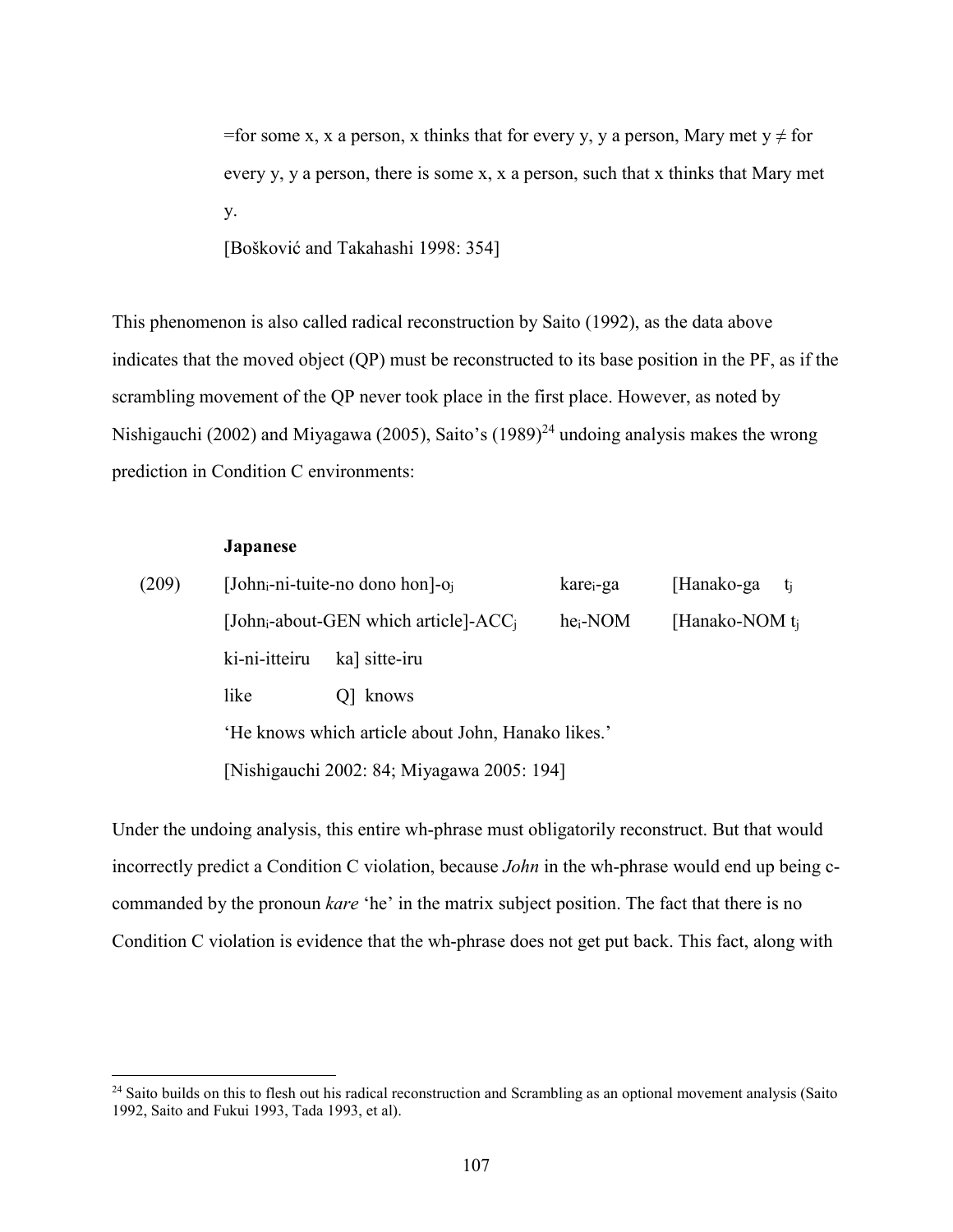new developments in Minimalism has brought about Miyagawa's  $(1995, 1997)^{25}$  analysis that different kinds of scrambling follow different rules, and that they are feature-driven, not optional.

**Miyagawa's feature driven scrambling** (1997)

A-scrambling is triggered by a feature in T - presumably EPP

A'-scrambling is focus related

 $\overline{a}$ 

This analysis allows us to account for the data, without creating new types of movements and positions (contra Webelhuth 1989), and without making references to the LF, operators or optionality (contra Saito 1992). So, in languages like Japanese or JI with scrambling, movement of either the subject or the object can satisfy the EPP feature in T. This is a parameter that strongly divides scrambling and non-scrambling languages without making reference to the underlying word order (contra Fukui 1993<sup>26</sup>). This is desirable as languages without SOV word order have been claimed to also have scrambling (Mayan, Austronesian, Algonquian, etc)<sup>27</sup>.

Under this analysis, the defining parameter that differentiates scrambling and non-scrambling languages is whether or not the object can satisfy the EPP feature in T. So, in languages like English, because only the subject can satisfy this feature, even with an escape hatch in Spec vP, only the subject in a sentence can move via A-movement into Spec TP; while the object (if extracted out of the vP) must undergo A'-movement to a position higher than TP. In scrambling languages like Japanese, in contrast, once an object is moved to the edge of vP, it "competes"

<sup>&</sup>lt;sup>25</sup> This theory is built on Mahajan's (1990) theory of Scrambling where he proposes that A-Scrambling is Scrambling to a Spec position, while A'-Scrambling is an adjunction.

<sup>&</sup>lt;sup>26</sup> Fukui (1993) proposes the parameter value preservation (PVP) measure, which essentially states that an application of Move a is costless in a language only if it results in a structure that is compatible with the parameter value for the language.

 $27$  Fukui (1993) and others have proposed that SVO languages like English do not have Scrambling, and that Scrambling is a property that is found only in SOV languages.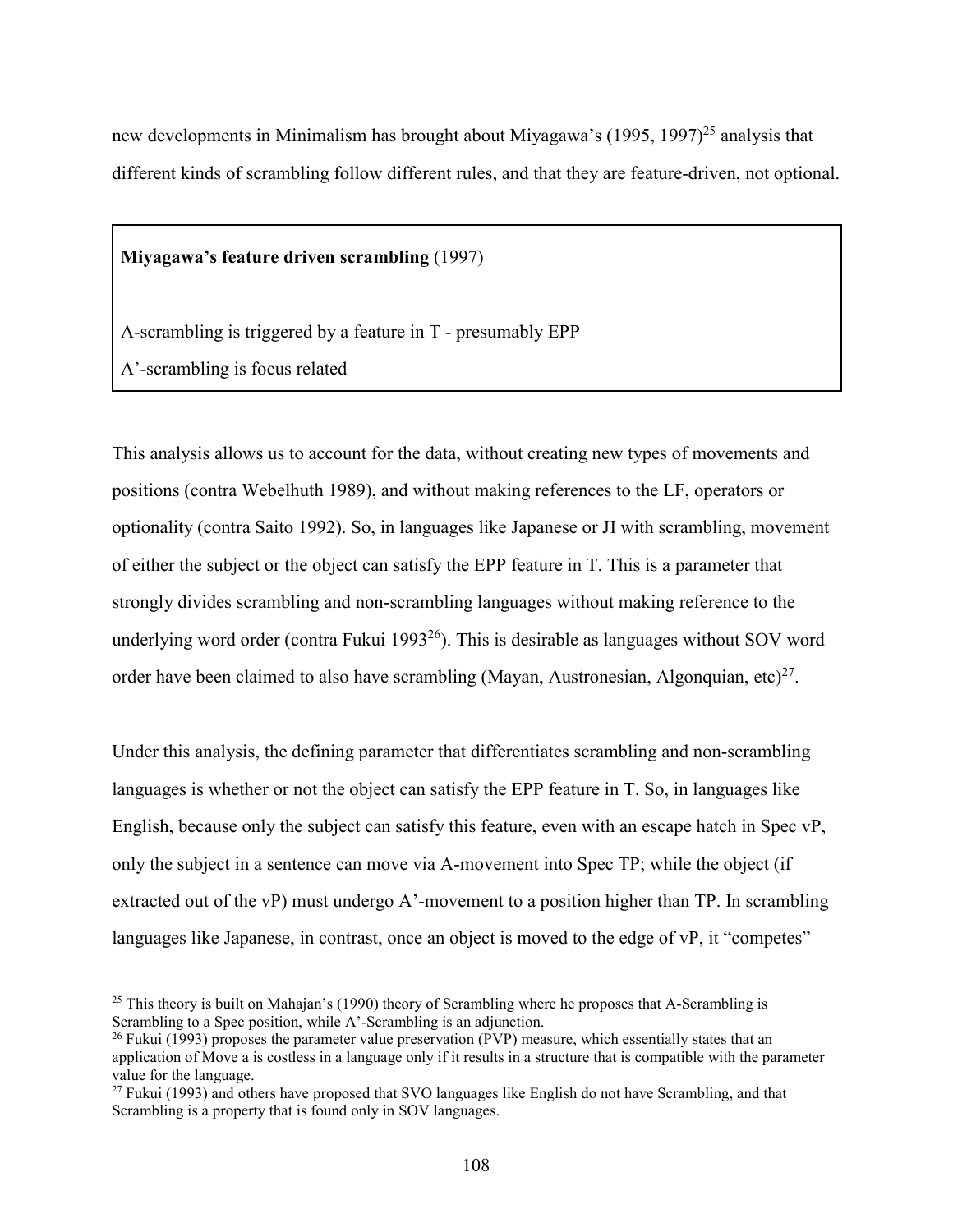with the subject to satisfy the EPP feature in T and is able to get A-moved into Spec TP. Otherwise, if the subject moves into Spec TP instead, then the object would get extracted via A' movement. This latter option is the only option available for object movement outside of the vP for non-scrambling languages. This analysis explains the mixed A/A' properties of clause-bound scrambling.

### *5.3.2 Landing Site for Scrambling*

Now let us look at the structure and landing site for Scrambling as proposed by Miyagawa (2001) below. First, we will discuss the case for A-Scrambling.



Figure 5.3: Miyagawa (2001) structure of A-movement.

As we see from the figure above, Miyagawa proposes that object A-movement is to the outer Spec of IP (=TP). Miyagawa also proposes that OSV Scrambling in Japanese involves movement of the subject into the inner Spec,TP. With this, Miyagawa proposes another stipulation to differentiate Scrambling and non-Scrambling languages, namely that Scrambling languages allow multiple Spec,TP projections while the latter don't. In the case of JI, I would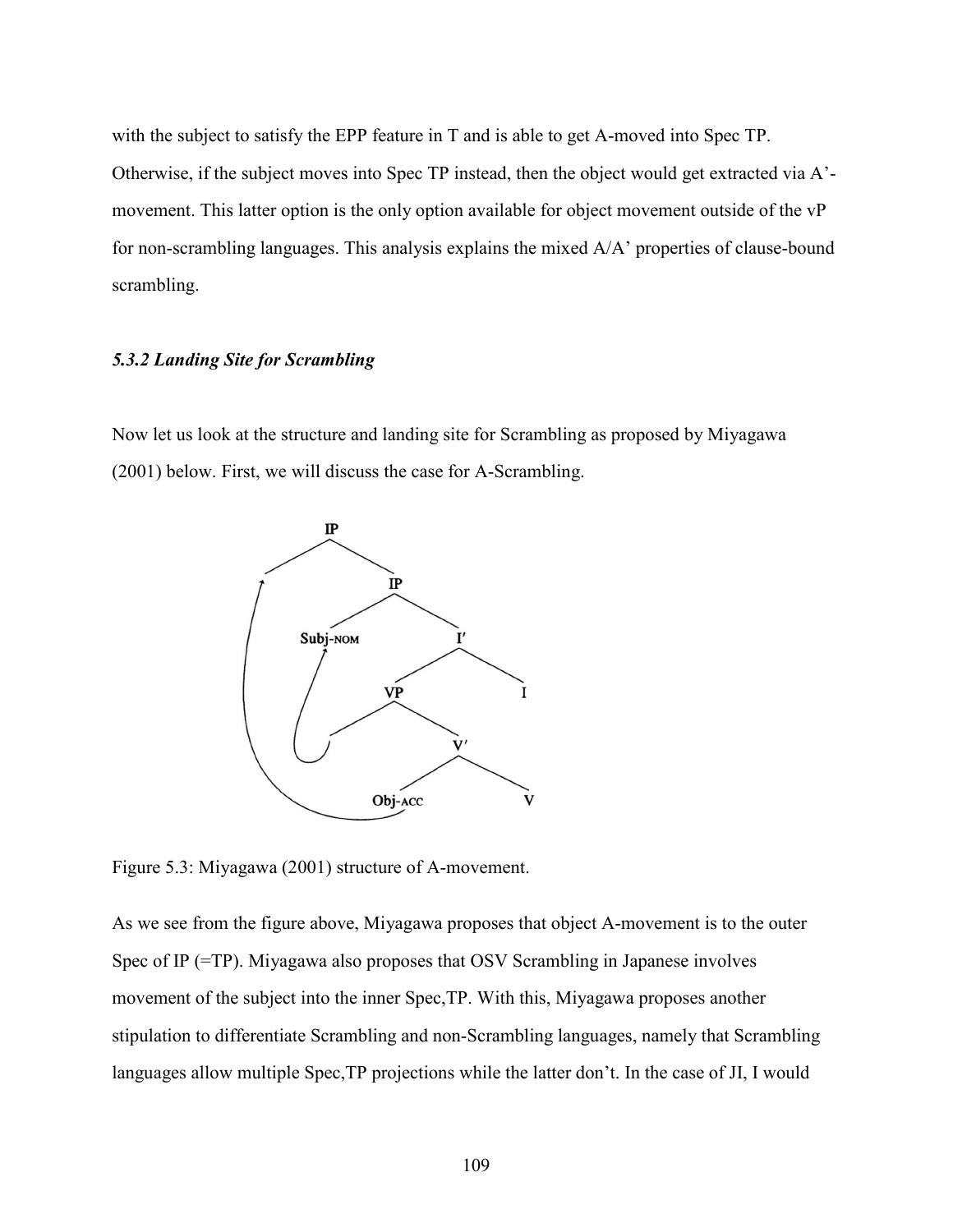like to come back to my earlier assertions (see Chapter 1), that JI Scrambling can have low subject.

(210) JI Scrambling.

a. Sayur-nya udah Tiwi masak. Vegetables-DEF PERF Tiwi cook 'Tiwi already cooked the vegetables.'

b. Sayur-nya Tiwi udah masak. Vegetables-DEF Tiwi PERF cook 'Tiwi already cooked the vegetables.'

In the previous chapter, I argued at length that these two constructions are both Scrambling. But, (210a) is a case of Scrambling where the subject stays low, while (210b) is a case of Scrambling where the subject has moved outside of the vP. Both (210a) and (b) may involve A-Scrambling. Miyagawa's (2001) structure in Figure 1 above would explain the case of (210b), where both the object and subject have moved via A-movement to fill TP's multiple Specs. In the case seen in (210a), on the other hand, I assume that the TP only has 1 Spec position, so the subject and object truly 'compete' to occupy this single Spec,TP position. Once the object occupies it, the subject must stay low in Spec,vP.

The case with A'-scrambling is much simpler. In Miyagawa's (2001) theory, A'-scrambling is simply when the object has undergone A'-movement and is adjoined to TP, presumably for focus-related reasons. Applying this to our JI examples above, (210b) would have a structure similar to that in Figure 1, with the difference that instead of having multiple Specs, the subject has fulfilled EPP in TP and A-moved to its sole Spec,TP. The object then moves and adjoin above the TP.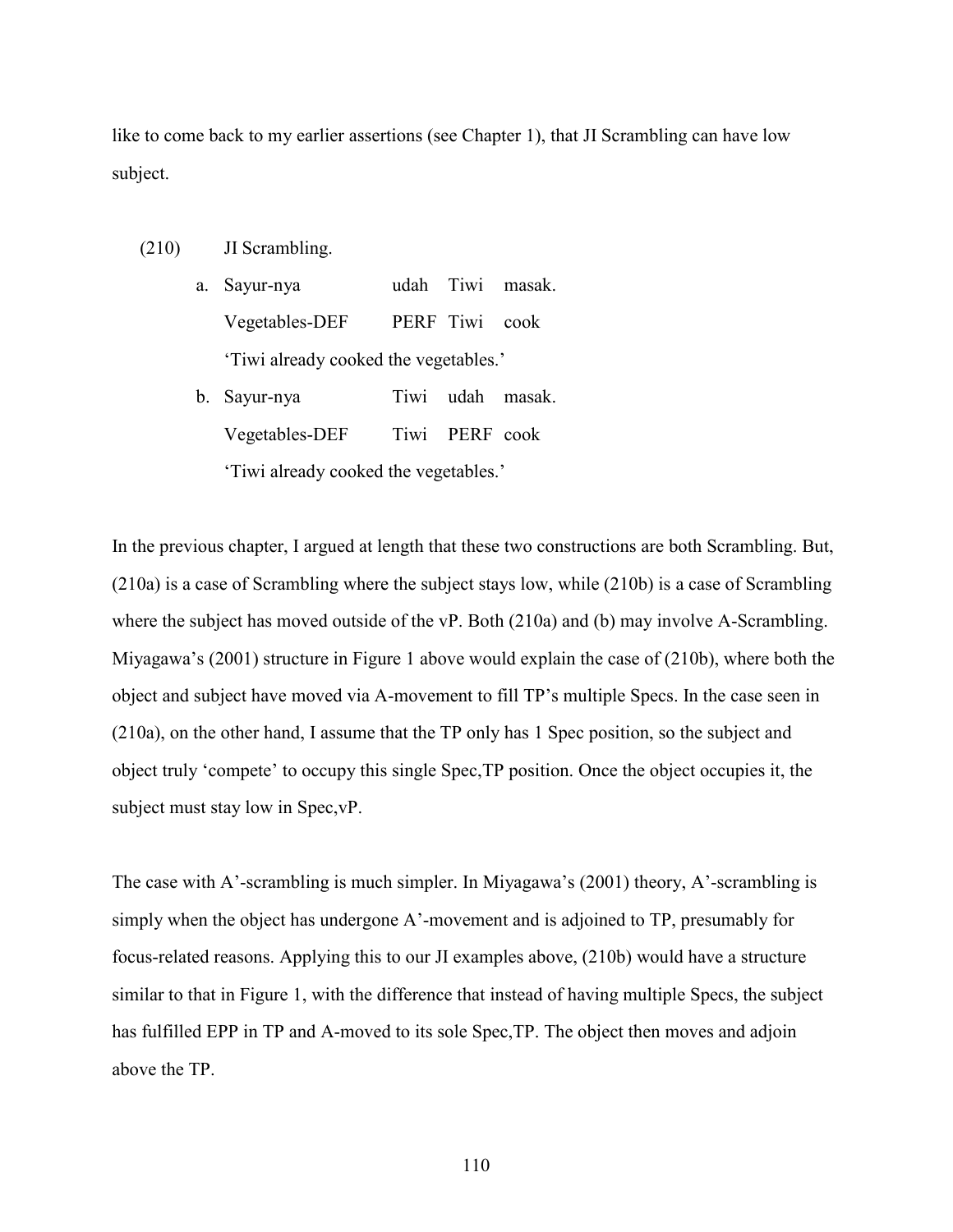For the pattern in 210a, I assume that since the subject has stayed low, the object has satisfied the EPP in TP, so it A-moves to Spec,TP; and then it moves further up to a Spec,CP position through A'-movement, for similar focus-related reasons. In this case, the TP also only has a single Spec position. Note that in the (210a) pattern where the subject stays low, the object must obligatorily fulfill the EPP in TP, by A-movement to Spec,TP. The difference, then, lies in the fact that the object can stay its Spec,TP position, or it can raise higher (by A'-movement) to a position in the CP domain (see Figure 5.4 below).



Figure 5.4: Syntax structure for A'-Scrambling.

<u>.</u>

So far then, we know that two things are crucial to differentiate Scrambling and non-Scrambling languages, especially in the case of JI Scrambling: (i) the symmetry of subject and object in terms of the ability to satisfy EPP in  $T^{28}$ , and (ii) the possibility of multiple Spec, TP. Without total symmetry in the status of subjects and objects, it is impossible to get pattern (210a) with Amovement of the object; and without multiple Spec,TP, it is impossible to get pattern (210b) with A-movement of the object.

<sup>28</sup> This gets around relativized minimality/shortest move (Miyagawa 1997, 2001)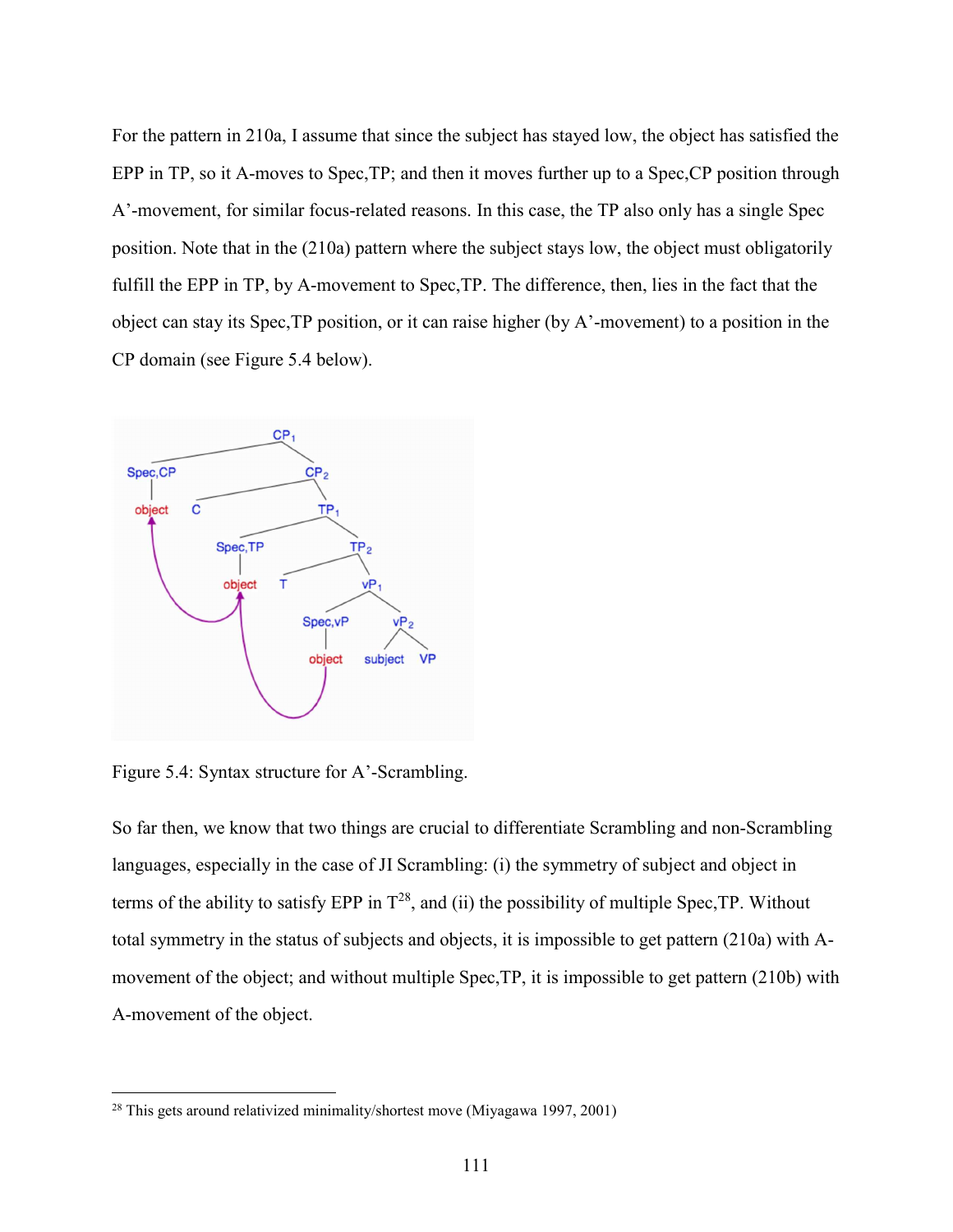### *5.4 Chapter Summary*

In this chapter, I have provided the literature on Scrambling and have shown that mixed A/A' Scrambling exists in Indonesian. Crucially, I have shown that what has been called Topicalization and Passive Type 2 in Indonesian are both just different types of Scrambling in JI.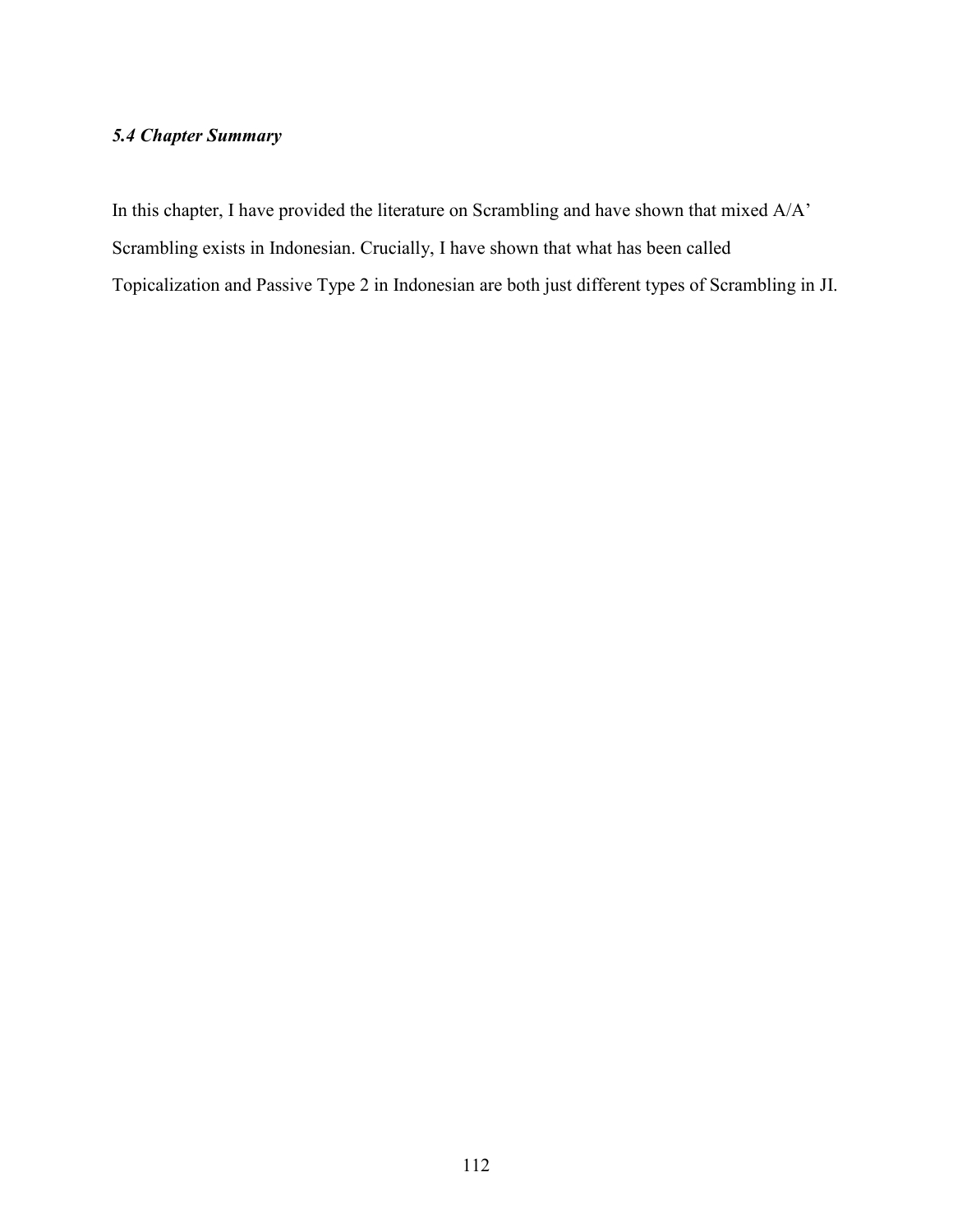### CHAPTER 6

### A UNIFIED THEORY FOR OBJECT SHIFT AND SCRAMBLING

### *6.1 Introduction*

To summarize the discussion thus far, we have established that both Scrambling and Object shift exist in JI. Low object movement in JI is similar to Germanic Object Shift (OS) in that it adheres to the Holmberg Generalization, while intermediate object movement to a sentence initial position is Scrambling and is free of the Holmberg Generalization (HG) requirement. This is interesting as it mirrors the Scrambling and Object Shift division we observe in Germanic language where Icelandic and Scandinavian languages are said to have Object Shift while German and Dutch have Scrambling (Vikner 2005, Thráinsson 2001).

The most crucial piece of data we have to illustrate this is the following:

- (211) \*[AuxPUdah [vPIcha buku Harry Potterj [VP**beli** tj]]]. ASP Icha book Harry Potter buy 'Icha already bought the Harry Potter book.'
- (212)  $\lceil T_P U d\rceil \rceil \lceil T_{AuxP} | \textbf{beli} \rceil \rceil \lceil T_{VP} U_{\textbf{perf}} \rceil \rceil \lceil T_{VP} U_{\textbf{perf}} \rceil \rceil \rceil \lceil T_{VP} U_{\textbf{perf}} \rceil \rceil$ PERF buy Icha bookHarry Potter. 'Icha already bought the Harry Potter book.'
- (213)  $[\text{TPBuku Harry}]$  Potter uda  $[\text{VPIcha beli t_i}]]$ . Book Harry Potter PERF Icha buy 'Icha already bought the Harry Potter book.'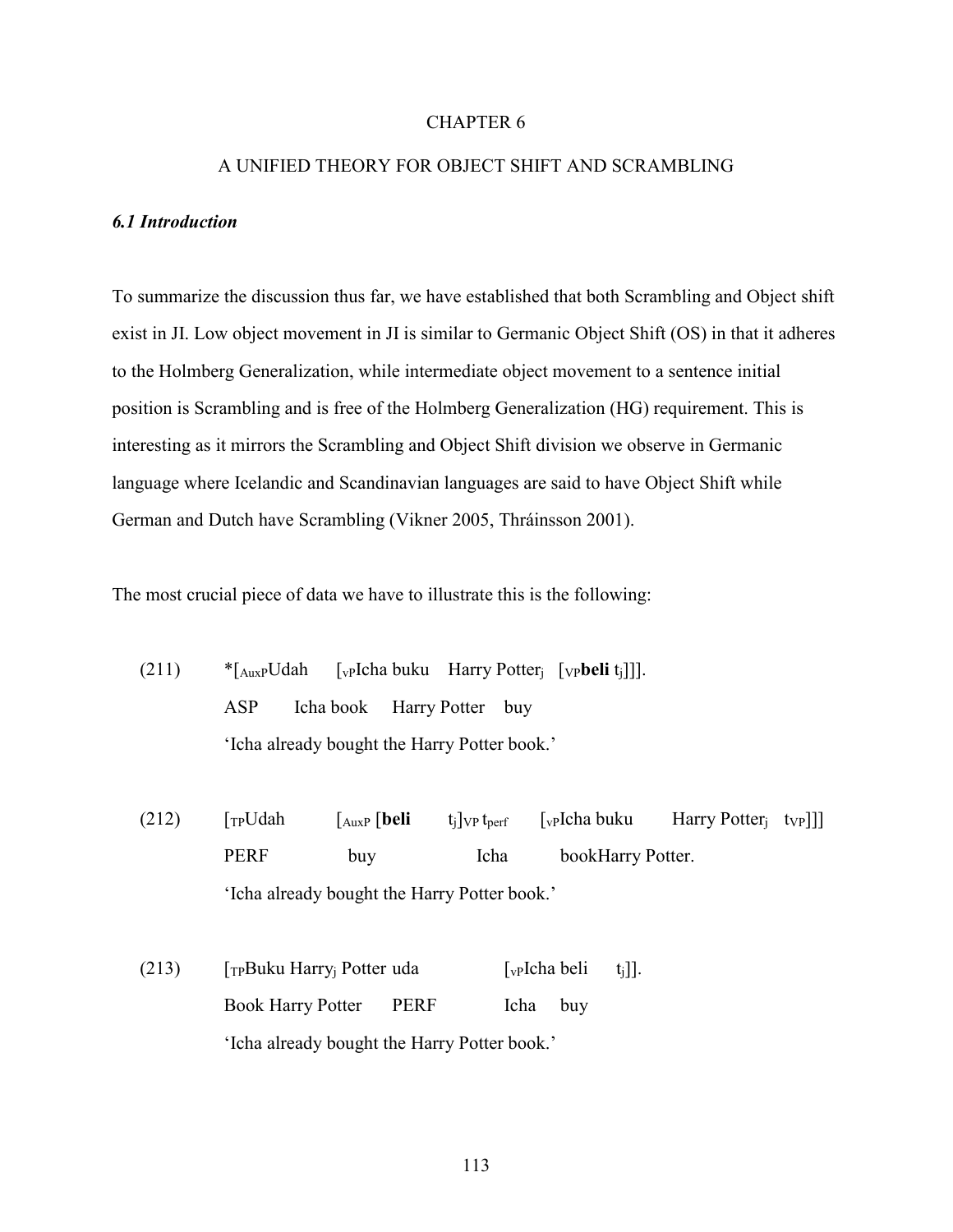In  $(211)\&(212)$  the object has moved out of its base generated position, but the landing site is low, within the vP; the only contrast we see between the ungrammatical (211) and grammatical (212) is the position of the verb (highlighted). We see that in the grammatical (212), the verb has moved out of its base generated position, to a position that is higher than the moved object; and in the ungrammatical (211), the verb has stayed in its base generated position. In (213), on the other hand, we see that the object has moved into a position in the TP, away from the vP, and the verb staying low does not induce any ungrammaticality (as opposed to (211)).

In this chapter, I will tackle the dichotomy between Scrambling and Object Shift (OS) in regard to its requirement for verb movement. As discussed in Chapter 4, there are several major theories that have been proposed to explain this verb movement dependence of short object movement. These can be generally categorized into the following:

a) Theories where OS & HG are attributed to information structure features

(Diesing and Jelinek 1995, Diesing 1996, Holmberg 1999, et al) These theories argue for object movement driven by a focus feature in Spec,vP. Since Holmberg's Generalization has a syntactic component to it, these theories are inadequate to explain our data; and must be coupled with another explanation for HG, which will be address in more details in this chapter.

b) Theories where OS & HG are attributed to object movement driven by verb movement (Holmberg 1986, Vikner 1994b, Holmberg and Platzack 1995, Holmberg 1999, et al) These theories argue that the verb movement out of the VP necessitates the object movement observed in OS; this has been attributed to some adjacency requirement so that the object is properly governed by the verb (for case, focus feature, etc). These theories, however, are unable to explain why only certain objects move even with V-to-T verb movement in Scandinavian languages. Moreover, in cases like (212) where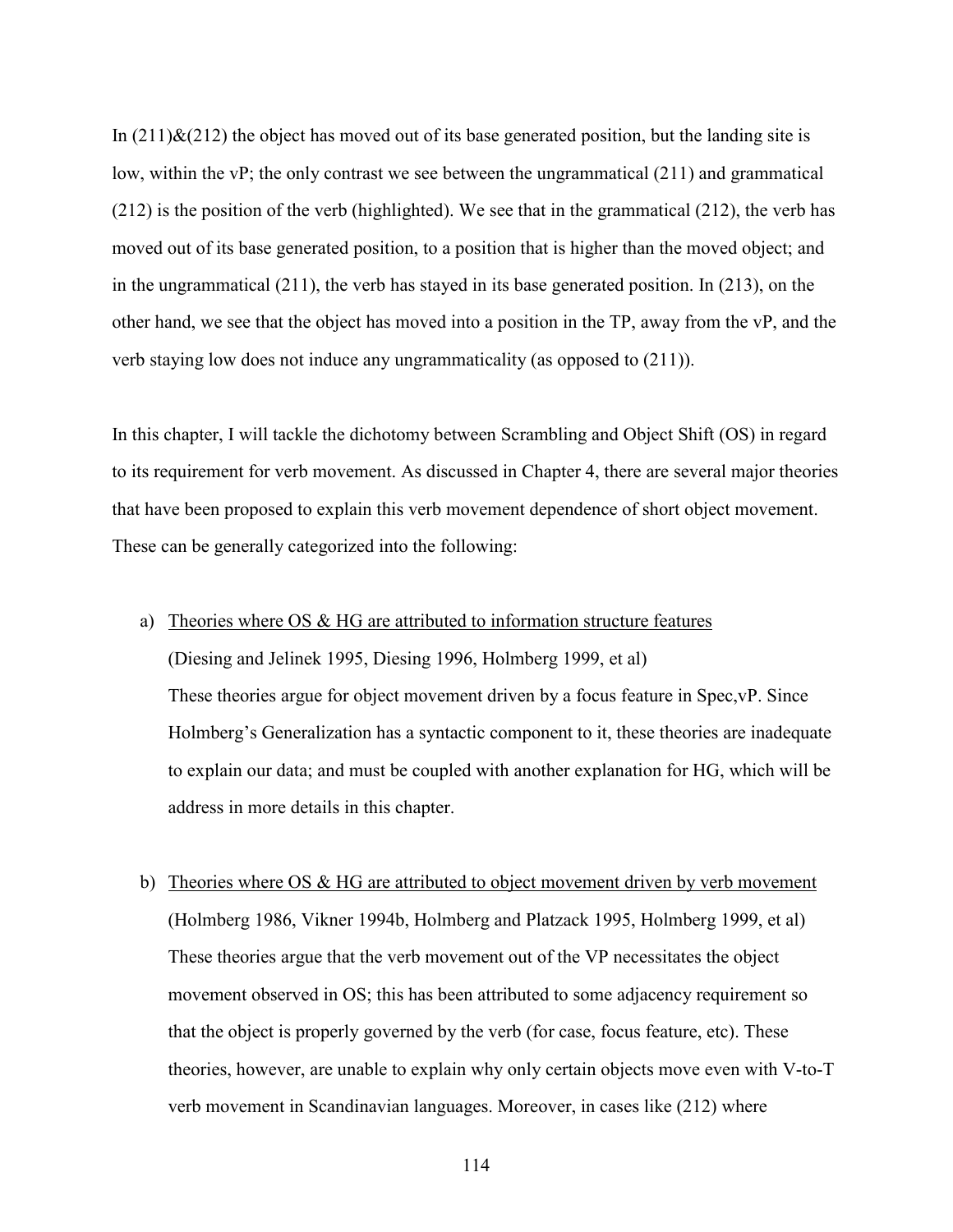Holmberg's Generalization is satisfied via remnant movement, the object movement must precede the verb movement.

## c) Theories where OS  $& HG$  are described as a Linearization requirement where the base generated word order must be preserved

(Fox and Pesetsky 2005, Müller 2007)

These theories argue that the HG phenomena is simply a linearization rule where the verb-object base generated order must be preserved (shape preservation – Williams 1999). Fundamentally opposed to the previous theories described in (b) above, in these theories, the verb movement is triggered by the object movement, in an attempt to "correct" the violation to shape preservation. Since Scrambling does not have to adhere to this word order preservation, linearization must proceed cyclically. Fox and Pesetsky (2005) differs from Müller (2007) in describing how cyclic linearization works; and in this chapter, I will show that Müller's relative cyclic linearization philosophy works better in explaining the data and in capturing the generalization that short, local movement must adhere to shape conservation, while long distance movement does not have to.

### *6.2 Unifying Scrambling and Object Shift in JI*

As mentioned in chapter 4 and in the introduction to this chapter, I am pursuing a linearization theory to account for Holmberg's Generalization in JI. As also briefly discussed in Chapter 4, Fox and Pesetsky's (2005) cyclic linearization theory provides the closest solution to the dichotomy between Scrambling and Object Shift. To briefly reiterate it here, Fox and Pesetsky propose that two things underline the difference between Scrambling and Object Shift: (i) the nature of the object movement, and (ii) what is considered a phase. Central to their theory, is the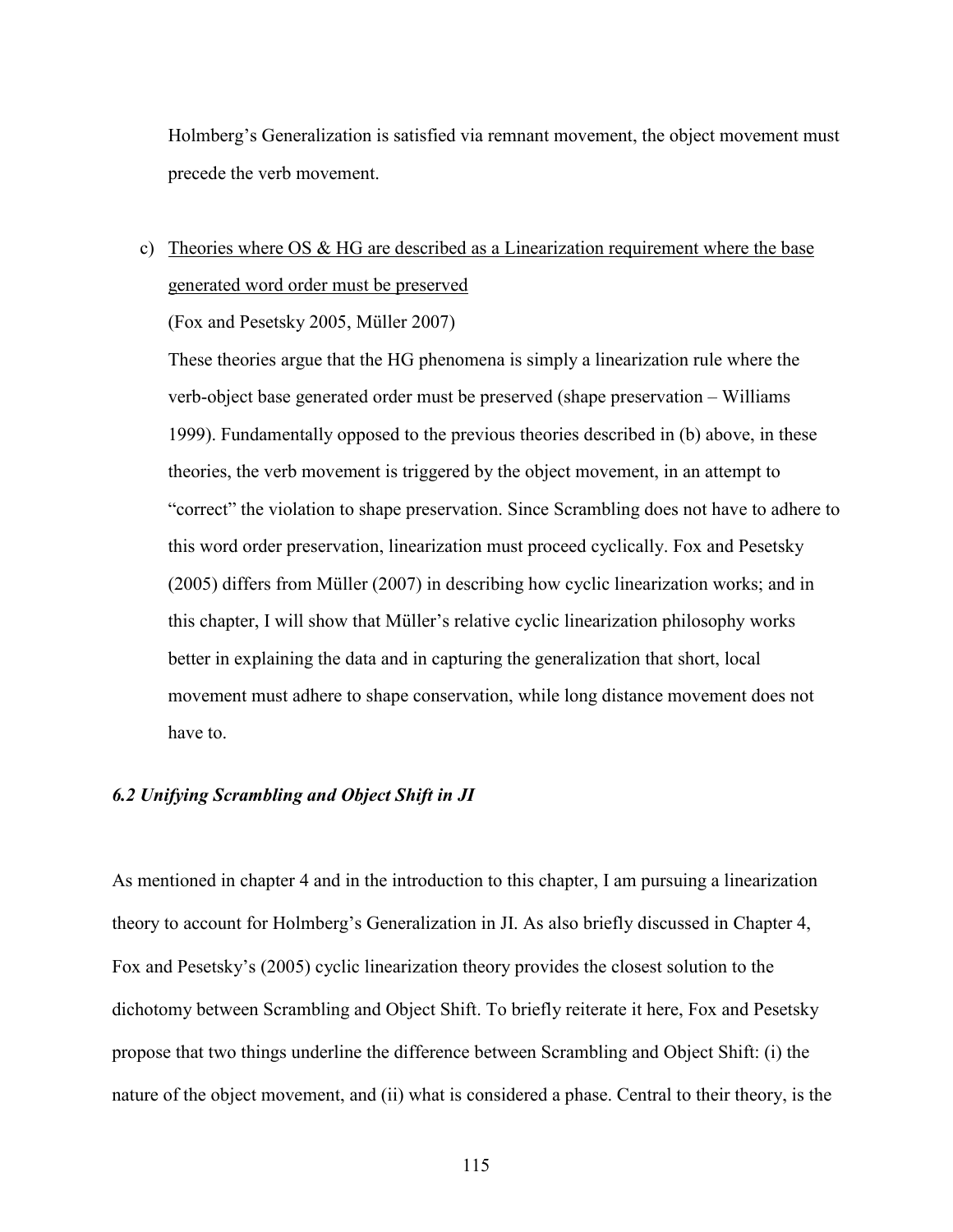fact that once linearization establishes the order of precedence between certain elements (like V or O), this information is preserved, such that all subsequent linearization cannot contradict this established linear order.

For Object shift, the VP is considered a phase and the object does not move through the Spec of VP. Because VP is a phase, at this stage of the linearization, the linear order of  $V > 0$  is established for SVO languages (214a). When a sentence is linearized at the next phase level, this linear order of V>O must be preserved. If the object is moved over the verb without first going through the edge of VP, then we would get the order of O preceding V (214b). Since this linearization order contradicts the earlier linearization order (214a), the derivation would crash. If, the verb moves out of the VP following the object, as illustrated in 214c, then the earlier linearization order of V>O (214a) is preserved, so the sentence is grammatical.

| (214) | a. [ $VP$ V O]                            | V > 0    |
|-------|-------------------------------------------|----------|
|       | $b.*[_{CP}[_{VP}O [_{VP}V t_0]]]$         | $O\ll V$ |
|       | c. $[CP\sqrt{VPV}O[\text{VP}t_{v}t_{o}]]$ | V > 0    |

Fox and Pesetsky's theory necessitates that the VP is a phase because if we consider the traditional assumption of vP as a phase instead, then we will never get a contradiction in the linear order of V and O. If the first linearization happens on the vP level, then the object can move freely within the vP phase, without ever creating any problem for the linearization, so we would never get the HG effect.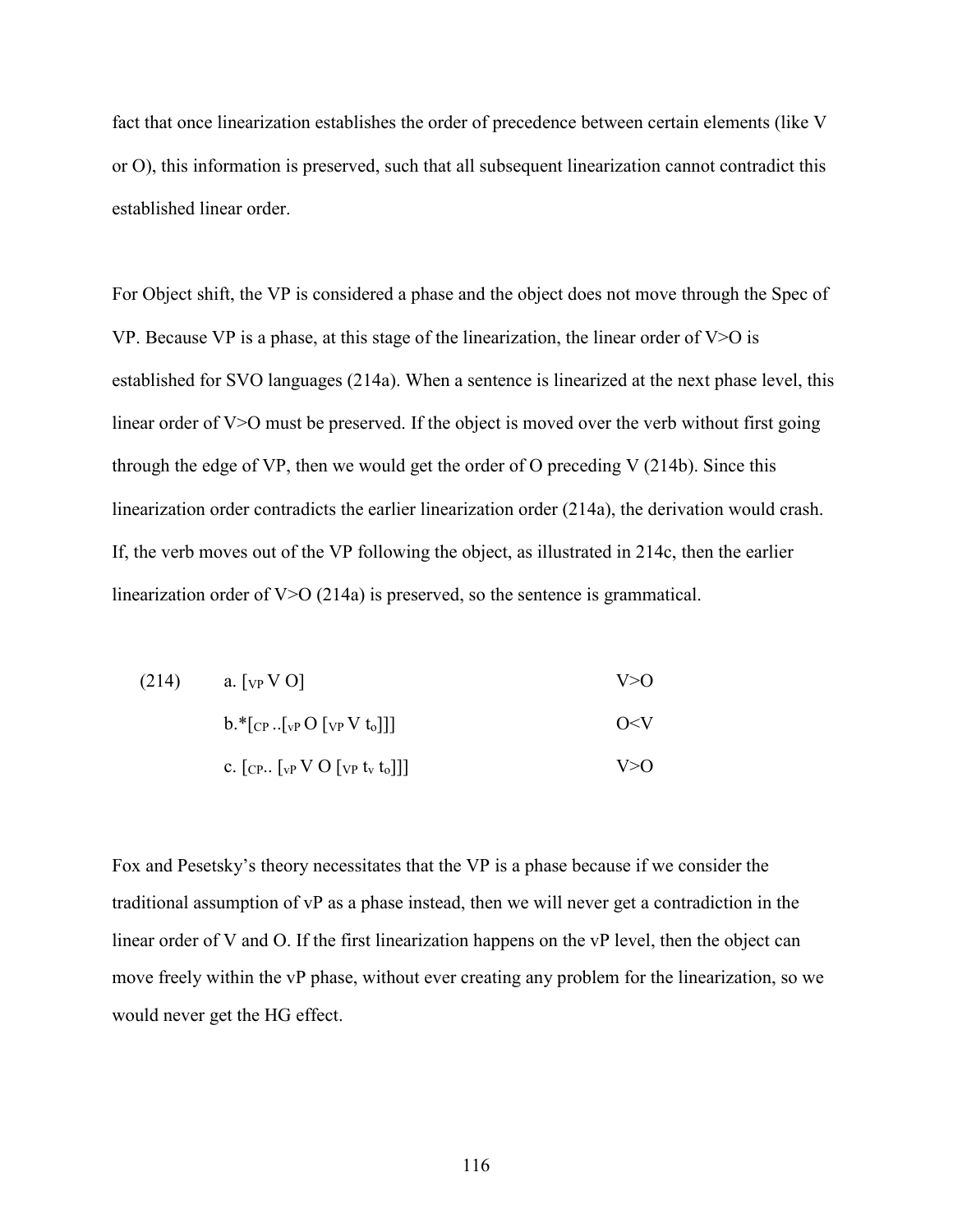For Scrambling, on the other hand, Fox and Pesetsky stipulate that vP is the phase, and that object movement outside of this phase requires it to move through its Spec (inspired by Ko's 2004 work on cyclic linearization and Scrambling in Korean). For Scrambling languages, the vP would serve as a phase, and movement outside of the vP requires moving to the edge of the phase (215a), such that Scrambling can "escape" the linearization restriction seen with OS (215b).

(215) a. 
$$
\left[\begin{array}{cc}v_{P}O V t_{o}\end{array}\right]
$$
 b. 
$$
\left[\begin{array}{cc}C P O \left[v_{P} V t_{o}\right]\end{array}\right]
$$
 
$$
O > V
$$

In fact, Fox and Pesetsky suggest that the choice of vP or VP as phase is language specific, with Scrambling languages like Korean or Japanese having a vP phase, and languages like English and Scandinavian having a VP phase. For JI, this would mean that both the vP or the VP could be a phase, because both Scrambling and OS co-exist. This in and of itself is undesirable since there is no other independent evidence for this, and there is no way to predict when the vP or VP would be a phase. More importantly, assuming a parametrization of phases would weaken the notion of phases, as opposed to the standard notion that phases are "complete" projections (i.e. vP has the verb and all its arguments, while the VP lacks the external argument). Furthermore, there is independent phonological motivation for vPs as phases (see Legate (2003), Ishihara (2004), Richards (2004), Kratzer and Selkirk (2007)).

Fundamentally, languages that Fox and Pesetsky claim as having VP as their phase do allow whmovement. This would mean that we can have the object moving to Spec,CP with the verb staying low, which is the antitheses of the OS operation. To account for this, Fox and Pesetsky (2005) argue that A' movement do move through the edge of the VP phase (unlike the Amovement involved in OS); and cites quantifier movement as their evidence. In the Icelandic example below, we see that the quantifier movement induces the "Inverse Holmberg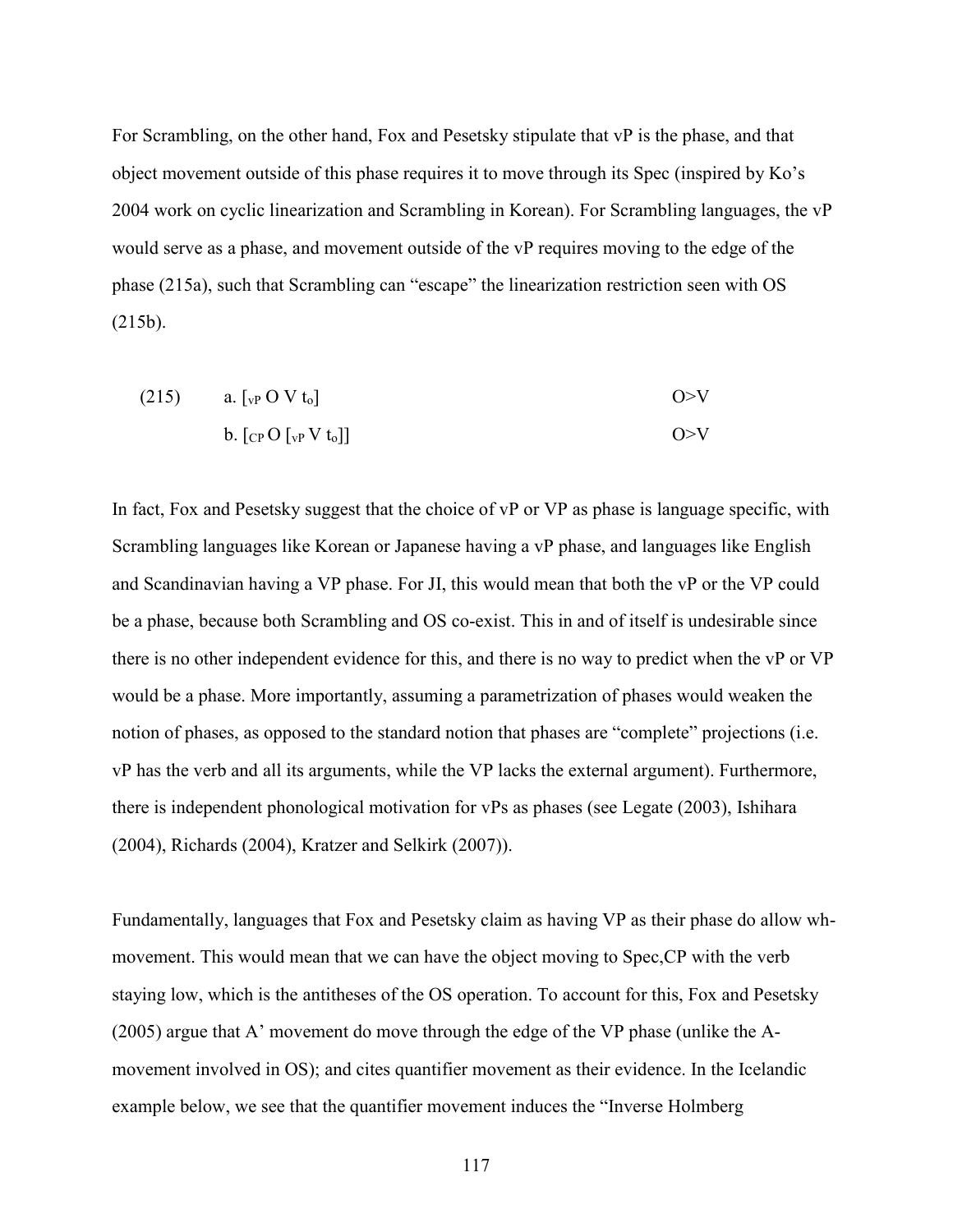Generalization" effect, where the verb is NOT allowed to move (see contrast between (216a)  $\&$ (b); the verb is moved in (b), but not in (a)).

|  |        | (216) Icelandic Quantifier Movement |                                |                                                       |  |
|--|--------|-------------------------------------|--------------------------------|-------------------------------------------------------|--|
|  | a. Jón |                                     | hefur ekkert [sagt Sveini _]   |                                                       |  |
|  | Jon    |                                     | has nothing said Svein-DAT     |                                                       |  |
|  |        |                                     | b. *Jón sagði ekkert           | Sveini.                                               |  |
|  | Jon    |                                     | said nothing                   | Svein-DAT                                             |  |
|  |        |                                     | 'John has told Svein nothing.' |                                                       |  |
|  |        |                                     |                                | (Rögnvaldsson (1987: 41), quoted by Svenonius (2000)) |  |

Fox and Pesetsky argue that since quantifier movement is A', it must move through the edge of VP. So, at the point when VP is linearized, O precedes V (216a & 217). If the verb moves outside of the VP, leaving the object at the edge of VP, then the linear order would contradict the earlier linear order (216b & 218), causing the derivation to crash.

| (217) | $[\text{CP} \dots [\text{VP} \, O \, V \, t_0]]$ | O>N      |
|-------|--------------------------------------------------|----------|
| (218) | $[\text{CP}$ . $V[\text{VP} \cdot V(t_0)]$       | O>V: V>0 |

This way, Fox and Pesetsky differentiates A' and A movement as either a movement that moves through the edge of a phase or not. But from our earlier discussion, we have established that Scrambling has mixed A/A' properties. Even if we abandon the idea of both vP and VP as potential phases in JI and adopt VP as the sole phase, it is unclear why OS would proceed directly with no edge movement while Scrambling would have to move through the edge, considering Scrambling in JI cannot be clearly categorized into A or A' movement.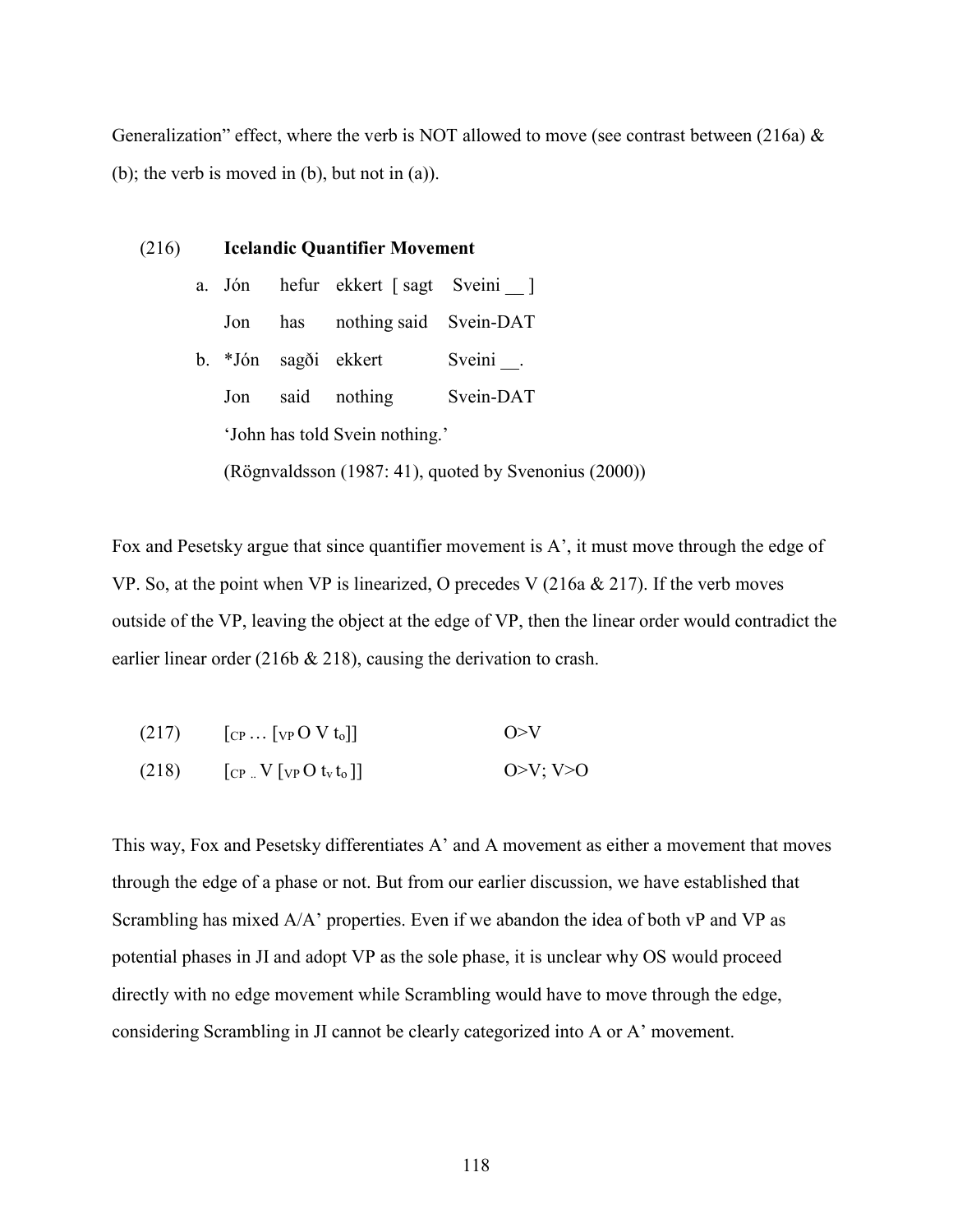Crucially, Fox and Pesetsky must stipulate another condition in their theory because OS languages can also passivize their object. This means that the object can move to Spec,TP via Amovement while the verb remains low; this should not be allowed as this is essentially identical to OS in their theory. Fox and Pesetsky (2005) stipulates that the VP is only a phase if the verb assigns accusative case to the object, but this is another stipulation in the theory that is ad-hoc and unnatural.

Additionally, in an exclusively bottom up derivation, it is unclear why linearization information that has been successfully processed and sent to Spell-Out would be saved by the system. The only way we would be able to do this seems to be ad-hoc, namely, to explain just the OS cases. Looking at the cases of object movement we have at hand, it seems that only OS requires the preservation of the base generated linear word order, while other kinds of object movements do not (wh-movement, Scrambling, passivization). Considering the local landing site of OS within the vP phase itself, as opposed to the much higher landing sites for the other movements, a much better generalization we can make here is that local movements within a phase must preserve the base generated word order, while long-distance movements outside of the phase can "escape" this requirement to preserve the base generated word order (Müller (2007), Sells (2001), and Richards (2004) have all noted this generalization that divides local and non-local movements in terms of how linear order is preserved. I propose, therefore, in line with Richards (2004) and Müller (2007), a cyclic linearization process that differentiates between short and long-distance object movement, instead of one divided along the A/A' distinction.

With that in mind, let us consider the situation at the vP level where the object has moved out of its base generated position to Spec,vP in JI. I assume that in the case of OS, as suggested by Diesing and Jelinek 1995, Diesing 1996, Holmberg 1999, et al (see chapter 4 for more details), the object movement is driven by a focus feature. We must also remember, however, the Spec,vP is also an intermediate landing site for Scrambling, as it provides an escape hatch at the edge of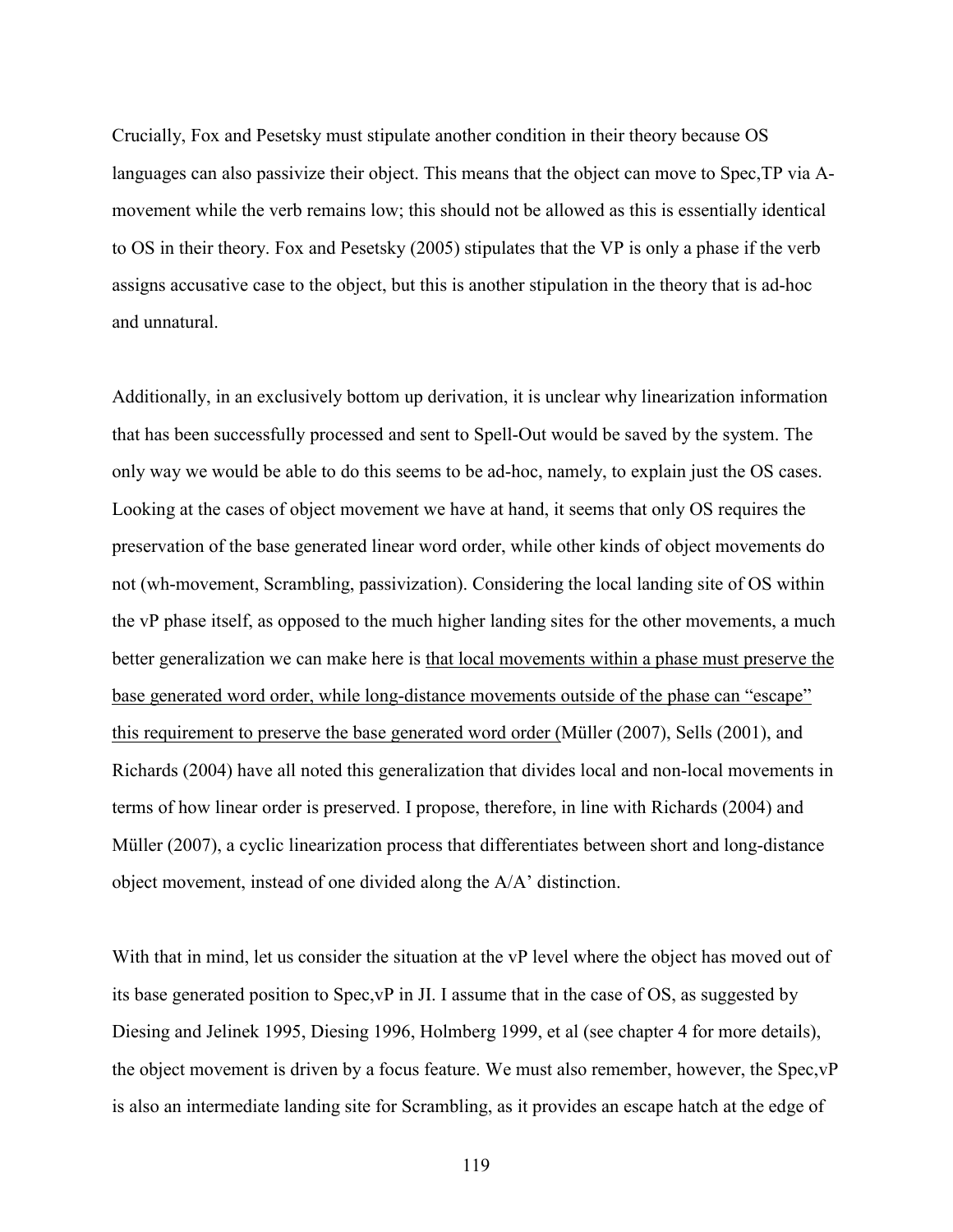the phase that would allow further movement to TP. As such, object movement to Spec,vP can be motivated by two different things: (i) a focus feature, or (ii) an edge feature. I argue that it is ultimately this difference that would play a crucial part in the local linearization of vP, such that Object Shift in JI must preserve the underlying VO word order, while Scrambling is free of such a requirement.

This aligns with Müller's (2007) notion of local vs. non-local features, where he suggests precisely this relativized cyclic linearization concept. The core of Müller's theory is built upon his notion of Phase Balance.

**Phase Balance**: Every phase has to be balanced: For every feature  $[\cdot \cdot \cdot]$  in the numeration there must be a potentially available feature [F] at the phase level.

In this theory, availability is potentially established either by having [F] (i) in the current numeration (or in a tree waiting to be merged to the current derivation); or (ii) at the edge of the current phase. Let us now consider an abstract example where there is a [•wh•] feature in C. At the level of the creation of the vP phase, there is no local [wh] feature to balance out the [•wh•] in C. So, to balance out the phase, a wh-item like a bare wh-word (e.g. who, what) or a complex wh-phrase (e.g. which woman) must move to Spec,  $vP$  so that it can be available for [•wh•] in C. Crucially, this intermediate movement to Spec,vP is triggered by a non-local wh-feature in C; it is not prompted by a local feature, and is only temporary in nature as the system knows that this is not the final landing site.

We can note, at this point, that this view of cyclic movement is very similar to early approaches to successive cyclic movement in the Minimalist Program (Chomsky 1995, Takahashi 1994), whereby successive-cyclic movement was proposed to be driven not by local feature checking, but by a requirement that chain links established as a result of movement should be as short as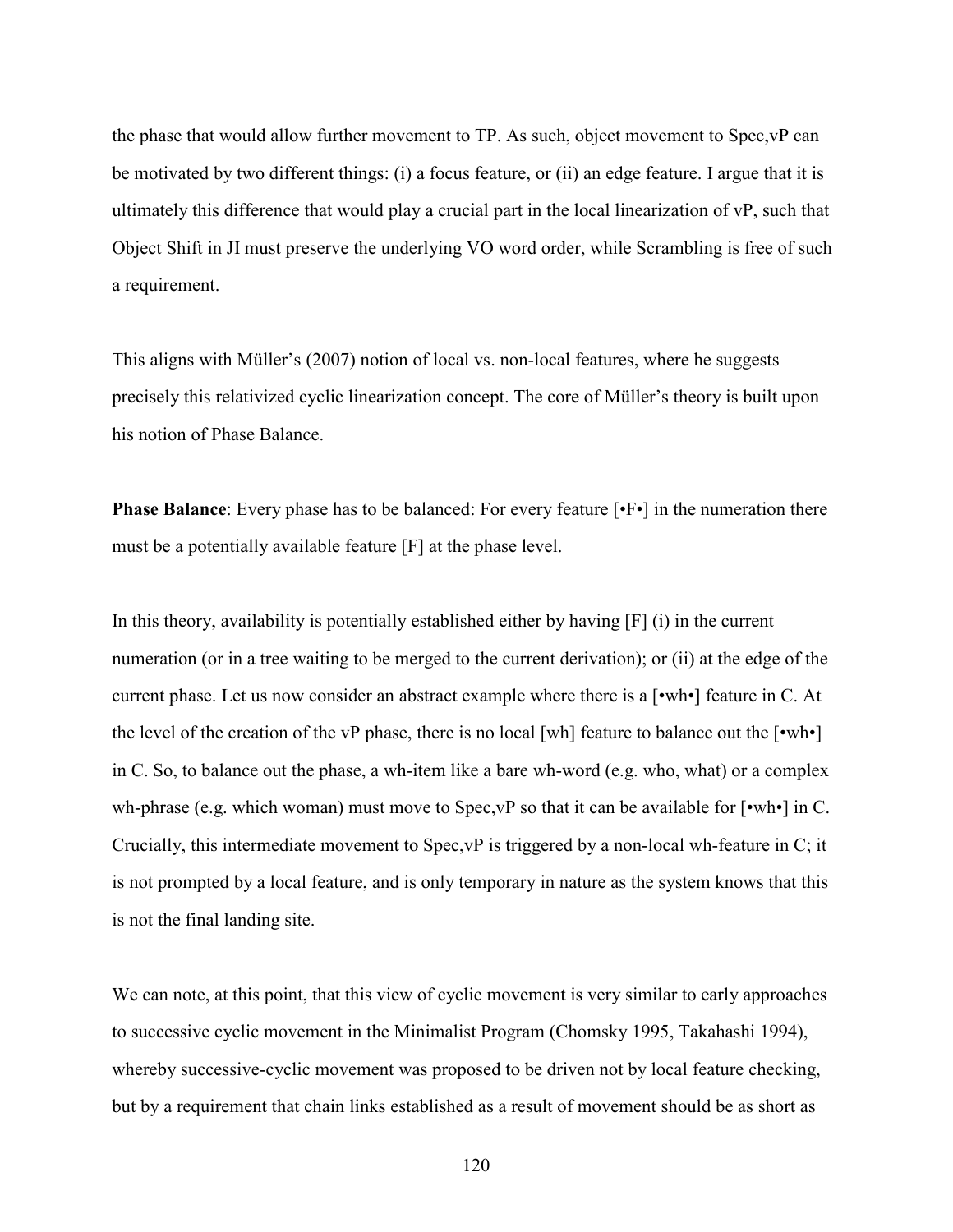possible (minimal chain condition – Chomsky 1995). In these early proposals, movement was supposed to start only after the derivation of the last target of movement (e.g. C for wh-feature). This means, that movement to the Spec of a specific phase is triggered by a non-local feature in a higher phase, just as Müller (2007) suggests in his Phase Balance proposal.

In both the Phase Balance proposal, and the minimal Chain condition, it is clear that intermediate movement to the edge of a phase is of a different nature from feature-driven movement. Müller (2007) states this as a difference in Merge status and proposes that DPs that undergo these intermediate movements are therefore, not sent to the Spell-Out when that specific phase undergoes linearization. As such, DPs attracted to the edge of a vP via features outside of the vP are not linearized at the vP level. This allows these DPs (like in the case of Scrambling in JI) to ignore the base-generated VO ordering, and thus, circumvent the Shape Preservation requirement.

Later approaches to successive cyclic-movement (Chomsky 1995b, 2001, 2004), however, dispensed with the minimal chain condition, and treat every step of movement on its way to its landing position as separate movements satisfying a local Edge Feature. It is this later approach that I will use to explain Object Shift and Scrambling in JI.

The structure in (219) shows a potential object movement to the edge of vP.

 $(219)$   $[vP O V t_0]$ 

If we consider the two different features that can potentially attract the object to Spec,vP (Focus feature in v, and an Edge Feature in v), the focus feature can be seen as a feature that is local in nature. This means that it is attracting a DP from within the same phase (locally) such that the local DP gets moved to a local Spec position and stays there permanently. The Edge feature, on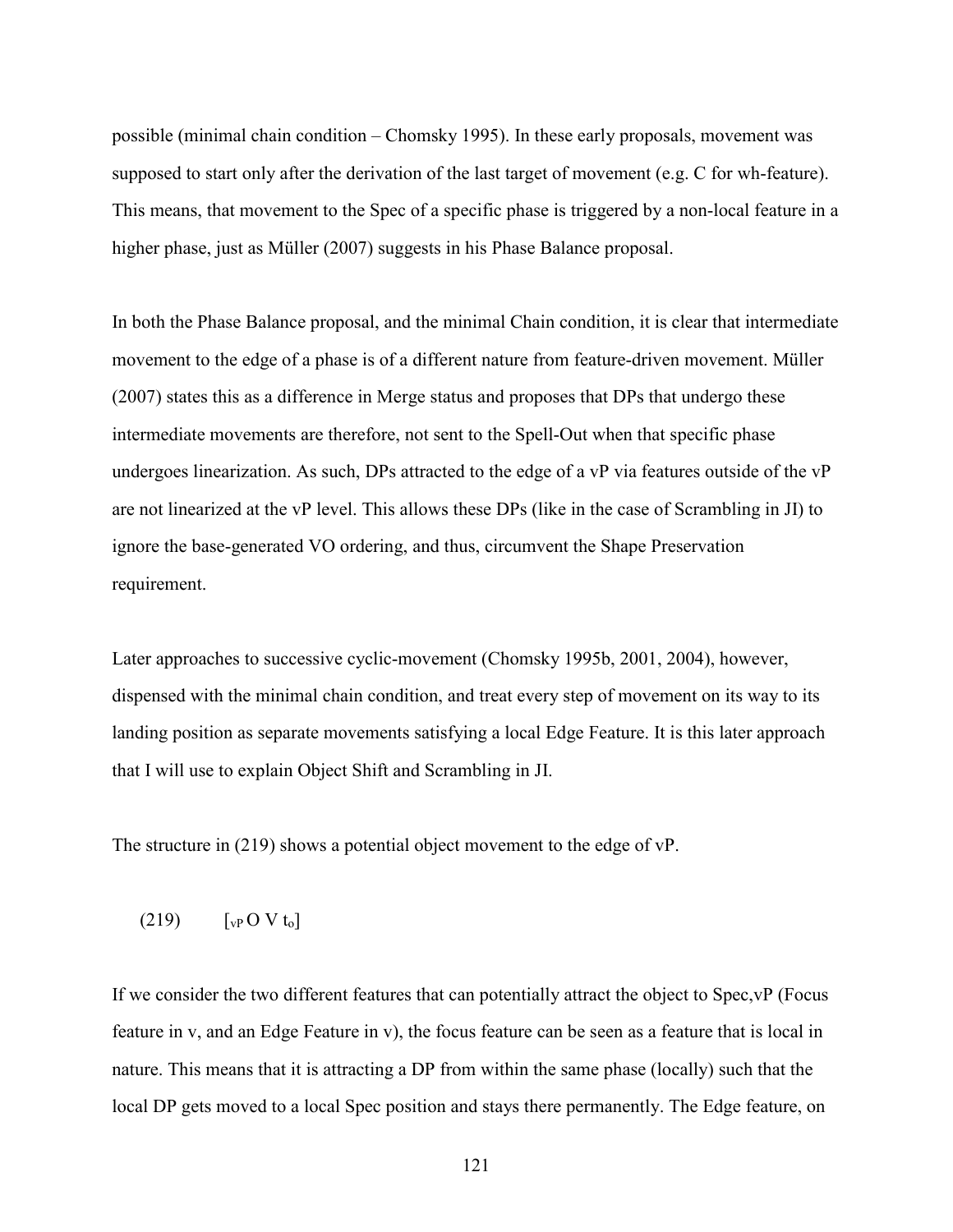the other hand, is not local in the sense that it is attracting a DP to Spec,vP that must eventually move further to satisfy another feature in a later phase (this could be a wh- feature in C, or any other information structure feature in T or C). So, the feature that the object DP must satisfy is not local, and the Edge Feature is only an intermediary feature that provides a temporary landing site for the object DP in Spec,vP.

This distinction between a local and non-local feature is crucial in explaining the generalization we captured earlier in regard to movement and shape preservation. Assuming an efficient system, it would not make any sense for it to linearize a moved element that would be further moved. In a way, object DP movement to Spec,vP that is driven by an Edge Feature is an incomplete movement, one that is guaranteed to be followed by another movement. As such, the system does not have to linearize this moved object at the time that the vP is sent to Spell-Out. DP movement to Spec,  $vP$  that is driven by a focus feature, on the other hand, represents a complete movement. The system knows that no further movement of the DP would happen, so this information should be sent along to Spell-Out.

While the structure in (219) may seem syntactically identical on the surface and could represent both OS as well as Object DP movement to satisfy an Edge feature, the system sends differing information to the Spell-Out at this stage. Since focus-driven OS is complete at the time of the vP Spell-Out, the system sends the whole information contained in (219) to be linearized. For Edge-feature driven object movement, however, since the object DP movement is incomplete, it is not sent out for linearization at the time of vP Spell-Out, such that the object would not be linearized at all at this stage (220).

 $(220)$   $[vP V]$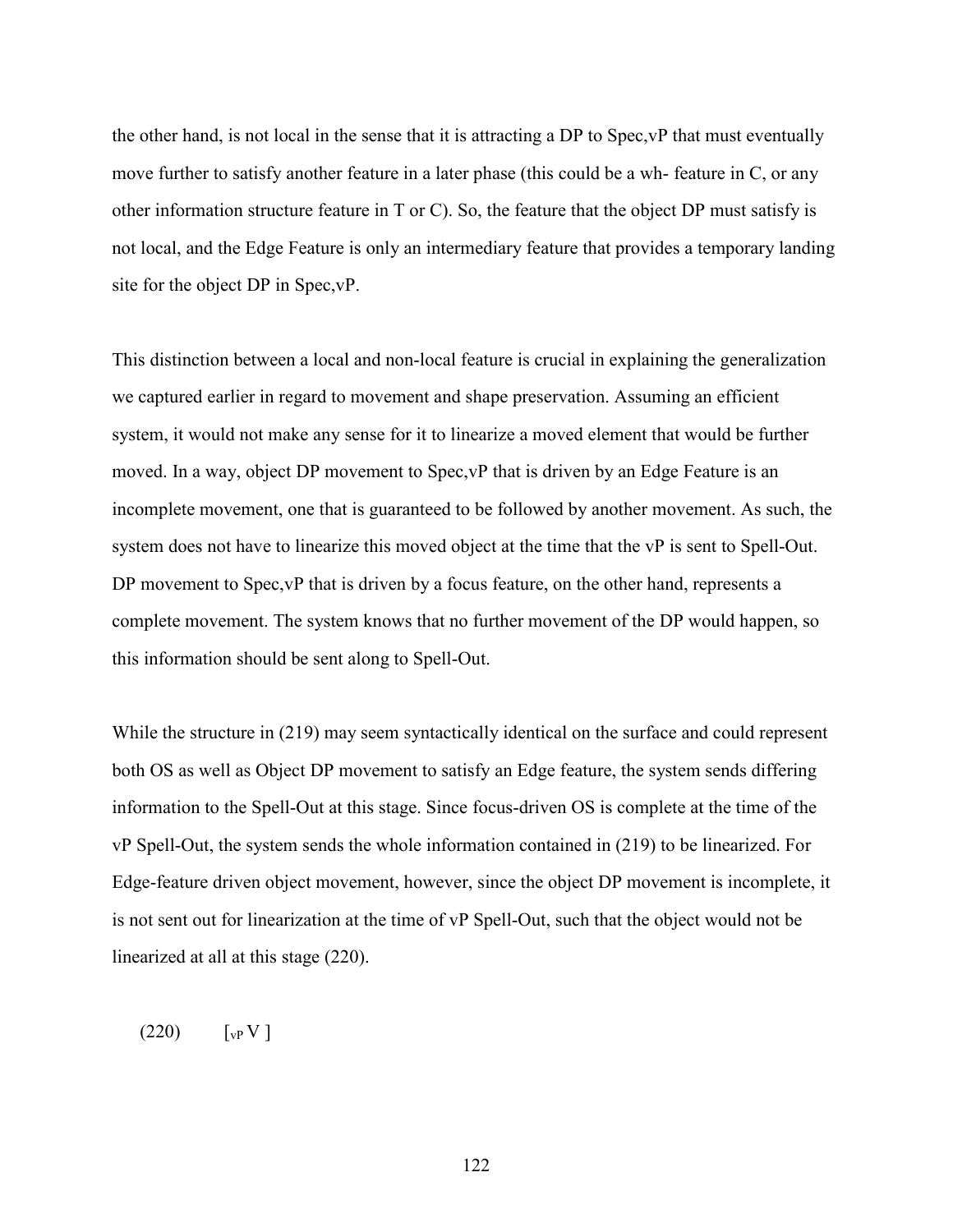Applying this on our concrete examples from (211), (212) and (213), we can have object movement to Spec,vP either due to Edge Feature or Focus feature. In the case of movement due to Focus feature, as observed in (219), both the verb and moved object would be linearized.

| $(219)$ [[buku Harry Potter] focus | $[beli]$ ] |
|------------------------------------|------------|
| <b>book</b>                        | buy        |
| O <sub>focus</sub>                 | v          |

In the case of movement due to the Edge Feature, the object is not linearized.

(220') [ [beli] ] buy **V** 

So, now how does the system linearize the information contained in (219) and (220)? The short answer is extremely locally. If the syntax sends the information in (219) for linearization, then the system would recognize that the order of the verb and object has been inverted within that same phase. Since this violates the shape conservation rule of the grammar, the system sends back a directive to the syntax that triggers the verb remnant movement we see in (212) as the grammar continues to build up the sentence structure. So, we see here that the verb remnant movement might be triggered by the "violation" in the shape preservation condition detected during linearization.

If the syntax sends the information in (220) for linearization, then there is just no information on the linearization of the object. In a way, the Edge Feature has then "allowed" the DP to escape linearization, such that there is no need to preserve the base generated VO order. This captures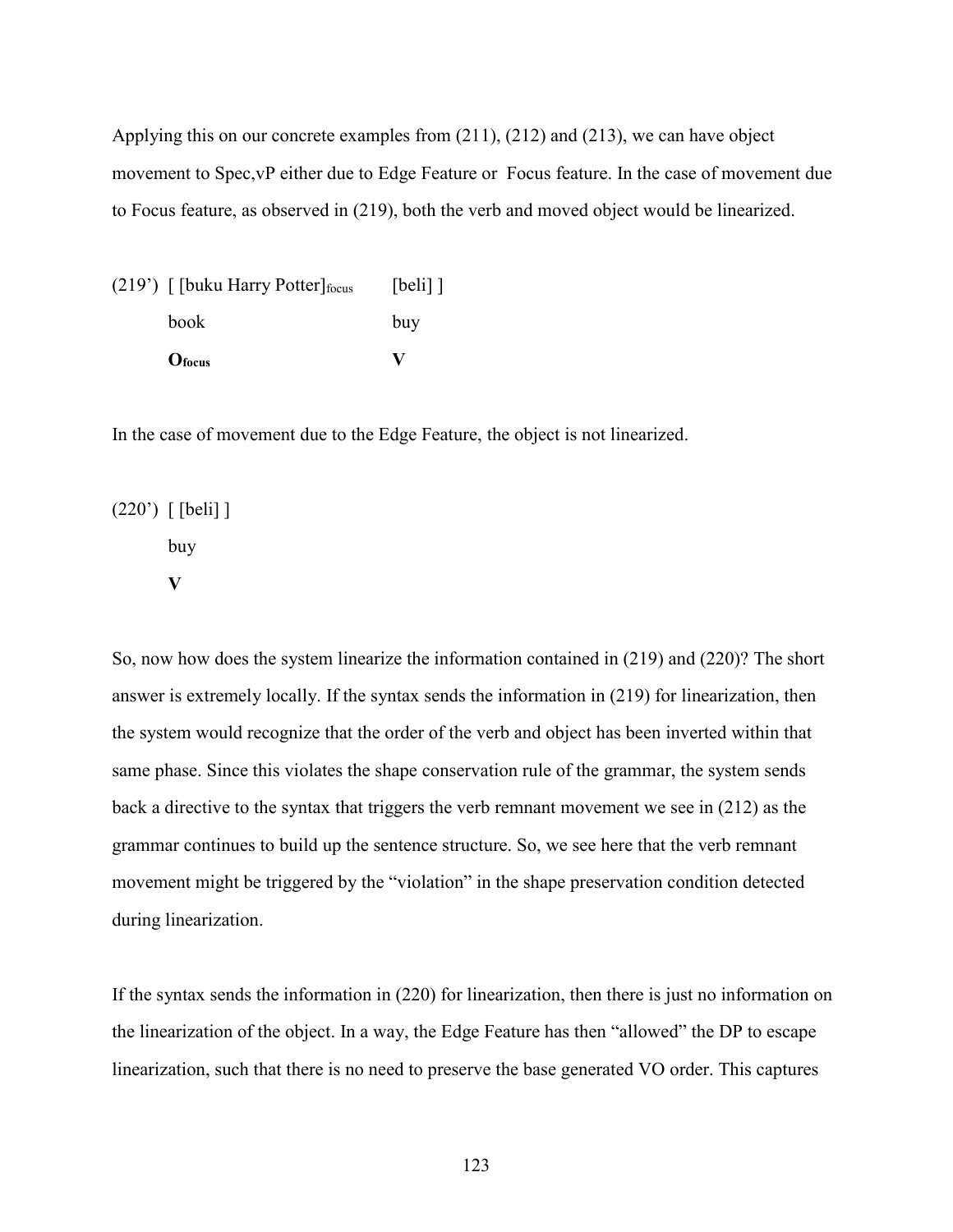the generalization we have seen that non-local movements that crosses over the phase boundary are not bound by the Shape Preservation Condition.

In summary, I have proposed, in line with Müller (2007), a relativized theory of cyclic linearization based on Fox and Pesetsky (2005) where the notion of shape preservation being done cyclically is preserved. Crucially, however, I differ from Fox and Pesetsky (2005) in defining the sets of elements that gets linearized at the phase level; in Fox and Pesetsky's cyclic linearization, everything in a phase, including things at the edge of the phase are linearized. In this thesis, I also differ from Müller (2007) in my proposal that differentiates between local and non-local features, wherein movements induced by non-local features like the Edge Feature do not get linearized.

To illustrate this one more time concretely with our earlier JI data, I implement what I have proposed to the sentences we have at the beginning of this chapter. In (221), the object is moved to Spec,vP by a Focus feature; since this is a local and permanent move, both the object and the verb get linearized at the vP level, where the Spell-Out apparatus detects the flipping of the basegenerated V-O order, resulting in the ungrammaticality of the sentence. In (222), the same thing happens, but this time, since the verb has undergone remnant movement, the flip in the V-O base generated order is "repaired" such that the sentence is grammatical. Finally, in (223), the object DP is attracted to Spec,vP by the Edge Feature; since this movement is not final, the object is not linearized at the vP level. So, it is allowed to get the edge of vP and can move further up to TP. Since there was no linearization information of the object established in the vP-level Spell-Out, the flipping of the V-O base generated order is in this case "invisible" to the Spell-Out. As such, (223) is grammatical.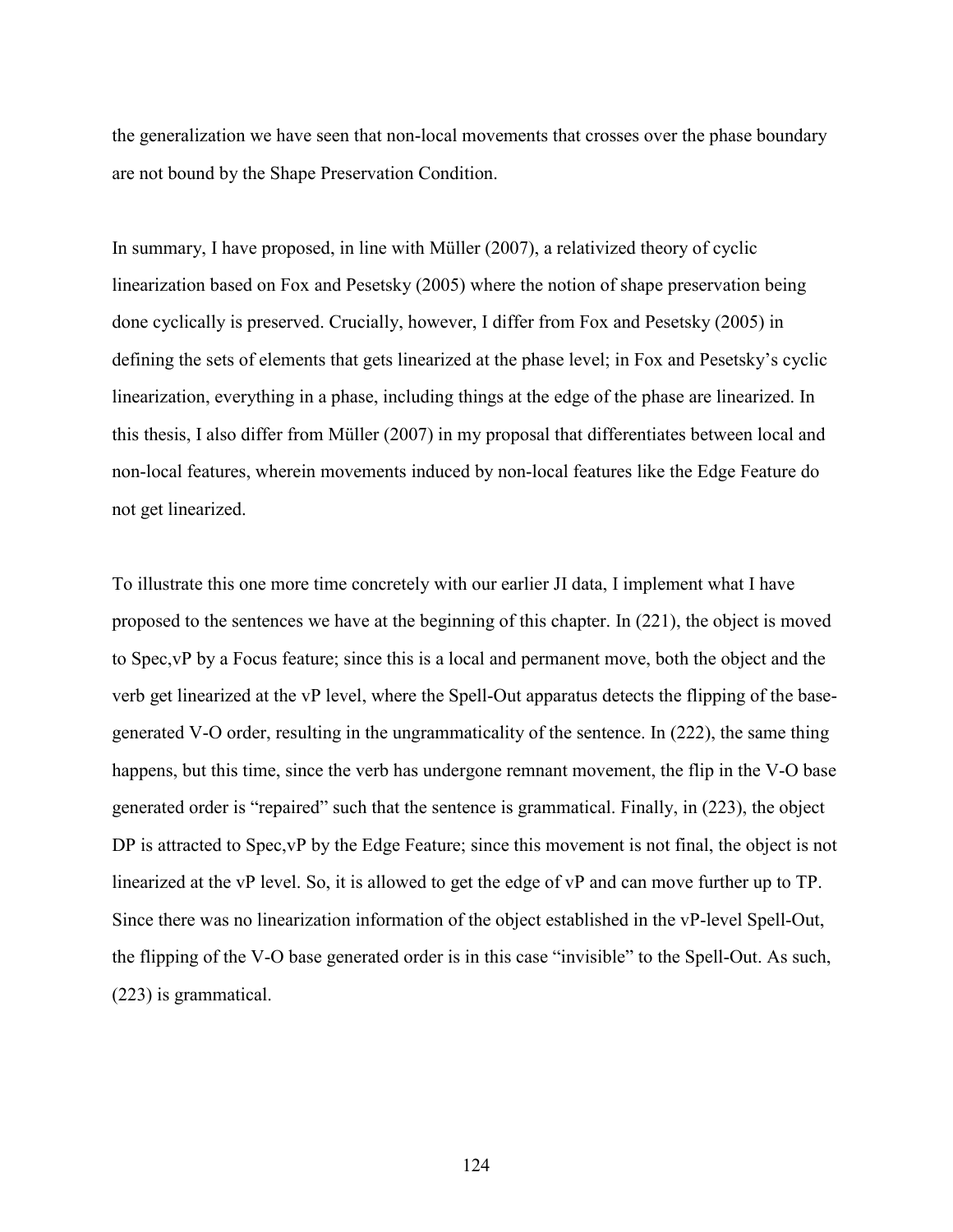(221) \*[AuxPUdah [vPIcha buku Harry Potterj [VP**beli** tj]]]. ASP Icha book Harry Potter buy 'Icha already bought the Harry Potter book.'

(222)  $\lceil T_P U da h \rceil \lceil \text{bulk} \rceil$  [auxp  $\lceil \text{bell} \rceil$  t<sub>i</sub>]  $\lceil \text{vP} \rceil$   $\lceil \text{vP} \rceil$  [v<sub>P</sub>] [cha buku Harry Potter<sub>j</sub> t<sub>VP</sub>]]] PERF buy **Icha book** Harry Potter. 'Icha already bought the Harry Potter book.'

(223) [TPBuku Harry<sub>i</sub> Potter uda [vPIcha beli t<sub>i</sub>]]. Book Harry Potter PERF Icha buy 'Icha already bought the Harry Potter book.'

### *6.3 Conclusion and Future Research*

At this point, I would also like to revisit the two big questions that we started with at the beginning:

Q 1: How free is the word order in Jakarta Indonesian (JI)? Are there restrictions on the word order and what are they?

Q 2: Can JI word order flexibility and any restrictions on it be explained by existing accounts within the broad framework of generative grammar?

While we are still far from being able to answer these questions in full, our endeavors here have shown that we have at least some restrictions on the word order in JI. As we have seen in Chapter 2, while the word order is quite permissive in the language, we can observe clearly that short DP movements are only grammatical if they preserve the base-generated Verb-Object order. In much of this last chapter, I have also provided an explanation, in the form of Shape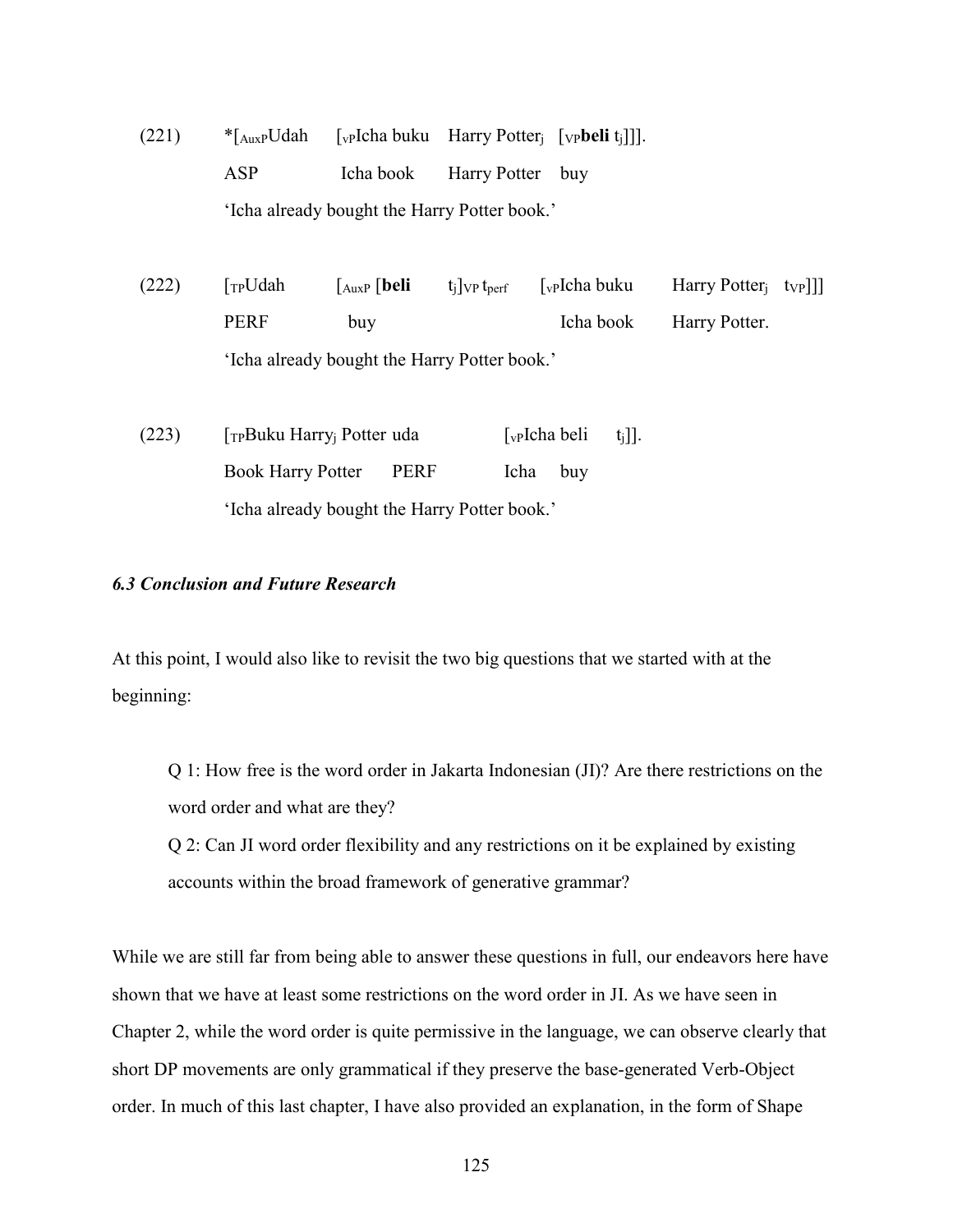Preservation and relativized cyclic linearization that works well within the broad framework of generative grammar that works not only to explain this restriction we have encountered, but also to explain why only this restriction exists in the data we have looked at so far.

In this section, I lay out several ways that this research needs to be expanded in the future, to get a better understanding of both word order restrictions in JI, as well as the principles and rules within generative grammar that impose these restrictions.

### *6.3.1 Remnant Movement*

At this point, the question remains on the nature of the remnant movement that corrects the shape preservation violation observed with short object movements (object shift). Fox and Pesetsky (2005) insist that cyclic linearization is a back-end filter system. This means that they not concerned about the syntactic dealings and motivations of movement. Under their theory, they would probably assume that object shift and the remnant movement that saves it are both independent syntactic phenomena. As such, what differentiates a grammatical sentence like (221) and an ungrammatical one like (222) would not be anything internal to the object shift operation itself, but rather something extrinsic.

Müller (2007) takes a fundamentally different route and proposes that remnant movement can be motivated by object shift. In fact, Müller (2001, 2002) proposes that there are two types of remnant movements: (i) primary – independent remnant movements, and (ii) secondary – dependent remnant movements. In Müller's theory, the secondary type of remnant movement is precisely what we see happening in (222) above in that the object shift triggers a repair mechanism in the form of a corrective remnant movement. Several characteristics of secondary remnant movement, according to Müller (2001, 2002) include the interdependence of the object

126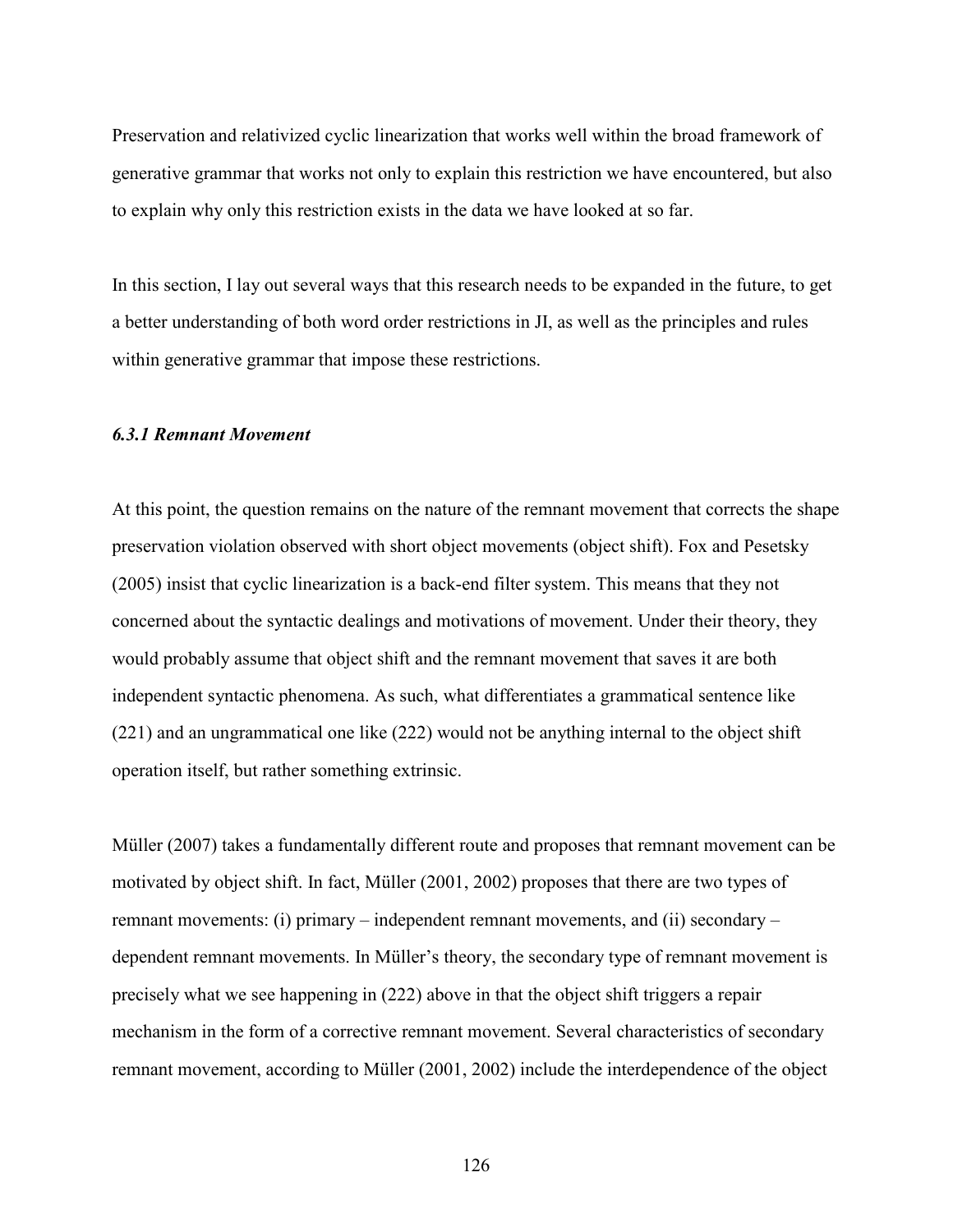movement and the remnant movement itself, as we see in the case of object shift in JI (but also in other cases of object shift that obey the Holmberg's Generalization).

Crucially, Müller's secondary remnant movement differs from primary remnant movement because unlike in primary remnant movement, secondary remnant movement does not have the usual freezing effect. (224) and (225) below are examples of primary remnant movement, where *children* cannot be extracted from the VP that has undergone a remnant movement.

- (224) a. I think that  $\lceil_{CP} \rceil$  ( $\lceil_{VP2}$  written  $t_1$  for children<sub>3</sub>) those books<sub>1</sub> could not possibly be  $t_2$ ].
- (225) \*Children<sub>3</sub> I think that  $\lceil \text{CP} \rceil$  vez written t<sub>1</sub> for t<sub>3</sub> those books<sub>1</sub> could not possibly be  $t_2$ ]
	- [Müller 2001: 6]

The data is different in JI, though. We can compare here (225) and (227). Whereas in (225), *children* cannot get extracted from the moved VP, the PP *ke gua* is easily extracted in the grammatical  $(227)^{29}$ .

(226)  $[\text{TPUdah } [\text{AuxP}[\text{ngasih } t_i \quad \text{ke}[\text{gua}] \lor \text{p}[\text{t}_\text{perf}[\text{v}_\text{P}]\text{Leha}[\text{b}]\text{angle}[\text{b}]\text{du}]$ PERF N-give to me Icha many very book 'Icha already gave me many books.' (227)  $\left[$  [CP Ke gua<sub>j</sub>  $\left[$ TPUdah  $\left[$  AuxP  $\left[$  ngasih t<sub>i</sub> t<sub>i</sub> $\right]$ <sub>VP</sub> t<sub>perf</sub>  $\left[$ <sub>V</sub>PIcha banyak banget buku t<sub>VP</sub>]] To me PERF N-give many very book 'To me, Icha already gave many books.'

<sup>-</sup> $29$  The fact that the verb carries the N- prefix might be important, but this is generally a marker of verb movement to a position outside of the vP, not a marker of PP movement.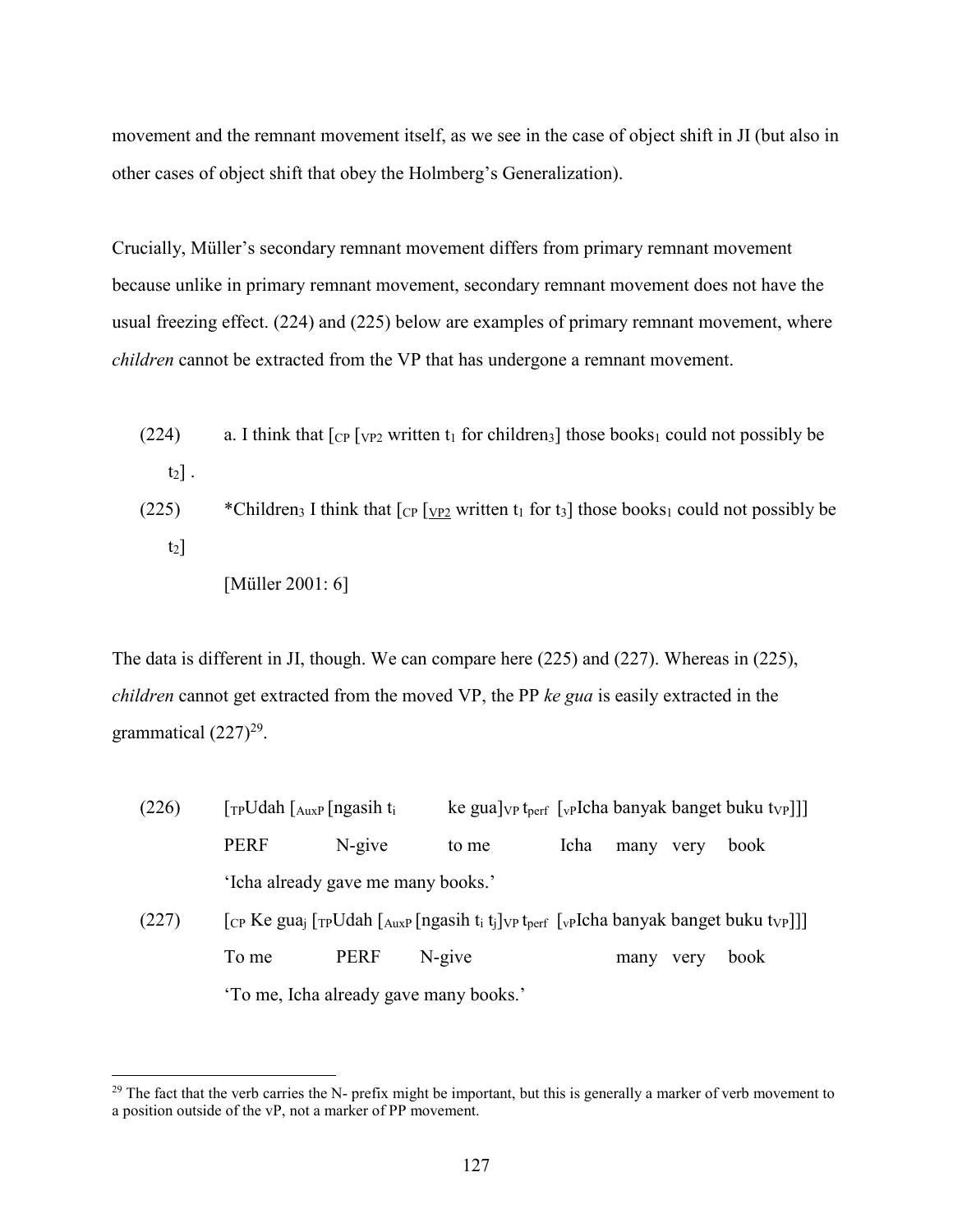Müller (2002) also gives data from English that he claims also represents secondary remnant movement (contrast to primary remnant movement in (224-225)), where the freezing effect is not detected.

- (228) Which book<sub>3</sub> did John  $[\text{v}_{P2} \text{ give } t_3 \text{ t}_1 ] [\text{p}_{P1} \text{ to no-one } t_2$ ?
- (229) About Nixon<sub>3</sub> John  $\lceil v_{P2} \rceil$  read  $t_1$   $\lceil v_{P1} \rceil$  only one book  $t_3 \rceil$  t<sub>2</sub>

At this point, a deep dive into remnant movement is outside the scope of this dissertation. At this stage, there is some evidence that object shift in JI may indeed drive the corrective remnant movement that accompanies it, categorizing it as secondary remnant movement vis-à-vis Müller's (2002) theory. However, the exact mechanism of how a Spell-Out Linearization rule can influence the syntax is unclear; and would require more research that could shed some light into the syntax-phonology interface.

### *6.3.2 Long-distance Scrambling*

While this thesis has tackled short object movement, and intermediate object movement, I have not elaborated on long-distance Scrambling in JI. The main reason for this is because there is no way to morphologically differentiate long distance Topicalization from Scrambling in the language. Lacking case marking on the DPs, it is unclear whether the sentence in (230) below is a case of Topicalization or Scrambling.

(230) Buku itu gua harep kalo John udah baca. Book that I hope that John PERF read 'I hope that John has read that book.'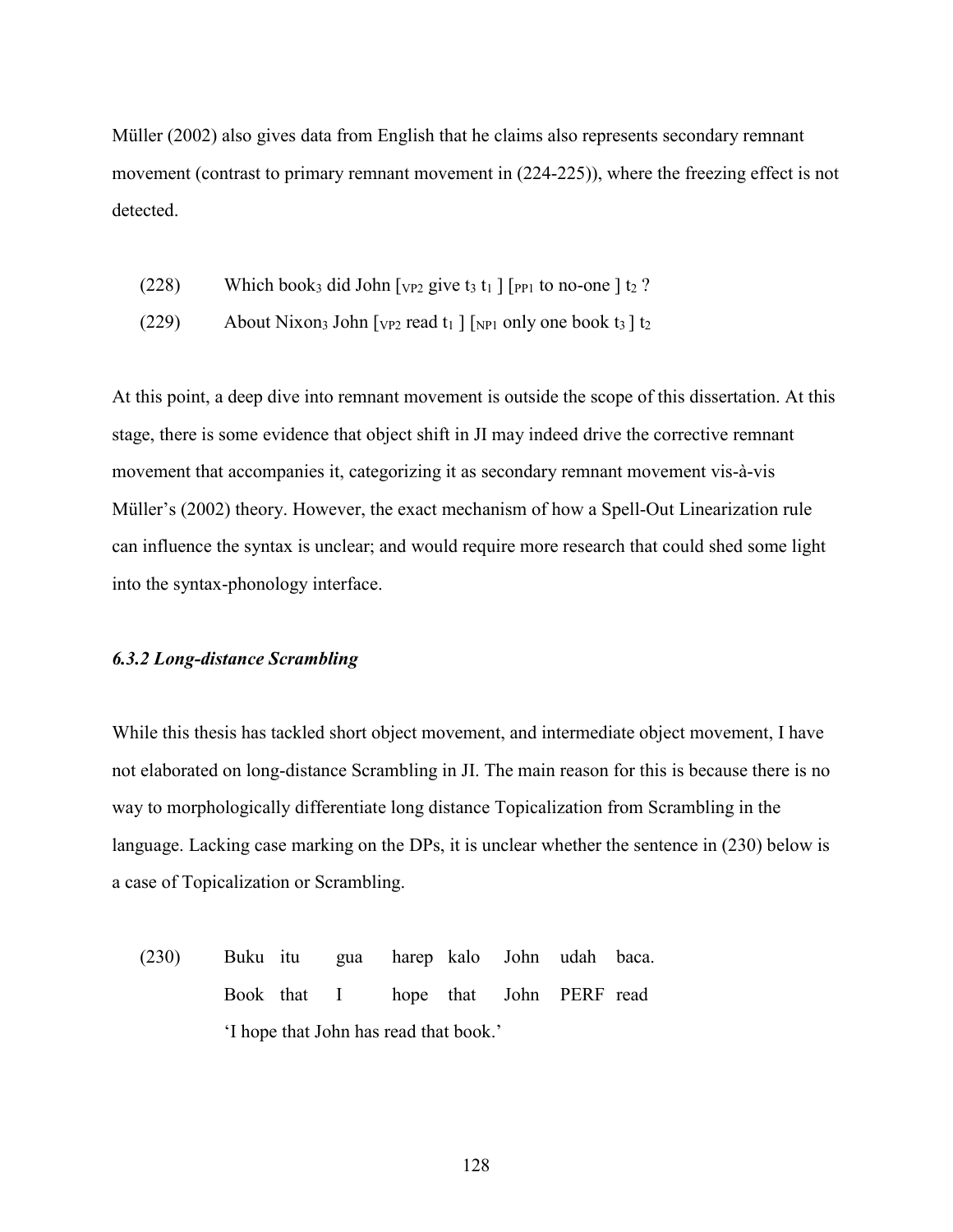While intermediate Scrambling is generally described as having mixed A/A' properties, long distance Scrambling is purely A', a syntactic feature that is also shared by Topicalization (Mahajan 1990, Saito 1985, 1989, Miyagawa 1995, 1997), et al). As such, I am also not able to utilize syntactic diagnostics to differentiate between the two. Future research will need to explore more of the semantics and pragmatics of long-distance object movement to give us a clearer understanding of both Scrambling and Topicalization in JI.

### *6.3.3 Exploring more restrictions in JI word order*

In this thesis, we have only looked at mainly simple, declarative sentences. To answer the questions we set out with would require other more careful study of different aspects of the language in the future. I will lay out here some other word order restrictions that should potentially be addressed before we can get a much fuller picture of word order restrictions and their explanation in JI.

On the sentence level, the first and most obvious one concerns interrogative sentences. Unlike what we have seen in Chapter 2, neutral interrogative sentences in JI follow a very strict rule in regard to wh-movement. Unlike the fully in-situ languages like Mandarin, Japanese and Korean, or the fully wh-movement languages like English and other Germanic languages, JI requires whadjuncts to move, while requiring wh-arguments to stay in-situ.

| wh-adjuncts                 | wh-arguments                                                |
|-----------------------------|-------------------------------------------------------------|
| Kapan - when $ $ Apa - what |                                                             |
| Gimana - how   Siapa - who  |                                                             |
|                             | Kenapa - why $\int$ (di /ke/dari) mana – where (at/to/from) |

Figure 6.1 WH-question words in JI.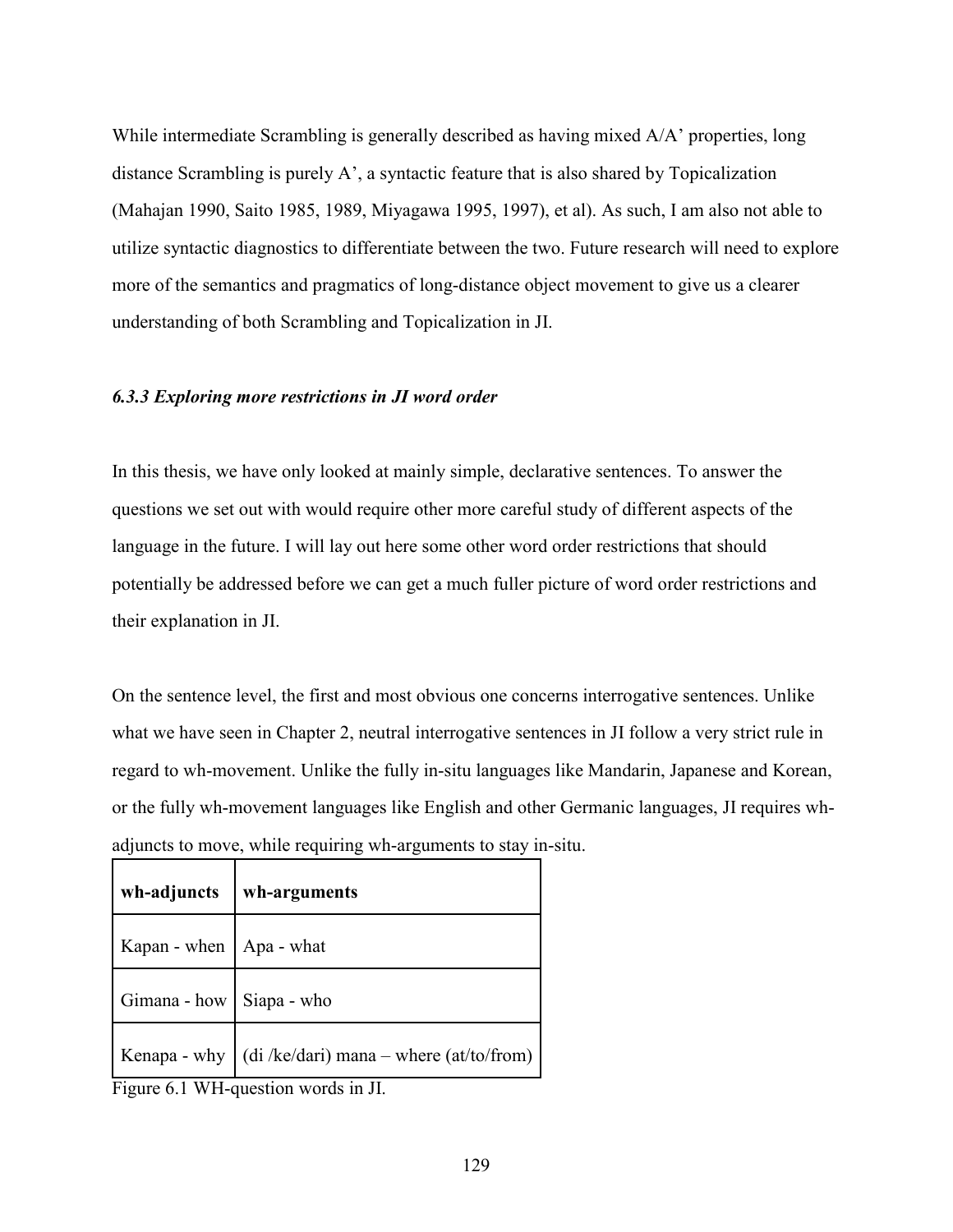| (231) | Kenapa                       |                      | mukul adik-lu? |                     |                 | [wh-adjunct]  |  |
|-------|------------------------------|----------------------|----------------|---------------------|-----------------|---------------|--|
|       | Why                          | you                  |                | N-hit sibling-POSS  |                 |               |  |
|       | Why do you hit your sibling? |                      |                |                     |                 |               |  |
| (232) | $*Lu$                        | mukul                | adik-lu        |                     | kenapa $?^{30}$ |               |  |
|       | You                          | N-hit                |                | sibling your        | why?            |               |  |
| (233) | Ali                          | lagi                 | m-baca         |                     | apa?            | [wh-argument] |  |
|       | Ali                          | <b>IMPF</b>          | N-read         |                     | what            |               |  |
|       |                              | What is Ali reading? |                |                     |                 |               |  |
| (234) | *Apa lagi                    |                      | Ali            | baca? <sup>31</sup> |                 |               |  |
|       | What                         | <b>IMPF</b>          | Ali            | read                |                 |               |  |

A detailed analysis of this pattern is beyond the scope of the current work, but there is at least some evidence pointing to wh-words simply being in-situ in JI, as the verb in the moved whadjunct pattern in (231) may carry the N- prefix. This signals the possibility of the wh-adjunct being base-generated sentence initially.

Looking at the patterns of smaller phrases like the PP or the DP, JI also exhibits strict word order restrictions. The preposition, for example, must always precede the DP in a PP, and it cannot be stranded.

(235) Rina lebih tinggi dari orang itu. Rina more tall than person that 'Rina is taller than that person.'

-

<sup>&</sup>lt;sup>30</sup> Only grammatical in a non-neutral question; also indicating surprise and disbelief.

<sup>31</sup> The grammatical variant would have to have the focus marker *yang* after *apa.*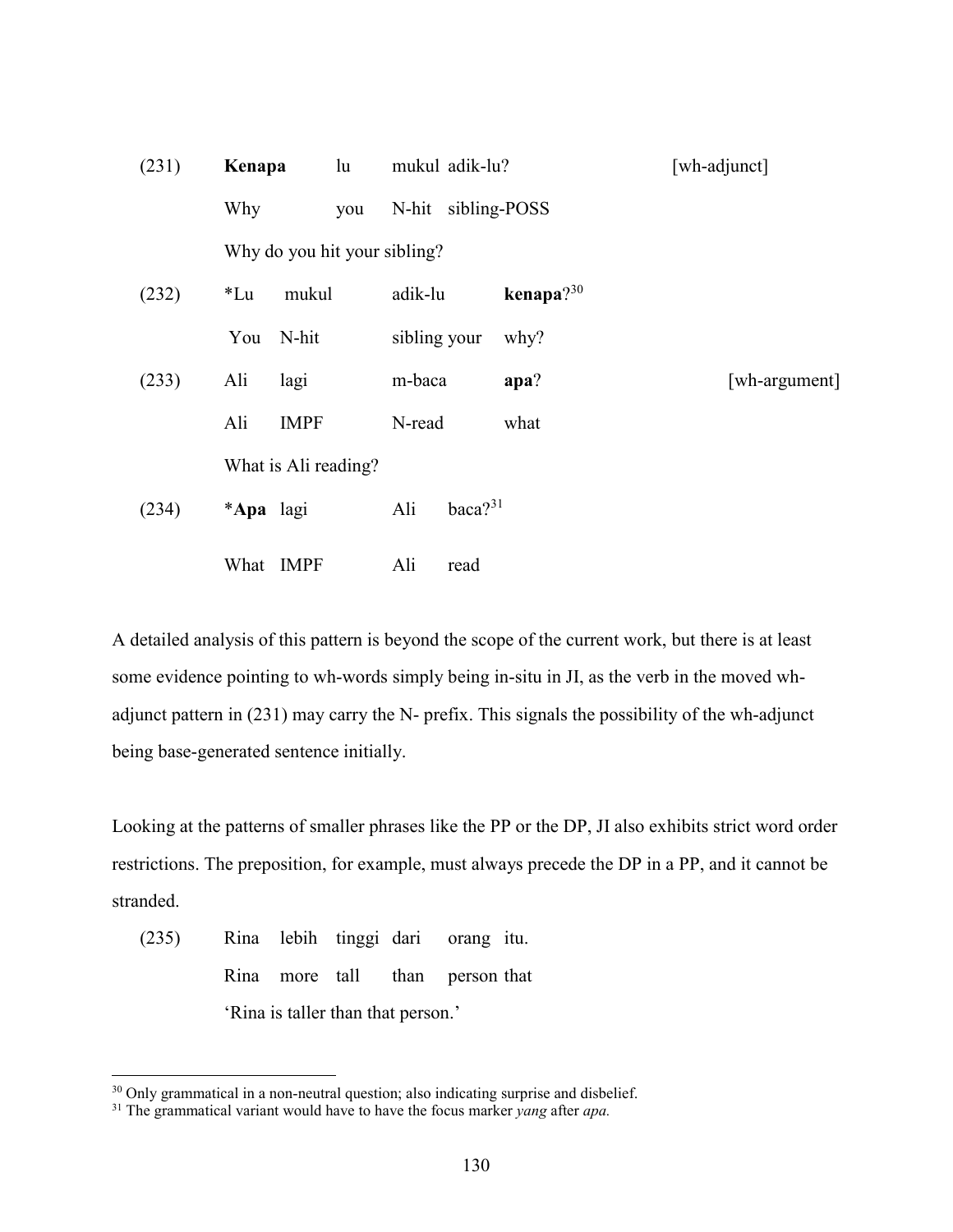| (236) | *Orang |  | itu Rina lebih tinggi dari |  |
|-------|--------|--|----------------------------|--|
|       | person |  | that Rina more tall from   |  |

Within the structure of the DP, elements like the article, numbers, classifiers, adjectives and the noun itself also have a strict ordering and co-occurrence possibility (See Winarto 2016 for more details). The order of adjectives within the DP, for example, is very strict.

- (237) Bola merah besar ball red big 'big red ball'
- (238) \*merah bola besar red ball big (239) ? Bola besar merah ball big red [Winarto 2016: 220]

Crucially, while JI has both classifiers and a definite article, they cannot co-occur.

| (240) |                                      | Lima (*buah) | buku -nya | mahal              | sekali |  |  |  |  |
|-------|--------------------------------------|--------------|-----------|--------------------|--------|--|--|--|--|
|       |                                      | five CLASS   |           | book DEF expensive | very   |  |  |  |  |
|       | 'The five books are very expensive.' |              |           |                    |        |  |  |  |  |
|       | [Winarto 2016: 224]                  |              |           |                    |        |  |  |  |  |

Hence, what we have seen as relatively "free" word order in Chapter 1 in JI is not exactly free once we delve deeper into the different structures.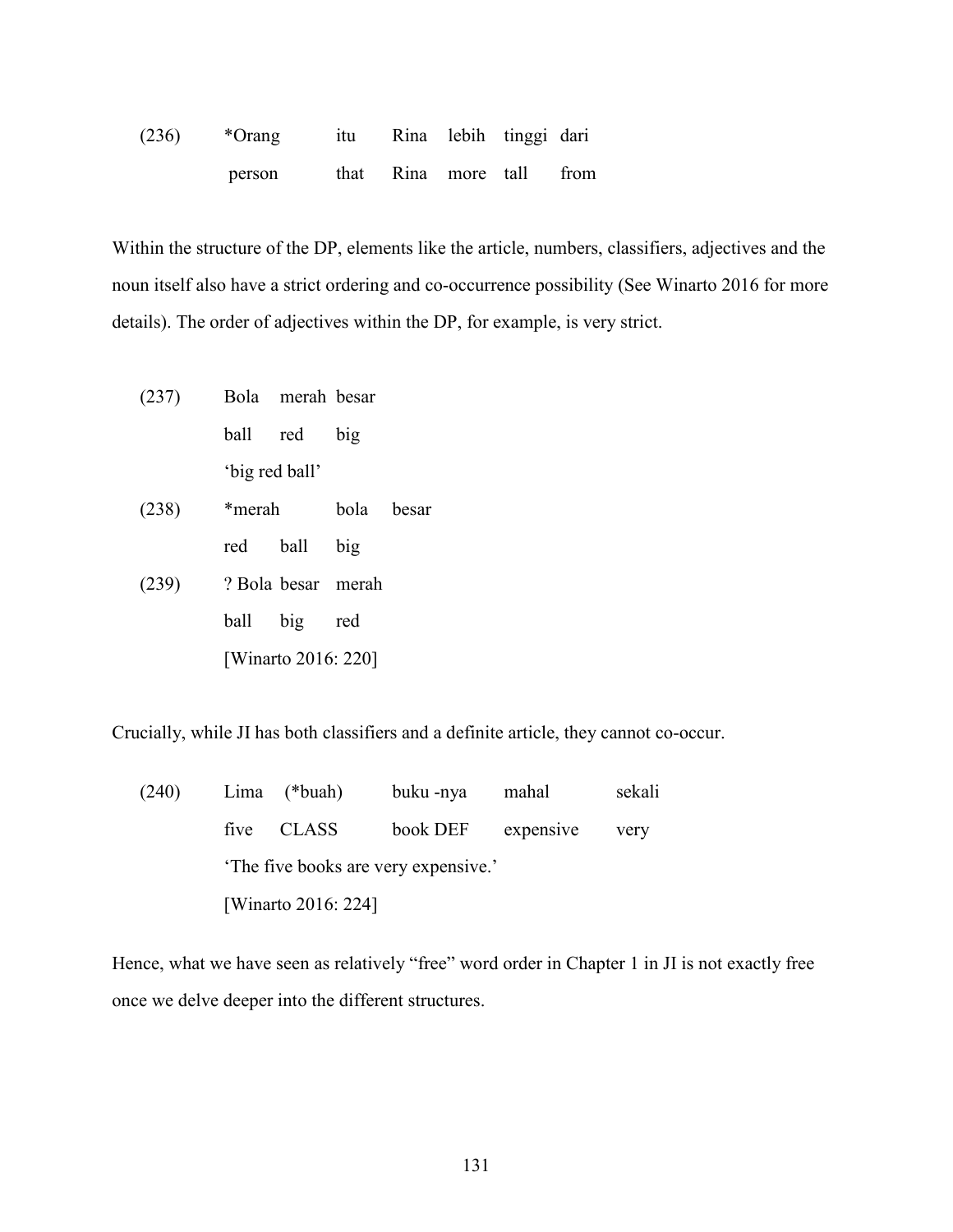## *6.4 Summary*

In this work I explored the flexible word order of Jakarta Indonesian (JI), a variety of spoken Indonesian used in the capital of Jakarta area. I have argued that while JI is largely an SVO language, two non-canonical object positions are of special interest: (i) the sentence-initial object position that frequently alternates with the SVO order; and (ii) the medial object position within the vP projection that requires movement of the verb to accompany this phase-bound short object movement.

The Object-initial construction in all varieties of Indonesian and closely related languages (including JI) is a much researched topic; generally, 3 patterns of object initial construction have been proposed in the literature: (A) object initial constructions where the verb carries a *di-* prefix and the subject (when present) must be in a by-phrase, (B) object initial constructions where the verb is bare and the subject is high in Spec,TP, and (C) object initial constructions where the verb is bare and the subject stays low in Spec,vP. The pattern in A is similar to the classic English passive construction, where the verb is specially marked and the subject is optional; thus, it has also been called the passive construction in all varieties of Indonesian. The patterns in (B) and  $(C)$ , while sharing the object initial position with  $(A)$ , fundamentally differ in that they must have the bare verb and the subject is not optional. In the (B) case where the subject has moved up to Spec,TP, the construction has been called Topicalization (Cole & Hermon 1998, 2000, et al.). In the (C) case, however, categorization has been much trickier because of the low subject position atypical of SVO languages; this pattern has been named the fake passive (Chung 1976) or Passive Type II (Dardjowidjojo 1978, Sneddon 1996) in the literature. In this thesis, I have shown that patterns (B) and (C) share many similarities with characteristics of Scrambling like: (i) mixed A/A' properties (Mahajan 1990, 1994); (ii) sensitivity to islands (Saito 1985); and (iii) introduction of scope ambiguity (Kuno 1973, Hoji 1985, Hayashishita 2000). As such, I offer a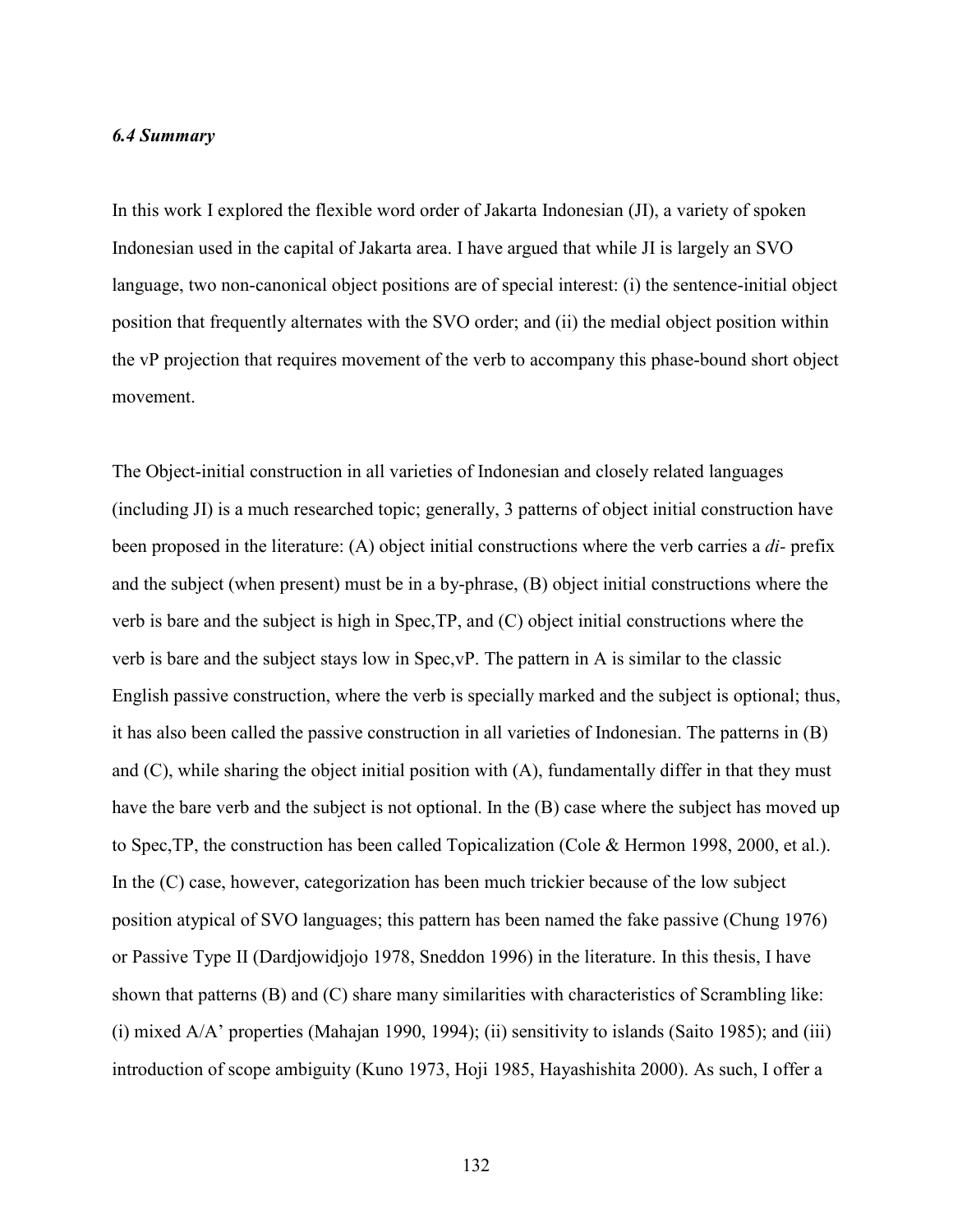new perspective of categorizing the 3 object-initial patterns in JI where (B) and (C) should be viewed as Scrambling, while (A) is correctly categorized as the passive.

The medial object position that requires short object movement within the vP is a much less described phenomenon, even within the larger literature of languages spoken in Indonesia. In Chapter 4, I discussed how the requirement that this movement must be followed by verb movement (unlike Scrambling that can apply freely) is similar to what has been described for Object Shift in Germanic languages (Holmberg 1986). While many have described the phenomenon of Scrambling even within the Germanic languages, Scrambling and Object Shift in Germanic are generally not observed within the same language (Vikner 2005, Thráinsson 2001). But I show in this thesis that both Scrambling and Object Shift exist in JI, even though unlike Germanic, JI is not V2 and does not require the main verb to move out of the vP. This lends support to the proposal that the verb movement requirement on short object movement is a result of shape preservation where the VO base generated order must be maintained. Crucially though, this linearization rule must apply cyclically by phase to explain why Scrambling does not have to follow this requirement (Fox & Pesetsky 2005, Müller 2007). In this chapter, I have aligned myself with Müller's version of relativized cyclic linearization, but I propose that the trigger for non-linearization is the Edge Feature, a view that is well aligned with the latest Minimalist Program in explaining cyclic movement.

In this chapter, I have also elaborated on ways that this research needs to be expanded to further understand the syntactic nature of word order flexibility in JI. Moreover, it is to be noted that I have not explored in-depth the semantic aspects of non-canonical word order in JI, which would need to be tackled in future follow-up of this work.

133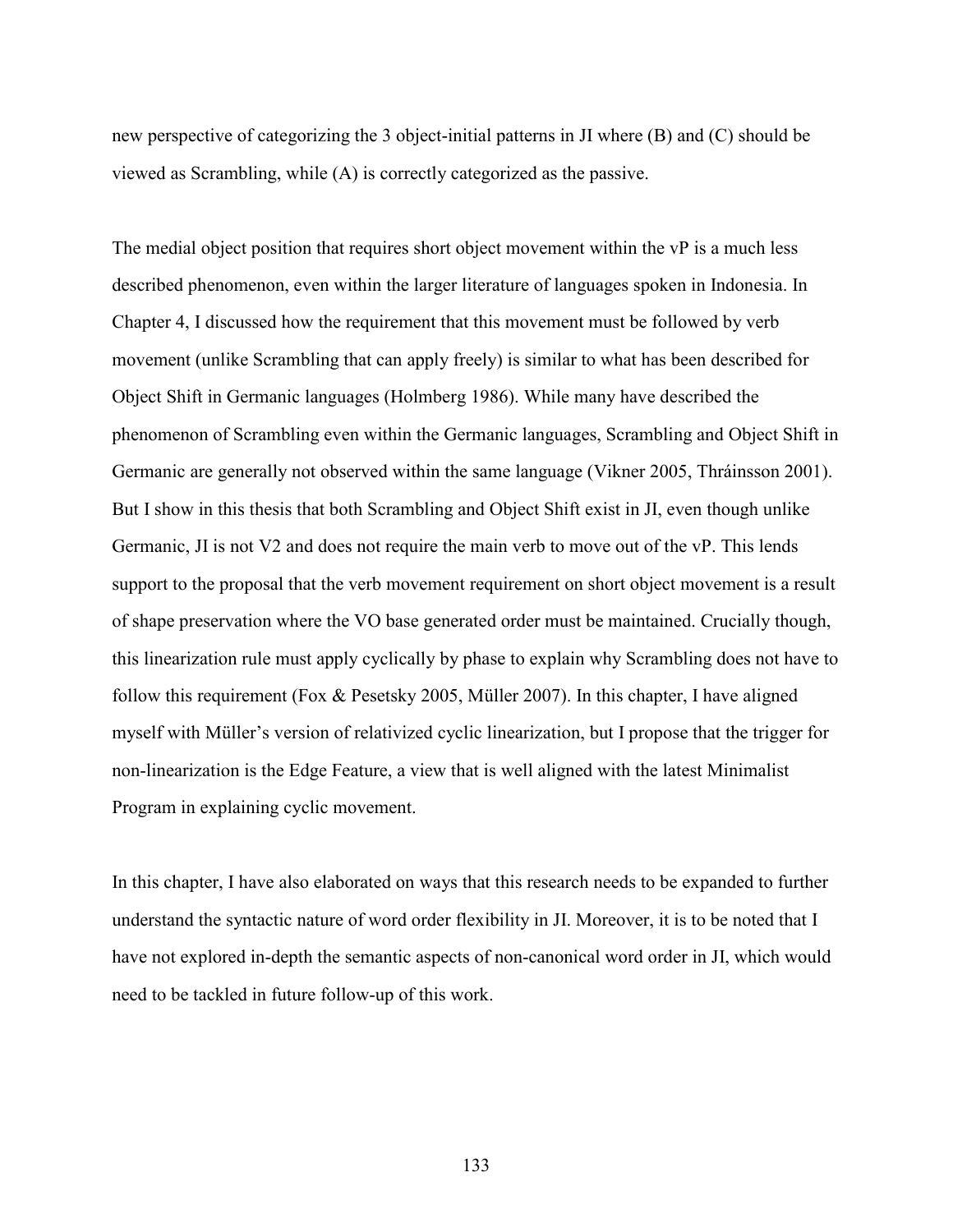## REFERENCES

- Adisasmito-Smith, N. (2004). Phonetic and phonological influences of Javanese on Indonesian. (Unpublished doctoral dissertation). Cornell University.
- Aldridge, E. (2008). Phase-based account of extraction in Indonesian. Lingua, 118(10):1440–1469.
- Aldridge, E. (2011). Antipassive in austronesian alignment change. *Grammatical ChangeOrigins, Nature, Outcomes*, 332-346.
- Alwi, H, dkk. (2014). Tata Bahasa Baku Bahasa Indonesia (Cetakan IX). Jakarta: PT Balai Pustaka (Persero).
- Arka, I. W., Manning, C., et al. (1998).Voice and grammatical relations in Indonesian: A new perspective.
- Barnes, M. (1992). Faroese Syntax: Achievements, Goals, and Problems. In: The Nordic Languages and Modern Linguistics 7. Jonna Louis-Jensen and Jóhan Hendrik W. Poulsen (eds.), 17–37. Tórshavn: Føroya FróDskaparfelag.
- Bailyn, J. F. (2001). On scrambling: A reply to Bošković and Takahashi. *Linguistic Inquiry*, *32*(4), 635- 658.

Bobaljik, J. (1995). Morphosyntax: The Syntax of Verbal Inflection. PhD dissertation, MIT.

Bobaljik, J. and Jonas, D. (1996). Subject Positions and the Role of TP. Linguistic Inquiry 37: 195–236.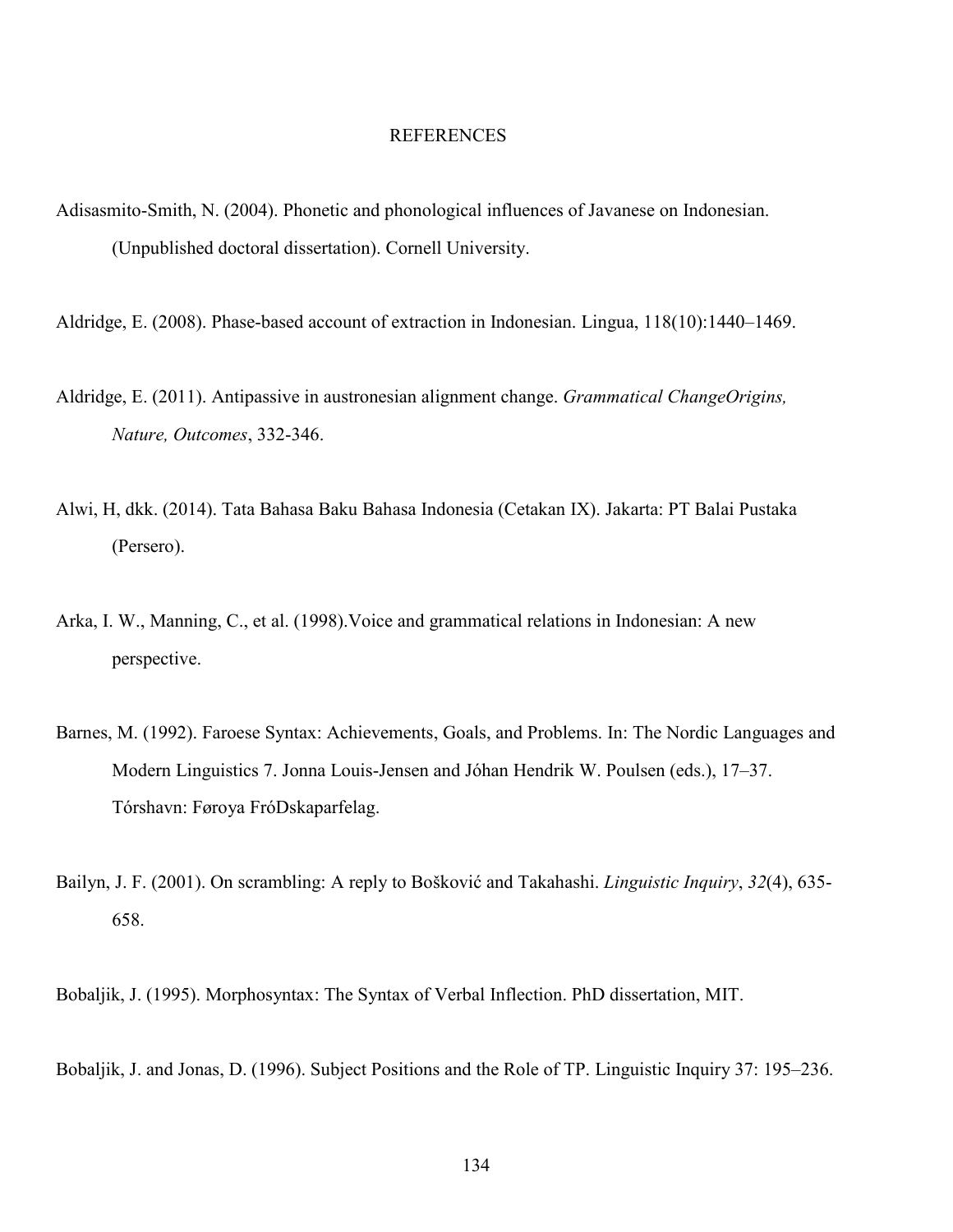- Boertien, H. (1986). Constituent structure of double modals. In *Language variety in the south: Perspectives in black and white*. University, Alabama: University of Alabama Press.
- Bošković, Ž. and D. Takahashi (1998) "Scrambling and Last Resort," Linguistic Inquiry 29, 347-366.
- Bošković, Ž. (2004) "Topicalization, Focalization, Lexical Insertion, and Scrambling," Linguistic Inquiry 35, 613-638.
- Brown, L. (2001). A Grammar of Nias Selatan.
- Chao, W. (1987). On ellipsis. Doctoral Dissertation, University of Massachusetts, Amherst.
- Chomsky, N. (1982). Some Concepts and Consequences of the Theory of Government and Binding. Cambridge: MIT Press.
- Chomsky, N. (1993). A Minimalist Program for Linguistic Theory. In: The View from Building 20: Essays in Linguistics in Honor of Sylvain Bromberger. Ken Hale and Samuel J. Keyser (eds.), 1– 52. Cambridge: MIT Press.
- Chomsky, N. (1995) The Minimalist Program, MIT Press, Cambridge, Mass.
- Chomsky, N. (2000) "Minimalist Inquiries: The Framework," in R. Martin, D. Michaels, and J. Uriagereka, eds., Step by Step: Essays on Minimalist Syntax in Honor of Howard Lasnik, MIT Press, Cambridge, Mass, 89-155.
- Chomsky, N. (2001) "Derivation by Phase," in M. Kenstowicz, ed., Ken Hale: A Life in Language, MIT Press, Cambridge, Mass, 1-52.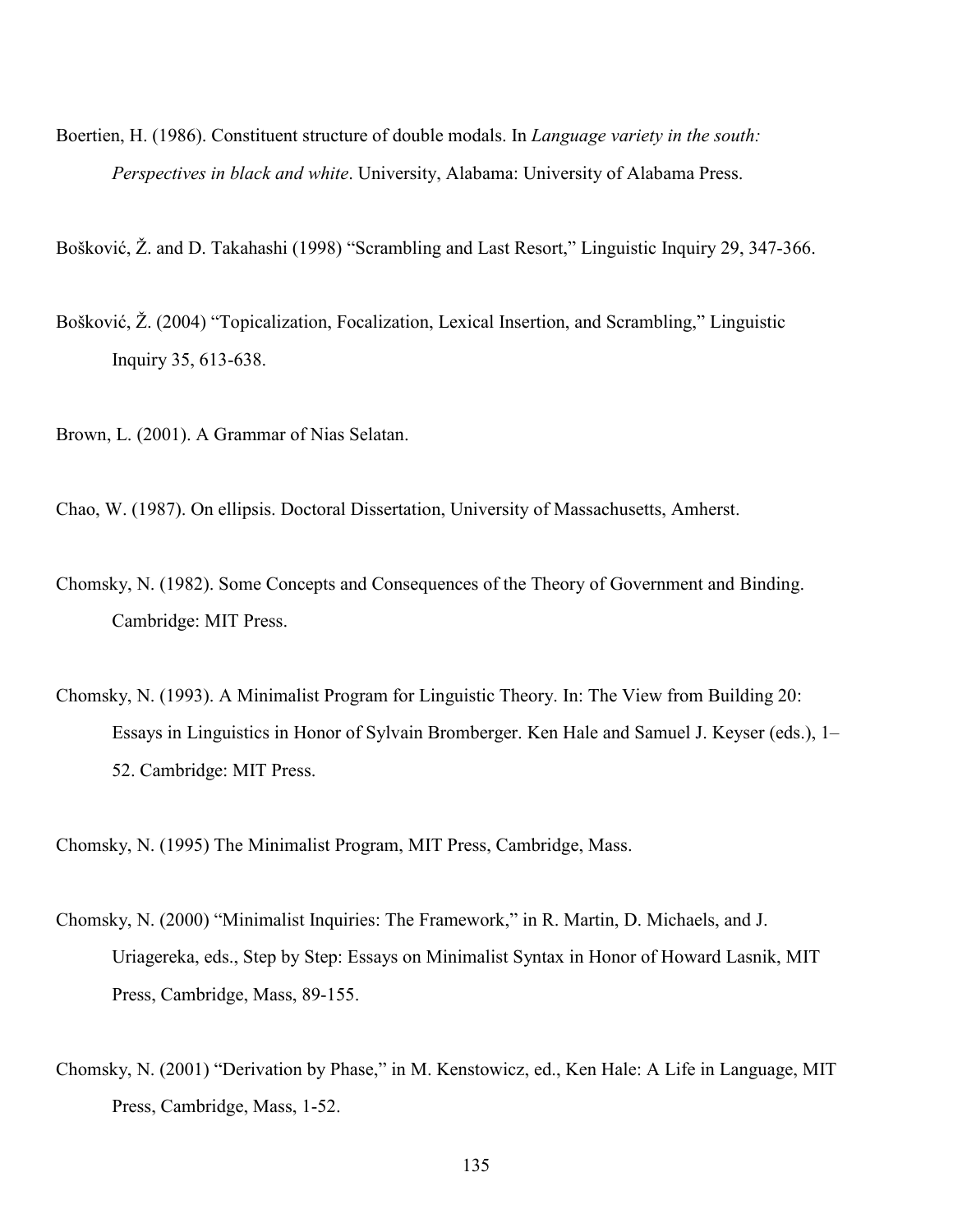Chung, S. (1976). On the subject of two passives in indonesian. Subject and topic.

- Chung, S. (2008). Indonesian clause structure from an austronesian perspective. *Lingua*, *118*(10), 1554- 1582.
- Cohn, A. C., Bowden, J., McKinnon, T., Ravindranath, M., Simanjuntak, R., Taylor, B., and Yanti. (2014). "Assessing the impact of Indonesian on the maintenance of local languages." Presented at KIMLI 2014, Lampung, Indonesia.
- Cole, P., & Hermon, G. (1998). The typology of wh-movement, wh-questions in Malay. *Syntax*, *1*(3), 221-258.

Cole, P., & Hermon, G. (2000). Partial wh-movement. *Linguistik Aktuell/Linguistics Today*, 101-139.

- Cole, P., & Hermon, G. (2005). Subject and non-subject Relativization in Indonesian. *Journal of East Asian Linguistics*, *14*(1), 59-88.
- Cole, P., Hermon, G., & Tjung, Y. N., (2006). Is there pasif semu in Jakarta Indonesian? Oceanic Linguistics, 45, 65-90.

Cole, P., & Hermon, G. (2008). VP raising in a VOS language. *Syntax*, *11*(2), 144-197.

Collins, C. and Thráinsson, H. (1993). Object Shift in Double Object Constructions and the Theory of Case. MIT Working Papers in Linguistics 19: 131–147.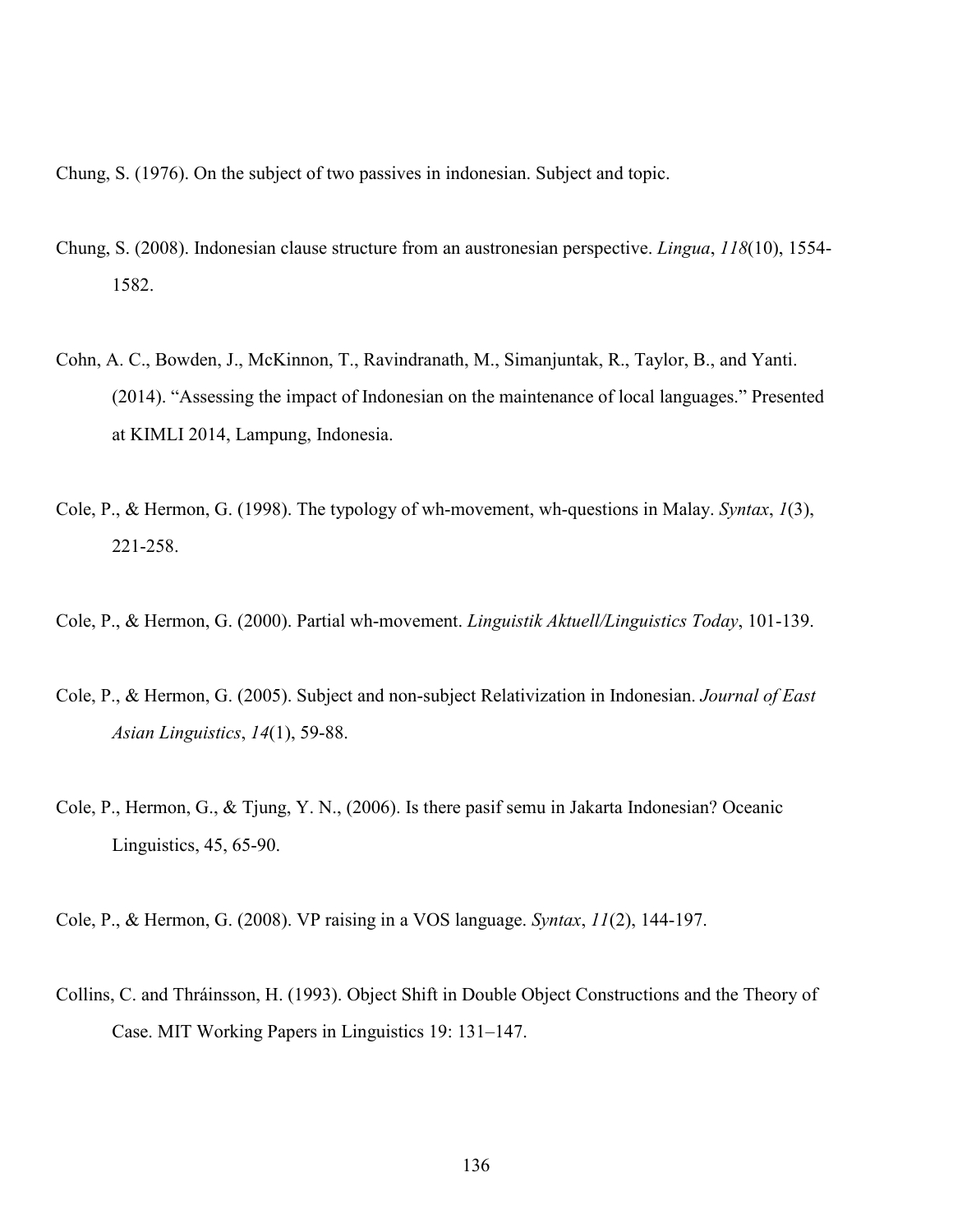Collins, C. and Thráinsson, H. (1996). VP-Internal Structure and Object Shift in Icelandic. Linguistic Inquiry 27: 391–444.

Dardjowidjojo, S. (1978). Sentence Patterns of Indonesian. Honolulu: The University Press of Hawaii.

Dardjowidjodjo, S. (1998). "Strategies for a successful national language policy: The Indonesian case." International Journal of the Sociology of Language 130: 35-47.

Derbyshire, D. C. (1979). Hixkaryana. (Lingua Descriptive Studies, 1.) Amsterdam: North-Holland.

- Déprez, V. (1989). On the Typology of Syntactic Positions and the Nature of Chains: Move A to the Specifier of Functional Projections. PhD dissertation, MIT.
- Déprez, V. (1994). Parameters of Object Movement. In: Studies on Scrambling. Norbert Corver and Henk C. van Riemsdijk (eds.), 101–152. Berlin: Mouton de Gruyter.

Diesing, M. (1992b). Indefinites. Cambridge: MIT Press.

- Diesing, M. (1996). Semantic Variables and Object Shift. In: Studies in Comparative Germanic Syntax II. Höskuldur Thráinsson, Samuel Epstein, and Steve Peter (eds.), 66–84. Dordrecht: Kluwer.
- Diesing, M. (1997). Yiddish VP Order and the Typology of Object Movement in Germanic. Natural Language and Linguistic Theory 15: 369–427.

Diesing, M. and Jelinek, E. (1995). Distributing Argument. Natural Language Semantics 3/1: 123–176.

Dillon, M. and Ó Cróinin, D. (1961). Teach Yourself Irish. London: The English Universities Press Ltd.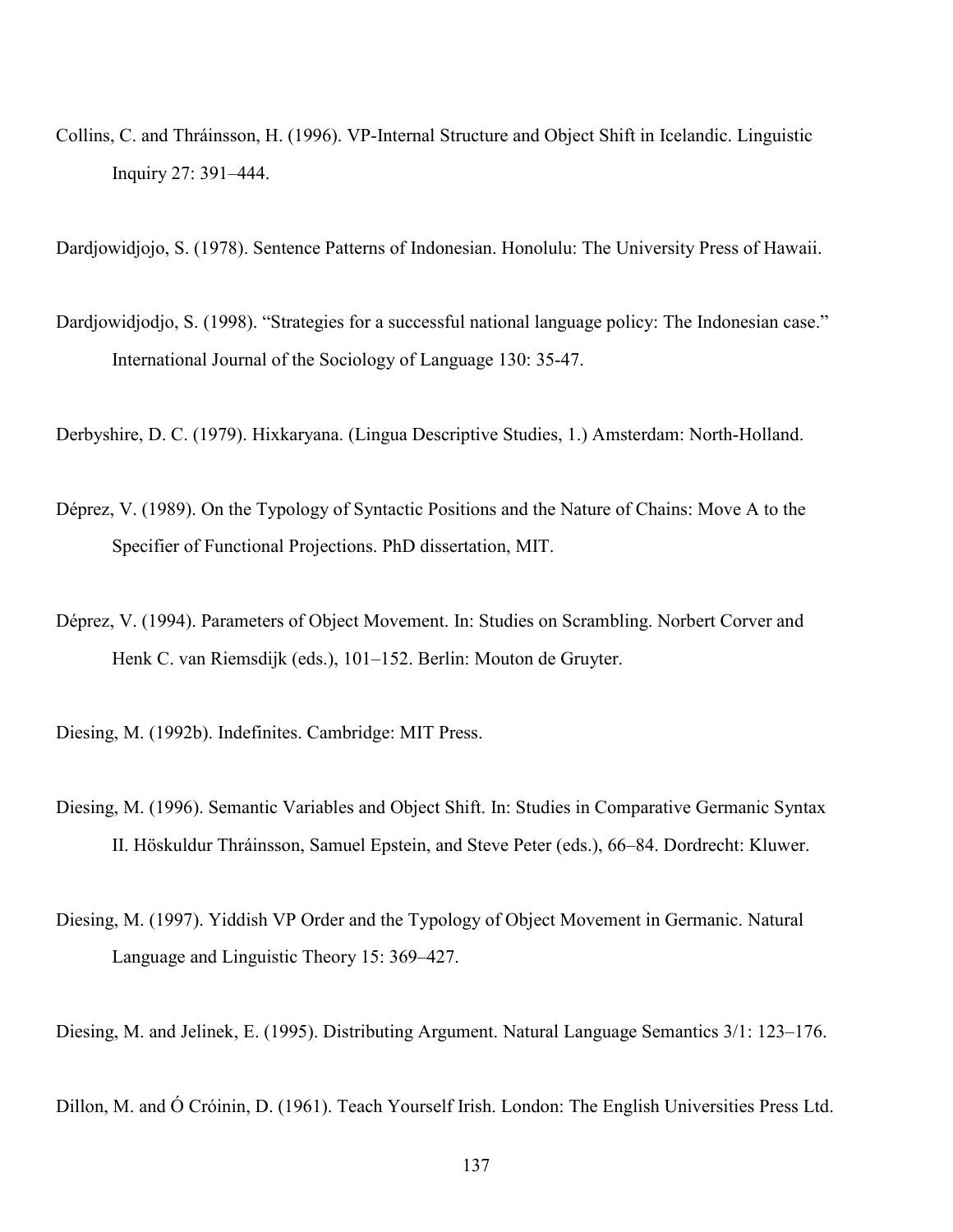- Dryer, M.S. (2013). Order of Subject, Object and Verb. In: Dryer, Matthew S. & Haspelmath, Martin (eds.). The World Atlas of Language Structures Online. Leipzig: Max Planck Institute for Evolutionary Anthropology.
- Englebretson, R. (2003). Searching for Structure: the problem of complementation in colloquial Indonesian conversation. Amsterdam: John Benjamins.

Ethnologue. https://www.ethnologue.com

- Ewing, M. (2005). Colloquial Indonesian. In S. Adelaar & N. Himmelmann (eds.), The Austronesian languages of Asia and Madagascar (pp. 227-258). London: Routledge.
- Feagin, C. (1979). *Variation and change in Alabama English: A sociolinguistic study of the white community*. Georgetown University School of Language.
- Ferguson, C. (1959). Diglossia. Word, 15: 325-340.
- Florey, Margaret J. (Ed.). 2010. Endangered Languages of Austronesia. Oxford: Oxford University Press.
- Fox, D. and D. Pesetsky (2003) "Cyclic Linearization and the Typology of Movement," Lecture Notes, Linguistic Society of America Summer Institute, Michigan State University.
- Fox, D., & Pesetsky, D. (2005a). Cyclic Linearization of syntactic structure. *Theoretical Linguistics*, *31*(1-2), 1-45.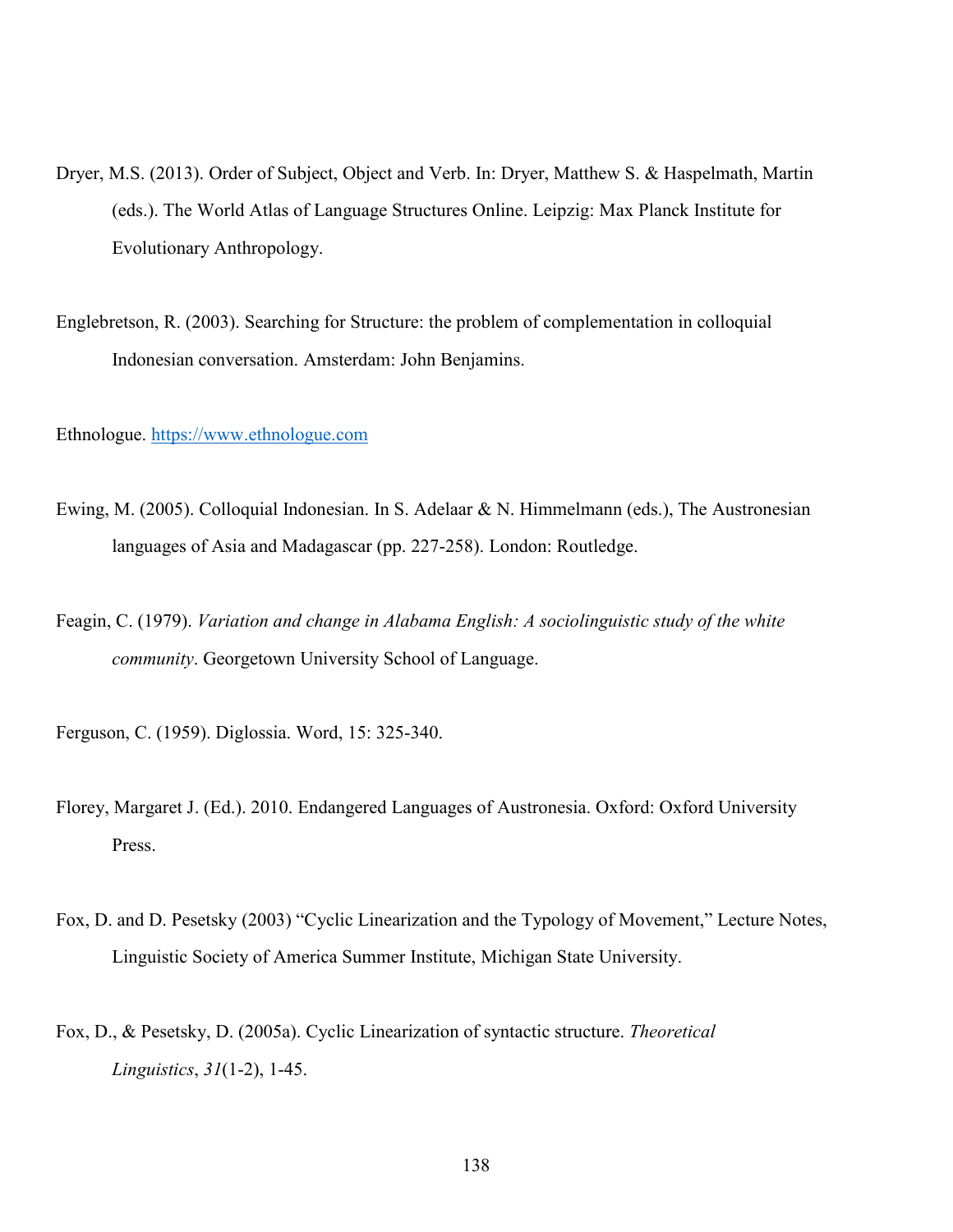Fox, D., & Pesetsky, D. (2005b). Cyclic Linearization and its interaction with other aspects of grammar: A reply. *Theoretical Linguistics*, *31*(1-2).

Fukui, N. (1993) "Parameters and Optionality," Linguistic Inquiry 24, 399-420.

Gil, D. (1994). The structure of Riau Indonesian. *Nordic Journal of Linguistics*, *17*(2), 179-200.

Gil, D. (2004). 14. Riau Indonesian Sama. *Coordinating Constructions*, 371-424.

Gil, D. (2005). Word order without syntactic categories. *Linguistik Aktuell/Linguistics Today*, 243-263.

- Grewendorf, G. and J. Sabel (1999) "Scrambling in German and Japanese: Adjunction versus Multiple Specifiers," Natural Language and Linguistic Theory 17, 1-65.
- Guilfoyle, E., Hung, H., & Travis, L. (1992). Spec of IP and spec of VP: Two subjects in austronesian languages. *Natural Language & Linguistic Theory*, *10*(3), 375-414.
- Gundel, J. K. (1974). The Role of Topic and Comment in Linguistic Theory. Ph.D. Dissertation, University of Texas at Austin. Published by Garland, 1989.

Gundel, J. K. (1985). Shared knowledge and topicality.Journal of Pragmatics, 9: 83-107.

Halliday, M. A. K. & Hasan R. (1976). Cohesion in English. London: Longman.

Halliday, M.A.K. (1985). Introduction to functional grammar. London: Arnold.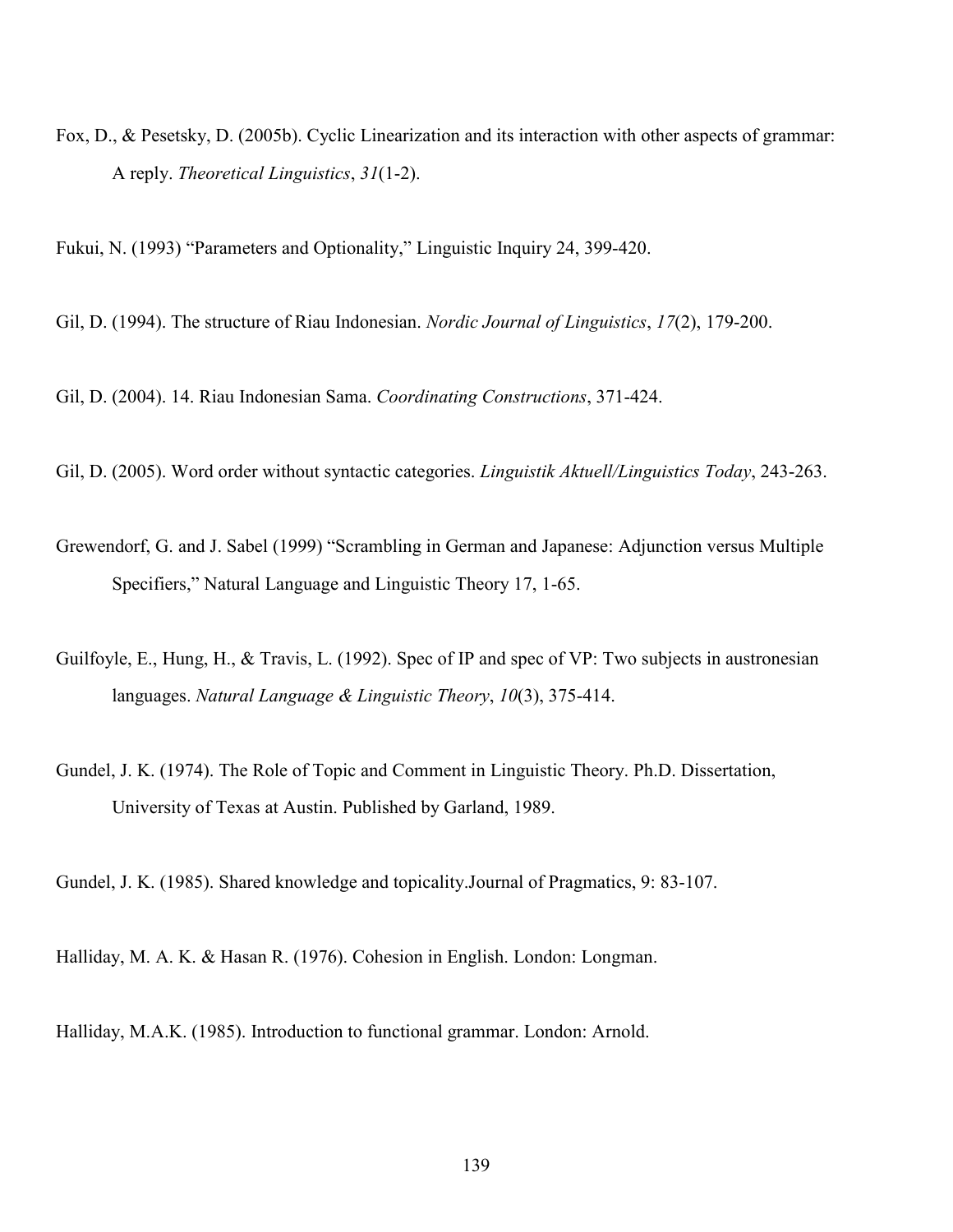- Hayashishita, J.-R. (2000) 'Scope Ambiguity and 'Scrambling'' R. Billerey B. D. Lillehaugen (Eds) Proceedings of the West Coast Conference on Formal Linguistics 19 Stanford Linguistics Association Stanford University, Stanford, CA 204–217.
- Hoji, H. (1985) Logical Form Constraints and Configurational Structures in Japanese, Ph.D. dissertation, University of Washington.
- Hoji, H. (2003) "Falsifiability and Repeatability in Generative Grammar: A Case Study of Anaphora and Scope Dependency in Japanese," Lingua 113, 377-446.
- Holmberg, A. (1986). Word Order and Syntactic Features in the Scandinavian Languages and English. PhD dissertation, University of Stockholm.
- Holmberg, A. (1991a). The Distribution of Scandinavian Weak Pronouns. In: Clitics and their Hosts. Henk C. van Riemsdijk and Luigi Rizzi (eds.), 155–173. Tilburg University.
- Holmberg, A. (1999). Remarks on Holmberg's Generalization. Studia Linguistica 53/1: 1–39.
- Holmberg, A. and Platzack, C. (1988). On the Role of Inflection in Scandinavian Syntax. Working Papers in Scandinavian Syntax 42: 25–42.
- Holmberg, A. and Platzack C. (1995). The Role of Inflection in Scandinavian Syntax. Oxford: Oxford University Press.
- Ishihara, S. (2004). *Prosody by phase : Evidence from focus intonation-wh-scope correspondence in Japanese*.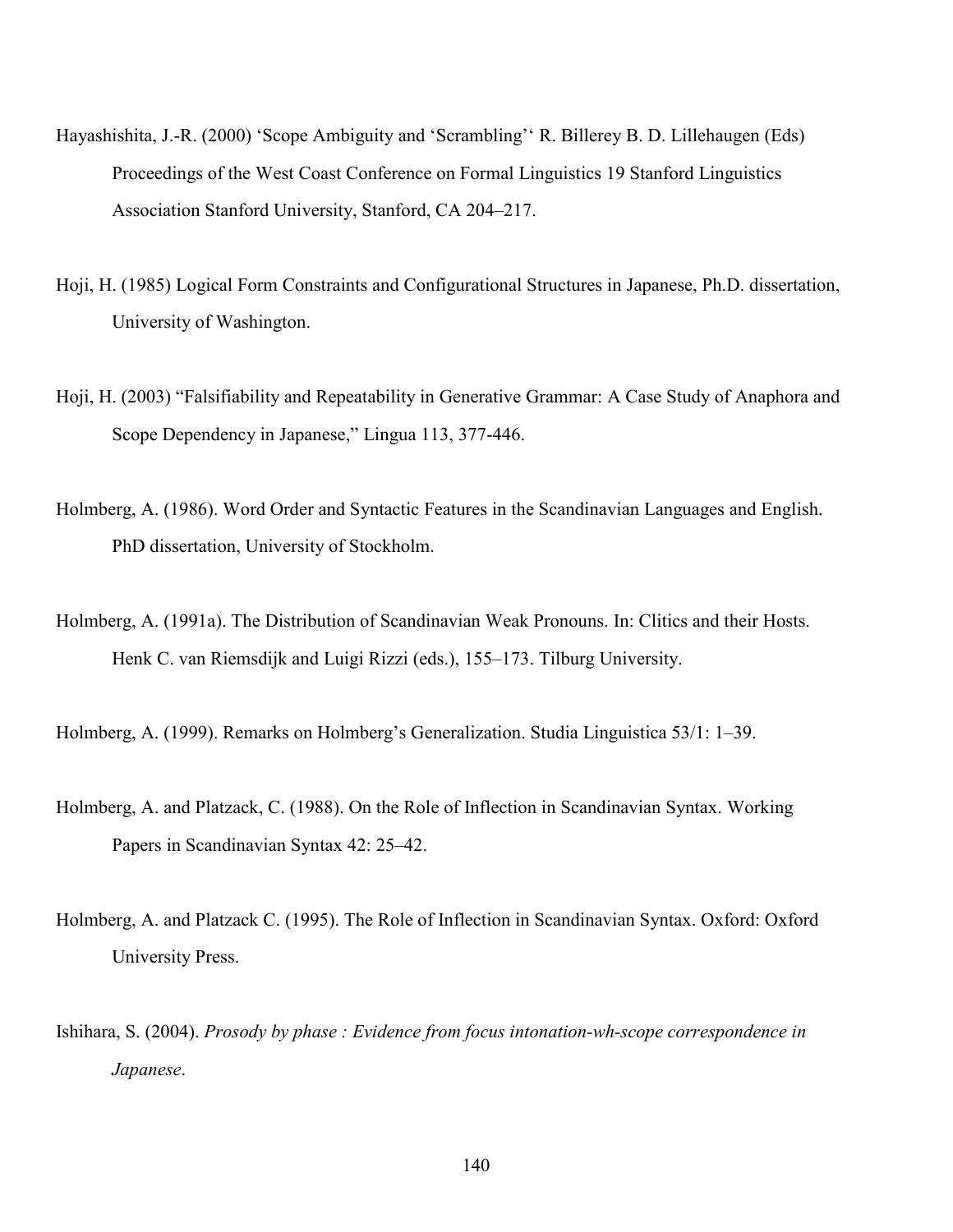Johnson, K. (1991). Objects Positions. Natural Language and Linguistic Theory 9: 577– 636.

- Johnson, K. (2001). What VP ellipsis can do, and what it can't, but not why. In The handbook of contemporary syntactic theory, ed. Mark Baltin and Chris Collins, 439–479. Oxford: Blackwell Publishers.
- Josefsson, G. (1992). Object Shift and Weak Pronominals in Swedish. Working Papers in Scandinavian Syntax 49: 59–94.
- Josefsson, G. (1993). Scandinavian Pronouns and Object Shift. Working Papers in Scandinavian Syntax 52: 1–28.
- Josefsson, G. (2003). Four Myths about Object Shift in Swedish and the Truth . . . In: Grammar in Focus: Festschrift for Christer Platzack 2. Lars-Olof Delsing, Cecilia Falk, Gunlög Josefsson, and Halldór Ármann SigurDsson (eds.), 199–207. University of Lund.

Kayne, R. S. (1994). *The Antisymmetry of syntax*. MIT Press.

- Ko, H. (2007). Asymmetries in scrambling and cyclic Linearization. *Linguistic Inquiry*, *38*(1), 49-83.
- Kratzer, A., & Selkirk, E. (2007). Phase theory and prosodic spellout: The case of verbs. *The Linguistic Review*, *24*(2-3).
- Kuno, S. (1973). The Structure of the Japanese Language. Cambridge, Massachusetts: Massachusetts Institute of Technology Press.

Kuno, S., Takami, K., & Wu, Y. (2001). Response to Aoun and Li. *Language*, *77*(1), 134-143.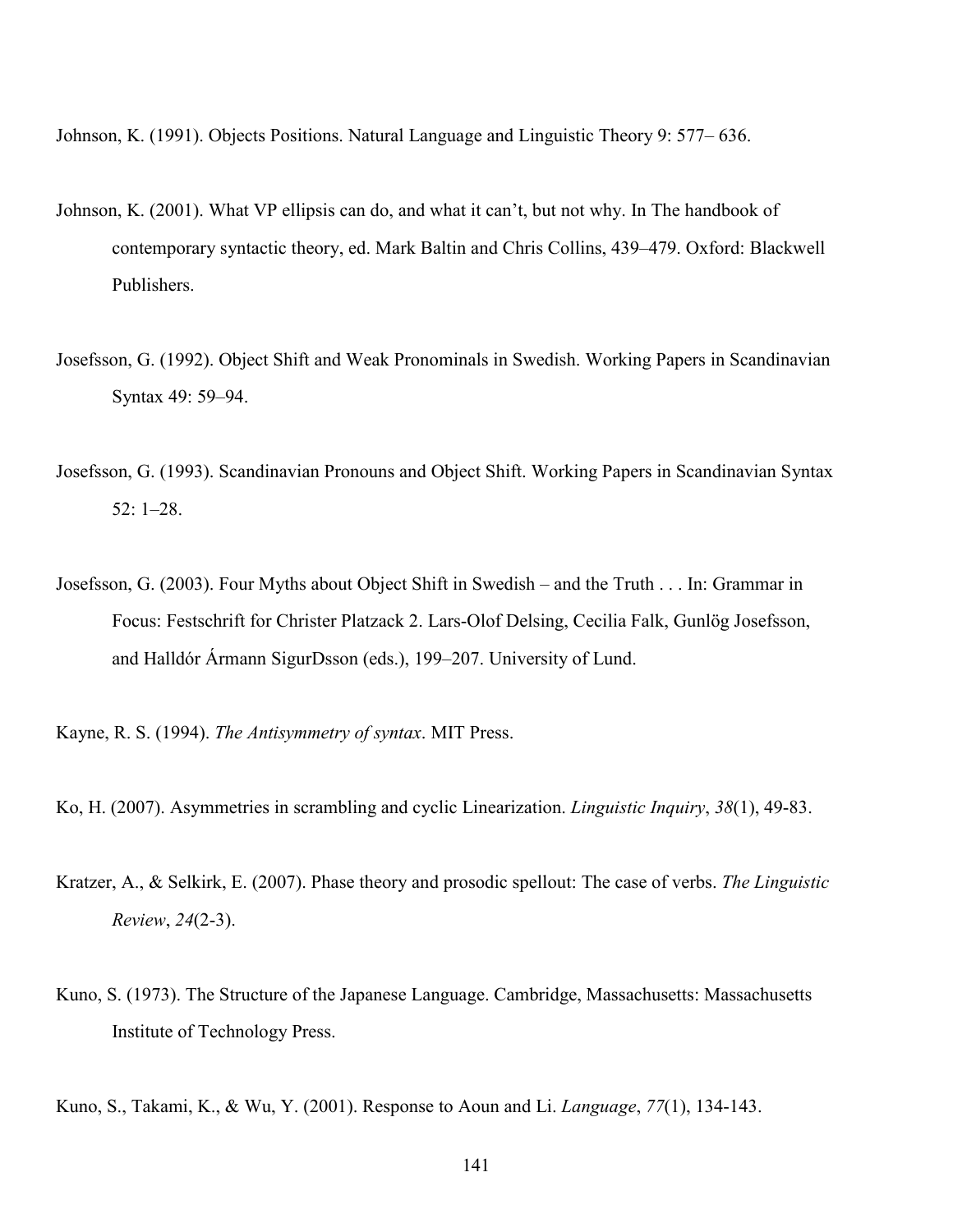- Kurniawan, F. O. (2018). *PHONOLOGICAL VARIATION IN JAKARTA INDONESIAN: AN EMERGING VARIETY OF INDONESIAN* [Doctoral dissertation].
- Labov, W. (1972). *Language in the inner city: Studies in the Black English Vernacular*. University of Pennsylvania Press.
- Lassiter, D. (2011). *MEASUREMENT AND MODALITY: THE SCALAR BASIS OF MODAL SEMANTICS* [Doctoral dissertation].
- Legate, J. A. (2003). Some interface properties of the phase. *Linguistic Inquiry*, *34*(3), 506-515.
- Lobeck, A. (1995). Ellipsis: Functional heads, licensing and identification. New York: Oxford University Press.
- Mahajan, A. (1990) The A/A-bar Distinction and Movement Theory, Ph.D. dissertation, MIT.
- Mahajan, A. (1994). Toward a unified theory of scrambling. Studies on scrambling: Movement and nonmovement approaches to free word order phenomena, 301-330.

McCune, K. (1979). Passive Function and the Indonesian Passive. Oceanic Linguistics 18(2). 119–169.

- Merchant, J. (2001). The syntax of silence: Sluicing, islands, and the theory of ellipsis. Oxford: Oxford University Press.
- Mishoe, M., & Montgomery, M. (1994). The pragmatics of multiple modal variation in north and South Carolina. *American Speech*, *69*(1), 3.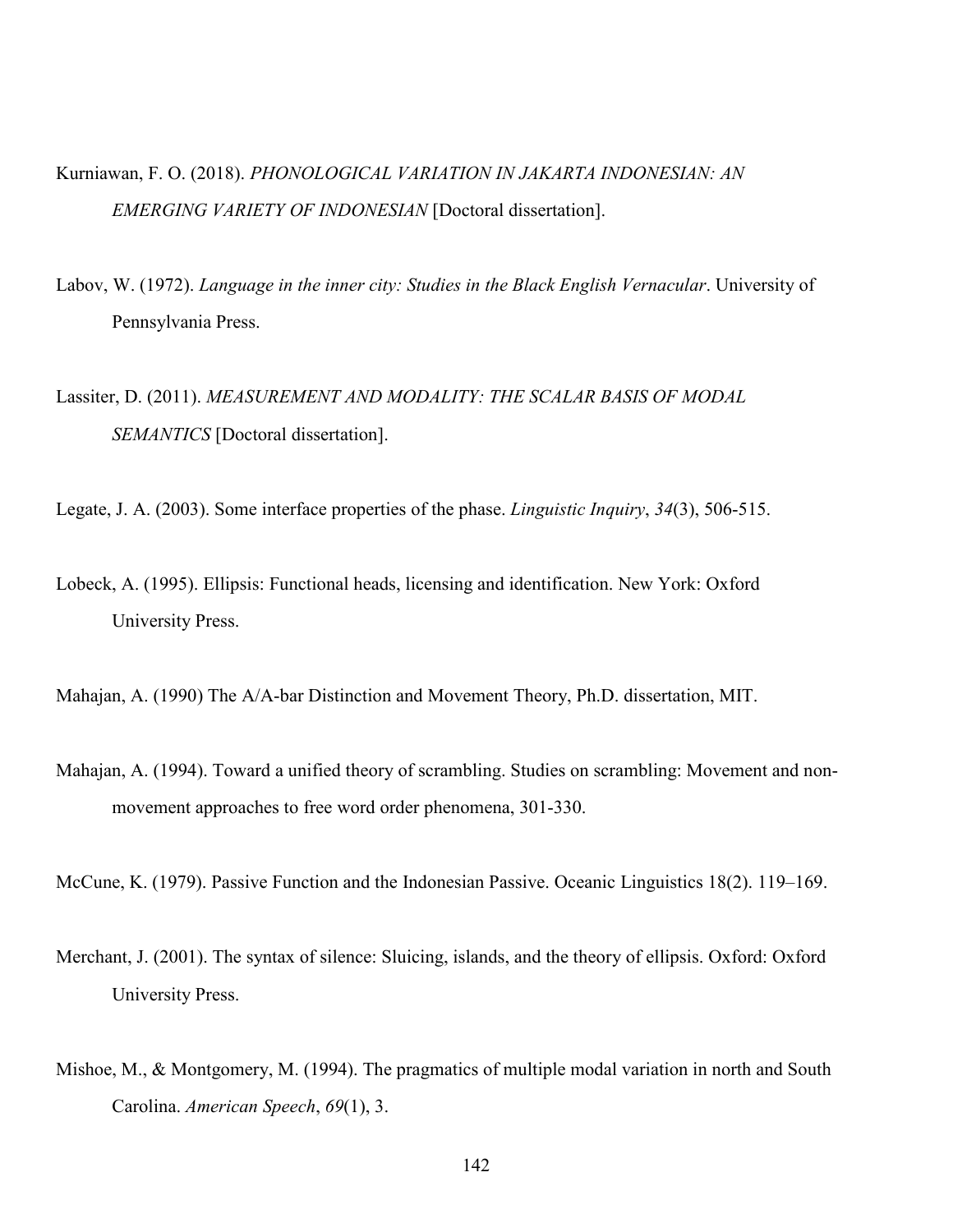- Miyagawa, S., Hoji, H., & Tada, H. (1989). *NP movement in Japanese*. In *The 8th Meeting of the West Coast Conference on Formal Linguistics*.
- Miyagawa, S. (1995). *Scrambling as an Obligatory Movement*. In *Proceedings of the Nanzan Conference on Japanese Linguistics and Language Teaching*.

Miyagawa, S. (1997). Against optional scrambling. *Linguistic Inquiry*, *28*(1), 1-25.

- Miyagawa, S. (2001). EPP, Scrambling, and Wh-in-situ. In *Ken hale: A life in language* (pp. 293-338). MIT Press.
- Miyagawa, S. (2005). EPP and Semantically Vacuous Scrambling. In *The free word order phenomenon: Its syntactic sources and diversity* (pp. 181-220). Walter de Gruyter.
- Miyagawa, S. (2006). On the "Undoing" property of scrambling: A response to Bošković. *Linguistic Inquiry*, *37*(4), 607-624.
- Miyagawa, S. (2008). A-movement Scrambling and Options Without Optionality. In *Word order and scrambling* (pp. 177-200). John Wiley & Sons.

Miyagawa, S. (2012). *Case, argument structure, and word order*. Routledge.

Müller, G. (1995). A-Bar Syntax: A Study in Movement Types. Berlin: Mouton de Gruyter.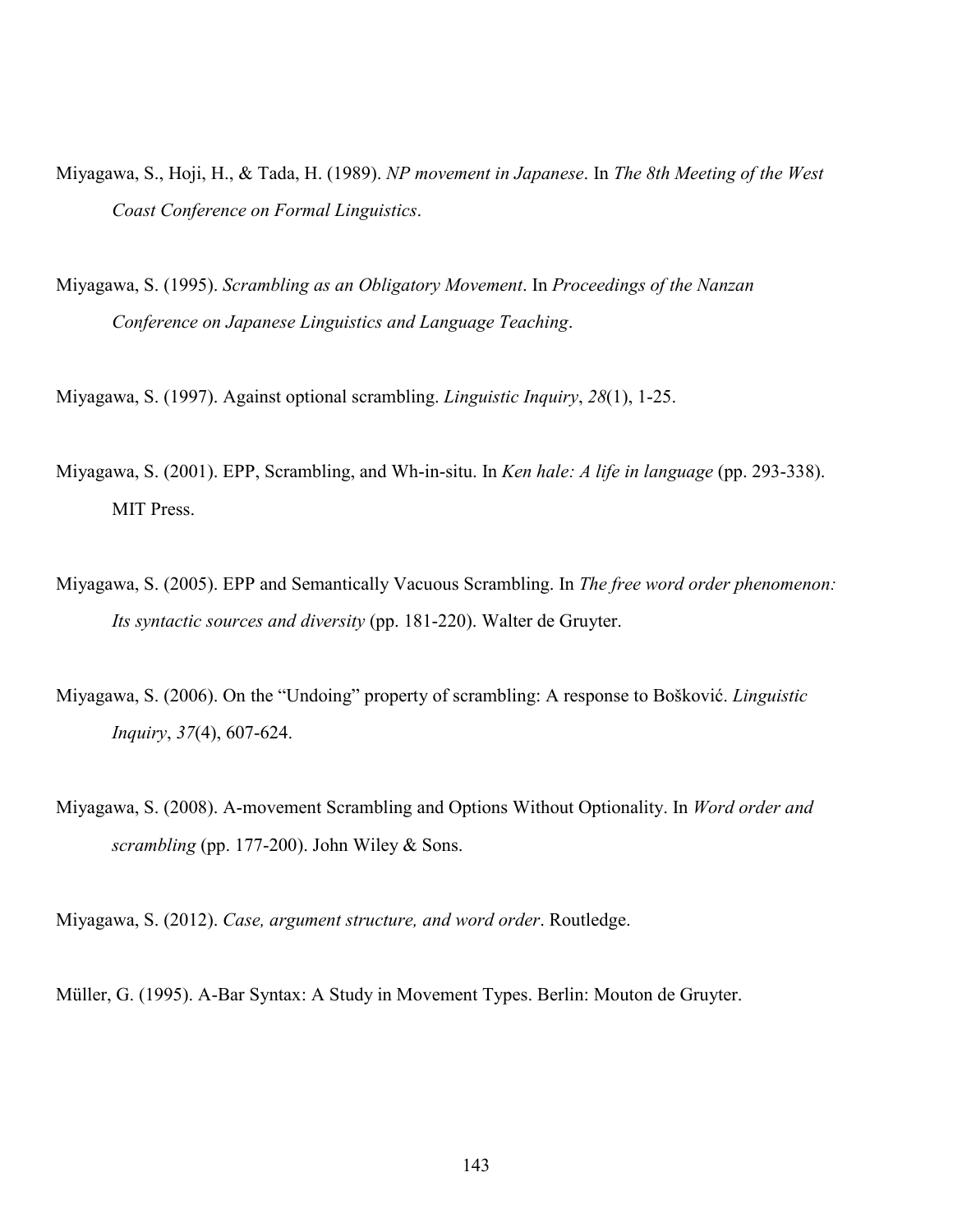- Müller, G. (2001). Order Preservation, Parallel Movement and the Emergence of the Unmarked. In: Optimality-Theoretic Syntax. Géraldine Legendre, Jane Grimshaw, and Sten Vikner (eds.), 297– 313. Cambridge: MIT Press.
- Müller, G. (2002). Two types of remnant movement. In *Dimensions of movement: From features to remnants*. John Benjamins Publishing.
- Müller, G. (2007). Towards a Relativized Concept of Cyclic Linearization. In *Interfaces + recursion = language?: Chomsky's minimalism and the view from syntax-semantics*. Walter de Gruyter.

Musgrave, S. (2001). *Non-subject arguments in Indonesian* [Doctoral dissertation].

Neeleman, A. (1994b). Scrambling as a D-Structure Phenomenon. In: Studies on Scrambling. Norbert Corver and Henk C. van Riemsdijk (eds.), 387–429. Berlin: Mouton de Gruyter.

Nishigauchi, T. (2002) "Scrambling and Reconstruction at LF," Gengo Kenkyu 121, 49-105.

Paolo, M. D. (1989). Double Modals as single lexical items. *American Speech*, *64*(3), 195.

- Poedjosoedarmo, S. (1982). Javanese Influence on Indonesian. Pacific Linguistics series D, 38, Canberra: Australian Nasional University.
- Pollock, J.-Y. (1989). Verb Movement, Universal Grammar and the Structure of IP. Linguistic Inquiry, 20, 365-424.

Reinhart, T. (1981). Pragmatics and linguistics. An analysis of sentence topics.Philosophica 27:53-94.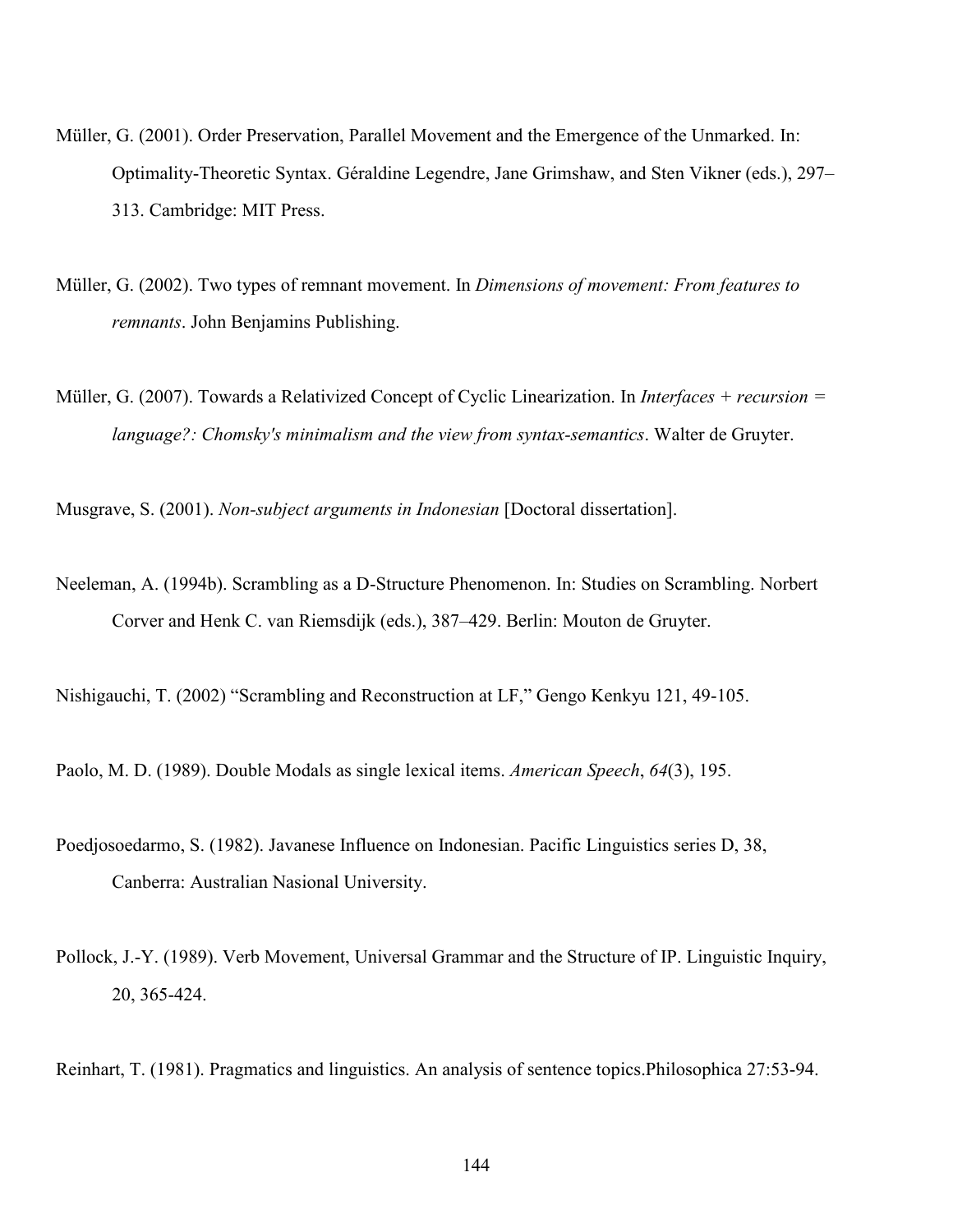Richards, M. (2004). *Object Shift and Scrambling in North and West Germanic: A Case Study in Symmetrical Syntax* [Doctoral dissertation].

Rizzi, L. (1986). On chain formation. In *The syntax of pronominal clitics* (pp. 65-95). Brill.

Ross, J. R. (1967). *Constrains on Variables in Syntax* [Doctoral dissertation].

- Saito, M. (1985). Some Asymmetries in Japanese and Their Theoretical Consequence. Ph.D. dissertation, MIT.
- Saito, M. (1989) "Scrambling as Semantically Vacuous A'-movement," in M. R. Baltin and A. S. Kroch, eds., Alternative Conceptions of Phrase Structure, University of Chicago Press, Chicago, 182-200.

Saito, M. (1992) "Long-distance Scrambling in Japanese," Journal of East Asian Linguistics 1, 69-118.

- Saito, M. (1994). Additional-wh effects and the adjunction site theory. *Journal of East Asian Linguistics*, *3*(3), 195-240.
- Saito, M. (2003) "A Derivational Approach to the Interpretation of Scrambling Chains," Lingua 113, 481-518.
- Saito, M. (2005) "Further Notes on the Interpretation of Scrambling Chains," in J. Sabel and M. Saito, eds., The Free Word Order Phenomenon: Its Syntactic Sources and Diversity, Mouton de Gruyter, Berlin, 335-376.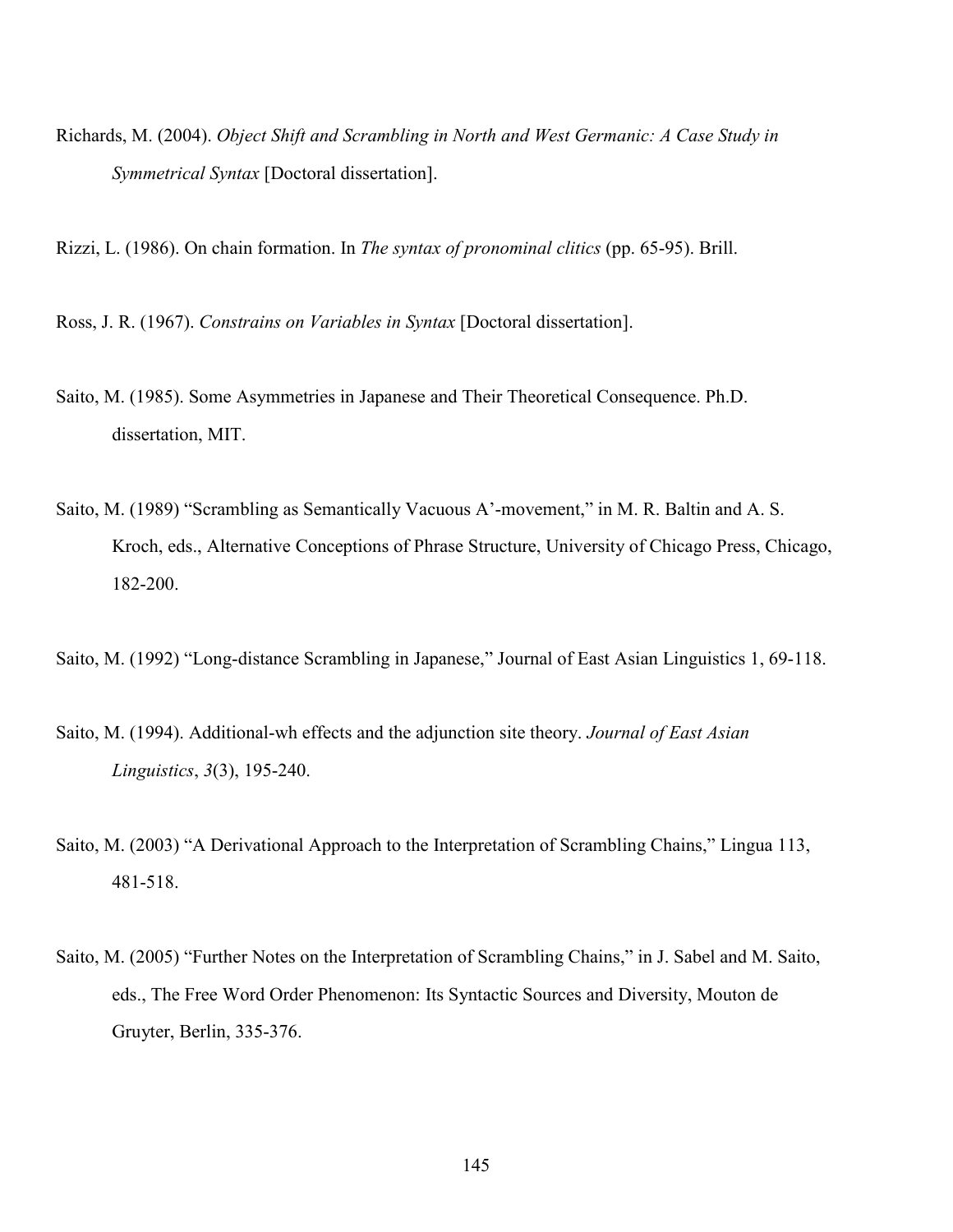- Saito, M. and N. Fukui (1998) "Order in Phrase Structure and Movement," Linguistic Inquiry 29, 439- 474.
- Saito, M., & Hoji, H. (1983). Weak crossover and move ? in Japanese. *Natural Language and Linguistic Theory*, *1*(2), 245-259.
- Sato, Y. (2010). *Minimalist interfaces: Evidence from Indonesian and Javanese*. John Benjamins Publishing.
- Sells, P. (2001). *Structure, alignment and optimality in Swedish*. Center for the Study of Language and Information Publications.
- Silitonga, Mangasa. (1973). Some rules reordering constituents and their constraints in Batak. (Doctoral dissertation, University of Illinois at Urbana-Champaign).

Sneddon, J. N. (1996). Indonesian Reference Grammar. St Leonards, NSW: Allen & Unwin.

- Sneddon, J. N. (2003a). The Indonesian Language: Its History and Role in Modern Society. Sydney, NSW: UNSW Press.
- Sneddon, J. N. (2003b). "Diglossia in Indonesian." Bijdragen tot de Taal-, Land- en Volkenkunde, 159(4), 519-549.

Sneddon, J. N. (2006). Colloquial Jakartan Indonesian. Canberra, ACT: Pacific Linguistics.

Sneddon, J. N., Adelaar, K. A., Djenar, D. N., & Ewing, M. (2012). *Indonesian: A comprehensive grammar*. Routledge.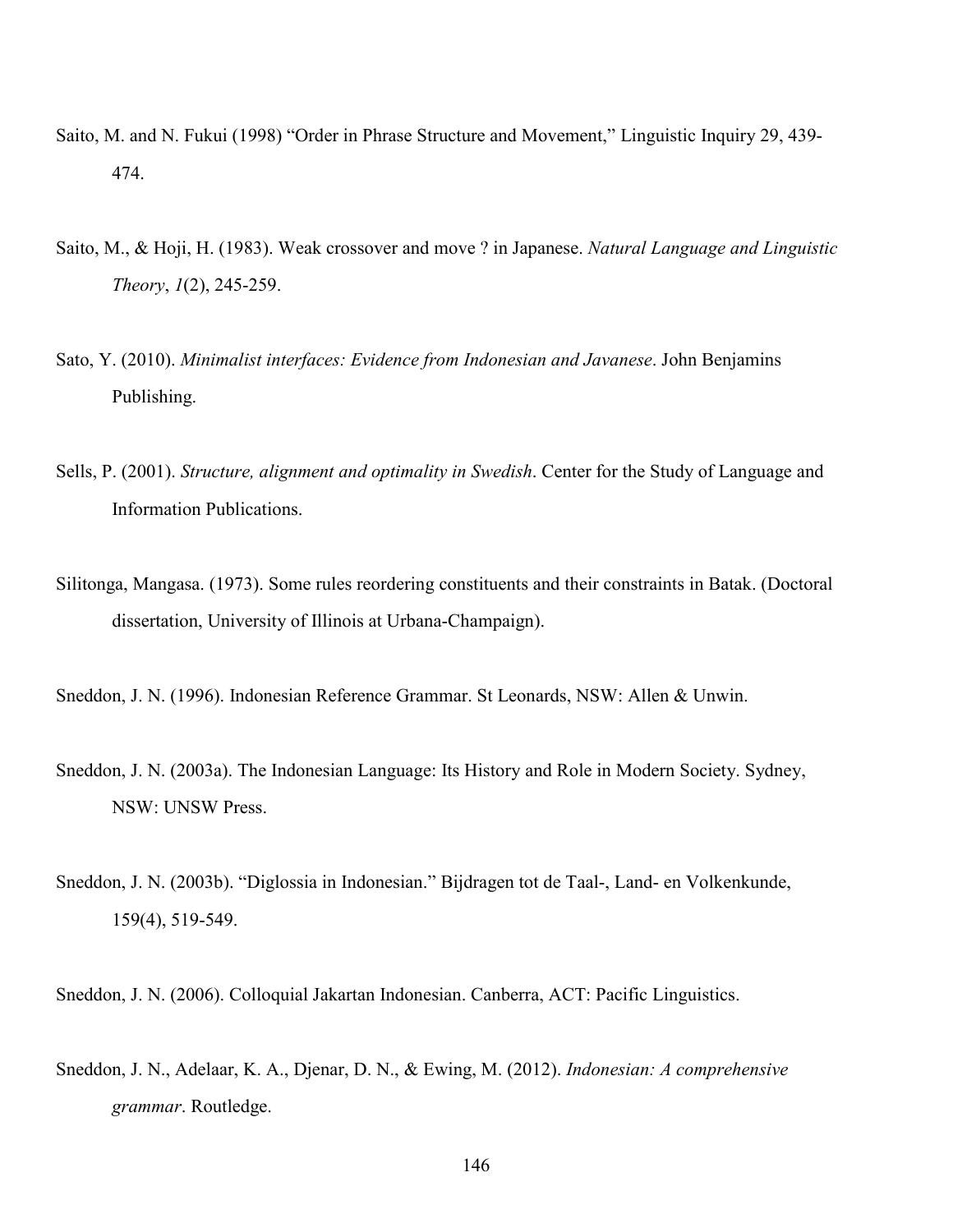Stack, M. (2005). *Word Order and Intonation in Indonesian*. In *LSO Working Papers in Linguistics 5* (pp. 168-182).

Tada, H. (1990) "Scrambling(s)," unpublished ms., MIT.

Tada, H. (1993) A/A-Bar Partition in Derivation, Ph.D. dissertation, MIT.

Takahashi, D. (1994). Minimality of movement. Ph.D. thesis, University of Connecticut.

- Takano, Y. (1992) "Economy of Derivation: A View from Scrambling," paper presented at Arizona Linguistic Conference.
- Takano, Y. (1995) "Scrambling, Relativized Minimality, and Economy of Derivation," WCCFL 13, 385-399.
- Takano, Y. (1998) "Object Shift and Scrambling," Natural Language and Linguistic Theory 16, 817- 889.
- Takano, Y. (2007) "Making Rightward Scrambling Possible," Kinjo Gakuin Daigaku Ronshu, Studies in Humanities vol. 3, 17-58.
- Takita, K. (2008) "String-Vacuous Scrambling and Cyclic Linearization," Proceedings of the Ninth Tokyo Conference on Psycholinguistics, Hituzi Syobo, Tokyo, 225-249.
- Thráinsson, H. (2001). Object Shift and Scrambling. In: The Handbook of Contemporary Syntactic Theory. Mark Baltin and Chris Collins (eds.), 148–202. Oxford: Blackwell.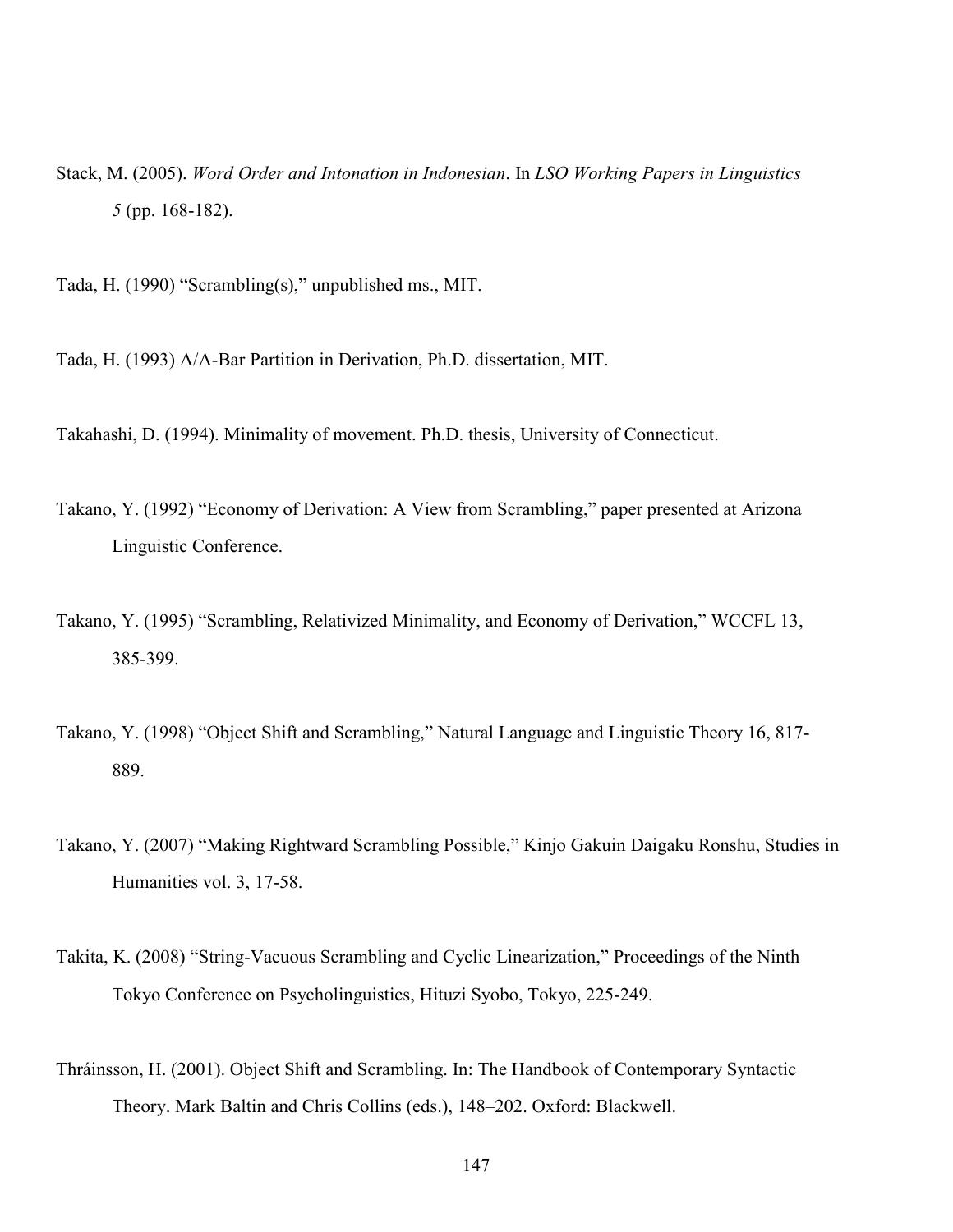- Uhlenbeck, E.M. (1975). Sentence segment and word group: basic concepts of Javanese syntax. In J.W.M. Verhaar (Ed.), 6-10. Miscellaneous studies in Indonesian and languages in Indonesia. Part 1. Jakarta, Badan Penyelenggara Seri N USA.
- Vanden Wyngaerd, G. (1989). Object Shift as an A-Movement Rule. MIT Working Papers in Linguistics 11: 256–271.
- Vikner, S. (1987). Case Assignment Differences between Danish and Swedish. In: Proceedings of the Seventh Conference of Scandinavian Studies in Great Britain. Robin Allan and Michael Barnes (eds.), 262–281. London: University College London.
- Vikner, S. (1989). Object Shift and Double Objects in Danish. In: Working Papers in Scandinavian Syntax 44. Lars Olof Delsing, Cecilia Falk, and Christer Platzack (eds.), 141–155. Lund: Department of Scandinavian Languages.
- Vikner, S. (1994b). Scandinavian Object Shift and West Germanic Scrambling. In: Studies on Scrambling. Norbert Corver and Henk C. van Riemsdijk (eds.), 487–517. Berlin: Mouton de Gruyter.
- Vikner, S. (1995). Verb Movement and Expletive Subjects in the Germanic Languages. New York: Oxford University Press.
- Vikner, S. (1997a). The Interpretation of Object Shift, Optimality Theory, and Minimalism. Working Papers in Scandinavian Syntax 60: 1–24.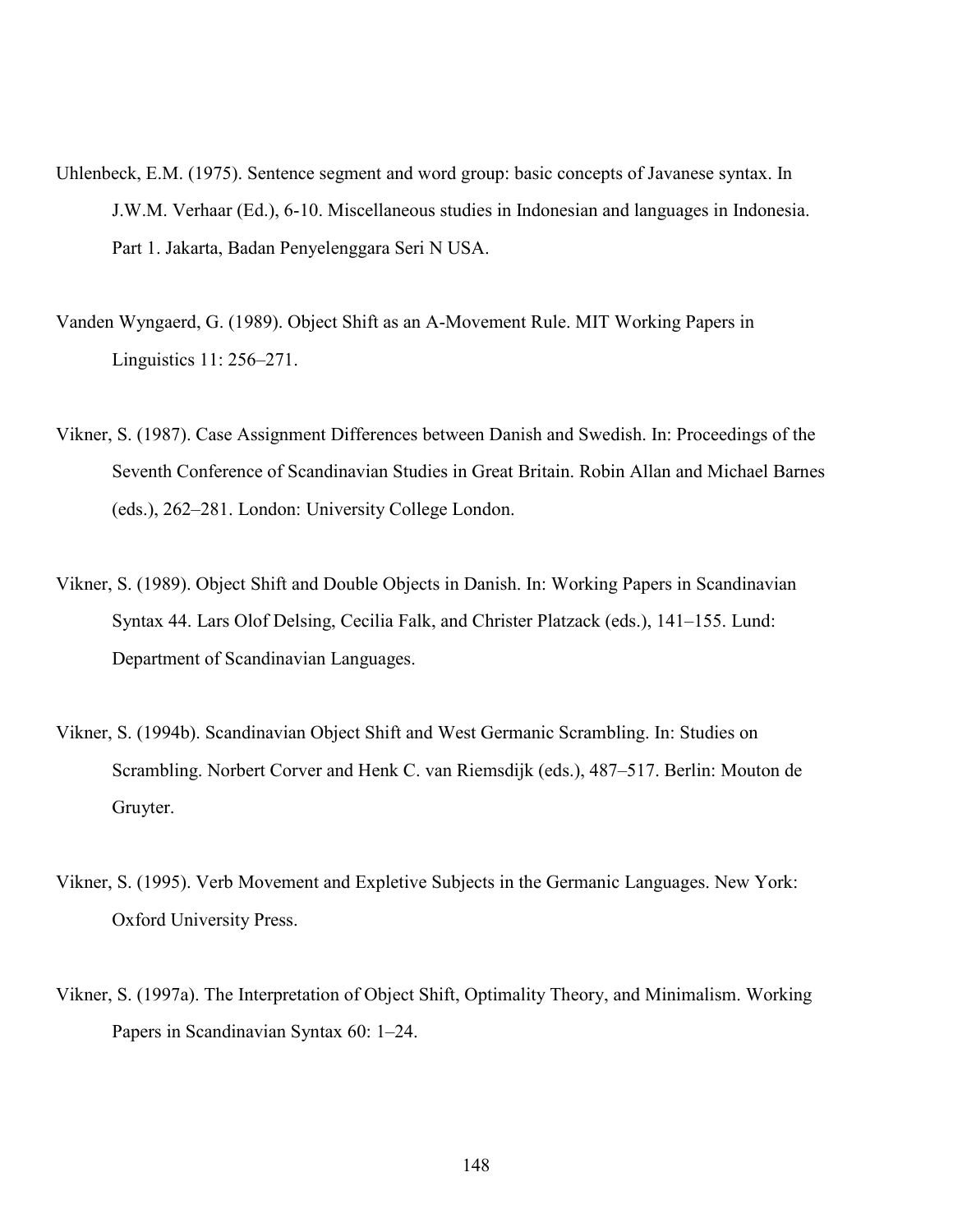- Vikner, S. (1997b). V°-to-I° Movement and Inflection for Person in All Tenses. In: The New Comparative Syntax. Liliane Haegeman (ed.), 189–213. London: Longman.
- Vikner, S. (2001a). The Interpretation of Object Shift and Optimality Theory. In: Competition in Syntax. Gereon Müller and Wolfgang Sternefeld (eds.), 321–340. Berlin: Mouton de Gruyter.
- Vikner, S. (2001b). Verb Movement Variation in Germanic and Optimality Theory. Habilitation thesis, Tübingen University.
- Vikner, S. (2005). Immobile Complex Verbs in Germanic. Journal of Comparative Germanic Linguistics 8/1–2: 83–115.
- Vikner, S. (2005). Object Shift. In van Riemsdijk, Henk & Everaert, Martin (eds.), *The Blackwell Companion to Syntax*, vol. 3, 392–436. Oxford: Blackwell.
- Wallenberg, J. C. (2009). *Antisymmetry and the Conservation of C-Command: Scrambling and Phrase Structure in Synchronic and Diachronic Perspective* [Doctoral dissertation].

WALS Online - Home. (n.d.): https://wals.info/.

- Webelhuth, G. (1989). *Syntactic Saturation Phenomena and the Modern Germanic Languages: A Dissertation* [Doctoral dissertation].
- Weir, E. M. Helen. (1994). Nadëb. In Kahrel, Peter and van den Berg, René (eds.), Typological Studies in Negation, 291-323. Amsterdam: John Benjamins.

Whitley, M. S. (1975). Dialectal syntax: Plurals and modals in southern American. *Linguistics*, *13*(161).